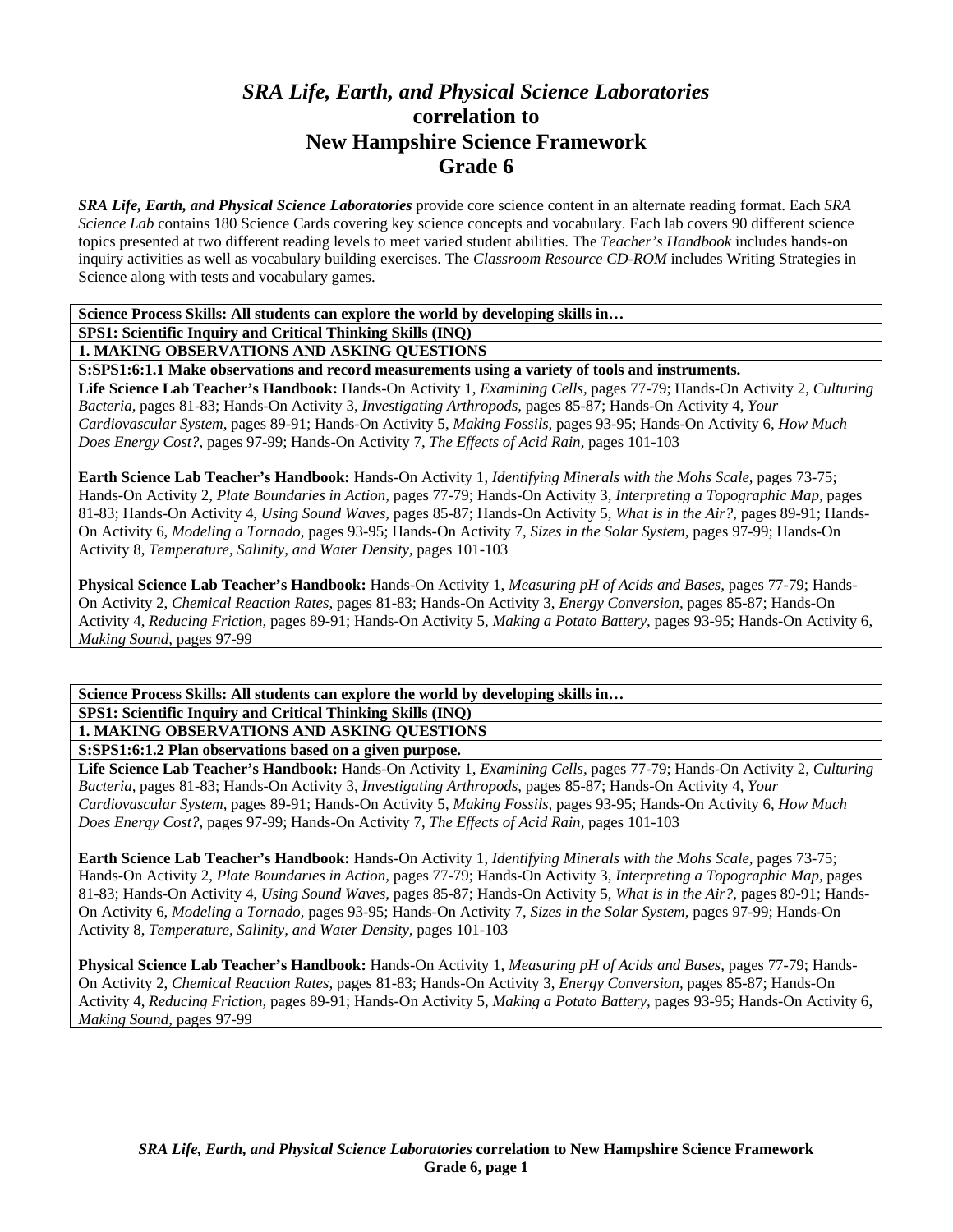**SPS1: Scientific Inquiry and Critical Thinking Skills (INQ)** 

**1. MAKING OBSERVATIONS AND ASKING QUESTIONS** 

**S:SPS1:6:1.3 Identify and investigate similarities and differences among observations and sets of observations.** 

**Life Science Lab Teacher's Handbook:** Hands-On Activity 1, *Examining Cells,* pages 77-79; Hands-On Activity 2, *Culturing Bacteria,* pages 81-83; Hands-On Activity 3, *Investigating Arthropods,* pages 85-87; Hands-On Activity 4, *Your Cardiovascular System,* pages 89-91; Hands-On Activity 5, *Making Fossils,* pages 93-95; Hands-On Activity 6, *How Much Does Energy Cost?,* pages 97-99; Hands-On Activity 7, *The Effects of Acid Rain,* pages 101-103

**Earth Science Lab Teacher's Handbook:** Hands-On Activity 1, *Identifying Minerals with the Mohs Scale,* pages 73-75; Hands-On Activity 2, *Plate Boundaries in Action,* pages 77-79; Hands-On Activity 3, *Interpreting a Topographic Map,* pages 81-83; Hands-On Activity 4, *Using Sound Waves,* pages 85-87; Hands-On Activity 5, *What is in the Air?,* pages 89-91; Hands-On Activity 6, *Modeling a Tornado,* pages 93-95; Hands-On Activity 7, *Sizes in the Solar System,* pages 97-99; Hands-On Activity 8, *Temperature, Salinity, and Water Density,* pages 101-103

**Physical Science Lab Teacher's Handbook:** Hands-On Activity 1, *Measuring pH of Acids and Bases,* pages 77-79; Hands-On Activity 2, *Chemical Reaction Rates,* pages 81-83; Hands-On Activity 3, *Energy Conversion,* pages 85-87; Hands-On Activity 4, *Reducing Friction,* pages 89-91; Hands-On Activity 5, *Making a Potato Battery,* pages 93-95; Hands-On Activity 6, *Making Sound,* pages 97-99

**Science Process Skills: All students can explore the world by developing skills in… SPS1: Scientific Inquiry and Critical Thinking Skills (INQ)** 

**1. MAKING OBSERVATIONS AND ASKING QUESTIONS** 

**S:SPS1:6:1.4 Use appropriate units and precision of metric measurements when recording data.** 

**Life Science Lab Teacher's Handbook:** Hands-On Activity 4, *Your Cardiovascular System,* pages 89-91; Hands-On Activity 7, *The Effects of Acid Rain,* pages 101-103

**Earth Science Lab Teacher's Handbook:** Hands-On Activity 1, *Identifying Minerals with the Mohs Scale,* pages 73-75; Hands-On Activity 3, *Interpreting a Topographic Map,* pages 81-83; Hands-On Activity 7, *Sizes in the Solar System,* pages 97- 99

**Physical Science Lab Teacher's Handbook:** Hands-On Activity 1, *Measuring pH of Acids and Bases,* pages 77-79; Hands-On Activity 2, *Chemical Reaction Rates,* pages 81-83; Hands-On Activity 3, *Energy Conversion,* pages 85-87; Hands-On Activity 4, *Reducing Friction,* pages 89-91; Hands-On Activity 6, *Making Sound,* pages 97-99

**Science Process Skills: All students can explore the world by developing skills in…** 

**SPS1: Scientific Inquiry and Critical Thinking Skills (INQ)** 

**1. MAKING OBSERVATIONS AND ASKING QUESTIONS** 

**S:SPS1:6:1.5 Use a classification key, such as a dichotomous key, to identify and distinguish among members of a group or set.** 

Life Science Lab, Level A: Cards 2, 3, 6, 7, 11, 12, 13, 14, 15, 16, 17, 18, 19, 20, 21, 22, 27, 28, 29, 30, 31, 32, 33, 34, 35, 36, 37, 38, 39, 40

Life Science Lab, Level B: Cards 2, 3, 6, 7, 11, 12, 13, 14, 15, 16, 17, 18, 19, 20, 21, 22, 27, 28, 29, 30, 31, 32, 33, 34, 35, 36, 37, 38, 39, 40

**Life Science Lab Teacher's Handbook:** Hands-On Activity 1, *Examining Cells,* pages 77-79

**Earth Science Lab, Level A: Cards 4, 6, 7, 8, 75 Earth Science Lab, Level B: Cards 4, 6, 7, 8, 75** 

**Earth Science Lab Teacher's Handbook:** Hands-On Activity 1, *Identifying Minerals with the Mohs Scale,* pages 73-75

**Physical Science Lab, Level A:** Cards 14, 15, 17, 18, 19, 2 0 **Physical Science Lab, Level B:** Cards 14, 15, 17, 18, 19, 20 **Physical Science Lab Teacher's Handbook:** Hands-On Activity 1, *Measuring pH of Acids and Bases,* pages 77-79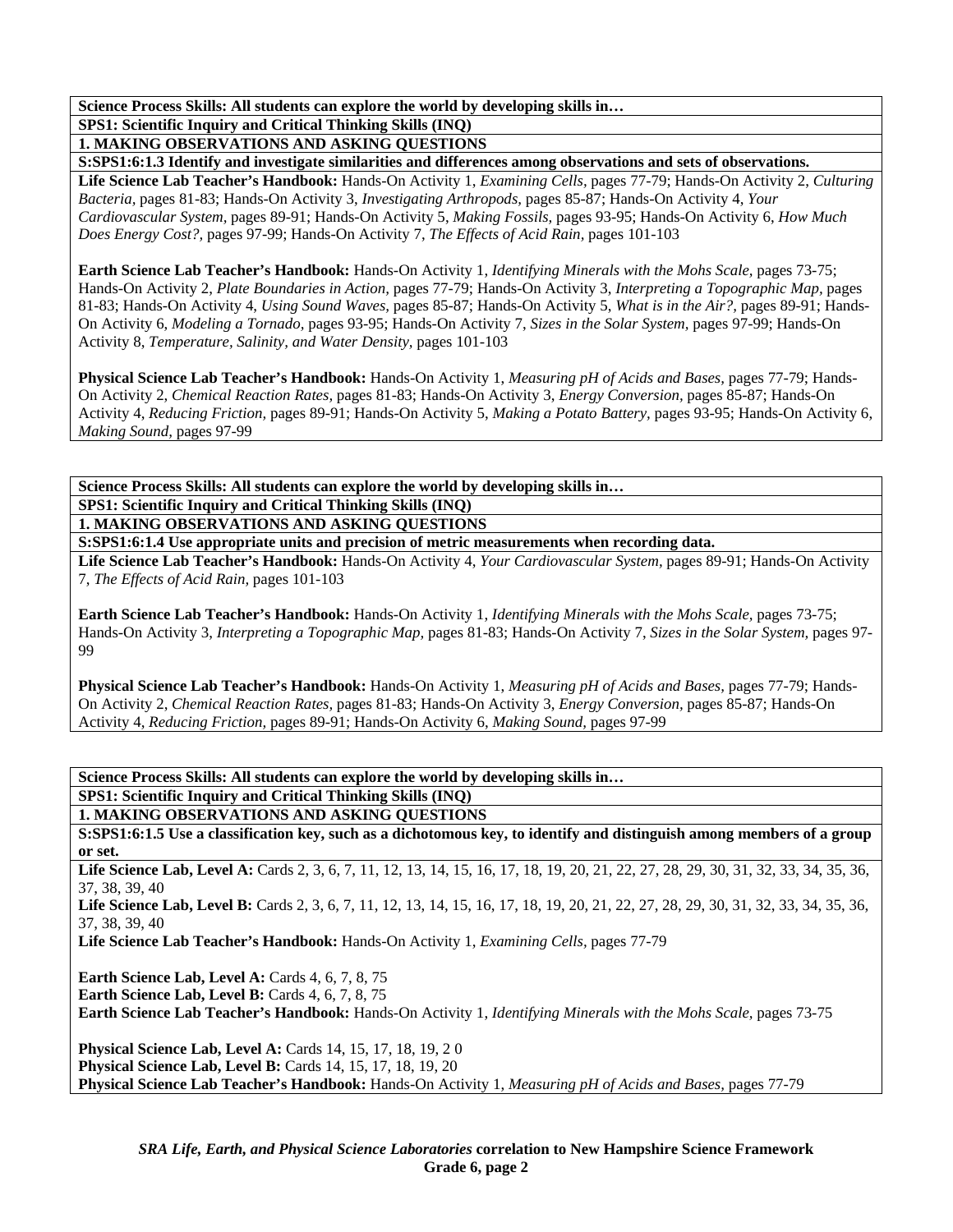**Science Process Skills: All students can explore the world by developing skills in… SPS1: Scientific Inquiry and Critical Thinking Skills (INQ)** 

**1. MAKING OBSERVATIONS AND ASKING QUESTIONS** 

**S:SPS1:6:1.6 Construct a simple classification key.** 

Life Science Lab, Level A: Cards 2, 3, 6, 7, 11, 12, 13, 14, 15, 16, 17, 18, 19, 20, 21, 22, 27, 28, 29, 30, 31, 32, 33, 34, 35, 36, 37, 38, 39, 40

Life Science Lab, Level B: Cards 2, 3, 6, 7, 11, 12, 13, 14, 15, 16, 17, 18, 19, 20, 21, 22, 27, 28, 29, 30, 31, 32, 33, 34, 35, 36, 37, 38, 39, 40

**Life Science Lab Teacher's Handbook:** Hands-On Activity 1, *Examining Cells,* pages 77-79

**Earth Science Lab, Level A: Cards 4, 6, 7, 8, 75** 

**Earth Science Lab, Level B: Cards 4, 6, 7, 8, 75** 

**Earth Science Lab Teacher's Handbook:** Hands-On Activity 1, *Identifying Minerals with the Mohs Scale,* pages 73-75

**Physical Science Lab, Level A: Cards 14, 15, 17, 18, 19, 20** 

**Physical Science Lab, Level B: Cards 14, 15, 17, 18, 19, 20** 

**Physical Science Lab Teacher's Handbook:** Hands-On Activity 1, *Measuring pH of Acids and Bases,* pages 77-79

**Science Process Skills: All students can explore the world by developing skills in…** 

**SPS1: Scientific Inquiry and Critical Thinking Skills (INQ)** 

**1. MAKING OBSERVATIONS AND ASKING QUESTIONS** 

**S:SPS1:6:1.7 Compare methods of classification for a specific purpose.** 

Life Science Lab, Level A: Cards 2, 3, 6, 7, 11, 12, 13, 14, 15, 16, 17, 18, 19, 20, 21, 22, 27, 28, 29, 30, 31, 32, 33, 34, 35, 36, 37, 38, 39, 40

Life Science Lab, Level B: Cards 2, 3, 6, 7, 11, 12, 13, 14, 15, 16, 17, 18, 19, 20, 21, 22, 27, 28, 29, 30, 31, 32, 33, 34, 35, 36, 37, 38, 39, 40

**Life Science Lab Teacher's Handbook:** Hands-On Activity 1, *Examining Cells,* pages 77-79

**Earth Science Lab, Level A: Cards 4, 6, 7, 8, 75** 

**Earth Science Lab, Level B: Cards 4, 6, 7, 8, 75** 

**Earth Science Lab Teacher's Handbook:** Hands-On Activity 1, *Identifying Minerals with the Mohs Scale,* pages 73-75

**Physical Science Lab, Level A: Cards 14, 15, 17, 18, 19, 20 Physical Science Lab, Level B: Cards 14, 15, 17, 18, 19, 20 Physical Science Lab Teacher's Handbook:** Hands-On Activity 1, *Measuring pH of Acids and Bases,* pages 77-79

### **Science Process Skills: All students can explore the world by developing skills in…**

#### **SPS1: Scientific Inquiry and Critical Thinking Skills (INQ)**

## **1. MAKING OBSERVATIONS AND ASKING QUESTIONS**

**S:SPS1:6:1.8 Ask questions about relationships between and among observations.** 

**Life Science Lab Teacher's Handbook:** Hands-On Activity 1, *Examining Cells,* pages 77-79; Hands-On Activity 2, *Culturing Bacteria,* pages 81-83; Hands-On Activity 3, *Investigating Arthropods,* pages 85-87; Hands-On Activity 4, *Your Cardiovascular System,* pages 89-91; Hands-On Activity 5, *Making Fossils,* pages 93-95; Hands-On Activity 6, *How Much Does Energy Cost?,* pages 97-99; Hands-On Activity 7, *The Effects of Acid Rain,* pages 101-103

**Earth Science Lab Teacher's Handbook:** Hands-On Activity 1, *Identifying Minerals with the Mohs Scale,* pages 73-75; Hands-On Activity 2, *Plate Boundaries in Action,* pages 77-79; Hands-On Activity 3, *Interpreting a Topographic Map,* pages 81-83; Hands-On Activity 4, *Using Sound Waves,* pages 85-87; Hands-On Activity 5, *What is in the Air?,* pages 89-91; Hands-On Activity 6, *Modeling a Tornado,* pages 93-95; Hands-On Activity 7, *Sizes in the Solar System,* pages 97-99; Hands-On Activity 8, *Temperature, Salinity, and Water Density,* pages 101-103

**Physical Science Lab Teacher's Handbook:** Hands-On Activity 1, *Measuring pH of Acids and Bases,* pages 77-79; Hands-On Activity 2, *Chemical Reaction Rates,* pages 81-83; Hands-On Activity 3, *Energy Conversion,* pages 85-87; Hands-On Activity 4, *Reducing Friction,* pages 89-91; Hands-On Activity 5, *Making a Potato Battery,* pages 93-95; Hands-On Activity 6, *Making Sound,* pages 97-99

**Classroom Resource CD-ROM:** Writing Strategy 11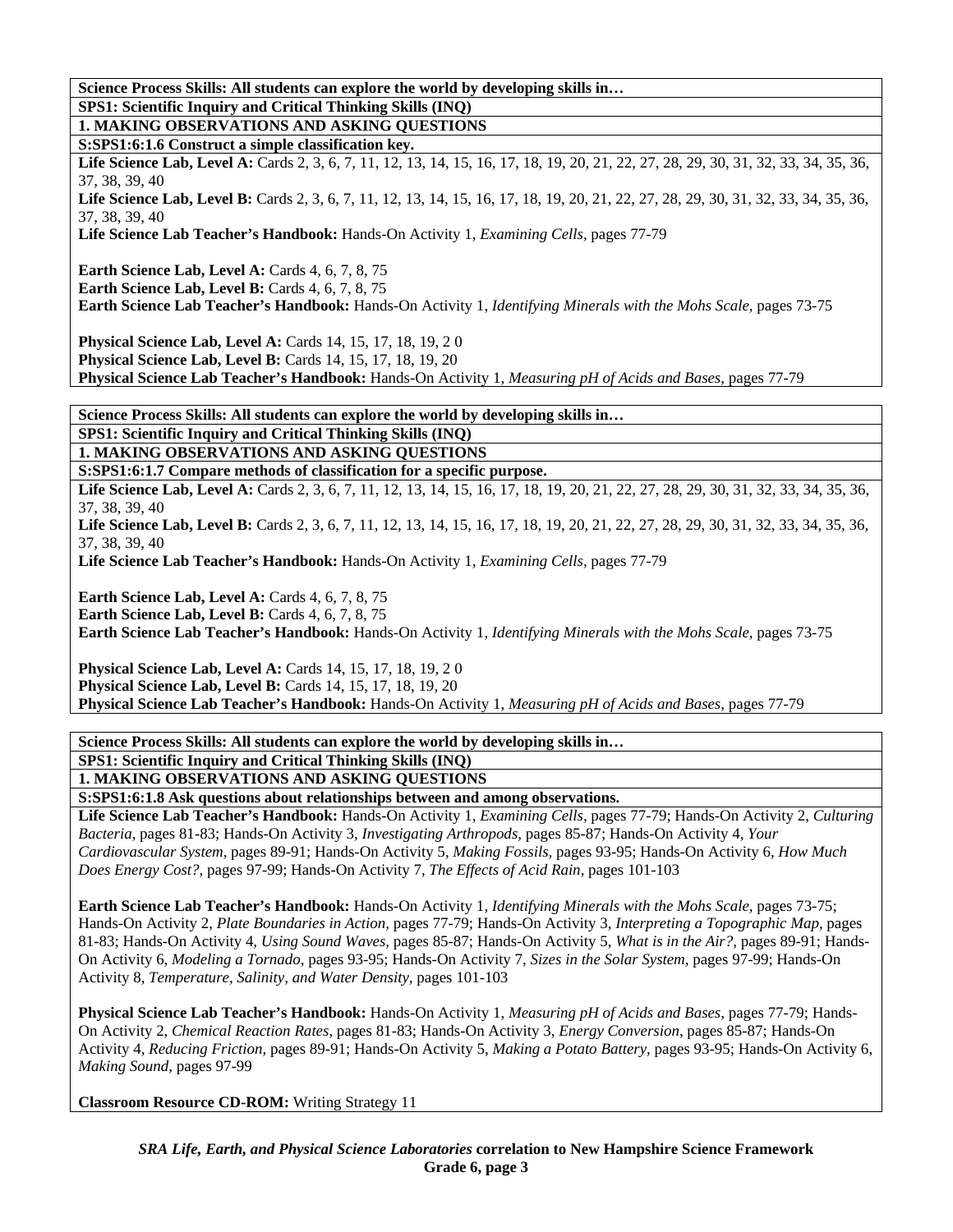**Science Process Skills: All students can explore the world by developing skills in… SPS1: Scientific Inquiry and Critical Thinking Skills (INQ)** 

**1. MAKING OBSERVATIONS AND ASKING QUESTIONS** 

**S:SPS1:6:1.9 Determine what observations will be helpful to a given investigation.** 

**Life Science Lab Teacher's Handbook:** Hands-On Activity 1, *Examining Cells,* pages 77-79; Hands-On Activity 2, *Culturing Bacteria,* pages 81-83; Hands-On Activity 3, *Investigating Arthropods,* pages 85-87; Hands-On Activity 4, *Your Cardiovascular System,* pages 89-91; Hands-On Activity 5, *Making Fossils,* pages 93-95; Hands-On Activity 6, *How Much Does Energy Cost?,* pages 97-99; Hands-On Activity 7, *The Effects of Acid Rain,* pages 101-103

**Earth Science Lab Teacher's Handbook:** Hands-On Activity 1, *Identifying Minerals with the Mohs Scale,* pages 73-75; Hands-On Activity 2, *Plate Boundaries in Action,* pages 77-79; Hands-On Activity 3, *Interpreting a Topographic Map,* pages 81-83; Hands-On Activity 4, *Using Sound Waves,* pages 85-87; Hands-On Activity 5, *What is in the Air?,* pages 89-91; Hands-On Activity 6, *Modeling a Tornado,* pages 93-95; Hands-On Activity 7, *Sizes in the Solar System,* pages 97-99; Hands-On Activity 8, *Temperature, Salinity, and Water Density,* pages 101-103

**Physical Science Lab Teacher's Handbook:** Hands-On Activity 1, *Measuring pH of Acids and Bases,* pages 77-79; Hands-On Activity 2, *Chemical Reaction Rates,* pages 81-83; Hands-On Activity 3, *Energy Conversion,* pages 85-87; Hands-On Activity 4, *Reducing Friction,* pages 89-91; Hands-On Activity 5, *Making a Potato Battery,* pages 93-95; Hands-On Activity 6, *Making Sound,* pages 97-99

**Classroom Resource CD-ROM:** Writing Strategy 11

**Science Process Skills: All students can explore the world by developing skills in… SPS1: Scientific Inquiry and Critical Thinking Skills (INQ) 1. MAKING OBSERVATIONS AND ASKING QUESTIONS** 

**S:SPS1:6:1.10 Distinguish between those questions that can be answered by science and those that cannot.** 

**Life Science Lab Teacher's Handbook:** Hands-On Activity 1, *Examining Cells,* pages 77-79; Hands-On Activity 2, *Culturing Bacteria,* pages 81-83; Hands-On Activity 3, *Investigating Arthropods,* pages 85-87; Hands-On Activity 4, *Your Cardiovascular System,* pages 89-91; Hands-On Activity 5, *Making Fossils,* pages 93-95; Hands-On Activity 6, *How Much Does Energy Cost?,* pages 97-99; Hands-On Activity 7, *The Effects of Acid Rain,* pages 101-103

**Earth Science Lab Teacher's Handbook:** Hands-On Activity 1, *Identifying Minerals with the Mohs Scale,* pages 73-75; Hands-On Activity 2, *Plate Boundaries in Action,* pages 77-79; Hands-On Activity 3, *Interpreting a Topographic Map,* pages 81-83; Hands-On Activity 4, *Using Sound Waves,* pages 85-87; Hands-On Activity 5, *What is in the Air?,* pages 89-91; Hands-On Activity 6, *Modeling a Tornado,* pages 93-95; Hands-On Activity 7, *Sizes in the Solar System,* pages 97-99; Hands-On Activity 8, *Temperature, Salinity, and Water Density,* pages 101-103

**Physical Science Lab Teacher's Handbook:** Hands-On Activity 1, *Measuring pH of Acids and Bases,* pages 77-79; Hands-On Activity 2, *Chemical Reaction Rates,* pages 81-83; Hands-On Activity 3, *Energy Conversion,* pages 85-87; Hands-On Activity 4, *Reducing Friction,* pages 89-91; Hands-On Activity 5, *Making a Potato Battery,* pages 93-95; Hands-On Activity 6, *Making Sound,* pages 97-99

**Science Process Skills: All students can explore the world by developing skills in…** 

**SPS1: Scientific Inquiry and Critical Thinking Skills (INQ)** 

**2. DESIGNING SCIENTIFIC INVESTIGATIONS** 

**S:SPS1:6:2.1 Design and record a simple step-by-step procedure to follow in order to carry out a fair test of a scientific question.** 

**Classroom Resource CD-ROM:** Writing Strategy 15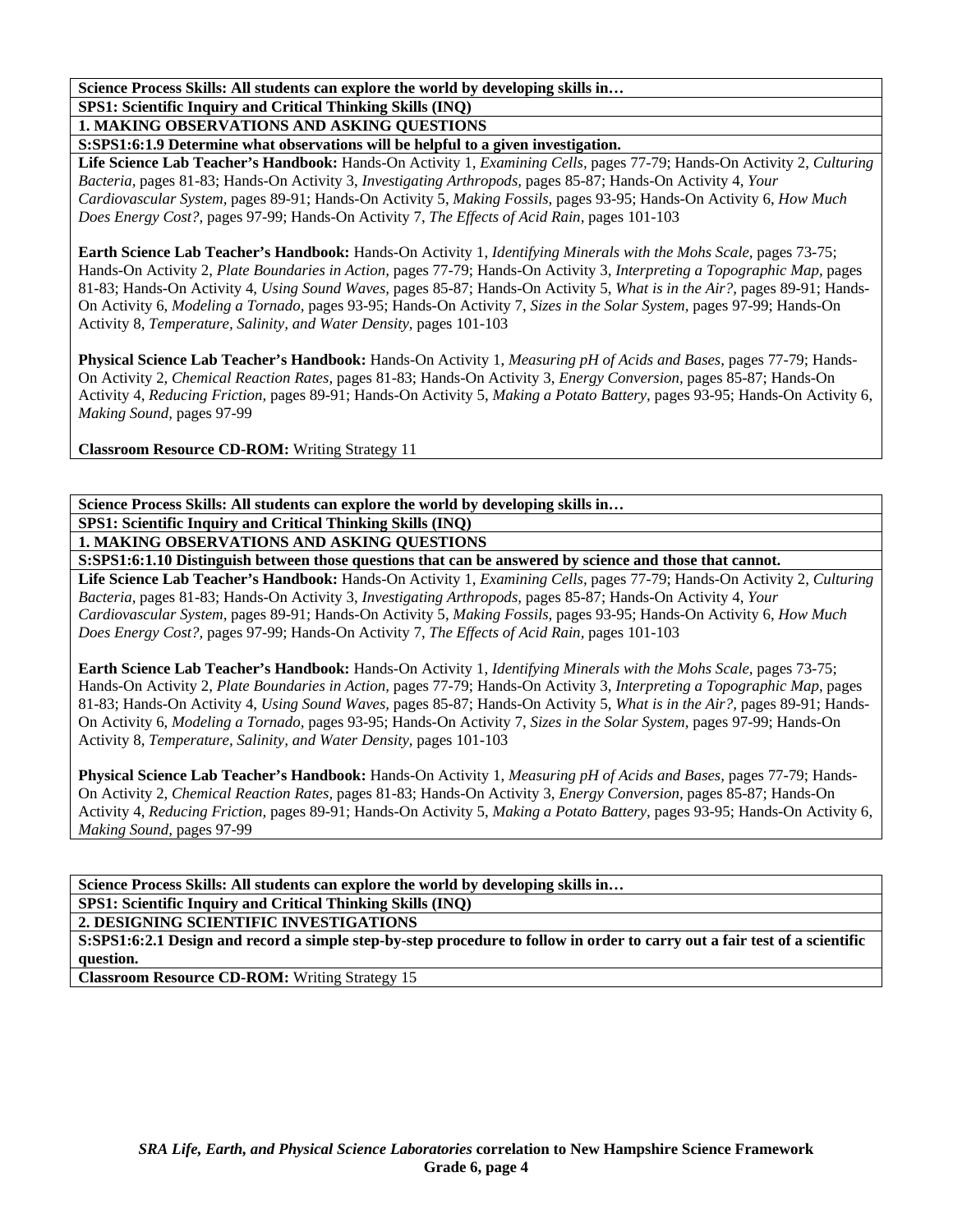**SPS1: Scientific Inquiry and Critical Thinking Skills (INQ)** 

**2. DESIGNING SCIENTIFIC INVESTIGATIONS** 

**S:SPS1:6:2.2 Identify and utilize appropriate tools/technology for collecting data in designing investigations.** 

**Life Science Lab Teacher's Handbook:** Hands-On Activity 2, *Culturing Bacteria,* pages 81-83; Hands-On Activity 3, *Investigating Arthropods,* pages 85-87; Hands-On Activity 4, *Your Cardiovascular System,* pages 89-91; Hands-On Activity 5, *Making Fossils,* pages 93-95; Hands-On Activity 7, *The Effects of Acid Rain,* pages 101-103

**Earth Science Lab Teacher's Handbook:** Hands-On Activity 1, *Identifying Minerals with the Mohs Scale,* pages 73-75; Hands-On Activity 4, *Using Sound Waves,* pages 85-87; Hands-On Activity 5, *What is in the Air?,* pages 89-91; Hands-On Activity 8, *Temperature, Salinity, and Water Density,* pages 101-103

**Physical Science Lab Teacher's Handbook:** Hands-On Activity 1, *Measuring pH of Acids and Bases,* pages 77-79; Hands-On Activity 2, *Chemical Reaction Rates,* pages 81-83; Hands-On Activity 3, *Energy Conversion,* pages 85-87; Hands-On Activity 4, *Reducing Friction,* pages 89-91; Hands-On Activity 5, *Making a Potato Battery,* pages 93-95; Hands-On Activity 6, *Making Sound,* pages 97-99

**Classroom Resource CD-ROM:** Writing Strategy 11

**Science Process Skills: All students can explore the world by developing skills in…** 

**SPS1: Scientific Inquiry and Critical Thinking Skills (INQ)** 

**2. DESIGNING SCIENTIFIC INVESTIGATIONS** 

**S:SPS1:6:2.3 Incorporate components of good experimental design, such as controls and multiple trials, into investigations.** 

**Life Science Lab Teacher's Handbook:** Hands-On Activity 1, *Examining Cells,* pages 77-79; Hands-On Activity 2, *Culturing Bacteria,* pages 81-83; Hands-On Activity 3, *Investigating Arthropods,* pages 85-87; Hands-On Activity 4, *Your Cardiovascular System,* pages 89-91; Hands-On Activity 5, *Making Fossils,* pages 93-95; Hands-On Activity 6, *How Much Does Energy Cost?,* pages 97-99; Hands-On Activity 7, *The Effects of Acid Rain,* pages 101-103

**Earth Science Lab Teacher's Handbook:** Hands-On Activity 1, *Identifying Minerals with the Mohs Scale,* pages 73-75; Hands-On Activity 2, *Plate Boundaries in Action,* pages 77-79; Hands-On Activity 3, *Interpreting a Topographic Map,* pages 81-83; Hands-On Activity 4, *Using Sound Waves,* pages 85-87; Hands-On Activity 5, *What is in the Air?,* pages 89-91; Hands-On Activity 6, *Modeling a Tornado,* pages 93-95; Hands-On Activity 7, *Sizes in the Solar System,* pages 97-99; Hands-On Activity 8, *Temperature, Salinity, and Water Density,* pages 101-103

**Physical Science Lab Teacher's Handbook:** Hands-On Activity 1, *Measuring pH of Acids and Bases,* pages 77-79; Hands-On Activity 2, *Chemical Reaction Rates,* pages 81-83; Hands-On Activity 3, *Energy Conversion,* pages 85-87; Hands-On Activity 4, *Reducing Friction,* pages 89-91; Hands-On Activity 5, *Making a Potato Battery,* pages 93-95; Hands-On Activity 6, *Making Sound,* pages 97-99

**Classroom Resource CD-ROM:** Writing Strategy 15, 23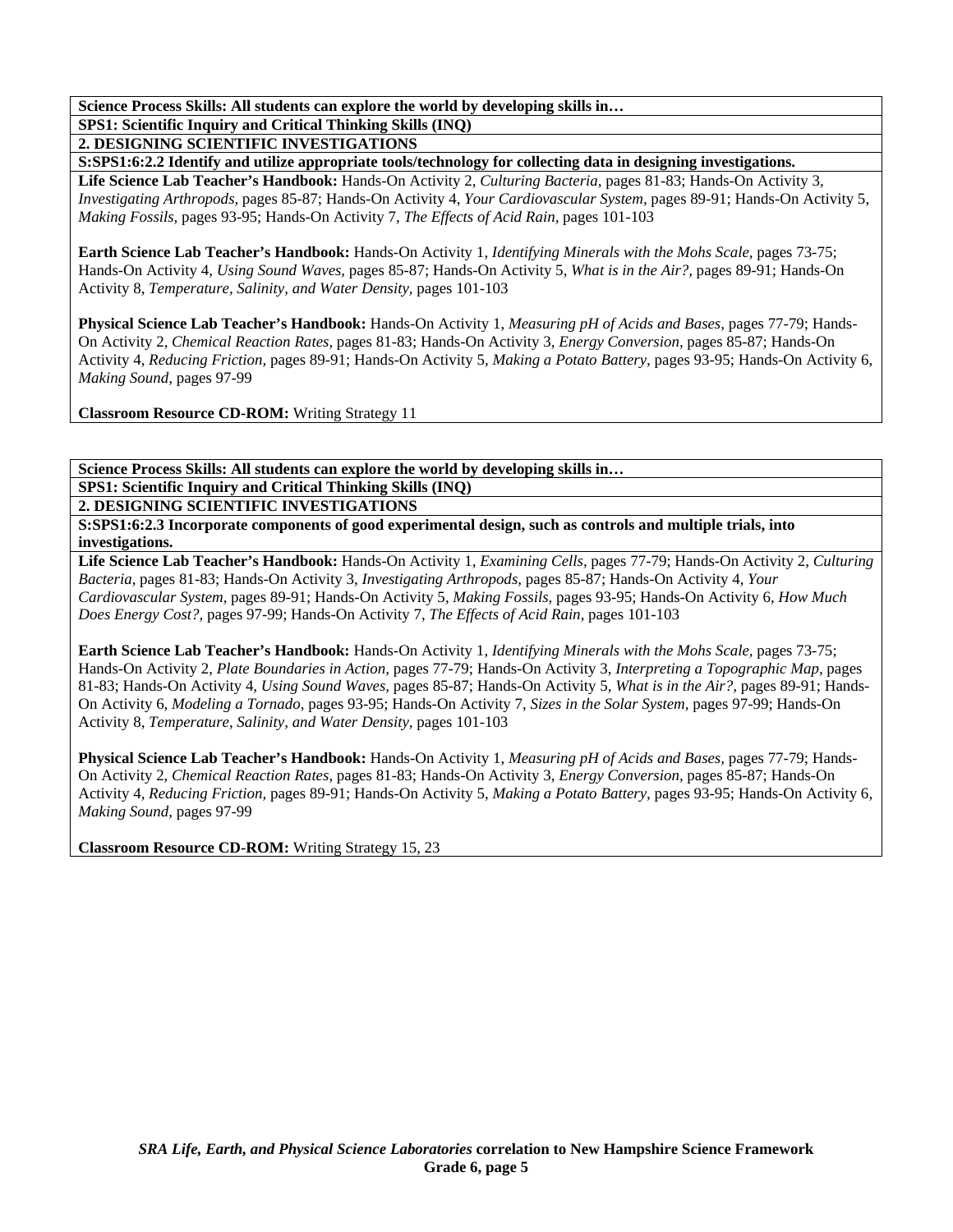**Science Process Skills: All students can explore the world by developing skills in… SPS1: Scientific Inquiry and Critical Thinking Skills (INQ)** 

**3. CONDUCTING SCIENTIFIC INVESTIGATIONS** 

**S:SPS1:6:3.1 Carry out simple student or teacher-developed procedures or experiments.** 

**Life Science Lab Teacher's Handbook:** Hands-On Activity 1, *Examining Cells,* pages 77-79; Hands-On Activity 2, *Culturing Bacteria,* pages 81-83; Hands-On Activity 3, *Investigating Arthropods,* pages 85-87; Hands-On Activity 4, *Your Cardiovascular System,* pages 89-91; Hands-On Activity 5, *Making Fossils,* pages 93-95; Hands-On Activity 6, *How Much Does Energy Cost?,* pages 97-99; Hands-On Activity 7, *The Effects of Acid Rain,* pages 101-103

**Earth Science Lab Teacher's Handbook:** Hands-On Activity 1, *Identifying Minerals with the Mohs Scale,* pages 73-75; Hands-On Activity 2, *Plate Boundaries in Action,* pages 77-79; Hands-On Activity 3, *Interpreting a Topographic Map,* pages 81-83; Hands-On Activity 4, *Using Sound Waves,* pages 85-87; Hands-On Activity 5, *What is in the Air?,* pages 89-91; Hands-On Activity 6, *Modeling a Tornado,* pages 93-95; Hands-On Activity 7, *Sizes in the Solar System,* pages 97-99; Hands-On Activity 8, *Temperature, Salinity, and Water Density,* pages 101-103

**Physical Science Lab Teacher's Handbook:** Hands-On Activity 1, *Measuring pH of Acids and Bases,* pages 77-79; Hands-On Activity 2, *Chemical Reaction Rates,* pages 81-83; Hands-On Activity 3, *Energy Conversion,* pages 85-87; Hands-On Activity 4, *Reducing Friction,* pages 89-91; Hands-On Activity 5, *Making a Potato Battery,* pages 93-95; Hands-On Activity 6, *Making Sound,* pages 97-99

**Classroom Resource CD-ROM:** Writing Strategy 15

**Science Process Skills: All students can explore the world by developing skills in… SPS1: Scientific Inquiry and Critical Thinking Skills (INQ) 3. CONDUCTING SCIENTIFIC INVESTIGATIONS** 

**S:SPS1:6:3.2 Use appropriate tools to collect and record data.** 

**Life Science Lab Teacher's Handbook:** Hands-On Activity 2, *Culturing Bacteria,* pages 81-83; Hands-On Activity 3, *Investigating Arthropods,* pages 85-87; Hands-On Activity 4, *Your Cardiovascular System,* pages 89-91; Hands-On Activity 5, *Making Fossils,* pages 93-95; Hands-On Activity 7, *The Effects of Acid Rain,* pages 101-103

**Earth Science Lab Teacher's Handbook:** Hands-On Activity 1, *Identifying Minerals with the Mohs Scale,* pages 73-75; Hands-On Activity 4, *Using Sound Waves,* pages 85-87; Hands-On Activity 5, *What is in the Air?,* pages 89-91; Hands-On Activity 8, *Temperature, Salinity, and Water Density,* pages 101-103

**Physical Science Lab Teacher's Handbook:** Hands-On Activity 1, *Measuring pH of Acids and Bases,* pages 77-79; Hands-On Activity 2, *Chemical Reaction Rates,* pages 81-83; Hands-On Activity 3, *Energy Conversion,* pages 85-87; Hands-On Activity 4, *Reducing Friction,* pages 89-91; Hands-On Activity 6, *Making Sound,* pages 97-99

**Classroom Resource CD-ROM:** Writing Strategy 22, 24, 25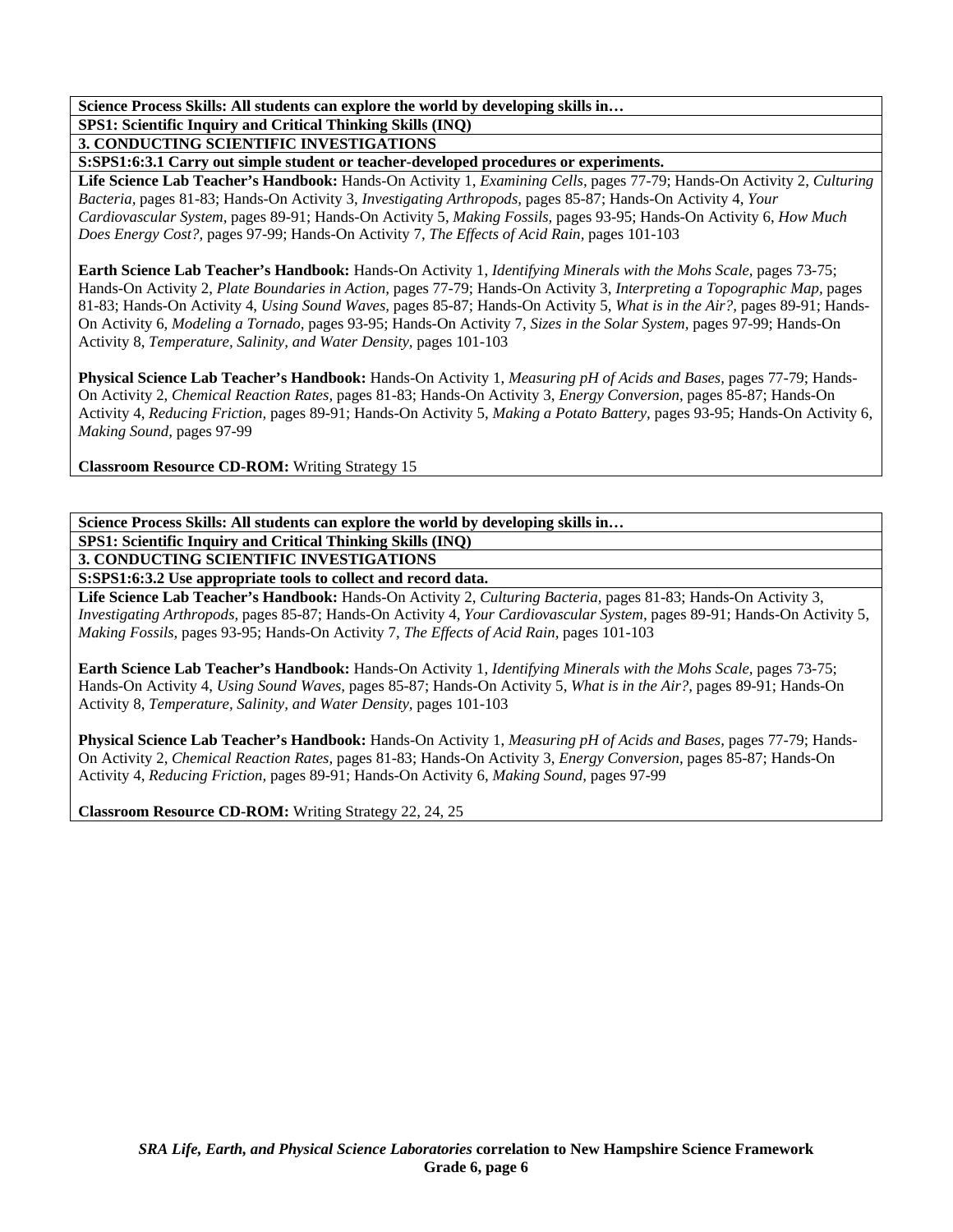**SPS1: Scientific Inquiry and Critical Thinking Skills (INQ)** 

**3. CONDUCTING SCIENTIFIC INVESTIGATIONS** 

**S:SPS1:6:3.3 Follow the teacher's instructions in performing experiments, following all appropriate safety rules and procedures.** 

**Life Science Lab Teacher's Handbook:** Hands-On Activity 1, *Examining Cells,* pages 77-79; Hands-On Activity 2, *Culturing Bacteria,* pages 81-83; Hands-On Activity 3, *Investigating Arthropods,* pages 85-87; Hands-On Activity 4, *Your Cardiovascular System,* pages 89-91; Hands-On Activity 5, *Making Fossils,* pages 93-95; Hands-On Activity 6, *How Much Does Energy Cost?,* pages 97-99; Hands-On Activity 7, *The Effects of Acid Rain,* pages 101-103

**Earth Science Lab Teacher's Handbook:** Hands-On Activity 1, *Identifying Minerals with the Mohs Scale,* pages 73-75; Hands-On Activity 2, *Plate Boundaries in Action,* pages 77-79; Hands-On Activity 3, *Interpreting a Topographic Map,* pages 81-83; Hands-On Activity 4, *Using Sound Waves,* pages 85-87; Hands-On Activity 5, *What is in the Air?,* pages 89-91; Hands-On Activity 6, *Modeling a Tornado,* pages 93-95; Hands-On Activity 7, *Sizes in the Solar System,* pages 97-99; Hands-On Activity 8, *Temperature, Salinity, and Water Density,* pages 101-103

**Physical Science Lab Teacher's Handbook:** Hands-On Activity 1, *Measuring pH of Acids and Bases,* pages 77-79; Hands-On Activity 2, *Chemical Reaction Rates,* pages 81-83; Hands-On Activity 3, *Energy Conversion,* pages 85-87; Hands-On Activity 4, *Reducing Friction,* pages 89-91; Hands-On Activity 5, *Making a Potato Battery,* pages 93-95; Hands-On Activity 6, *Making Sound,* pages 97-99

**Science Process Skills: All students can explore the world by developing skills in… SPS1: Scientific Inquiry and Critical Thinking Skills (INQ) 4. REPRESENTING AND UNDERSTANDING RESULTS OF INVESTIGATIONS** 

**S:SPS1:6:4.1 Use appropriate tools to organize, represent, analyze, and explain data.** 

**Life Science Lab Teacher's Handbook:** Hands-On Activity 2, *Culturing Bacteria,* pages 81-83; Hands-On Activity 3, *Investigating Arthropods,* pages 85-87; Hands-On Activity 4, *Your Cardiovascular System,* pages 89-91; Hands-On Activity 5, *Making Fossils,* pages 93-95; Hands-On Activity 7, *The Effects of Acid Rain,* pages 101-103

**Earth Science Lab Teacher's Handbook:** Hands-On Activity 1, *Identifying Minerals with the Mohs Scale,* pages 73-75; Hands-On Activity 4, *Using Sound Waves,* pages 85-87; Hands-On Activity 5, *What is in the Air?,* pages 89-91; Hands-On Activity 8, *Temperature, Salinity, and Water Density,* pages 101-103

**Physical Science Lab Teacher's Handbook:** Hands-On Activity 1, *Measuring pH of Acids and Bases,* pages 77-79; Hands-On Activity 2, *Chemical Reaction Rates,* pages 81-83; Hands-On Activity 3, *Energy Conversion,* pages 85-87; Hands-On Activity 4, *Reducing Friction,* pages 89-91; Hands-On Activity 6, *Making Sound,* pages 97-99

**Classroom Resource CD-ROM:** Writing Strategy 22, 24, 25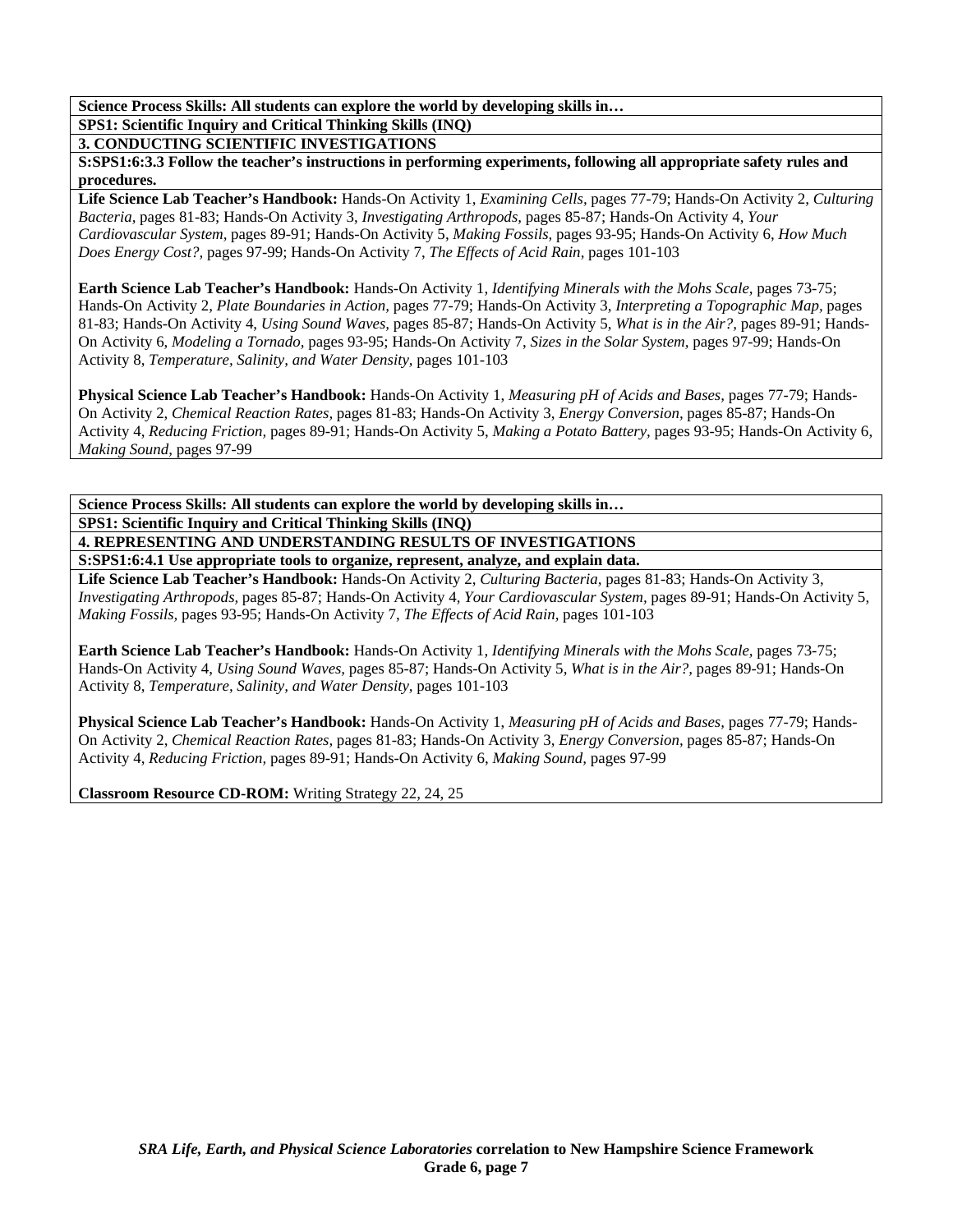**Science Process Skills: All students can explore the world by developing skills in… SPS1: Scientific Inquiry and Critical Thinking Skills (INQ)** 

**4. REPRESENTING AND UNDERSTANDING RESULTS OF INVESTIGATIONS** 

**S:SPS1:6:4.2 Make and record observations using a predetermined format.** 

**Life Science Lab Teacher's Handbook:** Hands-On Activity 1, *Examining Cells,* pages 77-79; Hands-On Activity 2, *Culturing Bacteria,* pages 81-83; Hands-On Activity 3, *Investigating Arthropods,* pages 85-87; Hands-On Activity 4, *Your Cardiovascular System,* pages 89-91; Hands-On Activity 5, *Making Fossils,* pages 93-95; Hands-On Activity 6, *How Much Does Energy Cost?,* pages 97-99; Hands-On Activity 7, *The Effects of Acid Rain,* pages 101-103

**Earth Science Lab Teacher's Handbook:** Hands-On Activity 1, *Identifying Minerals with the Mohs Scale,* pages 73-75; Hands-On Activity 2, *Plate Boundaries in Action,* pages 77-79; Hands-On Activity 3, *Interpreting a Topographic Map,* pages 81-83; Hands-On Activity 4, *Using Sound Waves,* pages 85-87; Hands-On Activity 5, *What is in the Air?,* pages 89-91; Hands-On Activity 6, *Modeling a Tornado,* pages 93-95; Hands-On Activity 7, *Sizes in the Solar System,* pages 97-99; Hands-On Activity 8, *Temperature, Salinity, and Water Density,* pages 101-103

**Physical Science Lab Teacher's Handbook:** Hands-On Activity 1, *Measuring pH of Acids and Bases,* pages 77-79; Hands-On Activity 2, *Chemical Reaction Rates,* pages 81-83; Hands-On Activity 3, *Energy Conversion,* pages 85-87; Hands-On Activity 4, *Reducing Friction,* pages 89-91; Hands-On Activity 5, *Making a Potato Battery,* pages 93-95; Hands-On Activity 6, *Making Sound,* pages 97-99

**Classroom Resource CD-ROM:** Writing Strategy 11

**Science Process Skills: All students can explore the world by developing skills in… SPS1: Scientific Inquiry and Critical Thinking Skills (INQ)** 

**4. REPRESENTING AND UNDERSTANDING RESULTS OF INVESTIGATIONS** 

**S:SPS1:6:4.3 Compare and display data in a variety of student or computer generated formats (such as diagrams, flow charts, tables, bar graphs, line graphs, scatter plots, and histograms).** 

**Life Science Lab Teacher's Handbook:** Hands-On Activity 2, *Culturing Bacteria,* pages 81-83; Hands-On Activity 3, *Investigating Arthropods,* pages 85-87; Hands-On Activity 4, *Your Cardiovascular System,* pages 89-91; Hands-On Activity 6, *How Much Does Energy Cost?,* pages 97-99; Hands-On Activity 7, *The Effects of Acid Rain,* pages 101-103

**Earth Science Lab Teacher's Handbook:** Hands-On Activity 1, *Identifying Minerals with the Mohs Scale,* pages 73-75; Hands-On Activity 2, *Plate Boundaries in Action,* pages 77-79; Hands-On Activity 3, *Interpreting a Topographic Map,* pages 81-83; Hands-On Activity 4, *Using Sound Waves,* pages 85-87; Hands-On Activity 5, *What is in the Air?,* pages 89-91; Hands-On Activity 6, *Modeling a Tornado,* pages 93-95; Hands-On Activity 7, *Sizes in the Solar System,* pages 97-99; Hands-On Activity 8, *Temperature, Salinity, and Water Density,* pages 101-103

**Physical Science Lab Teacher's Handbook:** Hands-On Activity 1, *Measuring pH of Acids and Bases,* pages 77-79; Hands-On Activity 2, *Chemical Reaction Rates,* pages 81-83; Hands-On Activity 3, *Energy Conversion,* pages 85-87; Hands-On Activity 4, *Reducing Friction,* pages 89-91; Hands-On Activity 6, *Making Sound,* pages 97-99

**Classroom Resource CD-ROM:** Writing Strategy 16, 22, 24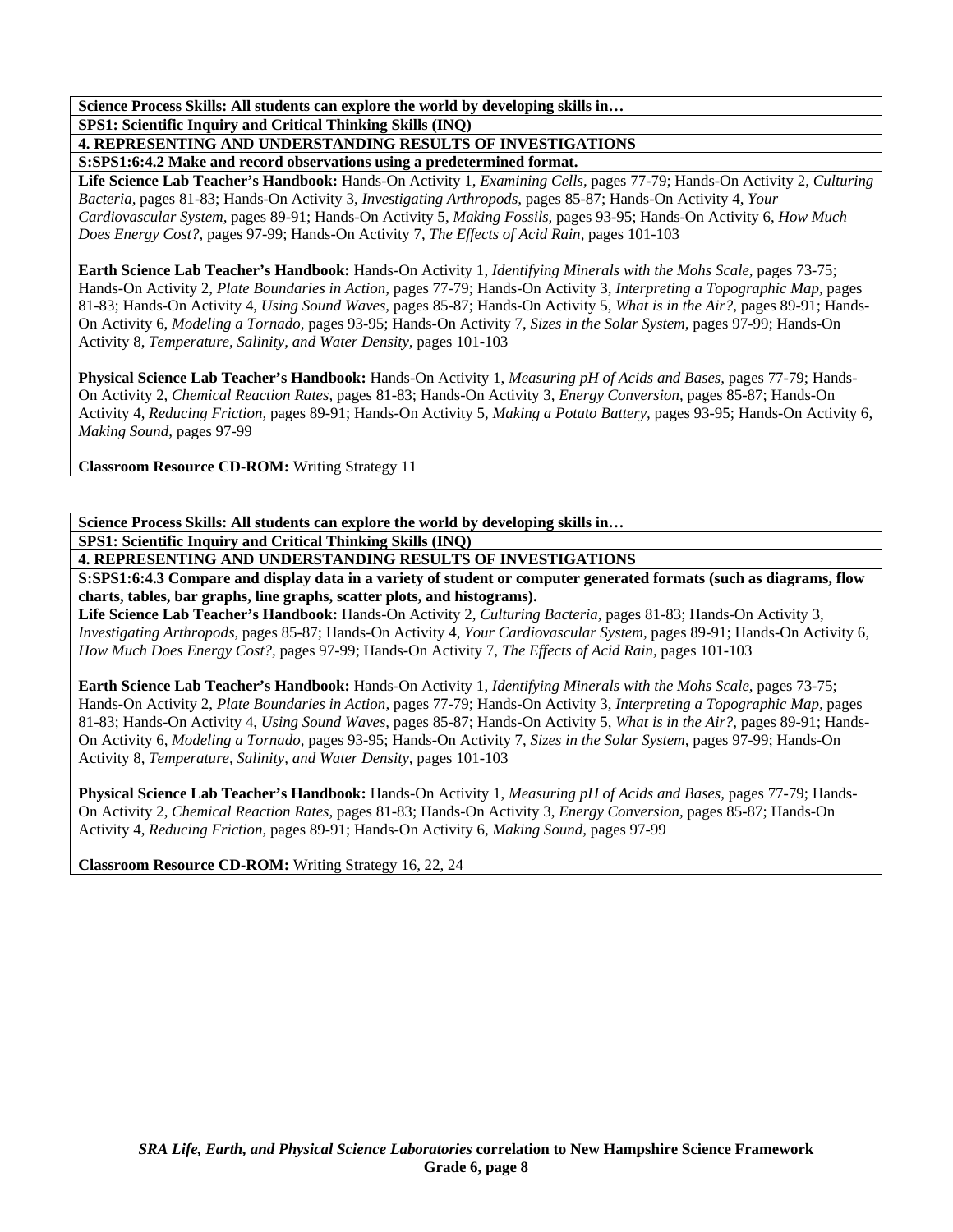#### **Science Process Skills: All students can explore the world by developing skills in… SPS1: Scientific Inquiry and Critical Thinking Skills (INQ)**

## **4. REPRESENTING AND UNDERSTANDING RESULTS OF INVESTIGATIONS**

**S:SPS1:6:4.4 Identify patterns and relationships in data and formulate basic explanations.** 

**Life Science Lab Teacher's Handbook:** Hands-On Activity 2, *Culturing Bacteria,* pages 81-83; Hands-On Activity 3, *Investigating Arthropods,* pages 85-87; Hands-On Activity 4, *Your Cardiovascular System,* pages 89-91; Hands-On Activity 6, *How Much Does Energy Cost?,* pages 97-99; Hands-On Activity 7, *The Effects of Acid Rain,* pages 101-103

**Earth Science Lab Teacher's Handbook:** Hands-On Activity 3, *Interpreting a Topographic Map,* pages 81-83; Hands-On Activity 5, *What is in the Air?,* pages 89-91; Hands-On Activity 7, *Sizes in the Solar System,* pages 97-99; Hands-On Activity 8, *Temperature, Salinity, and Water Density,* pages 101-103

**Physical Science Lab Teacher's Handbook:** Hands-On Activity 1, *Measuring pH of Acids and Bases,* pages 77-79; Hands-On Activity 2, *Chemical Reaction Rates,* pages 81-83; Hands-On Activity 3, *Energy Conversion,* pages 85-87; Hands-On Activity 4, *Reducing Friction,* pages 89-91; Hands-On Activity 6, *Making Sound,* pages 97-99

**Classroom Resource CD-ROM:** Writing Strategy 16

**Science Process Skills: All students can explore the world by developing skills in… SPS1: Scientific Inquiry and Critical Thinking Skills (INQ) 4. REPRESENTING AND UNDERSTANDING RESULTS OF INVESTIGATIONS** 

**S:SPS1:6:4.5 Draw appropriate conclusions based on data collected.** 

**Life Science Lab Teacher's Handbook:** Hands-On Activity 1, *Examining Cells,* pages 77-79; Hands-On Activity 2, *Culturing Bacteria,* pages 81-83; Hands-On Activity 3, *Investigating Arthropods,* pages 85-87; Hands-On Activity 4, *Your Cardiovascular System,* pages 89-91; Hands-On Activity 5, *Making Fossils,* pages 93-95; Hands-On Activity 6, *How Much Does Energy Cost?,* pages 97-99; Hands-On Activity 7, *The Effects of Acid Rain,* pages 101-103

**Earth Science Lab Teacher's Handbook:** Hands-On Activity 1, *Identifying Minerals with the Mohs Scale,* pages 73-75; Hands-On Activity 2, *Plate Boundaries in Action,* pages 77-79; Hands-On Activity 3, *Interpreting a Topographic Map,* pages 81-83; Hands-On Activity 4, *Using Sound Waves,* pages 85-87; Hands-On Activity 5, *What is in the Air?,* pages 89-91; Hands-On Activity 6, *Modeling a Tornado,* pages 93-95; Hands-On Activity 7, *Sizes in the Solar System,* pages 97-99; Hands-On Activity 8, *Temperature, Salinity, and Water Density,* pages 101-103

**Physical Science Lab Teacher's Handbook:** Hands-On Activity 1, *Measuring pH of Acids and Bases,* pages 77-79; Hands-On Activity 2, *Chemical Reaction Rates,* pages 81-83; Hands-On Activity 3, *Energy Conversion,* pages 85-87; Hands-On Activity 4, *Reducing Friction,* pages 89-91; Hands-On Activity 5, *Making a Potato Battery,* pages 93-95; Hands-On Activity 6, *Making Sound,* pages 97-99

**Classroom Resource CD-ROM:** Writing Strategy 17, 18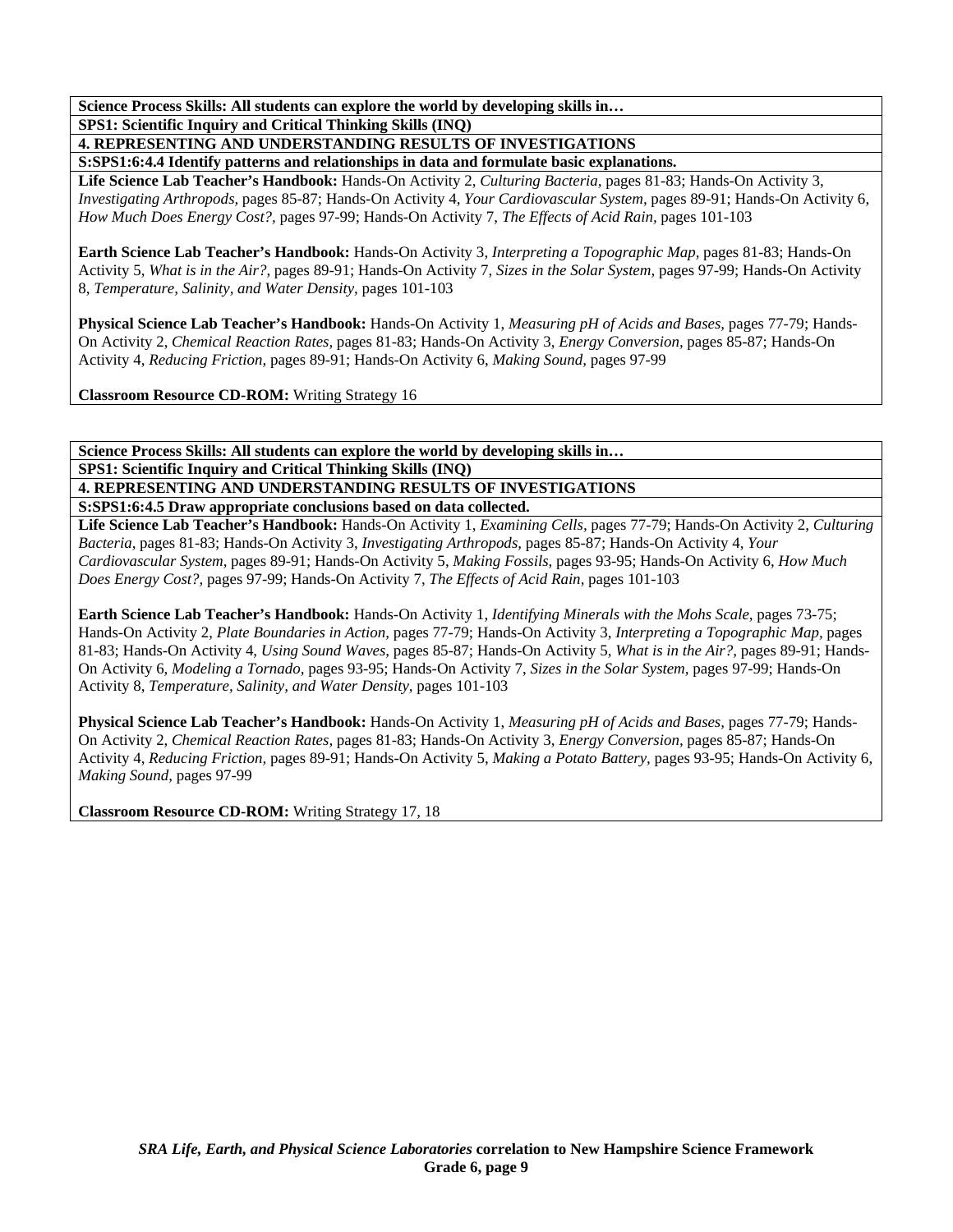**Science Process Skills: All students can explore the world by developing skills in… SPS1: Scientific Inquiry and Critical Thinking Skills (INQ) 5. EVALUATING SCIENTIFIC EXPLANATIONS** 

**S:SPS1:6:5.1 Determine if the results of an experiment support or fail to support the scientific idea tested.** 

**Life Science Lab Teacher's Handbook:** Hands-On Activity 1, *Examining Cells,* pages 77-79; Hands-On Activity 2, *Culturing Bacteria,* pages 81-83; Hands-On Activity 3, *Investigating Arthropods,* pages 85-87; Hands-On Activity 4, *Your Cardiovascular System,* pages 89-91; Hands-On Activity 5, *Making Fossils,* pages 93-95; Hands-On Activity 6, *How Much Does Energy Cost?,* pages 97-99; Hands-On Activity 7, *The Effects of Acid Rain,* pages 101-103

**Earth Science Lab Teacher's Handbook:** Hands-On Activity 1, *Identifying Minerals with the Mohs Scale,* pages 73-75; Hands-On Activity 2, *Plate Boundaries in Action,* pages 77-79; Hands-On Activity 3, *Interpreting a Topographic Map,* pages 81-83; Hands-On Activity 4, *Using Sound Waves,* pages 85-87; Hands-On Activity 5, *What is in the Air?,* pages 89-91; Hands-On Activity 6, *Modeling a Tornado,* pages 93-95; Hands-On Activity 7, *Sizes in the Solar System,* pages 97-99; Hands-On Activity 8, *Temperature, Salinity, and Water Density,* pages 101-103

**Physical Science Lab Teacher's Handbook:** Hands-On Activity 1, *Measuring pH of Acids and Bases,* pages 77-79; Hands-On Activity 2, *Chemical Reaction Rates,* pages 81-83; Hands-On Activity 3, *Energy Conversion,* pages 85-87; Hands-On Activity 4, *Reducing Friction,* pages 89-91; Hands-On Activity 5, *Making a Potato Battery,* pages 93-95; Hands-On Activity 6, *Making Sound,* pages 97-99

**Science Process Skills: All students can explore the world by developing skills in… SPS1: Scientific Inquiry and Critical Thinking Skills (INQ)** 

**5. EVALUATING SCIENTIFIC EXPLANATIONS** 

**S:SPS1:6:5.2 Explain how a hypothesis is a direct extension of a scientific idea and therefore makes the idea "testable." Life Science Lab Teacher's Handbook:** Hands-On Activity 3, *Investigating Arthropods,* pages 85-87

**Physical Science Lab Teacher's Handbook:** Hands-On Activity 2, *Chemical Reaction Rates,* pages 81-83; Hands-On Activity 3, *Energy Conversion,* pages 85-87

**Classroom Resource CD-ROM:** Writing Strategy 8, 15

**Science Process Skills: All students can explore the world by developing skills in…** 

**SPS2: Unifying Concepts of Science 1. NATURE OF SCIENCE (NOS)** 

**S:SPS2:6:1.1 Explain that scientists do not pay much attention to claims about how something works unless they are backed up with evidence that can be confirmed and with a logical argument.** 

**Life Science Lab Teacher's Handbook:** Hands-On Activity 1, *Examining Cells,* pages 77-79; Hands-On Activity 2, *Culturing Bacteria,* pages 81-83; Hands-On Activity 3, *Investigating Arthropods,* pages 85-87; Hands-On Activity 4, *Your Cardiovascular System,* pages 89-91; Hands-On Activity 5, *Making Fossils,* pages 93-95; Hands-On Activity 6, *How Much Does Energy Cost?,* pages 97-99; Hands-On Activity 7, *The Effects of Acid Rain,* pages 101-103

**Earth Science Lab Teacher's Handbook:** Hands-On Activity 1, *Identifying Minerals with the Mohs Scale,* pages 73-75; Hands-On Activity 2, *Plate Boundaries in Action,* pages 77-79; Hands-On Activity 3, *Interpreting a Topographic Map,* pages 81-83; Hands-On Activity 4, *Using Sound Waves,* pages 85-87; Hands-On Activity 5, *What is in the Air?,* pages 89-91; Hands-On Activity 6, *Modeling a Tornado,* pages 93-95; Hands-On Activity 7, *Sizes in the Solar System,* pages 97-99; Hands-On Activity 8, *Temperature, Salinity, and Water Density,* pages 101-103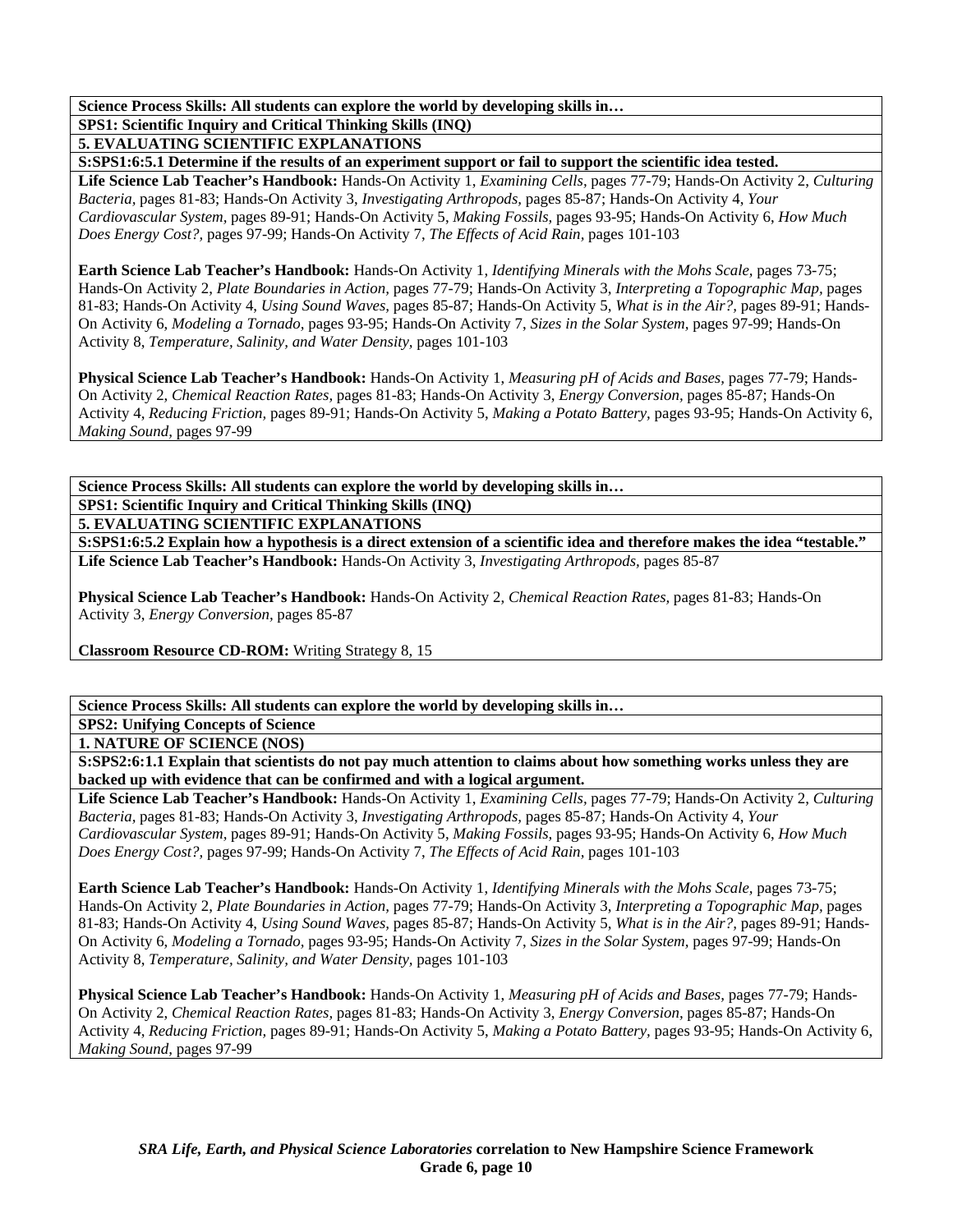**SPS2: Unifying Concepts of Science** 

**1. NATURE OF SCIENCE (NOS)** 

**S:SPS2:6:1.2 Describe how results of similar and repeated investigations may vary and suggest possible explanations for variations.** 

**Life Science Lab Teacher's Handbook:** Hands-On Activity 1, *Examining Cells,* pages 77-79; Hands-On Activity 2, *Culturing Bacteria,* pages 81-83; Hands-On Activity 3, *Investigating Arthropods,* pages 85-87; Hands-On Activity 4, *Your Cardiovascular System,* pages 89-91; Hands-On Activity 5, *Making Fossils,* pages 93-95; Hands-On Activity 6, *How Much Does Energy Cost?,* pages 97-99; Hands-On Activity 7, *The Effects of Acid Rain,* pages 101-103

**Earth Science Lab Teacher's Handbook:** Hands-On Activity 1, *Identifying Minerals with the Mohs Scale,* pages 73-75; Hands-On Activity 2, *Plate Boundaries in Action,* pages 77-79; Hands-On Activity 3, *Interpreting a Topographic Map,* pages 81-83; Hands-On Activity 4, *Using Sound Waves,* pages 85-87; Hands-On Activity 5, *What is in the Air?,* pages 89-91; Hands-On Activity 6, *Modeling a Tornado,* pages 93-95; Hands-On Activity 7, *Sizes in the Solar System,* pages 97-99; Hands-On Activity 8, *Temperature, Salinity, and Water Density,* pages 101-103

**Physical Science Lab Teacher's Handbook:** Hands-On Activity 1, *Measuring pH of Acids and Bases,* pages 77-79; Hands-On Activity 2, *Chemical Reaction Rates,* pages 81-83; Hands-On Activity 3, *Energy Conversion,* pages 85-87; Hands-On Activity 4, *Reducing Friction,* pages 89-91; Hands-On Activity 5, *Making a Potato Battery,* pages 93-95; Hands-On Activity 6, *Making Sound,* pages 97-99

**Science Process Skills: All students can explore the world by developing skills in…** 

#### **SPS2: Unifying Concepts of Science 1. NATURE OF SCIENCE (NOS)**

**S:SPS2:6:1.3 Explain that sometimes similar investigations get different results because of unexpected differences in the things being investigated, the methods used, or the circumstances in which the investigation is carried out, and sometimes just because of uncertainties of observations.** 

**Life Science Lab Teacher's Handbook:** Hands-On Activity 1, *Examining Cells,* pages 77-79; Hands-On Activity 2, *Culturing Bacteria,* pages 81-83; Hands-On Activity 3, *Investigating Arthropods,* pages 85-87; Hands-On Activity 4, *Your Cardiovascular System,* pages 89-91; Hands-On Activity 5, *Making Fossils,* pages 93-95; Hands-On Activity 6, *How Much Does Energy Cost?,* pages 97-99; Hands-On Activity 7, *The Effects of Acid Rain,* pages 101-103

**Earth Science Lab Teacher's Handbook:** Hands-On Activity 1, *Identifying Minerals with the Mohs Scale,* pages 73-75; Hands-On Activity 2, *Plate Boundaries in Action,* pages 77-79; Hands-On Activity 3, *Interpreting a Topographic Map,* pages 81-83; Hands-On Activity 4, *Using Sound Waves,* pages 85-87; Hands-On Activity 5, *What is in the Air?,* pages 89-91; Hands-On Activity 6, *Modeling a Tornado,* pages 93-95; Hands-On Activity 7, *Sizes in the Solar System,* pages 97-99; Hands-On Activity 8, *Temperature, Salinity, and Water Density,* pages 101-103

**Physical Science Lab Teacher's Handbook:** Hands-On Activity 1, *Measuring pH of Acids and Bases,* pages 77-79; Hands-On Activity 2, *Chemical Reaction Rates,* pages 81-83; Hands-On Activity 3, *Energy Conversion,* pages 85-87; Hands-On Activity 4, *Reducing Friction,* pages 89-91; Hands-On Activity 5, *Making a Potato Battery,* pages 93-95; Hands-On Activity 6, *Making Sound,* pages 97-99

**Science Process Skills: All students can explore the world by developing skills in…** 

**SPS2: Unifying Concepts of Science** 

**1. NATURE OF SCIENCE (NOS)** 

**S:SPS2:6:1.4 Realize that if more than one variable changes at the same time in an experiment, the outcome of the experiment may not be clearly attributable to any one of the variables.** 

**Life Science Lab Teacher's Handbook:** Hands-On Activity 7, *The Effects of Acid Rain,* pages 101-103

**Earth Science Lab Teacher's Handbook:** Hands-On Activity 8, *Temperature, Salinity, and Water Density,* pages 101-103

**Physical Science Lab Teacher's Handbook:** Hands-On Activity 2, *Chemical Reaction Rates,* pages 81-83

**Classroom Resource CD-ROM:** Writing Strategy 23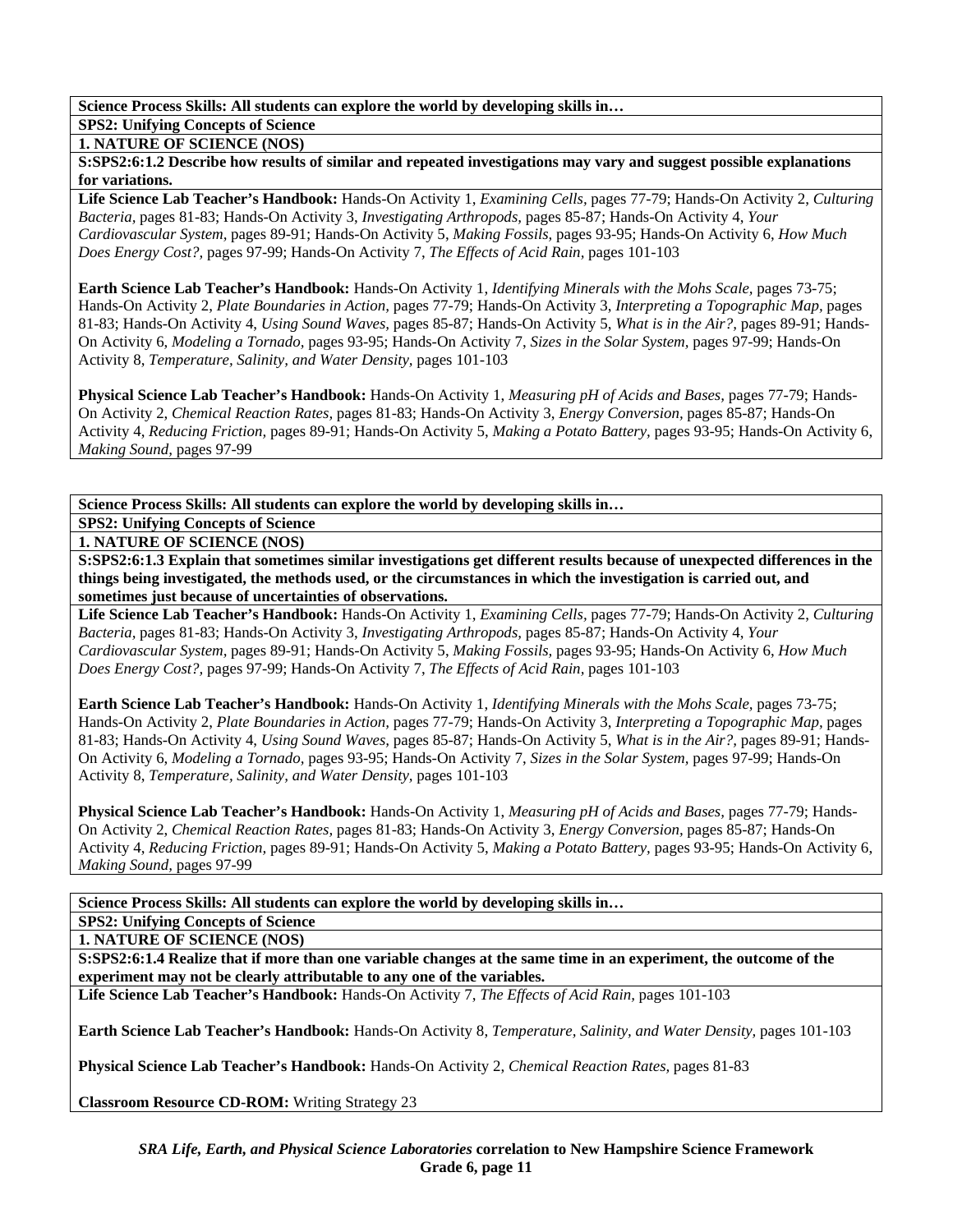#### **Science Process Skills: All students can explore the world by developing skills in… SPS2: Unifying Concepts of Science**

**2. SYSTEMS AND ENERGY (SAE)** 

**S:SPS2:6:2.1 Recognize that thinking about things as systems means looking for how every part relates to others.** 

Life Science Lab, Level A: Cards 1, 2, 3, 4, 6, 7, 8, 9, 10, 11, 12, 13, 14, 15, 16, 17, 18, 19, 20, 21, 22, 23, 24, 25, 27, 28, 29, 30, 31, 32, 33, 34, 35, 36, 37, 38, 39, 40, 41, 42, 43, 44, 45, 46, 47, 48, 49, 50, 51, 52, 53, 54, 55, 56, 57, 58, 60, 61, 62, 63, 64, 65, 66, 67, 68, 69, 70, 71, 72, 73, 74, 75, 76, 77, 78, 79, 80, 81, 82, 83, 84, 85, 86, 87, 88, 89, 90

Life Science Lab, Level B: Cards 1, 2, 3, 4, 6, 7, 8, 9, 10, 11, 12, 13, 14, 15, 16, 17, 18, 19, 20, 21, 22, 23, 24, 25, 27, 28, 29, 30, 31, 32, 33, 34, 35, 36, 37, 38, 39, 40, 41, 42, 43, 44, 45, 46, 47, 48, 49, 50, 51, 52, 53, 54, 55, 56, 57, 58, 60, 61, 62, 63, 64, 65, 66, 67, 68, 69, 70, 71, 72, 73, 74, 75, 76, 77, 78, 79, 80, 81, 82, 83, 84, 85, 86, 87, 88, 89, 90

**Life Science Lab Teacher's Handbook:** Hands-On Activity 1, *Examining Cells,* pages 77-79; Hands-On Activity 4, *Your Cardiovascular System,* pages 89-91; Hands-On Activity 6, *How Much Does Energy Cost?,* pages 97-99; Hands-On Activity 7, *The Effects of Acid Rain,* pages 101-103

**Earth Science Lab, Level A:** Cards 1, 2, 3, 4, 5, 6, 7, 8, 9, 10, 11, 12, 13, 14, 15, 16, 17, 21, 22, 23, 24, 25, 26, 27, 28, 29, 30, 31, 33, 34, 35, 36, 37, 38, 39, 40, 41, 42, 43, 44, 45, 46, 47, 48, 49, 50, 51, 52, 53, 54, 55, 56, 57, 58, 59, 60, 61, 62, 63, 64, 65, 66, 67, 68, 69, 70, 71, 72, 73, 75, 76, 77, 78, 79, 80, 81, 82, 83, 84, 85, 86, 87, 88, 89, 90

**Earth Science Lab, Level B:** Cards 1, 2, 3, 4, 5, 6, 7, 8, 9, 10, 11, 12, 13, 14, 15, 16, 17, 21, 22, 23, 24, 25, 26, 27, 28, 29, 30, 31, 33, 34, 35, 36, 37, 38, 39, 40, 41, 42, 43, 44, 45, 46, 47, 48, 49, 50, 51, 52, 53, 54, 55, 56, 57, 58, 59, 60, 61, 62, 63, 64, 65, 66, 67, 68, 69, 70, 71, 72, 73, 75, 76, 77, 78, 79, 80, 81, 82, 83, 84, 85, 86, 87, 88, 89, 90

**Earth Science Lab Teacher's Handbook:** Hands-On Activity 1, *Identifying Minerals with the Mohs Scale,* pages 73-75; Hands-On Activity 2, *Plate Boundaries in Action,* pages 77-79; Hands-On Activity 4, *Using Sound Waves,* pages 85-87; Hands-On Activity 6, *Modeling a Tornado,* pages 93-95; Hands-On Activity 8, *Temperature, Salinity, and Water Density,* pages 101-103

**Physical Science Lab, Level A:** Cards 1, 2, 3, 4, 5, 6, 7, 8, 9, 10, 11, 12, 13, 14, 15, 16, 18, 19, 20, 21, 22, 23, 24, 25, 26, 27, 28, 29, 30, 31, 32, 33, 34, 36, 37, 38, 39, 40, 41, 42, 43, 44, 45, 46, 47, 48, 49, 50, 51, 52, 53, 54, 55, 56, 57, 58, 59, 60, 61, 62, 63, 64, 65, 66, 67, 68, 69, 70, 71, 72, 73, 74, 75, 76, 77, 78, 79, 80, 81, 82, 83, 84, 85, 86, 87, 88, 89, 90 **Physical Science Lab, Level B:** Cards 1, 2, 3, 4, 5, 6, 7, 8, 9, 10, 11, 12, 13, 14, 15, 16, 18, 19, 20, 21, 22, 23, 24, 25, 26, 27, 28, 29, 30, 31, 32, 33, 34, 36, 37, 38, 39, 40, 41, 42, 43, 44, 45, 46, 47, 48, 49, 50, 51, 52, 53, 54, 55, 56, 57, 58, 59, 60, 61, 62, 63, 64, 65, 66, 67, 68, 69, 70, 71, 72, 73, 74, 75, 76, 77, 78, 79, 80, 81, 82, 83, 84, 85, 86, 87, 88, 89, 90 **Physical Science Lab Teacher's Handbook:** Hands-On Activity 1, *Measuring pH of Acids and Bases,* pages 77-79; Hands-On Activity 2, *Chemical Reaction Rates,* pages 81-83; Hands-On Activity 3, *Energy Conversion,* pages 85-87; Hands-On Activity 4, *Reducing Friction,* pages 89-91; Hands-On Activity 5, *Making a Potato Battery,* pages 93-95; Hands-On Activity 6, *Making Sound,* pages 97-99

**Science Process Skills: All students can explore the world by developing skills in…** 

**SPS2: Unifying Concepts of Science** 

**2. SYSTEMS AND ENERGY (SAE)** 

**S:SPS2:6:2.2 Discover that collections of pieces (e.g., powders, marbles, sugar cubes or wooden blocks) may have properties that the individual pieces do not.** 

This concept is not covered at this level.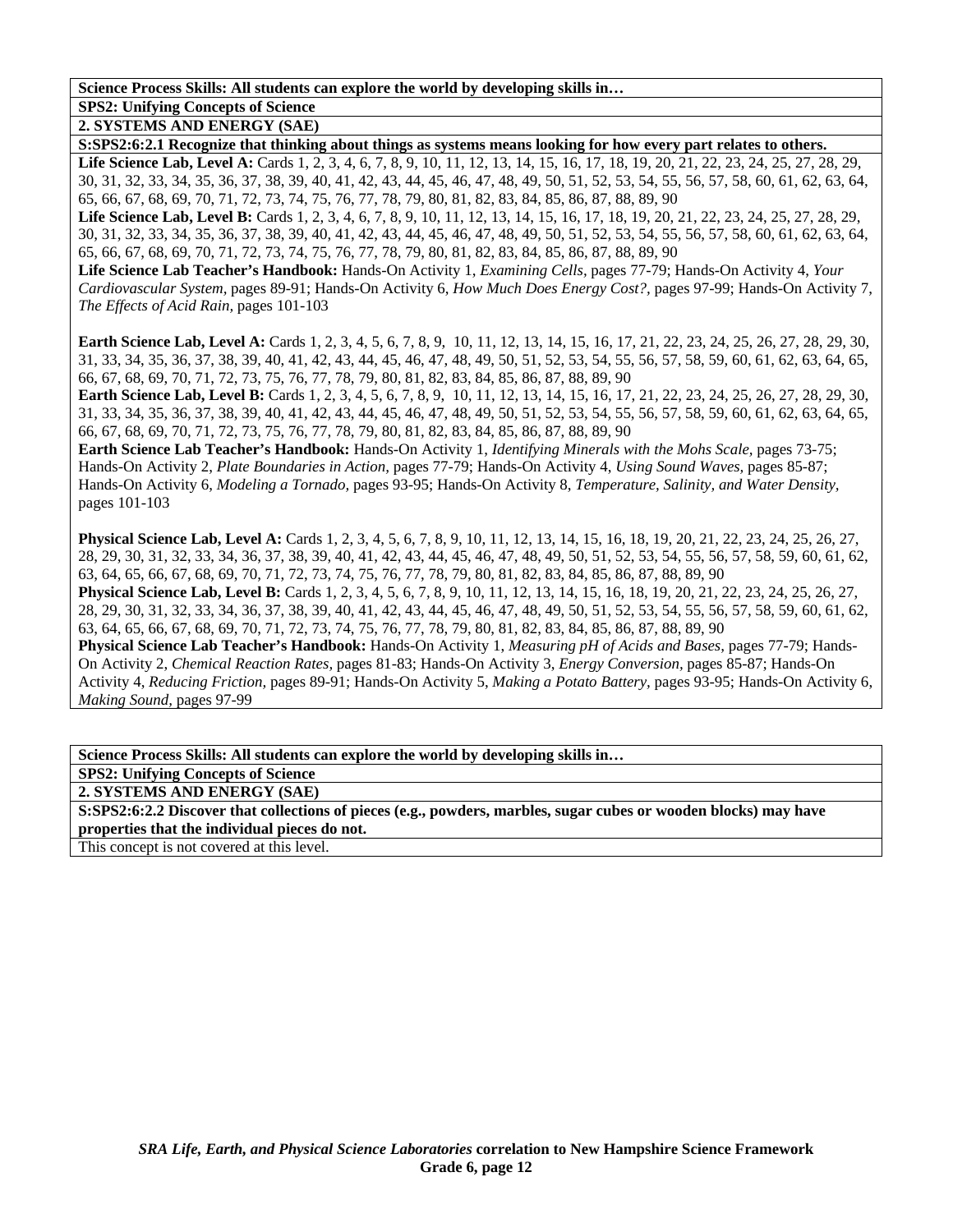## **SPS2: Unifying Concepts of Science**

**2. SYSTEMS AND ENERGY (SAE)** 

**S:SPS2:6:2.3 Estimate or predict the effect of making a change in one part of the system will have on other parts, and on the system as a whole.** 

Life Science Lab, Level A: Cards 1, 2, 3, 4, 6, 7, 8, 9, 10, 11, 12, 13, 14, 15, 16, 17, 18, 19, 20, 21, 22, 23, 24, 25, 27, 28, 29, 30, 31, 32, 33, 34, 35, 36, 37, 38, 39, 40, 41, 42, 43, 44, 45, 46, 47, 48, 49, 50, 51, 52, 53, 54, 55, 56, 57, 58, 60, 61, 62, 63, 64, 65, 66, 67, 68, 69, 70, 71, 72, 73, 74, 75, 76, 77, 78, 79, 80, 81, 82, 83, 84, 85, 86, 87, 88, 89, 90

Life Science Lab, Level B: Cards 1, 2, 3, 4, 6, 7, 8, 9, 10, 11, 12, 13, 14, 15, 16, 17, 18, 19, 20, 21, 22, 23, 24, 25, 27, 28, 29, 30, 31, 32, 33, 34, 35, 36, 37, 38, 39, 40, 41, 42, 43, 44, 45, 46, 47, 48, 49, 50, 51, 52, 53, 54, 55, 56, 57, 58, 60, 61, 62, 63, 64, 65, 66, 67, 68, 69, 70, 71, 72, 73, 74, 75, 76, 77, 78, 79, 80, 81, 82, 83, 84, 85, 86, 87, 88, 89, 90

**Life Science Lab Teacher's Handbook:** Hands-On Activity 1, *Examining Cells,* pages 77-79; Hands-On Activity 4, *Your Cardiovascular System,* pages 89-91; Hands-On Activity 6, *How Much Does Energy Cost?,* pages 97-99; Hands-On Activity 7, *The Effects of Acid Rain,* pages 101-103

**Earth Science Lab, Level A:** Cards 1, 2, 3, 4, 5, 6, 7, 8, 9, 10, 11, 12, 13, 14, 15, 16, 17, 21, 22, 23, 24, 25, 26, 27, 28, 29, 30, 31, 33, 34, 35, 36, 37, 38, 39, 40, 41, 42, 43, 44, 45, 46, 47, 48, 49, 50, 51, 52, 53, 54, 55, 56, 57, 58, 59, 60, 61, 62, 63, 64, 65, 66, 67, 68, 69, 70, 71, 72, 73, 75, 76, 77, 78, 79, 80, 81, 82, 83, 84, 85, 86, 87, 88, 89, 90

**Earth Science Lab, Level B:** Cards 1, 2, 3, 4, 5, 6, 7, 8, 9, 10, 11, 12, 13, 14, 15, 16, 17, 21, 22, 23, 24, 25, 26, 27, 28, 29, 30, 31, 33, 34, 35, 36, 37, 38, 39, 40, 41, 42, 43, 44, 45, 46, 47, 48, 49, 50, 51, 52, 53, 54, 55, 56, 57, 58, 59, 60, 61, 62, 63, 64, 65, 66, 67, 68, 69, 70, 71, 72, 73, 75, 76, 77, 78, 79, 80, 81, 82, 83, 84, 85, 86, 87, 88, 89, 90

**Earth Science Lab Teacher's Handbook:** Hands-On Activity 1, *Identifying Minerals with the Mohs Scale,* pages 73-75; Hands-On Activity 2, *Plate Boundaries in Action,* pages 77-79; Hands-On Activity 4, *Using Sound Waves,* pages 85-87; Hands-On Activity 6, *Modeling a Tornado,* pages 93-95; Hands-On Activity 8, *Temperature, Salinity, and Water Density,* pages 101-103

**Physical Science Lab, Level A:** Cards 1, 2, 3, 4, 5, 6, 7, 8, 9, 10, 11, 12, 13, 14, 15, 16, 18, 19, 20, 21, 22, 23, 24, 25, 26, 27, 28, 29, 30, 31, 32, 33, 34, 36, 37, 38, 39, 40, 41, 42, 43, 44, 45, 46, 47, 48, 49, 50, 51, 52, 53, 54, 55, 56, 57, 58, 59, 60, 61, 62, 63, 64, 65, 66, 67, 68, 69, 70, 71, 72, 73, 74, 75, 76, 77, 78, 79, 80, 81, 82, 83, 84, 85, 86, 87, 88, 89, 90 **Physical Science Lab, Level B:** Cards 1, 2, 3, 4, 5, 6, 7, 8, 9, 10, 11, 12, 13, 14, 15, 16, 18, 19, 20, 21, 22, 23, 24, 25, 26, 27, 28, 29, 30, 31, 32, 33, 34, 36, 37, 38, 39, 40, 41, 42, 43, 44, 45, 46, 47, 48, 49, 50, 51, 52, 53, 54, 55, 56, 57, 58, 59, 60, 61, 62, 63, 64, 65, 66, 67, 68, 69, 70, 71, 72, 73, 74, 75, 76, 77, 78, 79, 80, 81, 82, 83, 84, 85, 86, 87, 88, 89, 90 **Physical Science Lab Teacher's Handbook:** Hands-On Activity 1, *Measuring pH of Acids and Bases,* pages 77-79; Hands-On Activity 2, *Chemical Reaction Rates,* pages 81-83; Hands-On Activity 3, *Energy Conversion,* pages 85-87; Hands-On Activity 4, *Reducing Friction,* pages 89-91; Hands-On Activity 5, *Making a Potato Battery,* pages 93-95; Hands-On Activity 6, *Making Sound,* pages 97-99

**Science Process Skills: All students can explore the world by developing skills in…** 

#### **SPS2: Unifying Concepts of Science**

**2. SYSTEMS AND ENERGY (SAE)** 

**S:SPS2:6:2.4 Compare a variety of forms of energy, including heat, light, sound, mechanical, electrical, and chemical energy.** 

**Physical Science Lab, Level A:** Cards 34, 36, 39, 40, 41, 42, 45, 46, 47, 48, 49, 66, 67, 79, 80, 82, 83 **Physical Science Lab, Level B:** Cards 34, 36, 39, 40, 41, 42, 45, 46, 47, 48, 49, 66, 67, 79, 80, 82, 83 **Physical Science Lab Teacher's Handbook:** Hands-On Activity

**Classroom Resource CD-ROM:** Writing Strategy 3, *Energy Conversion,* pages 85-87; Hands-On Activity 5, *Making a Potato Battery,* pages 93-95; Hands-On Activity 6, *Making Sound,* pages 97-99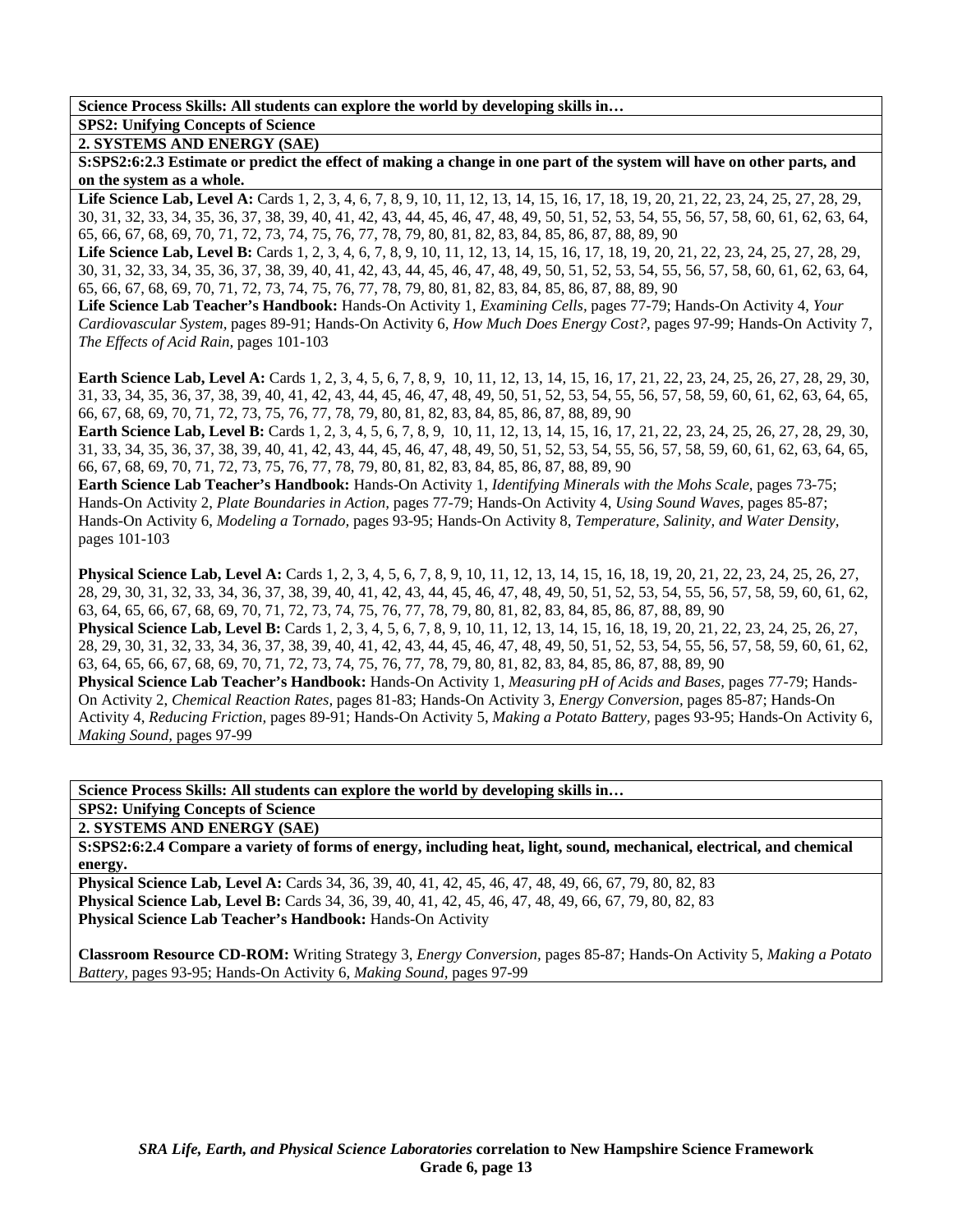**SPS2: Unifying Concepts of Science** 

**2. SYSTEMS AND ENERGY (SAE)** 

**S:SPS2:6:2.5 Demonstrate how energy can be transformed from one form to another (e.g., from electrical energy to heat, light or mechanical energy.** 

**Physical Science Lab, Level A:** Cards 36, 37, 38, 39, 40, 41, 42, 45, 46, 47, 48, 49, 66, 67, 70, 72, 76, 79, 80, 82, 83 **Physical Science Lab, Level B:** Cards 36, 37, 38, 39, 40, 41, 42, 45, 46, 47, 48, 49, 66, 67, 70, 72, 76, 79, 80, 82, 83 **Physical Science Lab Teacher's Handbook:** Hands-On Activity 3, *Energy Conversion,* pages 85-87; Hands-On Activity 5, *Making a Potato Battery,* pages 93-95; Hands-On Activity 6, *Making Sound,* pages 97-99

**Science Process Skills: All students can explore the world by developing skills in…** 

**SPS2: Unifying Concepts of Science** 

**3. MODELS AND SCALE (MAS)** 

**S:SPS2:6:3.1 Understand that models are often used to think about processes that happen too slowly, too quickly, or on too small a scale to observe directly; or that are too vast to be changed deliberately; or that are potentially dangerous. Life Science Lab Teacher's Handbook:** Hands-On Activity 4, *Your Cardiovascular System,* pages 89-91; Hands-On Activity 5, *Making Fossils,* pages 93-95; Hands-On Activity 6, *How Much Does Energy Cost?,* pages 97-99

**Earth Science Lab Teacher's Handbook:** Hands-On Activity 2, *Plate Boundaries in Action,* pages 77-79; Hands-On Activity 6, *Modeling a Tornado,* pages 93-95; Hands-On Activity 7, *Sizes in the Solar System,* pages 97-99

**Physical Science Lab Teacher's Handbook:** Hands-On Activity 5, *Making a Potato Battery,* pages 93-95; Hands-On Activity 6, *Making Sound,* pages 97-99

**Classroom Resource CD-ROM:** Writing Strategy 20

**Science Process Skills: All students can explore the world by developing skills in…** 

**SPS2: Unifying Concepts of Science** 

**3. MODELS AND SCALE (MAS)** 

**S:SPS2:6:3.2 Analyze how finding out the biggest and smallest values of something are often as revealing as knowing what the usual value is.** 

**Life Science Lab Teacher's Handbook:** Hands-On Activity 2, *Culturing Bacteria,* pages 81-83; Hands-On Activity 4, *Your Cardiovascular System,* pages 89-91

**Earth Science Lab Teacher's Handbook:** Hands-On Activity 3, *Interpreting a Topographic Map,* pages 81-83

**Physical Science Lab Teacher's Handbook:** Hands-On Activity 3, *Energy Conversion,* pages 85-87; Hands-On Activity 6, *Making Sound,* pages 97-99

**Science Process Skills: All students can explore the world by developing skills in…** 

**SPS2: Unifying Concepts of Science** 

**4. PATTERNS OF CHANGE (POC)** 

**S:SPS2:6:4.1 Understand that things change in steady, repetitive, or irregular ways-or sometimes in more than one way at the same time; often the best way to tell which kinds of change are happening is to make a table or graph of measurements.** 

**Life Science Lab Teacher's Handbook:** Hands-On Activity 4, *Your Cardiovascular System,* pages 89-91

**Earth Science Lab Teacher's Handbook:** Hands-On Activity 3, *Interpreting a Topographic Map,* pages 81-83; Hands-On Activity 7, *Sizes in the Solar System,* pages 97-99

**Physical Science Lab Teacher's Handbook:** Hands-On Activity 6, *Making Sound,* pages 97-99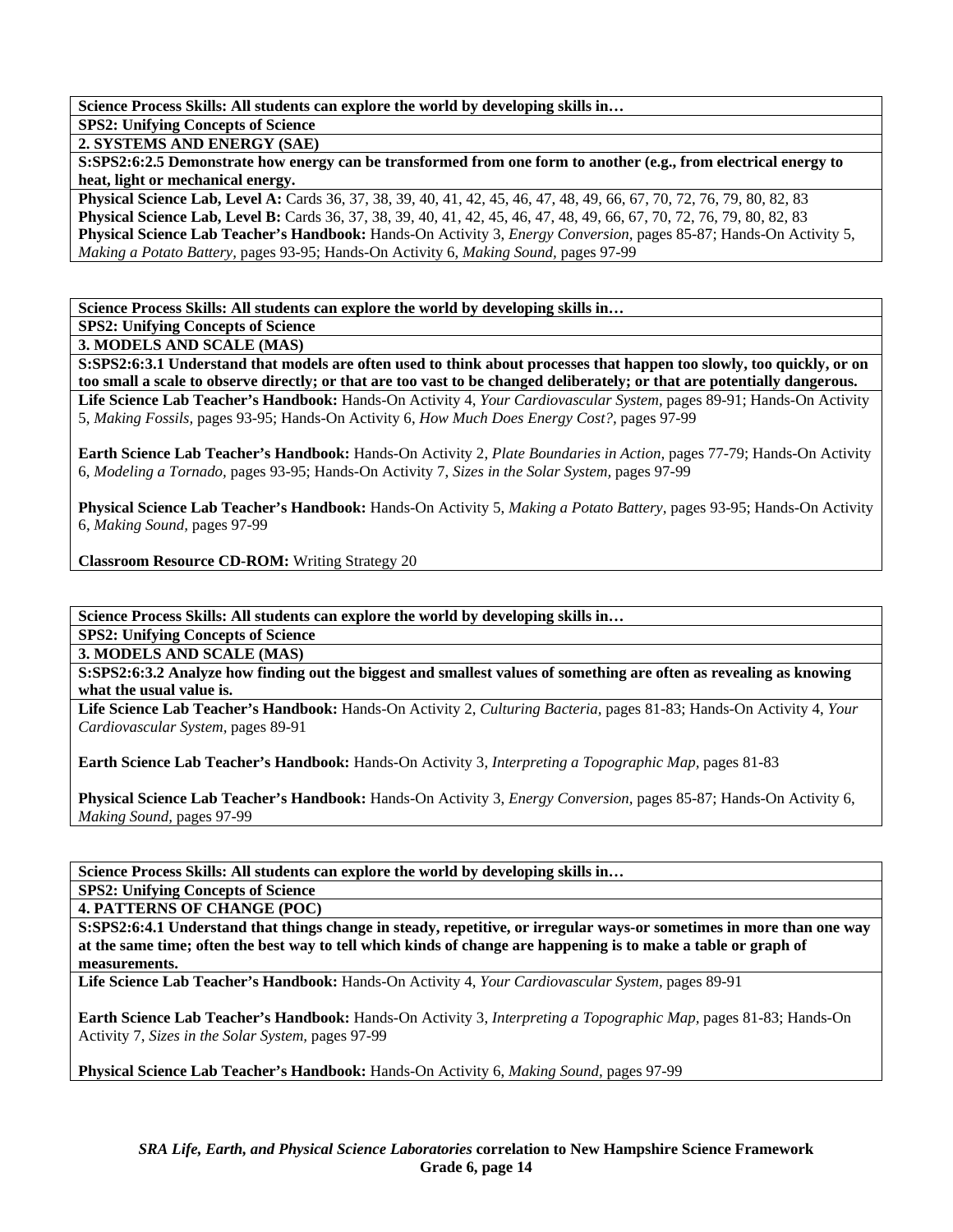**Science Process Skills: All students can explore the world by developing skills in… SPS2: Unifying Concepts of Science 4. PATTERNS OF CHANGE (POC) S:SPS2)-4.6-2 Discover how a system may stay the same because nothing is happening or because things are happening that exactly balance each other out.**  Life Science Lab, Level A: Card 80 Life Science Lab, Level B: Card 80 **Earth Science Lab, Level A: Cards 11, 12, 13, 62, 64, 66 Earth Science Lab, Level B:** Cards 11, 12, 13, 62, 64, 66 Physical Science Lab, Level A: Cards 40, 53, 56 Physical Science Lab, Level B: Cards 40, 53, 56

**Science Process Skills: All students can explore the world by developing skills in…** 

**SPS2: Unifying Concepts of Science** 

**5. FORM AND FUNCTION (FAF)** 

**S:SPS2:6:5.1 Describe the structure and function of organs.** 

**Life Science Lab, Level A:** Cards 44, 45, 46, 47, 48, 49, 50, 51, 52, 53, 54, 55, 56, 57, 58

**Life Science Lab, Level B:** Cards 44, 45, 46, 47, 48, 49, 50, 51, 52, 53, 54, 55, 56, 57, 58

**Life Science Lab Teacher's Handbook:** Hands-On Activity 4, *Your Cardiovascular System,* pages 89-91

**Science Process Skills: All students can explore the world by developing skills in…** 

**SPS2: Unifying Concepts of Science** 

**5. FORM AND FUNCTION (FAF)** 

**S:SPS2:6:5.2 Diagram and label the structure of primary components of representative organs in plants and animals. Life Science Lab, Level A:** Cards 6, 7, 12, 20, 22, 44, 45, 46, 47, 48, 49, 50, 51, 52, 53, 54, 55, 56, 57, 58 **Life Science Lab, Level B:** Cards 6, 7, 12, 20, 22, 44, 45, 46, 47, 48, 49, 50, 51, 52, 53, 54, 55, 56, 57, 58 **Life Science Lab Teacher's Handbook:** Hands-On Activity 1, *Examining Cells,* pages 77-79

**Science Process Skills: All students can explore the world by developing skills in… SPS2: Unifying Concepts of Science** 

**5. FORM AND FUNCTION (FAF)** 

**S:SPS2:6:5.3 Investigate the relationship between various landforms and wind currents.** 

**Earth Science Lab, Level A: Cards 21, 27** Earth Science Lab, Level B: Cards 21, 27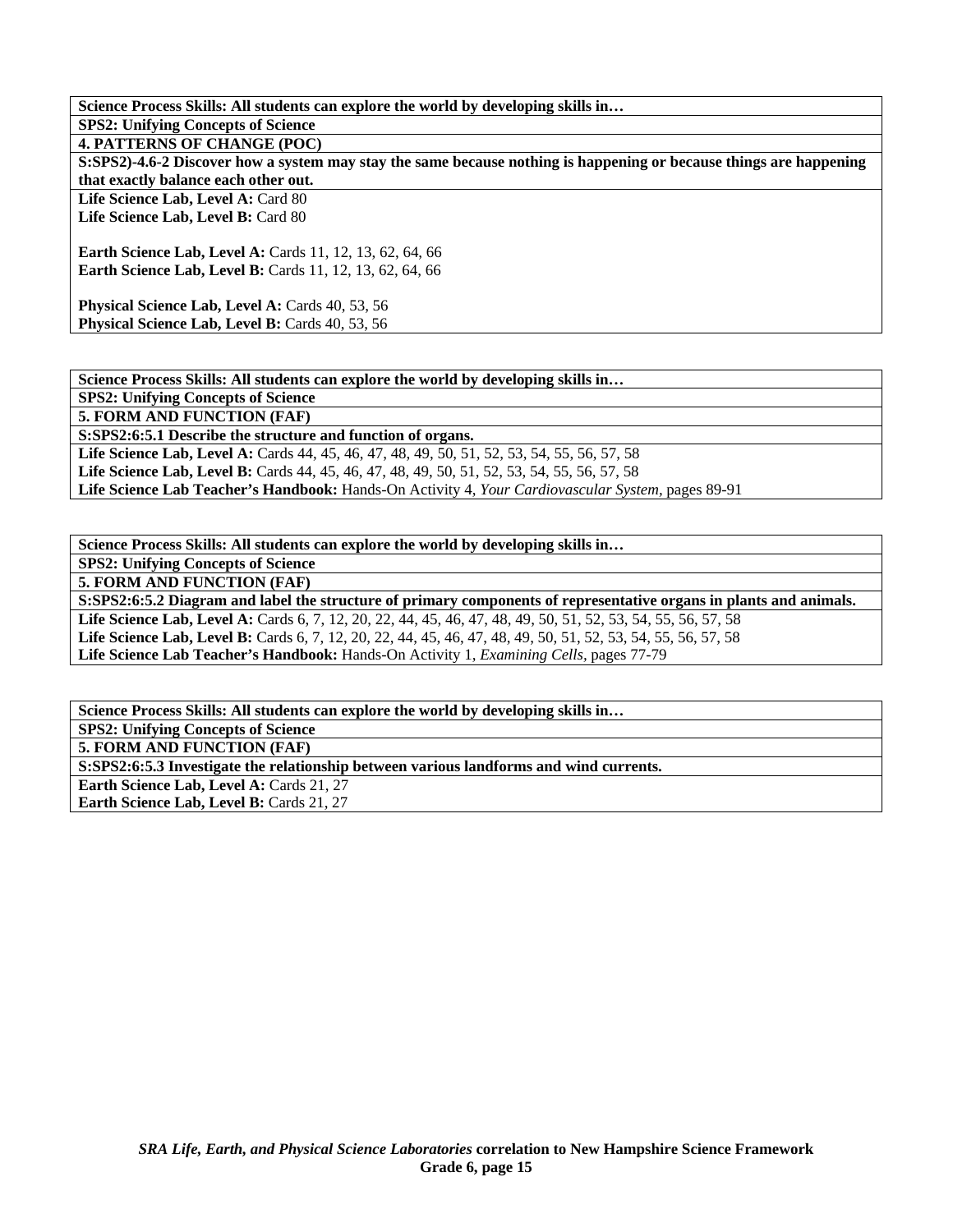**SPS3: Personal, Social, and Technological Perspectives** 

**1. COLLABORATION IN SCIENTIFIC ENDEAVORS** 

**S:SPS3:6:1.1 Work effectively within a cooperative group setting, accepting and executing assigned roles and responsibilities.** 

**Life Science Lab Teacher's Handbook:** Hands-On Activity 1, *Examining Cells,* pages 77-79; Hands-On Activity 2, *Culturing Bacteria,* pages 81-83; Hands-On Activity 3, *Investigating Arthropods,* pages 85-87; Hands-On Activity 4, *Your Cardiovascular System,* pages 89-91; Hands-On Activity 5, *Making Fossils,* pages 93-95; Hands-On Activity 6, *How Much Does Energy Cost?,* pages 97-99; Hands-On Activity 7, *The Effects of Acid Rain,* pages 101-103

**Earth Science Lab Teacher's Handbook:** Hands-On Activity 1, *Identifying Minerals with the Mohs Scale,* pages 73-75; Hands-On Activity 2, *Plate Boundaries in Action,* pages 77-79; Hands-On Activity 3, *Interpreting a Topographic Map,* pages 81-83; Hands-On Activity 4, *Using Sound Waves,* pages 85-87; Hands-On Activity 5, *What is in the Air?,* pages 89-91; Hands-On Activity 6, *Modeling a Tornado,* pages 93-95; Hands-On Activity 7, *Sizes in the Solar System,* pages 97-99; Hands-On Activity 8, *Temperature, Salinity, and Water Density,* pages 101-103

**Physical Science Lab Teacher's Handbook:** Hands-On Activity 1, *Measuring pH of Acids and Bases,* pages 77-79; Hands-On Activity 2, *Chemical Reaction Rates,* pages 81-83; Hands-On Activity 3, *Energy Conversion,* pages 85-87; Hands-On Activity 4, *Reducing Friction,* pages 89-91; Hands-On Activity 5, *Making a Potato Battery,* pages 93-95; Hands-On Activity 6, *Making Sound,* pages 97-99

**Science Process Skills: All students can explore the world by developing skills in… SPS3: Personal, Social, and Technological Perspectives 1. COLLABORATION IN SCIENTIFIC ENDEAVORS** 

**S:SPS3:6:1.2 Work collectively within a group toward a common goal.** 

**Life Science Lab Teacher's Handbook:** Hands-On Activity 1, *Examining Cells,* pages 77-79; Hands-On Activity 2, *Culturing Bacteria,* pages 81-83; Hands-On Activity 3, *Investigating Arthropods,* pages 85-87; Hands-On Activity 4, *Your Cardiovascular System,* pages 89-91; Hands-On Activity 5, *Making Fossils,* pages 93-95; Hands-On Activity 6, *How Much Does Energy Cost?,* pages 97-99; Hands-On Activity 7, *The Effects of Acid Rain,* pages 101-103

**Earth Science Lab Teacher's Handbook:** Hands-On Activity 1, *Identifying Minerals with the Mohs Scale,* pages 73-75; Hands-On Activity 2, *Plate Boundaries in Action,* pages 77-79; Hands-On Activity 3, *Interpreting a Topographic Map,* pages 81-83; Hands-On Activity 4, *Using Sound Waves,* pages 85-87; Hands-On Activity 5, *What is in the Air?,* pages 89-91; Hands-On Activity 6, *Modeling a Tornado,* pages 93-95; Hands-On Activity 7, *Sizes in the Solar System,* pages 97-99; Hands-On Activity 8, *Temperature, Salinity, and Water Density,* pages 101-103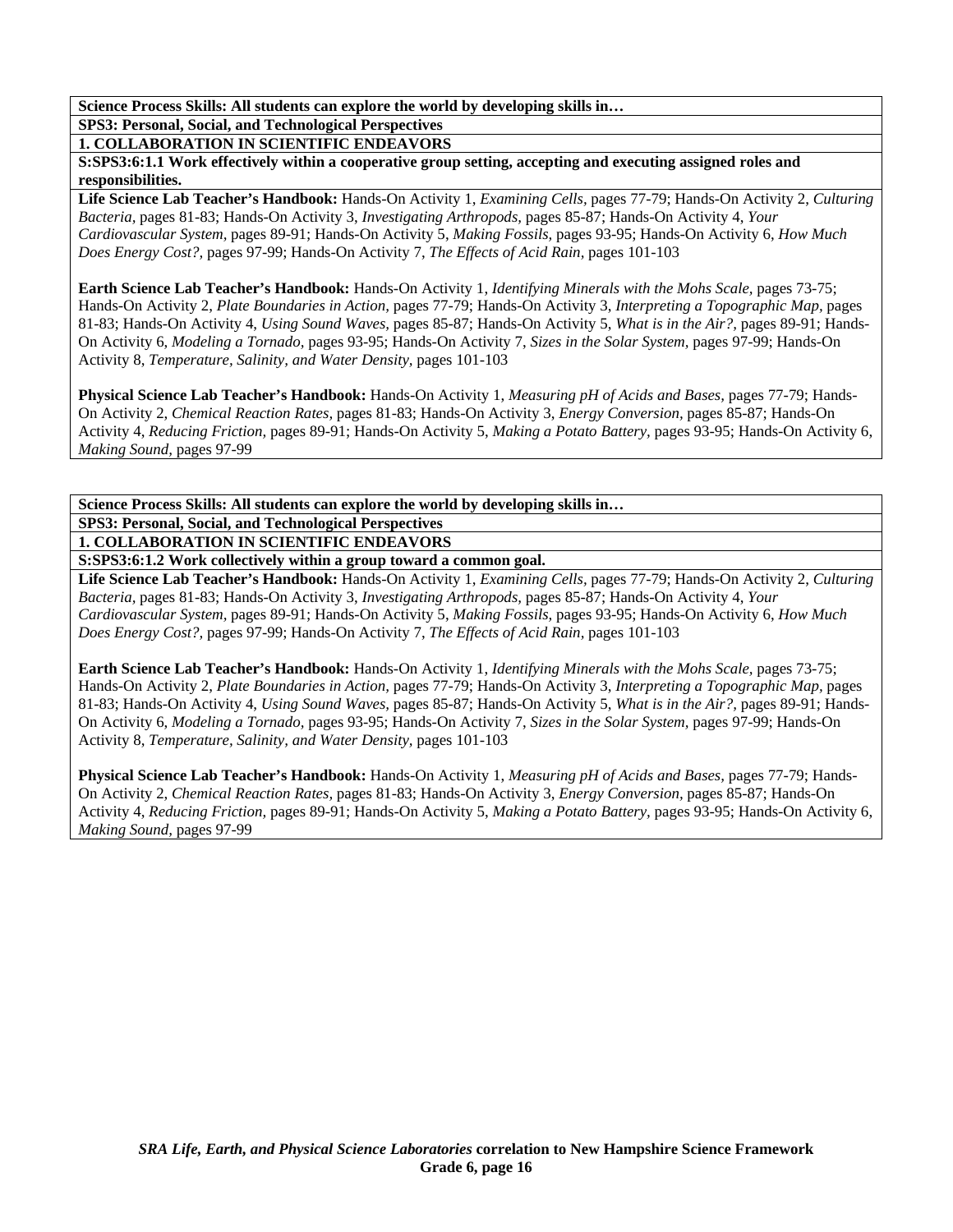**SPS3: Personal, Social, and Technological Perspectives** 

**1. COLLABORATION IN SCIENTIFIC ENDEAVORS** 

**S:SPS3:6:1.3 Demonstrate respect of one another's abilities and contributions to the group.** 

**Life Science Lab Teacher's Handbook:** Hands-On Activity 1, *Examining Cells,* pages 77-79; Hands-On Activity 2, *Culturing Bacteria,* pages 81-83; Hands-On Activity 3, *Investigating Arthropods,* pages 85-87; Hands-On Activity 4, *Your Cardiovascular System,* pages 89-91; Hands-On Activity 5, *Making Fossils,* pages 93-95; Hands-On Activity 6, *How Much Does Energy Cost?,* pages 97-99; Hands-On Activity 7, *The Effects of Acid Rain,* pages 101-103

**Earth Science Lab Teacher's Handbook:** Hands-On Activity 1, *Identifying Minerals with the Mohs Scale,* pages 73-75; Hands-On Activity 2, *Plate Boundaries in Action,* pages 77-79; Hands-On Activity 3, *Interpreting a Topographic Map,* pages 81-83; Hands-On Activity 4, *Using Sound Waves,* pages 85-87; Hands-On Activity 5, *What is in the Air?,* pages 89-91; Hands-On Activity 6, *Modeling a Tornado,* pages 93-95; Hands-On Activity 7, *Sizes in the Solar System,* pages 97-99; Hands-On Activity 8, *Temperature, Salinity, and Water Density,* pages 101-103

**Physical Science Lab Teacher's Handbook:** Hands-On Activity 1, *Measuring pH of Acids and Bases,* pages 77-79; Hands-On Activity 2, *Chemical Reaction Rates,* pages 81-83; Hands-On Activity 3, *Energy Conversion,* pages 85-87; Hands-On Activity 4, *Reducing Friction,* pages 89-91; Hands-On Activity 5, *Making a Potato Battery,* pages 93-95; Hands-On Activity 6, *Making Sound,* pages 97-99

**Science Process Skills: All students can explore the world by developing skills in… SPS3: Personal, Social, and Technological Perspectives** 

**2. COMMON ENVIRONMENTAL ISSUES, NATURAL RESOURCES MANAGEMENT AND CONSERVATION S:SPS3:6:2.1 Develop, focus, and explain questions about the environment and do environmental investigations.** 

**Life Science Lab Teacher's Handbook:** Hands-On Activity 3, *Investigating Arthropods,* pages 85-87; Hands-On Activity 7, *The Effects of Acid Rain,* pages 101-103

**Earth Science Lab Teacher's Handbook:** Hands-On Activity 1, *Identifying Minerals with the Mohs Scale,* pages 73-75; Hands-On Activity 2, *Plate Boundaries in Action,* pages 77-79; Hands-On Activity 3, *Interpreting a Topographic Map,* pages 81-83; Hands-On Activity 5, *What is in the Air?,* pages 89-91; Hands-On Activity 6, *Modeling a Tornado,* pages 93-95; Hands-On Activity 8, *Temperature, Salinity, and Water Density,* pages 101-103

**Physical Science Lab Teacher's Handbook:** Hands-On Activity 3, *Energy Conversion,* pages 85-87; Hands-On Activity 4, *Reducing Friction,* pages 89-91

**Classroom Resource CD-ROM:** Writing Strategy 15

**Science Process Skills: All students can explore the world by developing skills in…** 

**SPS3: Personal, Social, and Technological Perspectives** 

**2. COMMON ENVIRONMENTAL ISSUES, NATURAL RESOURCES MANAGEMENT AND CONSERVATION S:SPS3:6:2.2 Design environmental investigations to answer particular questions.** 

**Life Science Lab Teacher's Handbook:** Hands-On Activity 3, *Investigating Arthropods,* pages 85-87; Hands-On Activity 7, *The Effects of Acid Rain,* pages 101-103

**Earth Science Lab Teacher's Handbook:** Hands-On Activity 1, *Identifying Minerals with the Mohs Scale,* pages 73-75; Hands-On Activity 2, *Plate Boundaries in Action,* pages 77-79; Hands-On Activity 3, *Interpreting a Topographic Map,* pages 81-83; Hands-On Activity 5, *What is in the Air?,* pages 89-91; Hands-On Activity 6, *Modeling a Tornado,* pages 93-95; Hands-On Activity 8, *Temperature, Salinity, and Water Density,* pages 101-103

**Physical Science Lab Teacher's Handbook:** Hands-On Activity 3, *Energy Conversion,* pages 85-87; Hands-On Activity 4, *Reducing Friction,* pages 89-91

**Classroom Resource CD-ROM:** Writing Strategy 15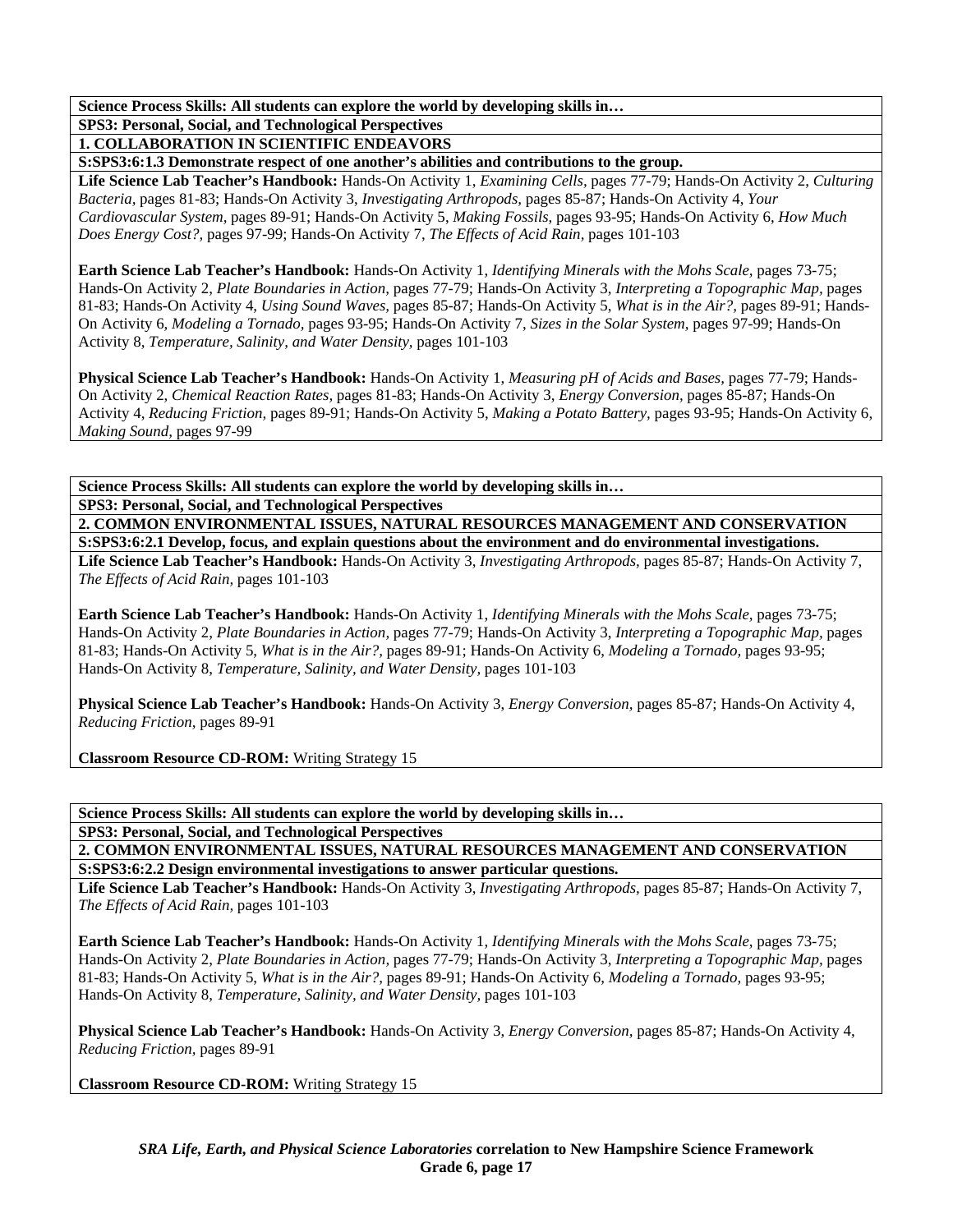**Science Process Skills: All students can explore the world by developing skills in… SPS3: Personal, Social, and Technological Perspectives** 

**2. COMMON ENVIRONMENTAL ISSUES, NATURAL RESOURCES MANAGEMENT AND CONSERVATION S:SPS3:6:2.3 Explore evidence that human-caused changes have consequences for the immediate environment as well as for other places and future times.**  Life Science Lab, Level A: Cards 84, 86, 87, 88, 89, 90 Life Science Lab, Level B: Cards 84, 86, 87, 88, 89, 90 **Life Science Lab Teacher's Handbook:** Hands-On Activity 7, *The Effects of Acid Rain,* pages 101-103 **Earth Science Lab, Level A: Cards 37, 42, 59, 60, 61 Earth Science Lab, Level B: Cards 37, 42, 59, 60, 61 Earth Science Lab Teacher's Handbook:** Hands-On Activity 5, *What is in the Air?,* pages 89-91

Physical Science Lab, Level A: Card 33 Physical Science Lab, Level B: Card 33

**Science Process Skills: All students can explore the world by developing skills in…** 

**SPS3: Personal, Social, and Technological Perspectives** 

**2. COMMON ENVIRONMENTAL ISSUES, NATURAL RESOURCES MANAGEMENT AND CONSERVATION S:SPS3:6:2.4 Explore how humans shape and control the environment while creating knowledge and developing new technologies.** 

**Life Science Lab, Level A:** Cards 84, 85, 86, 87, 88, 89, 90 **Life Science Lab, Level B:** Cards 84, 85, 86, 87, 88, 89, 90 **Life Science Lab Teacher's Handbook:** Hands-On Activity 7, *The Effects of Acid Rain,* pages 101-103

**Earth Science Lab, Level A: Cards 16, 29, 37, 42, 51, 54, 59, 60, 61 Earth Science Lab, Level B:** Cards 16, 29, 37, 42, 51, 54, 59, 60, 61 **Earth Science Lab Teacher's Handbook:** Hands-On Activity 5, *What is in the Air?,* pages 89-91

Physical Science Lab, Level A: Card 33 Physical Science Lab, Level B: Card 33

**Science Process Skills: All students can explore the world by developing skills in… SPS3: Personal, Social, and Technological Perspectives** 

**2. COMMON ENVIRONMENTAL ISSUES, NATURAL RESOURCES MANAGEMENT AND CONSERVATION S:SPS3:6:2.5 Investigate environmental and resource management issues at scales that range from local to national to global. Life Science Lab, Level A:** Cards 84, 85, 86, 87, 88, 89, 90 **Life Science Lab, Level B:** Cards 84, 85, 86, 87, 88, 89, 90 **Life Science Lab Teacher's Handbook:** Hands-On Activity 7, *The Effects of Acid Rain,* pages 101-103

**Earth Science Lab, Level A:** Cards 29, 35, 37, 42, 59, 60, 61 **Earth Science Lab, Level B:** Cards 29, 35, 37, 42, 59, 60, 61 **Earth Science Lab Teacher's Handbook:** Hands-On Activity 5, *What is in the Air?,* pages 89-91

**Physical Science Lab, Level A: Cards 38, 46, 47, 48, 49 Physical Science Lab, Level B: Cards 38, 46, 47, 48, 49**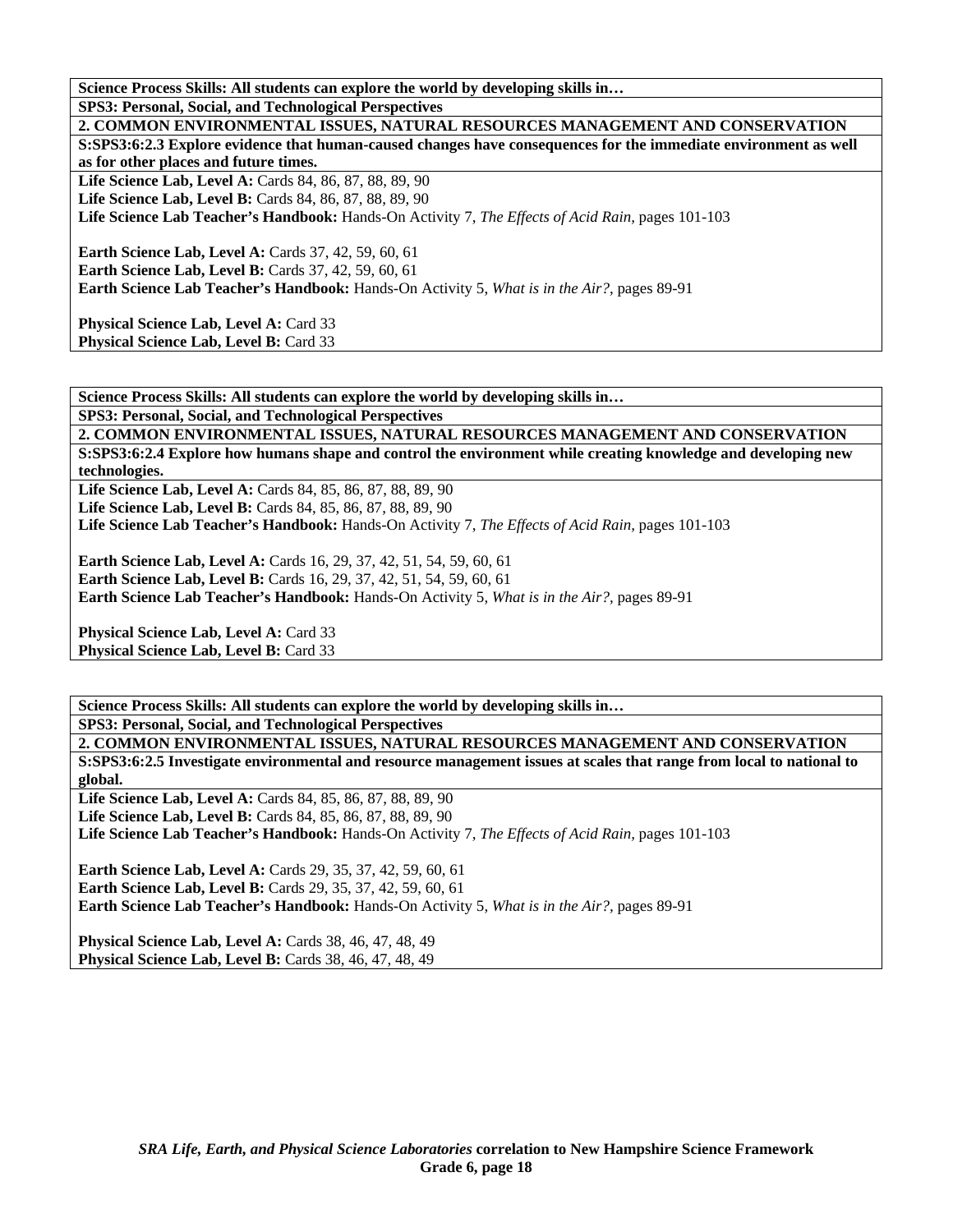**SPS3: Personal, Social, and Technological Perspectives** 

**3. SCIENCE AND TECHNOLOGY; TECHNOLOGICAL DESIGN AND APPL:ICATION** 

**S:SPS3:6:3.1 Identify problems/issues that can be addressed by design technology.** 

**S:SPS3:6:3.2 Identify and describe the procedure for designing a product, including identifying a need, researching, brainstorming, selecting, developing a prototype, testing, and evaluating.** 

**S:SPS3:6:3.3 Evaluate technological designs using established criteria.** 

These concepts are not covered at this level.

**Science Process Skills: All students can explore the world by developing skills in…** 

**SPS4 Science Skills for Information, Communication and Media Literary** 

**1. INFORMATION AND MEDIA LITERARY** 

**S:SPS4:8:1.1 Use a variety of information access tools to locate, gather, and organize potential sources of scientific information to answer questions.** 

**Life Science Lab Teacher's Handbook:** Hands-On Activity 2, *Culturing Bacteria,* pages 81-83

**Classroom Resource CD-ROM:** Writing Strategy 9, 25

**Science Process Skills: All students can explore the world by developing skills in…** 

**SPS4 Science Skills for Information, Communication and Media Literary** 

**1. INFORMATION AND MEDIA LITERARY** 

**S:SPS4:8:1.2 Collect real-time observations and data, synthesizing and building upon existing information (e.g., online databases, NOAA, EPA, USGS) to solve problems.** 

**Classroom Resource CD-ROM:** Writing Strategy 9, 25

**Science Process Skills: All students can explore the world by developing skills in…** 

**SPS4 Science Skills for Information, Communication and Media Literary** 

**1. INFORMATION AND MEDIA LITERARY** 

**S:SPS4:8:1.3 Use appropriate tools to analyze and synthesize information (e.g., diagrams, flow charts, frequency tables, bar graphs, line graphs, stem-and-leaf plots) to draw conclusions and implications based on investigations of an issue or question.** 

**Life Science Lab Teacher's Handbook:** Hands-On Activity 2, *Culturing Bacteria,* pages 81-83; Hands-On Activity 3, *Investigating Arthropods,* pages 85-87; Hands-On Activity 4, *Your Cardiovascular System,* pages 89-91; Hands-On Activity 6, *How Much Does Energy Cost?,* pages 97-99; Hands-On Activity 7, *The Effects of Acid Rain,* pages 101-103

**Earth Science Lab Teacher's Handbook:** Hands-On Activity 1, *Identifying Minerals with the Mohs Scale,* pages 73-75; Hands-On Activity 2, *Plate Boundaries in Action,* pages 77-79; Hands-On Activity 3, *Interpreting a Topographic Map,* pages 81-83; Hands-On Activity 4, *Using Sound Waves,* pages 85-87; Hands-On Activity 5, *What is in the Air?,* pages 89-91; Hands-On Activity 6, *Modeling a Tornado,* pages 93-95; Hands-On Activity 7, *Sizes in the Solar System,* pages 97-99; Hands-On Activity 8, *Temperature, Salinity, and Water Density,* pages 101-103

**Physical Science Lab Teacher's Handbook:** Hands-On Activity 1, *Measuring pH of Acids and Bases,* pages 77-79; Hands-On Activity 2, *Chemical Reaction Rates,* pages 81-83; Hands-On Activity 3, *Energy Conversion,* pages 85-87; Hands-On Activity 4, *Reducing Friction,* pages 89-91; Hands-On Activity 5, *Making a Potato Battery,* pages 93-95; Hands-On Activity 6, *Making Sound,* pages 97-99

**Classroom Resource CD-ROM:** Writing Strategy 16, 21, 26, 27, 29

**Science Process Skills: All students can explore the world by developing skills in… SPS4 Science Skills for Information, Communication and Media Literary** 

**2. COMMUNICATION SKILLS** 

**S:SPS4:8:2.1 Use a wide range of tools and a variety of oral, written, and graphic formats to share information and results from observations and investigations.** 

*SRA Life, Earth, and Physical Science Laboratories* **correlation to New Hampshire Science Framework Grade 6, page 19**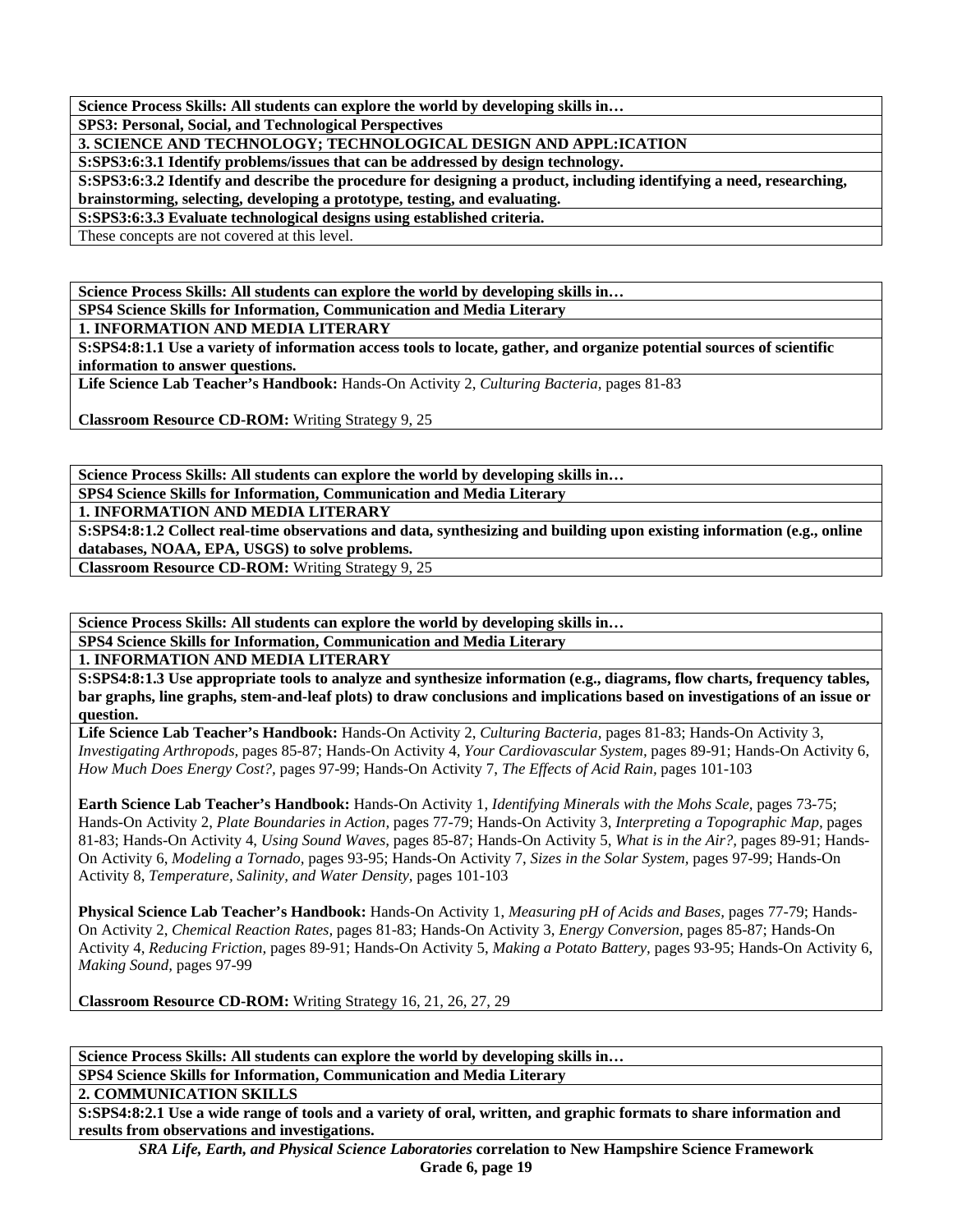**Life Science Lab Teacher's Handbook:** Hands-On Activity 1, *Examining Cells,* pages 77-79; Hands-On Activity 2, *Culturing Bacteria,* pages 81-83; Hands-On Activity 3, *Investigating Arthropods,* pages 85-87; Hands-On Activity 4, *Your Cardiovascular System,* pages 89-91; Hands-On Activity 5, *Making Fossils,* pages 93-95; Hands-On Activity 6, *How Much Does Energy Cost?,* pages 97-99; Hands-On Activity 7, *The Effects of Acid Rain,* pages 101-103

**Earth Science Lab Teacher's Handbook:** Hands-On Activity 1, *Identifying Minerals with the Mohs Scale,* pages 73-75; Hands-On Activity 2, *Plate Boundaries in Action,* pages 77-79; Hands-On Activity 3, *Interpreting a Topographic Map,* pages 81-83; Hands-On Activity 4, *Using Sound Waves,* pages 85-87; Hands-On Activity 5, *What is in the Air?,* pages 89-91; Hands-On Activity 6, *Modeling a Tornado,* pages 93-95; Hands-On Activity 7, *Sizes in the Solar System,* pages 97-99; Hands-On Activity 8, *Temperature, Salinity, and Water Density,* pages 101-103

**Physical Science Lab Teacher's Handbook:** Hands-On Activity 1, *Measuring pH of Acids and Bases,* pages 77-79; Hands-On Activity 2, *Chemical Reaction Rates,* pages 81-83; Hands-On Activity 3, *Energy Conversion,* pages 85-87; Hands-On Activity 4, *Reducing Friction,* pages 89-91; Hands-On Activity 5, *Making a Potato Battery,* pages 93-95; Hands-On Activity 6, *Making Sound,* pages 97-99

**Classroom Resource CD-ROM:** Writing Strategy 1-30

**Science Process Skills: All students can explore the world by developing skills in… SPS4 Science Skills for Information, Communication and Media Literary** 

**3. CRITICAL THINKING AND SYSTEMS THINKING** 

**S:SPS4:8:3.1 Execute steps in scientific inquiry to engage in the problem-solving and decision making processes.** 

**Life Science Lab Teacher's Handbook:** Hands-On Activity 1, *Examining Cells,* pages 77-79; Hands-On Activity 2, *Culturing Bacteria,* pages 81-83; Hands-On Activity 3, *Investigating Arthropods,* pages 85-87; Hands-On Activity 4, *Your Cardiovascular System,* pages 89-91; Hands-On Activity 5, *Making Fossils,* pages 93-95; Hands-On Activity 6, *How Much Does Energy Cost?,* pages 97-99; Hands-On Activity 7, *The Effects of Acid Rain,* pages 101-103

**Earth Science Lab Teacher's Handbook:** Hands-On Activity 1, *Identifying Minerals with the Mohs Scale,* pages 73-75; Hands-On Activity 2, *Plate Boundaries in Action,* pages 77-79; Hands-On Activity 3, *Interpreting a Topographic Map,* pages 81-83; Hands-On Activity 4, *Using Sound Waves,* pages 85-87; Hands-On Activity 5, *What is in the Air?,* pages 89-91; Hands-On Activity 6, *Modeling a Tornado,* pages 93-95; Hands-On Activity 7, *Sizes in the Solar System,* pages 97-99; Hands-On Activity 8, *Temperature, Salinity, and Water Density,* pages 101-103

**Physical Science Lab Teacher's Handbook:** Hands-On Activity 1, *Measuring pH of Acids and Bases,* pages 77-79; Hands-On Activity 2, *Chemical Reaction Rates,* pages 81-83; Hands-On Activity 3, *Energy Conversion,* pages 85-87; Hands-On Activity 4, *Reducing Friction,* pages 89-91; Hands-On Activity 5, *Making a Potato Battery,* pages 93-95; Hands-On Activity 6, *Making Sound,* pages 97-99

**Classroom Resource CD-ROM:** Writing Strategy 15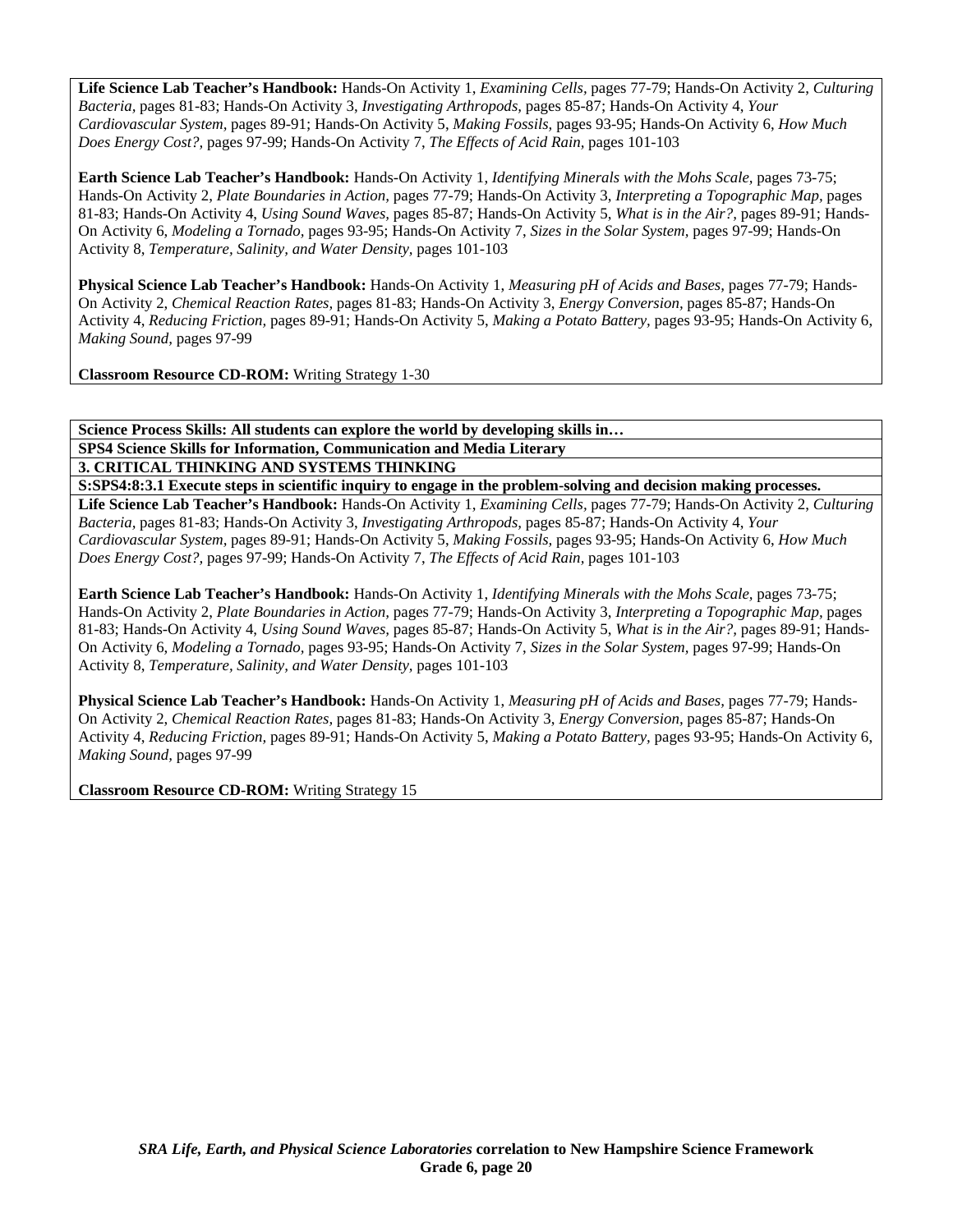**SPS4 Science Skills for Information, Communication and Media Literary** 

**3. CRITICAL THINKING AND SYSTEMS THINKING** 

**S:SPS4:8:3.2 Apply new and unusual applications of existing knowledge to new and different situations.** 

**Life Science Lab Teacher's Handbook:** Hands-On Activity 1, *Examining Cells,* pages 77-79; Hands-On Activity 2, *Culturing Bacteria,* pages 81-83; Hands-On Activity 3, *Investigating Arthropods,* pages 85-87; Hands-On Activity 4, *Your Cardiovascular System,* pages 89-91; Hands-On Activity 5, *Making Fossils,* pages 93-95; Hands-On Activity 6, *How Much Does Energy Cost?,* pages 97-99; Hands-On Activity 7, *The Effects of Acid Rain,* pages 101-103

**Earth Science Lab Teacher's Handbook:** Hands-On Activity 1, *Identifying Minerals with the Mohs Scale,* pages 73-75; Hands-On Activity 2, *Plate Boundaries in Action,* pages 77-79; Hands-On Activity 3, *Interpreting a Topographic Map,* pages 81-83; Hands-On Activity 4, *Using Sound Waves,* pages 85-87; Hands-On Activity 5, *What is in the Air?,* pages 89-91; Hands-On Activity 6, *Modeling a Tornado,* pages 93-95; Hands-On Activity 7, *Sizes in the Solar System,* pages 97-99; Hands-On Activity 8, *Temperature, Salinity, and Water Density,* pages 101-103

**Physical Science Lab Teacher's Handbook:** Hands-On Activity 1, *Measuring pH of Acids and Bases,* pages 77-79; Hands-On Activity 2, *Chemical Reaction Rates,* pages 81-83; Hands-On Activity 3, *Energy Conversion,* pages 85-87; Hands-On Activity 4, *Reducing Friction,* pages 89-91; Hands-On Activity 5, *Making a Potato Battery,* pages 93-95; Hands-On Activity 6, *Making Sound,* pages 97-99

**Science Process Skills: All students can explore the world by developing skills in… SPS4 Science Skills for Information, Communication and Media Literary** 

**3. CRITICAL THINKING AND SYSTEMS THINKING** 

**S:SPS4:8:3.3 Make sketches, graphs, and diagrams to explain ideas and to demonstrate the interconnections between systems.** 

**Life Science Lab Teacher's Handbook:** Hands-On Activity 1, *Examining Cells,* pages 77-79; Hands-On Activity 3, *Investigating Arthropods,* pages 85-87; Hands-On Activity 4, *Your Cardiovascular System,* pages 89-91; Hands-On Activity 5, *Making Fossils,* pages 93-95; Hands-On Activity 6, *How Much Does Energy Cost?,* pages 97-99

**Earth Science Lab Teacher's Handbook:** Hands-On Activity 2, *Plate Boundaries in Action,* pages 77-79; Hands-On Activity 3, *Interpreting a Topographic Map,* pages 81-83; Hands-On Activity 4, *Using Sound Waves,* pages 85-87; Hands-On Activity 6, *Modeling a Tornado,* pages 93-95; Hands-On Activity 7, *Sizes in the Solar System,* pages 97-99

**Physical Science Lab Teacher's Handbook:** Hands-On Activity 5, *Making a Potato Battery,* pages 93-95

**Classroom Resource CD-ROM:** Writing Strategy 26, 27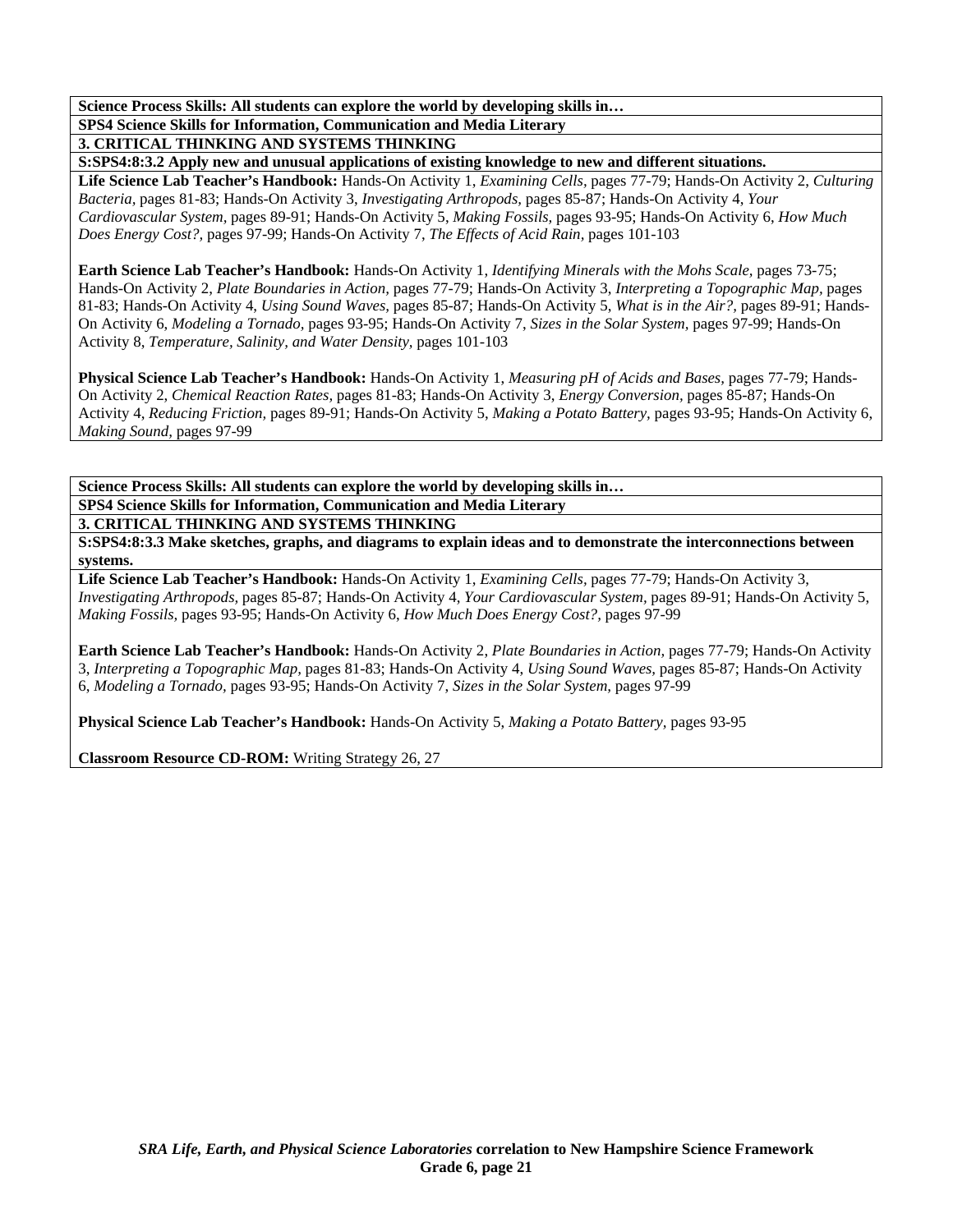**SPS4 Science Skills for Information, Communication and Media Literary 4. PROBLEM IDENTIFICATION, FORMULATION, AND SOLUTION** 

**S:SPS4:8:4.1 Formulate a scientific question about phenomena, a problem, or an issue and using a broad range of tools and techniques: plan and conduct an inquiry to address the question.** 

**Life Science Lab Teacher's Handbook:** Hands-On Activity 1, *Examining Cells,* pages 77-79; Hands-On Activity 2, *Culturing Bacteria,* pages 81-83; Hands-On Activity 3, *Investigating Arthropods,* pages 85-87; Hands-On Activity 4, *Your Cardiovascular System,* pages 89-91; Hands-On Activity 5, *Making Fossils,* pages 93-95; Hands-On Activity 6, *How Much Does Energy Cost?,* pages 97-99; Hands-On Activity 7, *The Effects of Acid Rain,* pages 101-103

**Earth Science Lab Teacher's Handbook:** Hands-On Activity 1, *Identifying Minerals with the Mohs Scale,* pages 73-75; Hands-On Activity 2, *Plate Boundaries in Action,* pages 77-79; Hands-On Activity 3, *Interpreting a Topographic Map,* pages 81-83; Hands-On Activity 4, *Using Sound Waves,* pages 85-87; Hands-On Activity 5, *What is in the Air?,* pages 89-91; Hands-On Activity 6, *Modeling a Tornado,* pages 93-95; Hands-On Activity 7, *Sizes in the Solar System,* pages 97-99; Hands-On Activity 8, *Temperature, Salinity, and Water Density,* pages 101-103

**Physical Science Lab Teacher's Handbook:** Hands-On Activity 1, *Measuring pH of Acids and Bases,* pages 77-79; Hands-On Activity 2, *Chemical Reaction Rates,* pages 81-83; Hands-On Activity 3, *Energy Conversion,* pages 85-87; Hands-On Activity 4, *Reducing Friction,* pages 89-91; Hands-On Activity 5, *Making a Potato Battery,* pages 93-95; Hands-On Activity 6, *Making Sound,* pages 97-99

**Classroom Resource CD-ROM:** Writing Strategy 15

**Science Process Skills: All students can explore the world by developing skills in…** 

**SPS4 Science Skills for Information, Communication and Media Literary** 

**4. PROBLEM IDENTIFICATION, FORMULATION, AND SOLUTION** 

**S:SPS4:8:4.2 Use evidence collected from observations or other sources and use them to create models and explanations.** 

**Life Science Lab Teacher's Handbook:** Hands-On Activity 1, *Examining Cells,* pages 77-79; Hands-On Activity 2, *Culturing Bacteria,* pages 81-83; Hands-On Activity 3, *Investigating Arthropods,* pages 85-87; Hands-On Activity 4, *Your Cardiovascular System,* pages 89-91; Hands-On Activity 5, *Making Fossils,* pages 93-95; Hands-On Activity 6, *How Much Does Energy Cost?,* pages 97-99; Hands-On Activity 7, *The Effects of Acid Rain,* pages 101-103

**Earth Science Lab Teacher's Handbook:** Hands-On Activity 1, *Identifying Minerals with the Mohs Scale,* pages 73-75; Hands-On Activity 2, *Plate Boundaries in Action,* pages 77-79; Hands-On Activity 3, *Interpreting a Topographic Map,* pages 81-83; Hands-On Activity 4, *Using Sound Waves,* pages 85-87; Hands-On Activity 5, *What is in the Air?,* pages 89-91; Hands-On Activity 6, *Modeling a Tornado,* pages 93-95; Hands-On Activity 7, *Sizes in the Solar System,* pages 97-99; Hands-On Activity 8, *Temperature, Salinity, and Water Density,* pages 101-103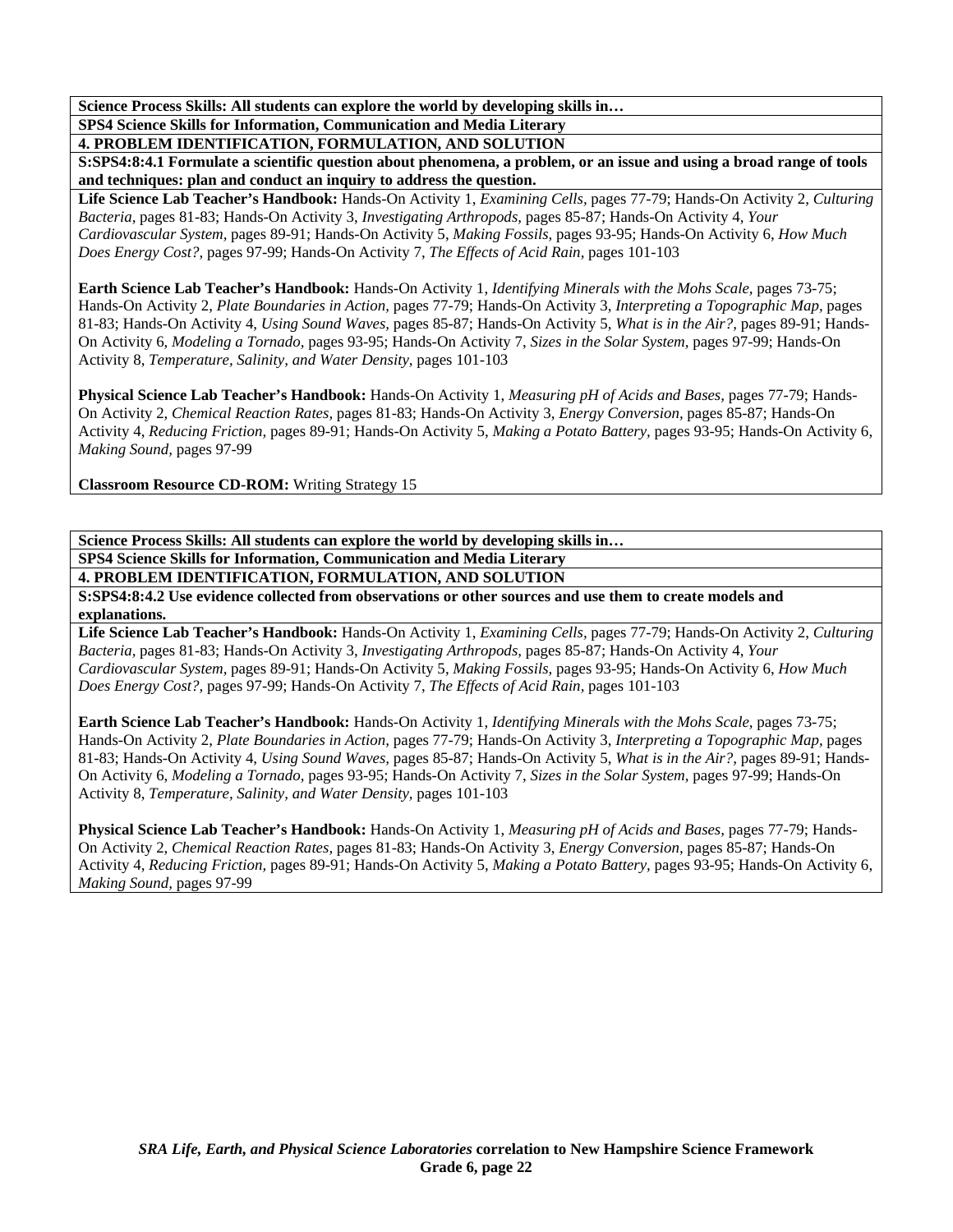**SPS4 Science Skills for Information, Communication and Media Literary** 

**5. CREATIVITY AND INTELLECTUAL CURIOSITY** 

**S:SPS4:8:5.1 Use a variety of media tools to make oral and written presentations, which include written notes and descriptions, drawings, photos, and charts to communicate the procedures and results of an investigation.** 

**Life Science Lab Teacher's Handbook:** Hands-On Activity 1, *Examining Cells,* pages 77-79; Hands-On Activity 2, *Culturing Bacteria,* pages 81-83; Hands-On Activity 3, *Investigating Arthropods,* pages 85-87; Hands-On Activity 4, *Your Cardiovascular System,* pages 89-91; Hands-On Activity 5, *Making Fossils,* pages 93-95; Hands-On Activity 6, *How Much Does Energy Cost?,* pages 97-99; Hands-On Activity 7, *The Effects of Acid Rain,* pages 101-103

**Earth Science Lab Teacher's Handbook:** Hands-On Activity 1, *Identifying Minerals with the Mohs Scale,* pages 73-75; Hands-On Activity 2, *Plate Boundaries in Action,* pages 77-79; Hands-On Activity 3, *Interpreting a Topographic Map,* pages 81-83; Hands-On Activity 4, *Using Sound Waves,* pages 85-87; Hands-On Activity 5, *What is in the Air?,* pages 89-91; Hands-On Activity 6, *Modeling a Tornado,* pages 93-95; Hands-On Activity 7, *Sizes in the Solar System,* pages 97-99; Hands-On Activity 8, *Temperature, Salinity, and Water Density,* pages 101-103

**Physical Science Lab Teacher's Handbook:** Hands-On Activity 1, *Measuring pH of Acids and Bases,* pages 77-79; Hands-On Activity 2, *Chemical Reaction Rates,* pages 81-83; Hands-On Activity 3, *Energy Conversion,* pages 85-87; Hands-On Activity 4, *Reducing Friction,* pages 89-91; Hands-On Activity 5, *Making a Potato Battery,* pages 93-95; Hands-On Activity 6, *Making Sound,* pages 97-99

**Classroom Resource CD-ROM:** Writing Strategy 1-30

**Science Process Skills: All students can explore the world by developing skills in… SPS4 Science Skills for Information, Communication and Media Literary** 

**6. INTERPERSONAL AND COLLABORATIVE SKILLS** 

**S:SPS4:8:6.1 Work in diverse pair/teams to answer questions, solve problems and make decisions.** 

**Life Science Lab Teacher's Handbook:** Hands-On Activity 1, *Examining Cells,* pages 77-79; Hands-On Activity 2, *Culturing Bacteria,* pages 81-83; Hands-On Activity 3, *Investigating Arthropods,* pages 85-87; Hands-On Activity 4, *Your Cardiovascular System,* pages 89-91; Hands-On Activity 5, *Making Fossils,* pages 93-95; Hands-On Activity 6, *How Much Does Energy Cost?,* pages 97-99; Hands-On Activity 7, *The Effects of Acid Rain,* pages 101-103

**Earth Science Lab Teacher's Handbook:** Hands-On Activity 1, *Identifying Minerals with the Mohs Scale,* pages 73-75; Hands-On Activity 2, *Plate Boundaries in Action,* pages 77-79; Hands-On Activity 3, *Interpreting a Topographic Map,* pages 81-83; Hands-On Activity 4, *Using Sound Waves,* pages 85-87; Hands-On Activity 5, *What is in the Air?,* pages 89-91; Hands-On Activity 6, *Modeling a Tornado,* pages 93-95; Hands-On Activity 7, *Sizes in the Solar System,* pages 97-99; Hands-On Activity 8, *Temperature, Salinity, and Water Density,* pages 101-103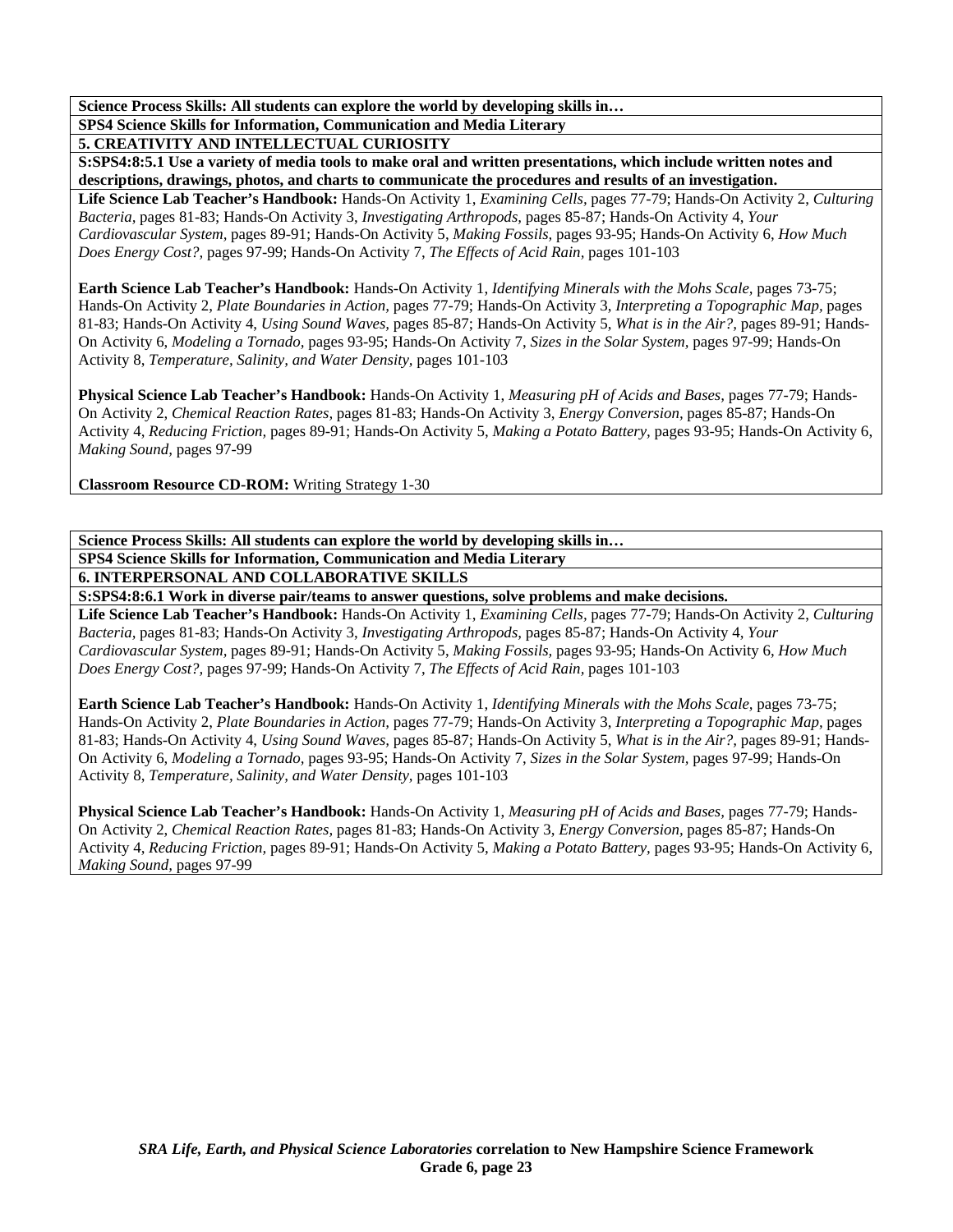**SPS4 Science Skills for Information, Communication and Media Literary** 

**6. INTERPERSONAL AND COLLABORATIVE SKILLS** 

**S:SPS4:8:6.2 Plan and develop team science projects.** 

**Life Science Lab Teacher's Handbook:** Hands-On Activity 1, *Examining Cells,* pages 77-79; Hands-On Activity 2, *Culturing Bacteria,* pages 81-83; Hands-On Activity 3, *Investigating Arthropods,* pages 85-87; Hands-On Activity 4, *Your Cardiovascular System,* pages 89-91; Hands-On Activity 5, *Making Fossils,* pages 93-95; Hands-On Activity 6, *How Much Does Energy Cost?,* pages 97-99; Hands-On Activity 7, *The Effects of Acid Rain,* pages 101-103

**Earth Science Lab Teacher's Handbook:** Hands-On Activity 1, *Identifying Minerals with the Mohs Scale,* pages 73-75; Hands-On Activity 2, *Plate Boundaries in Action,* pages 77-79; Hands-On Activity 3, *Interpreting a Topographic Map,* pages 81-83; Hands-On Activity 4, *Using Sound Waves,* pages 85-87; Hands-On Activity 5, *What is in the Air?,* pages 89-91; Hands-On Activity 6, *Modeling a Tornado,* pages 93-95; Hands-On Activity 7, *Sizes in the Solar System,* pages 97-99; Hands-On Activity 8, *Temperature, Salinity, and Water Density,* pages 101-103

**Physical Science Lab Teacher's Handbook:** Hands-On Activity 1, *Measuring pH of Acids and Bases,* pages 77-79; Hands-On Activity 2, *Chemical Reaction Rates,* pages 81-83; Hands-On Activity 3, *Energy Conversion,* pages 85-87; Hands-On Activity 4, *Reducing Friction,* pages 89-91; Hands-On Activity 5, *Making a Potato Battery,* pages 93-95; Hands-On Activity 6, *Making Sound,* pages 97-99

**Classroom Resource CD-ROM:** Writing Strategy 15

**Science Process Skills: All students can explore the world by developing skills in… SPS4 Science Skills for Information, Communication and Media Literary 6. INTERPERSONAL AND COLLABORATIVE SKILLS** 

**S:SPS4:8:6.3 Articulate understanding of content through personal interaction and sharing with peers.** 

**Life Science Lab Teacher's Handbook:** Hands-On Activity 1, *Examining Cells,* pages 77-79; Hands-On Activity 2, *Culturing Bacteria,* pages 81-83; Hands-On Activity 3, *Investigating Arthropods,* pages 85-87; Hands-On Activity 4, *Your Cardiovascular System,* pages 89-91; Hands-On Activity 5, *Making Fossils,* pages 93-95; Hands-On Activity 6, *How Much Does Energy Cost?,* pages 97-99; Hands-On Activity 7, *The Effects of Acid Rain,* pages 101-103

**Earth Science Lab Teacher's Handbook:** Hands-On Activity 1, *Identifying Minerals with the Mohs Scale,* pages 73-75; Hands-On Activity 2, *Plate Boundaries in Action,* pages 77-79; Hands-On Activity 3, *Interpreting a Topographic Map,* pages 81-83; Hands-On Activity 4, *Using Sound Waves,* pages 85-87; Hands-On Activity 5, *What is in the Air?,* pages 89-91; Hands-On Activity 6, *Modeling a Tornado,* pages 93-95; Hands-On Activity 7, *Sizes in the Solar System,* pages 97-99; Hands-On Activity 8, *Temperature, Salinity, and Water Density,* pages 101-103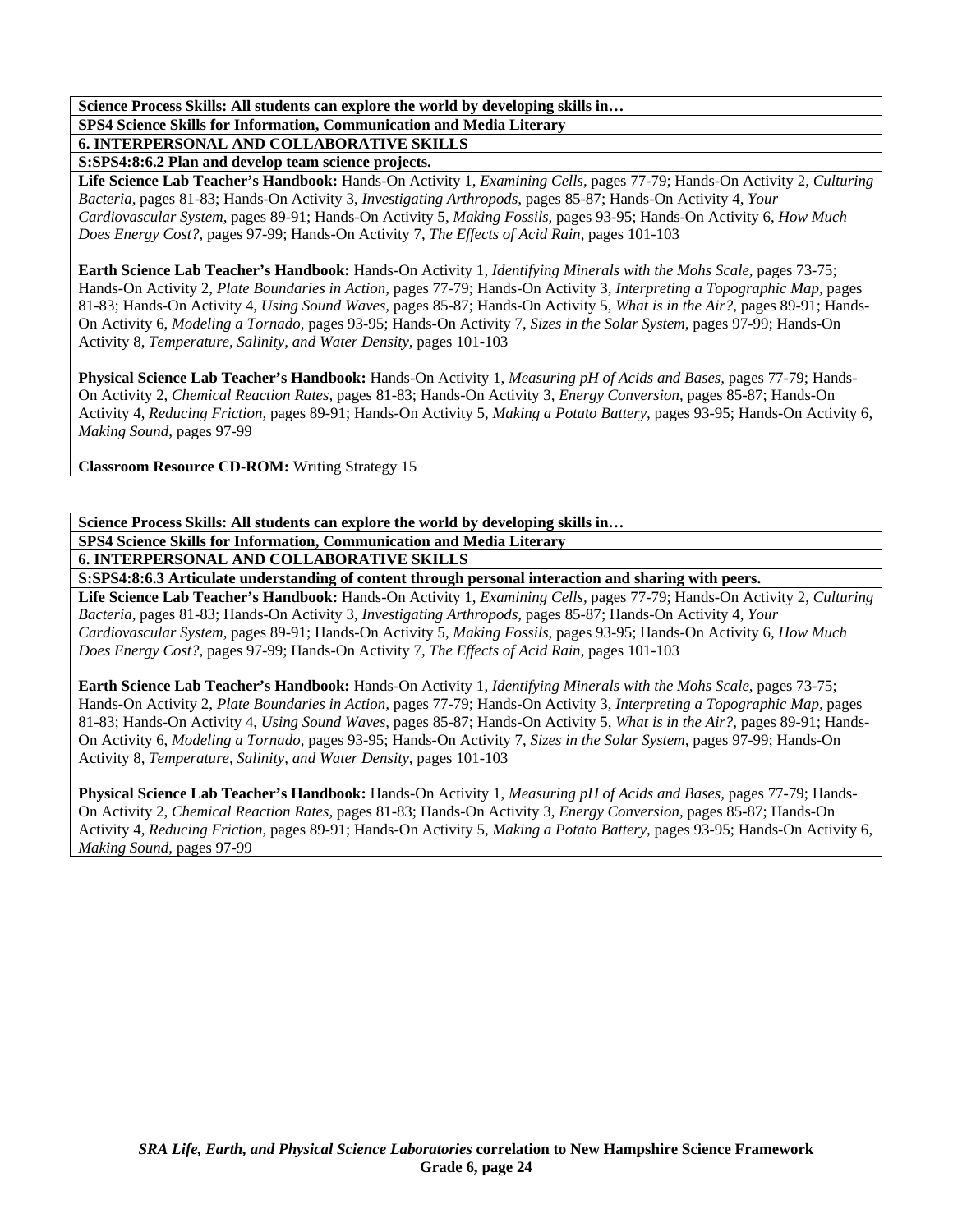**SPS4 Science Skills for Information, Communication and Media Literary** 

#### **7. SELF DIRECTION**

**S:SPS4:8:7.1 Keep a journal of observations and investigations, and periodically evaluate entries to assess progress toward achieving the understanding of key ideas.** 

**Life Science Lab Teacher's Handbook:** Hands-On Activity 1, *Examining Cells,* pages 77-79; Hands-On Activity 2, *Culturing Bacteria,* pages 81-83; Hands-On Activity 3, *Investigating Arthropods,* pages 85-87; Hands-On Activity 4, *Your Cardiovascular System,* pages 89-91; Hands-On Activity 5, *Making Fossils,* pages 93-95; Hands-On Activity 6, *How Much Does Energy Cost?,* pages 97-99; Hands-On Activity 7, *The Effects of Acid Rain,* pages 101-103

**Earth Science Lab Teacher's Handbook:** Hands-On Activity 1, *Identifying Minerals with the Mohs Scale,* pages 73-75; Hands-On Activity 2, *Plate Boundaries in Action,* pages 77-79; Hands-On Activity 3, *Interpreting a Topographic Map,* pages 81-83; Hands-On Activity 4, *Using Sound Waves,* pages 85-87; Hands-On Activity 5, *What is in the Air?,* pages 89-91; Hands-On Activity 6, *Modeling a Tornado,* pages 93-95; Hands-On Activity 7, *Sizes in the Solar System,* pages 97-99; Hands-On Activity 8, *Temperature, Salinity, and Water Density,* pages 101-103

**Physical Science Lab Teacher's Handbook:** Hands-On Activity 1, *Measuring pH of Acids and Bases,* pages 77-79; Hands-On Activity 2, *Chemical Reaction Rates,* pages 81-83; Hands-On Activity 3, *Energy Conversion,* pages 85-87; Hands-On Activity 4, *Reducing Friction,* pages 89-91; Hands-On Activity 5, *Making a Potato Battery,* pages 93-95; Hands-On Activity 6, *Making Sound,* pages 97-99

**Science Process Skills: All students can explore the world by developing skills in… SPS4 Science Skills for Information, Communication and Media Literary** 

## **8. ACCOUNTABILITY AND ADAPTABILITY**

**S:SPS4:8:8.1 Develop and execute a plan to collect and record accurate and complete data from various sources to solve a problem or answer a question; and gather and critically analyze data from a variety of sources.** 

**Life Science Lab Teacher's Handbook:** Hands-On Activity 1, *Examining Cells,* pages 77-79; Hands-On Activity 2, *Culturing Bacteria,* pages 81-83; Hands-On Activity 3, *Investigating Arthropods,* pages 85-87; Hands-On Activity 4, *Your Cardiovascular System,* pages 89-91; Hands-On Activity 5, *Making Fossils,* pages 93-95; Hands-On Activity 6, *How Much Does Energy Cost?,* pages 97-99; Hands-On Activity 7, *The Effects of Acid Rain,* pages 101-103

**Earth Science Lab Teacher's Handbook:** Hands-On Activity 1, *Identifying Minerals with the Mohs Scale,* pages 73-75; Hands-On Activity 2, *Plate Boundaries in Action,* pages 77-79; Hands-On Activity 3, *Interpreting a Topographic Map,* pages 81-83; Hands-On Activity 4, *Using Sound Waves,* pages 85-87; Hands-On Activity 5, *What is in the Air?,* pages 89-91; Hands-On Activity 6, *Modeling a Tornado,* pages 93-95; Hands-On Activity 7, *Sizes in the Solar System,* pages 97-99; Hands-On Activity 8, *Temperature, Salinity, and Water Density,* pages 101-103

**Physical Science Lab Teacher's Handbook:** Hands-On Activity 1, *Measuring pH of Acids and Bases,* pages 77-79; Hands-On Activity 2, *Chemical Reaction Rates,* pages 81-83; Hands-On Activity 3, *Energy Conversion,* pages 85-87; Hands-On Activity 4, *Reducing Friction,* pages 89-91; Hands-On Activity 5, *Making a Potato Battery,* pages 93-95; Hands-On Activity 6, *Making Sound,* pages 97-99

**Science Process Skills: All students can explore the world by developing skills in… SPS4 Science Skills for Information, Communication and Media Literary** 

**8. ACCOUNTABILITY AND ADAPTABILITY** 

**S:SPS4:8:8.2 Participate in science competitions, where students are responsible for creating a product or participating in an event.** 

**9. SOCIAL RESPONSIBILITY** 

**S:SPS4:8:9.1 Collaborate with a network of learners by phone, video, virtual classroom platform.** 

**S:SPS4:8:9.2 Participate in simulation or role-playing activities in which students grapple with the ethics of complex issues.** 

These concepts are not covered at this level.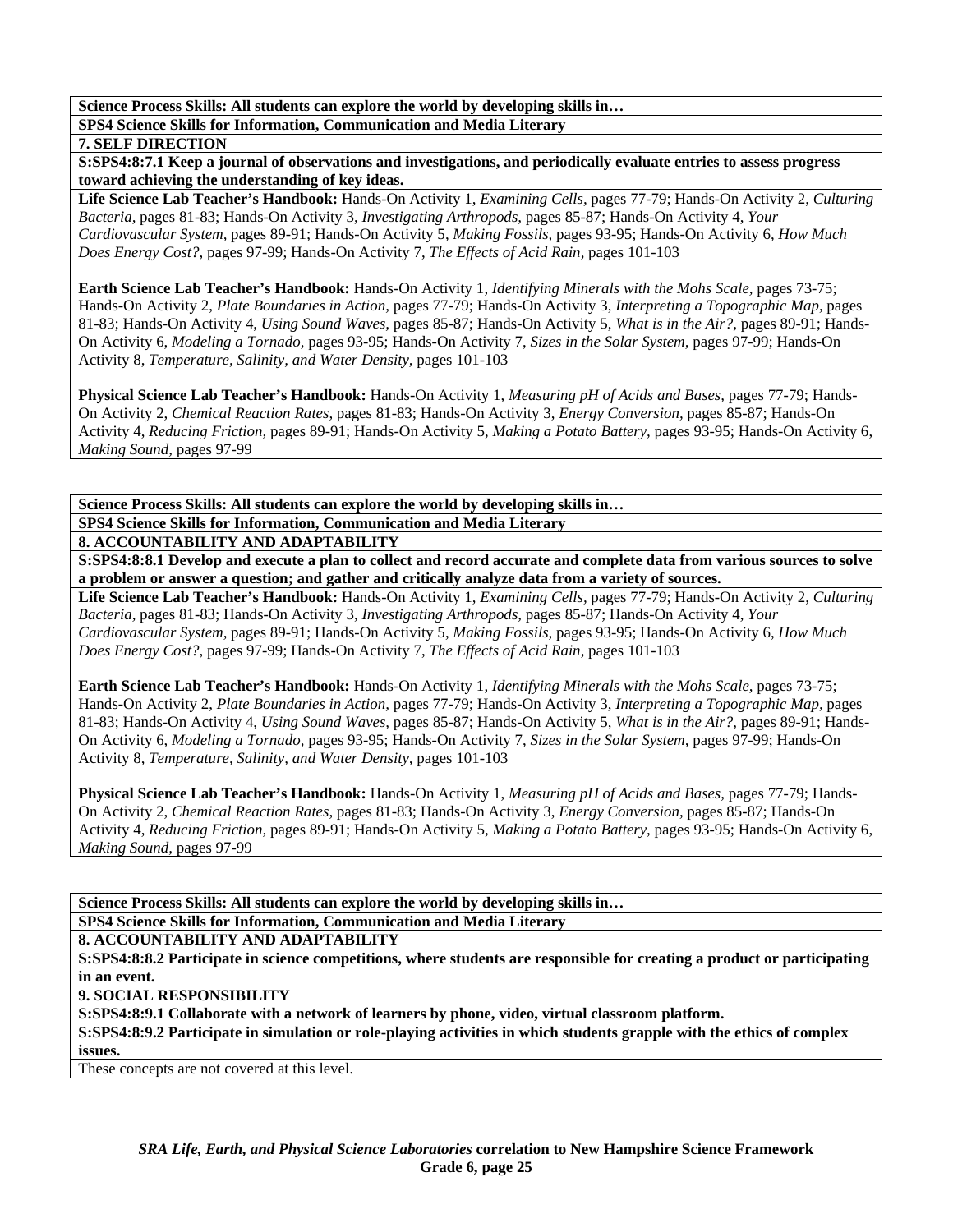**ESS1-The Earth and Earth materials, as we know them today, have developed over long periods of time, through constant change processes.** 

**1. ATMOSPHERE, CLIMATE, & WEATHER** 

**S:ESS1:6:1.1 Describe and make predictions about local and regional weather conditions using observation and data collection methods.** 

**Earth Science Lab, Level A:** Cards 39, 41, 43, 44, 45, 46, 47, 48, 49, 50, 51, 52, 53, 54 **Earth Science Lab, Level B:** Cards 39, 41, 43, 44, 45, 46, 47, 48, 49, 50, 51, 52, 53, 54 **Earth Science Lab Teacher's Handbook:** Hands-On Activity 6, *Modeling a Tornado,* pages 93-95

**Earth Space Science** 

**ESS1-The Earth and Earth materials, as we know them today, have developed over long periods of time, through constant change processes.** 

**1. ATMOSPHERE, CLIMATE, & WEATHER** 

**S:ESS1:6:1.2 Identify weather patterns by tracking weather related events, such as hurricanes. Earth Science Lab, Level A:** Cards 39, 40, 41, 43, 45, 46, 48, 49, 52, 53, 54, 55, 56, 57, 58 **Earth Science Lab, Level B:** Cards 39, 40, 41, 43, 45, 46, 48, 49, 52, 53, 54, 55, 56, 57, 58 **Earth Science Lab Teacher's Handbook:** Hands-On Activity 6, *Modeling a Tornado,* pages 93-95

**Earth Space Science** 

**ESS1-The Earth and Earth materials, as we know them today, have developed over long periods of time, through constant change processes.** 

**1. ATMOSPHERE, CLIMATE, & WEATHER** 

**S:ESS1:6:1.3 Explain the composition and structure of the Earth's atmosphere.** 

**Earth Science Lab, Level A:** Cards 36, 37, 38, 39, 40, 41 **Earth Science Lab, Level B: Cards 36, 37, 38, 39, 40, 41** 

**Earth Space Science** 

**ESS1-The Earth and Earth materials, as we know them today, have developed over long periods of time, through constant change processes.** 

**1. ATMOSPHERE, CLIMATE, & WEATHER** 

**S:ESS1:6:1.4 Describe weather in terms of temperature, wind speed and direction, precipitation, and cloud cover.** 

**Earth Science Lab, Level A:** Cards 39, 41, 43, 44, 45, 46, 48, 49 **Earth Science Lab, Level B:** Cards 39, 41, 43, 44, 45, 46, 48, 49

**Earth Space Science** 

**ESS1-The Earth and Earth materials, as we know them today, have developed over long periods of time, through constant change processes.** 

**1. ATMOSPHERE, CLIMATE, & WEATHER** 

**S:ESS1:6:1.5 Describe how clouds affect weather and climate, including precipitation, reflecting light from the sun, and retaining heat energy emitted from the Earth's surface.** 

**Earth Science Lab, Level A: Cards37, 38, 42, 48, 49** 

**Earth Science Lab, Level B: Cards 37, 38, 42, 48, 49**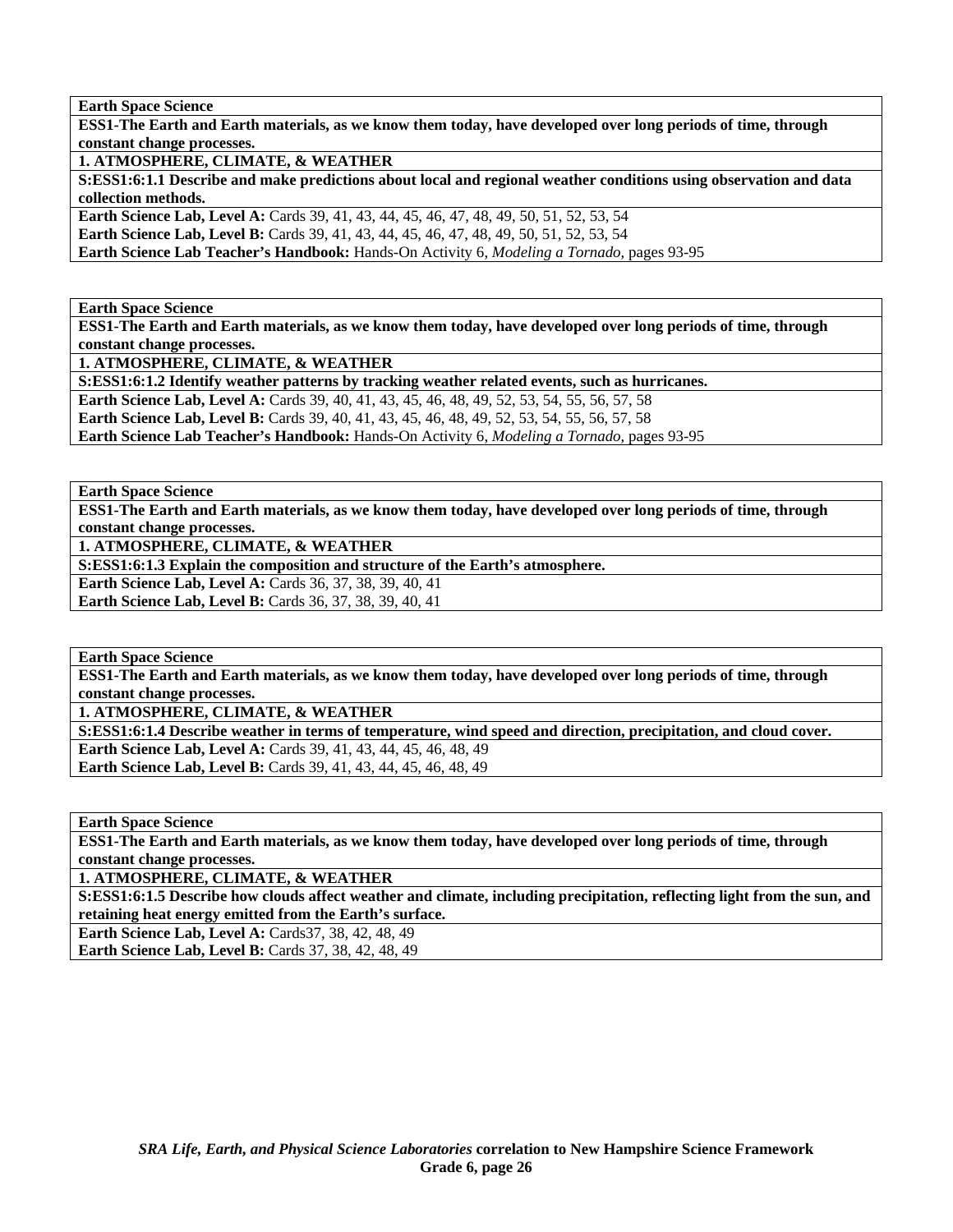**Earth Space Science ESS1-The Earth and Earth materials, as we know them today, have developed over long periods of time, through constant change processes. 2. COMPOSITION & FEATURES S:ESS1:6:2.1 Differentiate between renewable and non-renewable resources.**  Life Science Lab, Level A: Card 84 Life Science Lab, Level B: Card 84 **Earth Science Lab, Level A:** Cards 3, 29, 35, 36, 82, 85, 90 **Earth Science Lab, Level B:** Cards 3, 29, 35, 36, 82, 85, 90 **Physical Science Lab, Level A:** Cards 38, 46, 47, 48, 49 **Physical Science Lab, Level B: Cards 38, 46, 47, 48, 49** 

**Earth Space Science** 

**ESS1-The Earth and Earth materials, as we know them today, have developed over long periods of time, through constant change processes.** 

**2. COMPOSITION & FEATURES** 

**S:ESS1:6:2.2 Describe and define the different landforms in the Earth's surface, such as coastlines, rivers, mountains, deltas, canyons, etc.** 

**Earth Science Lab, Level A:** Cards 12, 13, 14, 17, 21, 88 **Earth Science Lab, Level B:** Cards 12, 13, 14, 17, 21, 88

**Earth Space Science** 

**ESS1-The Earth and Earth materials, as we know them today, have developed over long periods of time, through constant change processes.** 

**2. COMPOSITION & FEATURES** 

**S:ESS1:6:2.3 Identify and distinguish between various landforms, using a map and/or digital images.** 

**Earth Science Lab, Level A: Cards 12, 13, 14, 17, 18, 19, 20, 21, 88** 

**Earth Science Lab, Level B:** Cards 12, 13, 14, 17, 18, 19, 20, 21, 88

**Earth Space Science** 

**ESS1-The Earth and Earth materials, as we know them today, have developed over long periods of time, through constant change processes.** 

**3. FOSSILS** 

**S:ESS1:6:3.1 Recognize that fossils offer evidence relating to changes in life forms and environmental conditions over geologic time.** 

Life Science Lab, Level A: Card 67

Life Science Lab, Level B: Card 67

**Life Science Lab Teacher's Handbook:** Hands-On Activity 5, *Making Fossils,* pages 93-95

**Earth Science Lab, Level A: Cards 33, 34 Earth Science Lab, Level B: Cards 33, 34**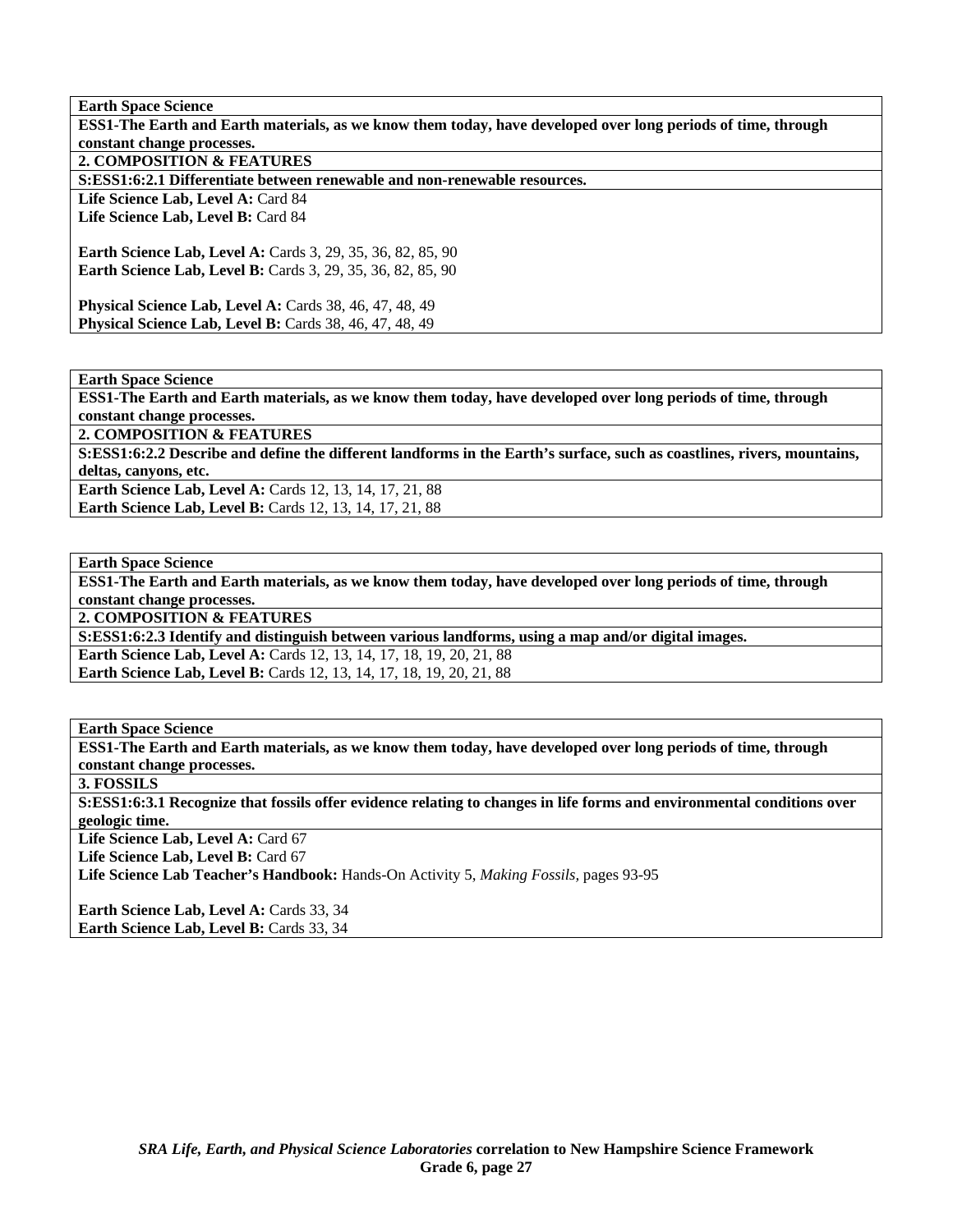**ESS1-The Earth and Earth materials, as we know them today, have developed over long periods of time, through constant change processes.** 

#### **3. FOSSILS**

**S:ESS1:6:3.2 Identify connections between fossil evidence and geological events, such as changes in atmospheric composition, movement of tectonic plates, and asteroid/comet impact; and develop a means of sequencing this evidence.**  Life Science Lab, Level A: Card 67

Life Science Lab, Level B: Card 67

**Earth Science Lab, Level A: Cards 10, 30, 31, 32, 33, 34 Earth Science Lab, Level B:** Cards 10, 30, 31, 32, 33, 34

**Earth Space Science** 

**ESS1-The Earth and Earth materials, as we know them today, have developed over long periods of time, through constant change processes.** 

**4. OBSERVATION OF THE EARTH FROM SPACE** 

**S:ESS1:6:4.1 Recognize that images taken of the Earth from space can show its features, and any changes in those** 

**features that appear over time.** 

Earth Science Lab, Level A: Cards 20, 54

**Earth Science Lab, Level B: Cards 20, 54** 

#### **Earth Space Science**

**ESS1-The Earth and Earth materials, as we know them today, have developed over long periods of time, through constant change processes.** 

**4. OBSERVATION OF THE EARTH FROM SPACE** 

**S:ESS1:6:4.2 Explain that satellites can be used to view and track storms and Earth events, such as hurricanes and wild fires.** 

Life Science Lab, Level A: Card 83 Life Science Lab, Level B: Card 83

Earth Science Lab, Level A: Cards 54, 80 Earth Science Lab, Level B: Cards 54, 80

**Earth Space Science** 

**ESS1-The Earth and Earth materials, as we know them today, have developed over long periods of time, through constant change processes.** 

**5. PROCESSES & RATES OF CHANGE** 

**S:ESS1:6:5.1 Recognize that things change in steady, repetitive, or irregular ways, or sometimes, in more than one way at the same time.** 

**Earth Science Lab, Level A:** Cards 9, 10, 11, 12, 13, 14, 15, 17, 22, 24, 25, 26, 27, 28, 32, 38, 39, 40, 41, 43, 45, 46, 47, 48, 49, 52, 53, 54, 55, 56, 57, 58, 59, 60, 61, 62, 64, 65, 66, 76, 88, 90

Earth Science Lab, Level B: Cards 9, 10, 11, 12, 13, 14, 15, 17, 22, 24, 25, 26, 27, 28, 32, 38, 39, 40, 41, 43, 45, 46, 47, 48, 49, 52, 53, 54, 55, 56, 57, 58, 59, 60, 61, 62, 64, 65, 66, 76, 88, 90

**Earth Science Lab Teacher's Handbook:** Hands-On Activity 2, *Plate Boundaries in Action,* pages 77-79; Hands-On Activity 6, *Modeling a Tornado,* pages 93-95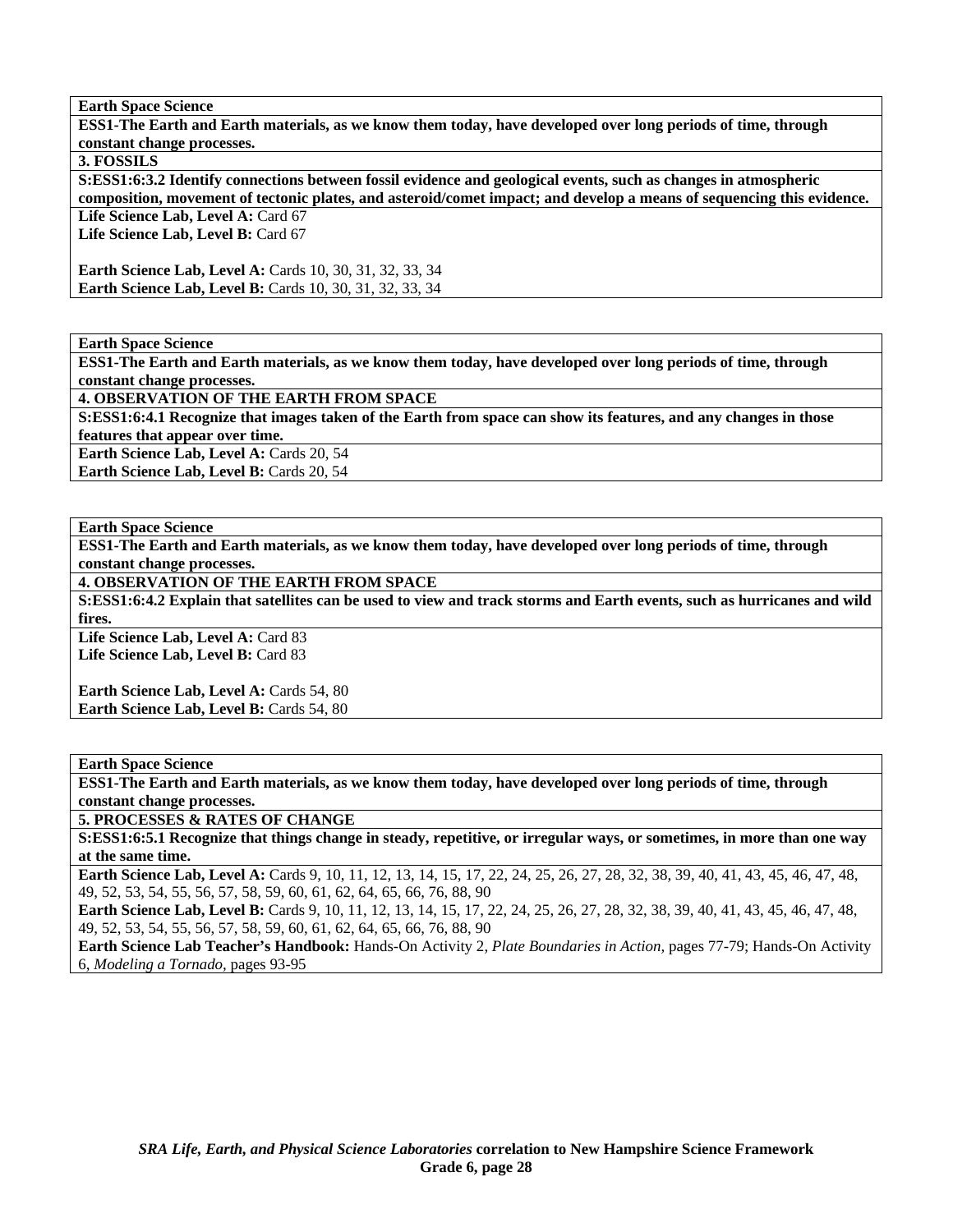**ESS1-The Earth and Earth materials, as we know them today, have developed over long periods of time, through constant change processes.** 

**5. PROCESSES & RATES OF CHANGE** 

**S:ESS1:6:5.2 Explain how some changes to the Earth's surface happen abruptly, as a result of landslides, earthquakes, and volcanic eruptions; while other changes, happen very slowly as a result of weathering, erosions, and deposition of sediment caused by waves, wind, water, and ice.** 

**Earth Science Lab, Level A:** Cards 10, 11, 12, 13, 14, 15, 17, 22, 24, 25, 26, 27, 28

**Earth Science Lab, Level B:** Cards 10, 11, 12, 13, 14, 15, 17, 22, 24, 25, 26, 27, 28

**Earth Science Lab Teacher's Handbook:** Hands-On Activity 2, *Plate Boundaries in Action,* pages 77-79

**Earth Space Science** 

**ESS1-The Earth and Earth materials, as we know them today, have developed over long periods of time, through constant change processes.** 

**5. PROCESSES & RATES OF CHANGE** 

**S:ESS1:6:5.3 Recognize that vibrations in materials set up wavelike disturbances that spread away from the source, as with earthquakes.** 

**Earth Science Lab, Level A: Card 16** 

**Earth Science Lab, Level B: Card 16** 

**Earth Science Lab Teacher's Handbook:** Hands-On Activity 4, *Using Sound Waves,* pages 85-87

**Earth Space Science** 

**ESS1-The Earth and Earth materials, as we know them today, have developed over long periods of time, through constant change processes.** 

**6. ROCK CYCLE** 

**S:ESS1:6:6.1 Explain how soil is formed from combinations of weathered rock and decomposed plant and animal remains, and that it contains living organisms.** 

**Earth Science Lab, Level A: Cards 23, 29** 

Earth Science Lab, Level B: Cards 23, 29

**Earth Space Science** 

**ESS1-The Earth and Earth materials, as we know them today, have developed over long periods of time, through constant change processes.** 

**6. ROCK CYCLE** 

**S:ESS1:6:6.2 Identify the components of soil and other factors, such as bacteria, fungi and worms, which influence its texture, fertility, and resistance to erosion.** 

Life Science Lab, Level A: Card 13 Life Science Lab, Level B: Card 13

**Earth Science Lab, Level A: Cards 23, 29 Earth Science Lab, Level B: Cards 23, 29** 

**Earth Space Science** 

**ESS1-The Earth and Earth materials, as we know them today, have developed over long periods of time, through constant change processes.** 

**6. ROCK CYCLE** 

**S:ESS1:6:6.3 Describe the properties of soil, such as color, texture, capacity to retain water, and its ability to support plant life.** 

**Earth Science Lab, Level A: Card 23 Earth Science Lab, Level B: Card 23**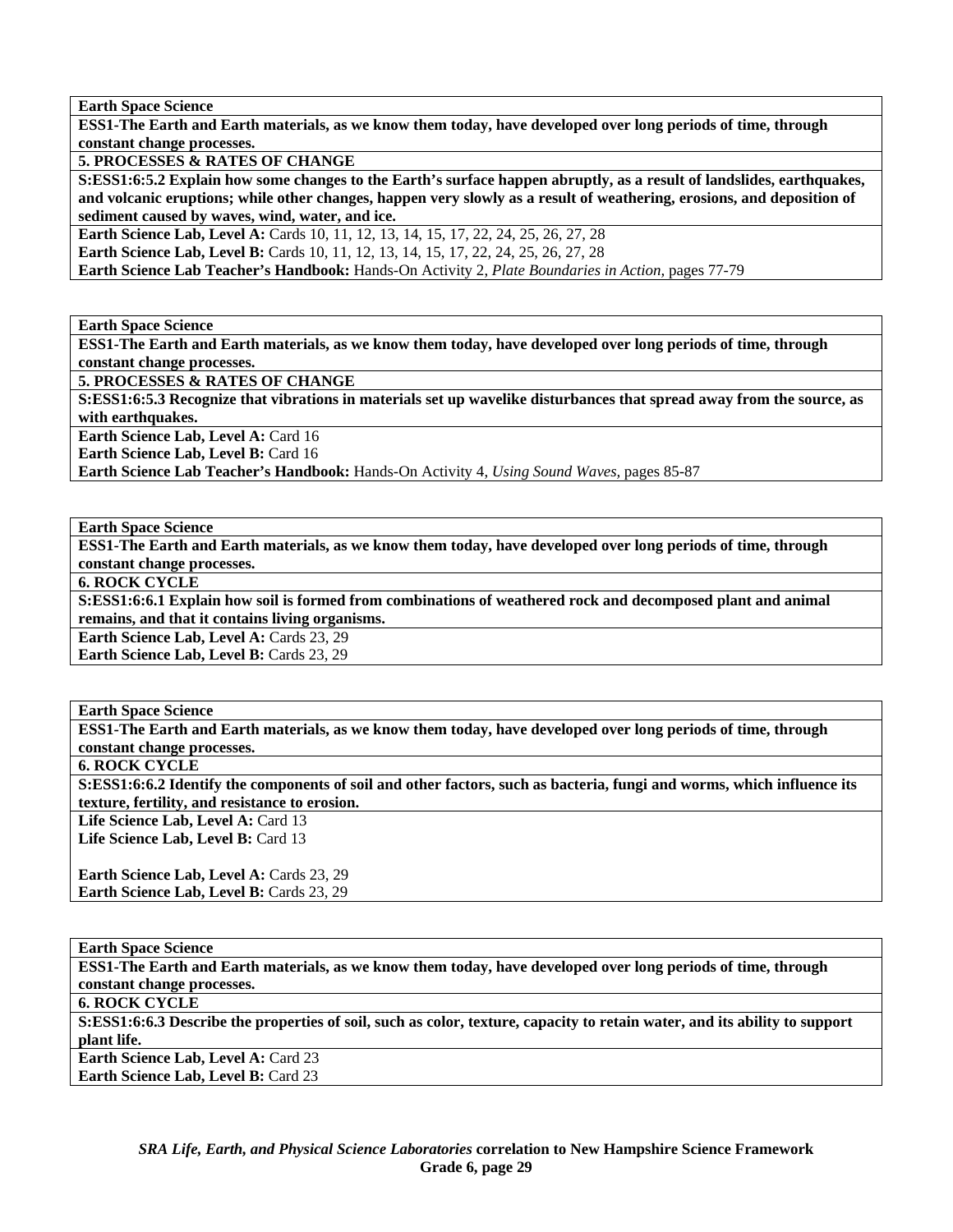**ESS1-The Earth and Earth materials, as we know them today, have developed over long periods of time, through constant change processes.** 

**7. WATER** 

**S:ESS1:6:7.1 Explain the properties that make water an essential component of the Earth's system, including solvency and its ability to maintain a liquid state at most temperatures.** 

**Earth Science Lab, Level A:** Cards 47, 49, 82, 83, 84, 85, 86, 87 **Earth Science Lab, Level B:** Cards 47, 49, 82, 83, 84, 85, 86, 87

**Earth Space Science** 

**ESS1-The Earth and Earth materials, as we know them today, have developed over long periods of time, through constant change processes.** 

**7. WATER** 

**S:ESS1:6:7.2 Explain that water quality has a direct effect on Earth's life forms.** 

Life Science Lab, Level A: Card 90 Life Science Lab, Level B: Card 90

Earth Science Lab, Level A: Card 86 **Earth Science Lab, Level B: Card 86** 

**Earth Space Science** 

**ESS2-The Earth is part of a solar system, made up of distinct parts, which have temporal and spatial interrelationships. 1. EARTH, SUN AND MOON** 

**S:ESS2:6:1.1 Recognize and describe how the regular and predictable motions of the Earth and Moon explain certain Earth phenomena, such as day and night, the seasons, the year, shadows, and the tides.** 

**Earth Science Lab, Level A: Cards 62, 64, 65, 66** 

**Earth Science Lab, Level B: Cards 62, 64, 65, 66** 

**Earth Space Science** 

**ESS2-The Earth is part of a solar system, made up of distinct parts, which have temporal and spatial interrelationships. 1. EARTH, SUN AND MOON** 

**S:ESS2:6:1.2 Recognize that of all the known planets, Earth appears to be somewhat unique; and describe the conditions that exist on Earth that allow it to support life.** 

**Earth Science Lab, Level A:** Card 69

**Earth Science Lab, Level B: Card 69** 

**Earth Space Science** 

**ESS2-The Earth is part of a solar system, made up of distinct parts, which have temporal and spatial interrelationships. 2. ENERGY** 

**S:ESS2:6:2.1 Recognize how the tilt of the Earth's axis and the Earth's revolution around the Sun affect seasons and weather patterns.** 

Earth Science Lab, Level A: Cards 55, 62 Earth Science Lab, Level B: Cards 55, 62

**Earth Space Science** 

**ESS2-The Earth is part of a solar system, made up of distinct parts, which have temporal and spatial interrelationships. 2. ENERGY** 

**S:ESS2:6:2.2 Identify and describe seasonal, daylight and weather patterns as they relate to energy.** 

**Earth Science Lab, Level A:** Cards 38, 39, 40, 41, 45, 46, 47, 48, 49, 52, 53, 54, 55, 56, 57, 58

**Earth Science Lab, Level B:** Cards 38, 39, 40, 41, 45, 46, 47, 48, 49, 52, 53, 54, 55, 56, 57, 58

**Earth Science Lab Teacher's Handbook:** Hands-On Activity 6, *Modeling a Tornado,* pages 93-95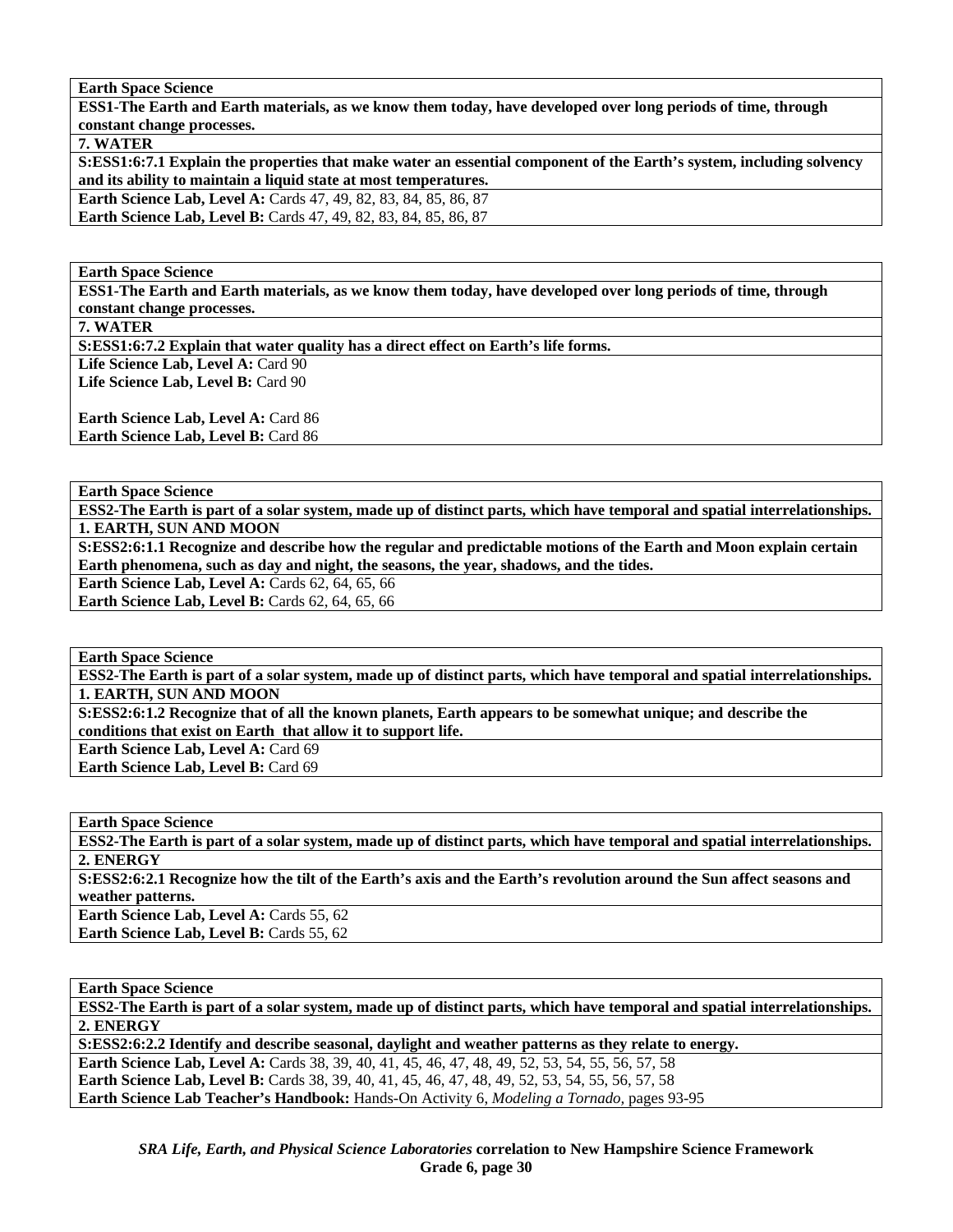**ESS2-The Earth is part of a solar system, made up of distinct parts, which have temporal and spatial relationships. 3. SOLAR SYSTEM S:ESS2:8.3.1 Identify the characteristics and movement patterns of the planets in our Solar System and differentiate between them. Earth Science Lab, Level A: Cards 62, 64, 65, 66, 68, 69, 71, 72, 73 Earth Science Lab, Level B:** Cards 62, 64, 65, 66, 68, 69, 71, 72, 73

**Earth Space Science** 

**ESS2-The Earth is part of a solar system, made up of distinct parts, which have temporal and spatial relationships. 3. SOLAR SYSTEM** 

**S:ESS2:8.3.1 Explain the effects of gravitational force on the planets and their moons.** 

**Earth Science Lab, Level A: Cards 63, 66, 68 Earth Science Lab, Level B: Cards 63, 66, 68** 

Physical Science Lab, Level A: Cards 48, 59 **Physical Science Lab, Level B: Cards 48, 59** 

**Earth Space Science** 

**ESS2-The Earth is part of a solar system, made up of distinct parts, which have temporal and spatial relationships. 3. SOLAR SYSTEM** 

**S:ESS2:8.3.1 Explain why Earth and our Solar System appear to be somewhat unique, while acknowledging recent evidence that suggests similar systems exist in the universe.** 

**Earth Science Lab, Level A:** Cards 68, 69, 77, 79, 80, 81

**Earth Science Lab, Level B:** Cards 68, 69, 77, 79, 80, 81

**Earth Space Science** 

**ESS2-The Earth is part of a solar system, made up of distinct parts, which have temporal and spatial relationships. 3. SOLAR SYSTEM** 

**S:ESS2:8.3.1 Compare and contrast planets based on data provided about size, composition, location, orbital movement, atmosphere, or surface features (includes moons).** 

**Earth Science Lab, Level A: Cards 69, 70, 71, 72 Earth Science Lab, Level B: Cards 69, 70, 71, 72** 

**Earth Space Science** 

**ESS2-The Earth is part of a solar system, made up of distinct parts, which have temporal and spatial relationships. 3. SOLAR SYSTEM** 

**S:ESS2:8.3.1 Explain how gravitational force affects objects in the Solar System (e.g., moons, tides, orbits, satellites). Earth Science Lab, Level A: Cards 63, 66, 68, 80** 

**Earth Science Lab, Level B: Cards 63, 66, 68, 80** 

**Physical Science Lab, Level A: Cards 48, 59** Physical Science Lab, Level B: Cards 48, 59

**Earth Space Science** 

**ESS2-The Earth is part of a solar system, made up of distinct parts, which have temporal and spatial interrelationships. 4. VIEW FROM EARTH** 

**S:ESS2:6:4.1 Explain the historical perspective of planetary exploration and man's achievements in space, beginning with Russia's Sputnik mission in 1957.** 

**Earth Science Lab, Level A: Cards 70, 79, 80, 81 Earth Science Lab, Level B: Cards 70, 79, 80, 81**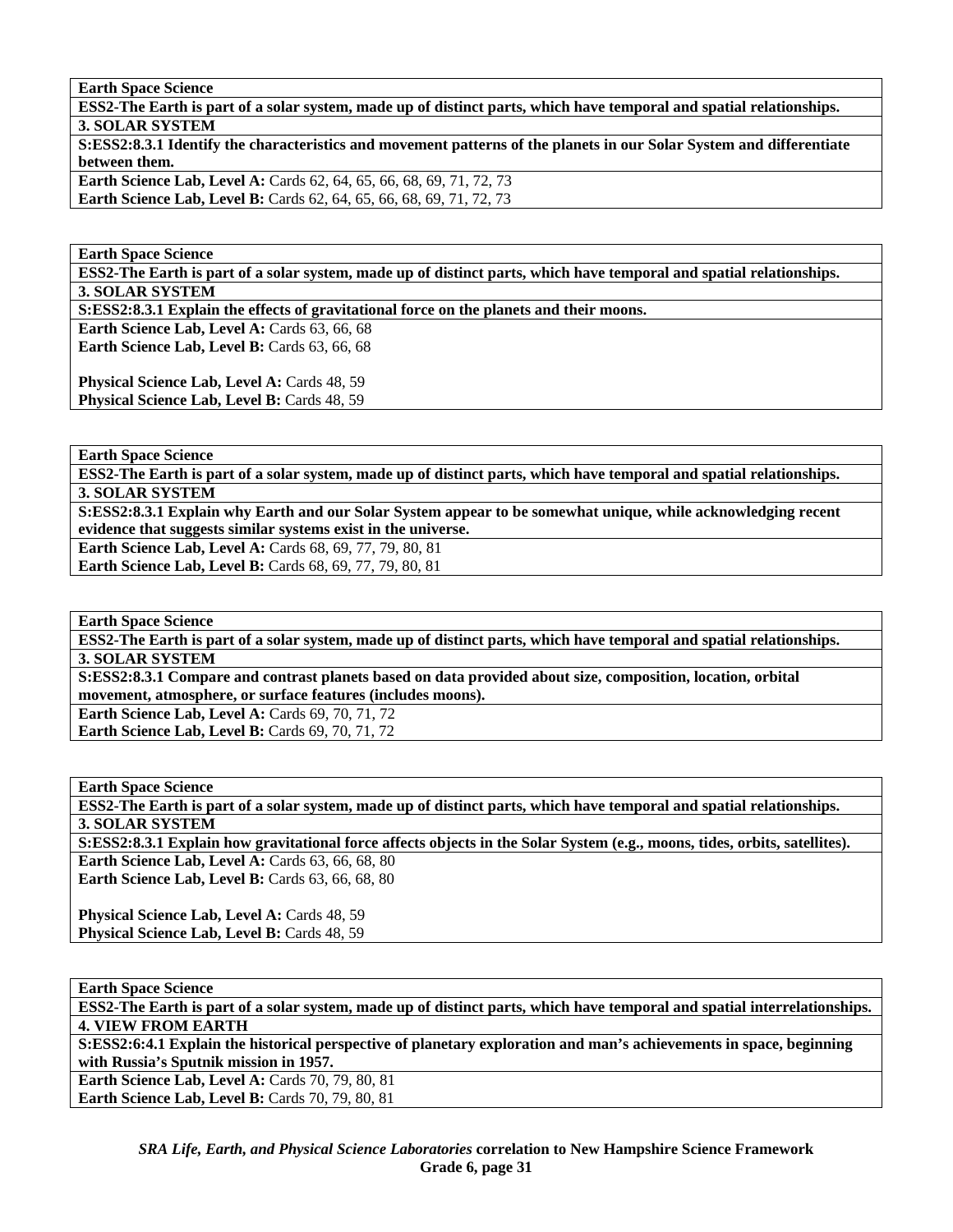**ESS2-The Earth is part of a solar system, made up of distinct parts, which have temporal and spatial interrelationships. 4. VIEW FROM EARTH** 

**S:ESS2:6:4.2 Describe man's perception of the constellations throughout history; and explain how he has used them to his advantage, including navigational purposes and to explain historical events.** 

**Earth Science Lab, Level A: Card 75** 

**Earth Science Lab, Level B: Card 75** 

**Earth Space Science** 

**ESS3-The origin and evolution of galaxies and the universe demonstrate fundamental principles of physical science across vast distances and time.** 

**1. SIZE AND SCALE** 

**S:ESS3:8:1.1 Define an astronomical unit as the distance from the Earth to the Sun.** 

Earth Science Lab, Level A: Card 74

**Earth Science Lab, Level B: Card 74** 

**Earth Space Science** 

**ESS3-The origin and evolution of galaxies and the universe demonstrate fundamental principles of physical science across vast distances and time.** 

**1. SIZE AND SCALE** 

**S:ESS3:8:1.2 Explain that special units of measure, such as light years and astronomical units, are used to calculate distances in space.** 

**Earth Science Lab, Level A: Card 74 Earth Science Lab, Level B:** Card 74

**Earth Space Science** 

**ESS3-The origin and evolution of galaxies and the universe demonstrate fundamental principles of physical science across vast distances and time.** 

**2. STARS AND GALAXIES** 

**S:ESS3:8:2.1 Describe objects such as asteroids, comets, and meteors in terms of their characteristics and movement patterns.** 

**Earth Science Lab, Level A: Card 73 Earth Science Lab, Level B: Card 73** 

**Earth Space Science** 

**ESS3-The origin and evolution of galaxies and the universe demonstrate fundamental principles of physical science across vast distances and time.** 

**3. UNIVERSE** 

**S:ESS3:8:3.1 Describe the universe as being comprised of billions of galaxies, each containing many billions of stars; and explain that there are vast distances separating these galaxies and stars from one another and from the Earth.** 

**Earth Science Lab, Level A: Cards 74, 75, 76, 77 Earth Science Lab, Level B:** Cards 74, 75, 76, 77

**Earth Space Science** 

**ESS4-The growth of scientific knowledge in Earth Space Science has been advanced through the development of technology and is used (alone or in combination with other sciences) to identify, understand and solve local and global issues.** 

**1. DESIGN TECHNOLOGY** 

**S:ESS4:6:1.1 Understand that technology is used to design tools that improve our ability to measure and observe the world.** 

Life Science Lab, Level A: Cards 70, 79, 80, 81 Life Science Lab, Level B: Cards 70, 79, 80, 81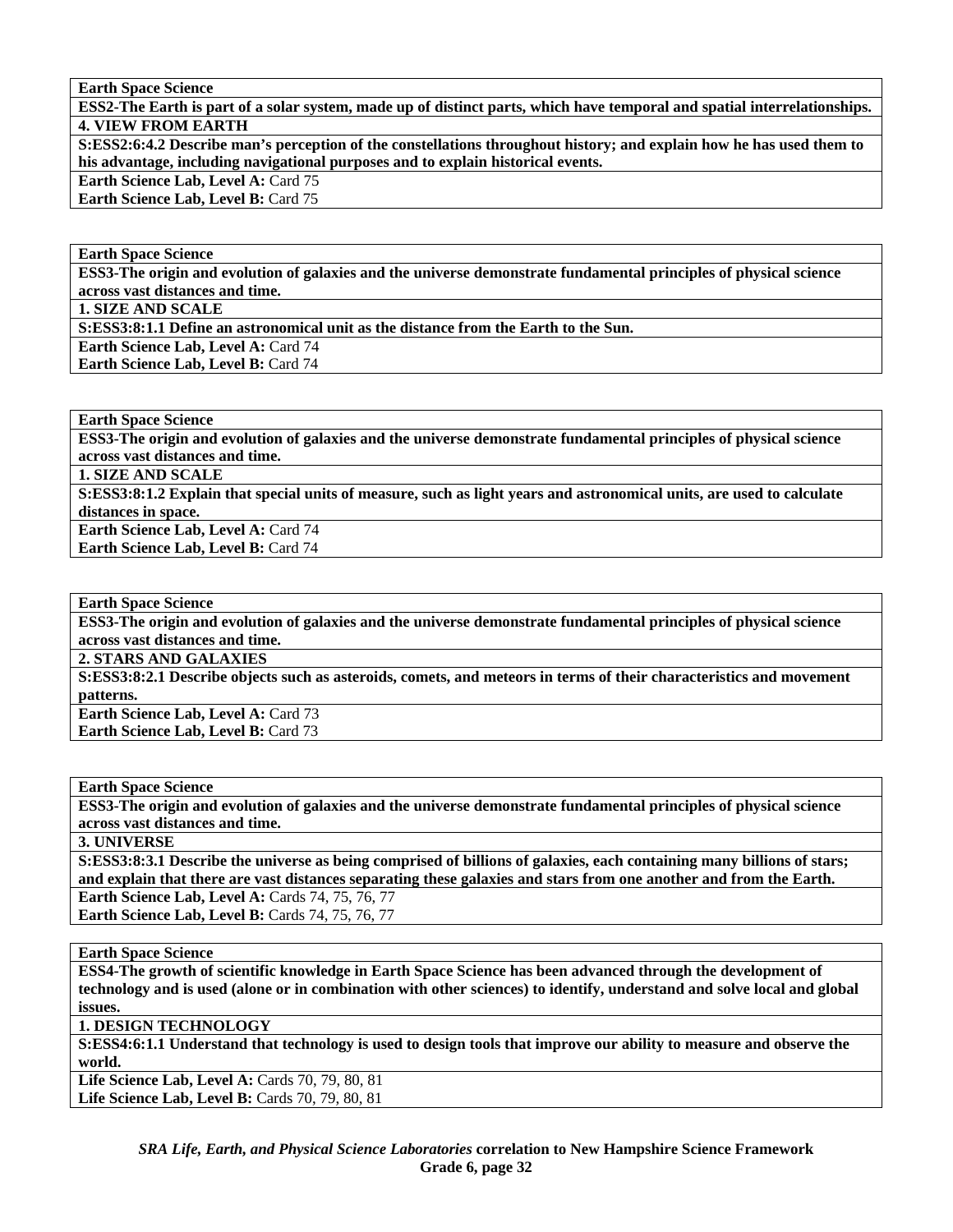**ESS4-The growth of scientific knowledge in Earth Space Science has been advanced through the development of technology and is used (alone or in combination with other sciences) to identify, understand and solve local and global issues.** 

**2. TOOLS** 

**S:ESS4:6:2.1 Recognize that satellites and Doppler radar can be used to observe or predict the weather.** 

Earth Science Lab, Level A: Cards 51, 54 Earth Science Lab, Level B: Cards 51, 54

#### **Earth Space Science**

**ESS4-The growth of scientific knowledge in Earth Space Science has been advanced through the development of technology and is used (alone or in combination with other sciences) to identify, understand and solve local and global issues.** 

**2. TOOLS** 

**S:ESS4:6:2.2 Employ knowledge of basic weather symbols to read and interpret weather and topographic maps.** 

**Earth Science Lab, Level A: Cards 18, 19, 20, 50 Earth Science Lab, Level B: Cards 18, 19, 20, 50** 

**Earth Science Lab Teacher's Handbook:** Hands-On Activity 3, *Interpreting a Topographic Map,* pages 81-83

**Earth Space Science** 

**ESS4-The growth of scientific knowledge in Earth Space Science has been advanced through the development of technology and is used (alone or in combination with other sciences) to identify, understand and solve local and global issues.** 

**2. TOOLS** 

**S:ESS4:6:2.3 Read and interpret data from barometers, sling psychrometers, and anemometers.** 

**Earth Science Lab, Level A: Cards 39, 43, 44, 51** 

**Earth Science Lab, Level B: Cards 39, 43, 44, 51** 

**Earth Space Science** 

**ESS4-The growth of scientific knowledge in Earth Space Science has been advanced through the development of technology and is used (alone or in combination with other sciences) to identify, understand and solve local and global issues.** 

**3. LOCAL AND GLOBAL: USES OF EARTH MATERIALS** 

**S:ESS4:6:3.1 Provide examples of products that man has developed which have humans do things that they could not do otherwise; and identify the natural materials used to produce these products.** 

Life Science Lab, Level A: Cards 5, 59, 83

Life Science Lab, Level B: Cards 5, 59, 83

**Earth Science Lab, Level A: Cards 3, 35, 51, 54, 79, 80, 81, 88 Earth Science Lab, Level B:** Cards 3, 35, 51, 54, 79, 80, 81, 88

**Physical Science Lab, Level A:** Cards 35, 63, 64, 70, 72, 73, 76, 81, 84, 90

**Earth Space Science** 

**ESS4-The growth of scientific knowledge in Earth Space Science has been advanced through the development of technology and is used (alone or in combination with other sciences) to identify, understand and solve local and global issues.** 

**3. LOCAL AND GLOBAL: USES OF EARTH MATERIALS** 

**S:ESS4:6:3.2 Identify the most appropriate materials for a given design task with requirements for specific properties, such as weight, strength, hardness, and flexibility.** 

**Earth Science Lab, Level A:** Cards 18, 19, 20, 29, 35, 69, 71, 74, 87 **Earth Science Lab, Level B:** Cards 18, 19, 20, 29, 35, 69, 71, 74, 87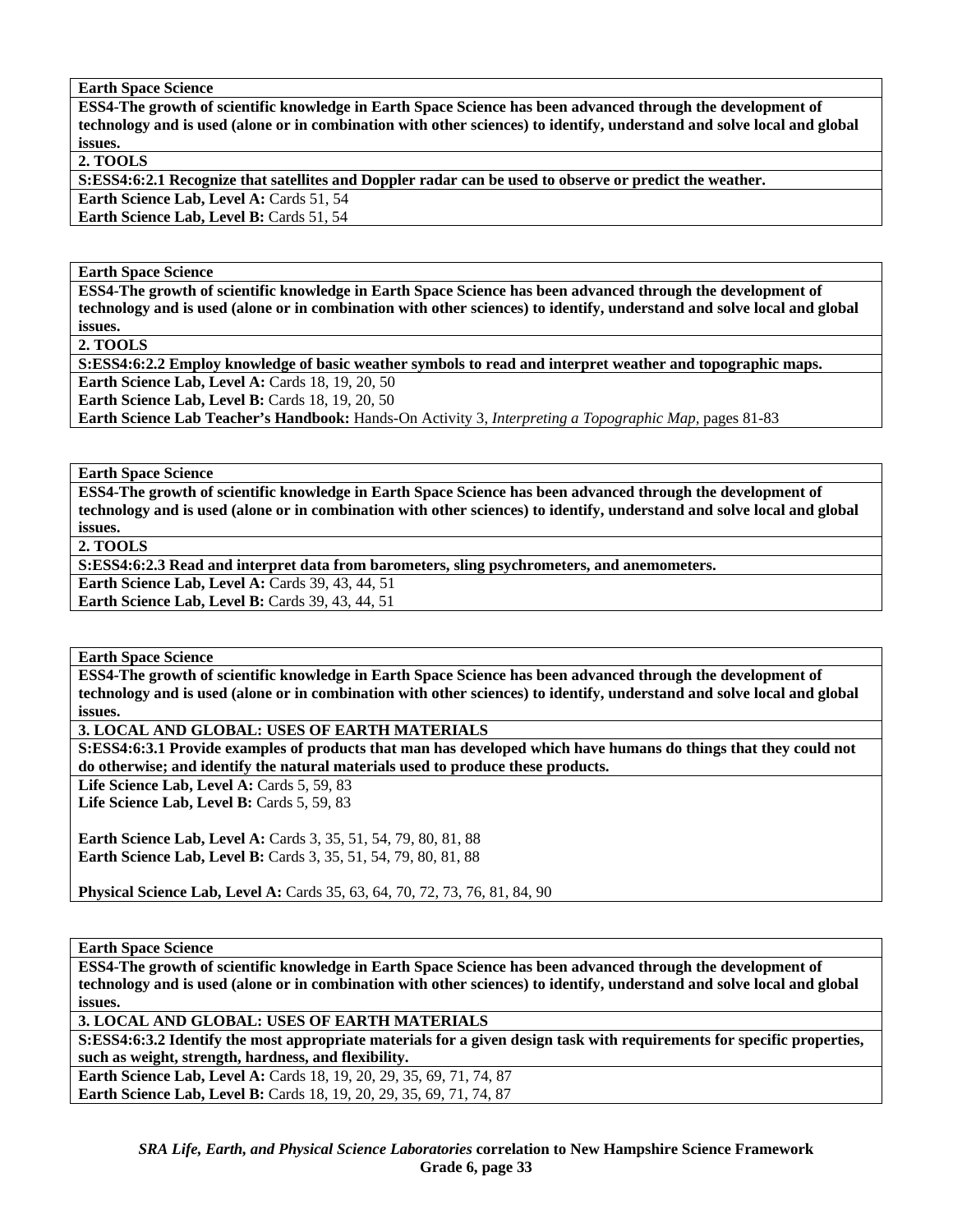**ESS4-The growth of scientific knowledge in Earth Space Science has been advanced through the development of technology and is used (alone or in combination with other sciences) to identify, understand and solve local and global issues.** 

**3. LOCAL AND GLOBAL: USES OF EARTH MATERIALS** 

**S:ESS4:6:3.3 Provide examples of how to reduce waste through conservation, recycling, and reuse.** 

Life Science Lab, Level A: Cards 84, 85, 87, 88, 89, 90 Life Science Lab, Level B: Cards 84, 85, 87, 88, 89, 90

**Earth Science Lab, Level A:** Cards 29, 35, 37, 42, 59, 60, 61, 85, 86, 90 **Earth Science Lab, Level B:** Cards 29, 35, 37, 42, 59, 60, 61, 85, 86, 90

Physical Science Lab, Level A: Card 49 Physical Science Lab, Level B: Card 49

#### **Earth Space Science**

**ESS4-The growth of scientific knowledge in Earth Space Science has been advanced through the development of technology and is used (alone or in combination with other sciences) to identify, understand and solve local and global issues.** 

**4. CAREER TECHNICAL EDUCATION CONNECTIONS** 

**S:ESS4)-6.4.1 Understand that some form of science is used in most jobs/careers and that some jobs/careers specifically require knowledge of Earth science.** 

This concept is not covered at this level.

#### **Life Science**

**LS1-All living organisms have identifiable structures and characteristics that allow for survival (organisms, populations, & species).** 

**1. CLASSIFICATION** 

**S:LS1:6:1.1 Identify ways in which living things can be grouped and organized, such as taxonomic groups of plants, animals and fungi.** 

Life Science Lab, Level A: Cards 2, 3, 11, 12, 13, 14, 15, 16, 17, 18, 19, 20, 21, 22, 25, 26, 27, 28, 29, 30, 31, 32, 33, 34, 35, 36, 37, 38, 39, 40

Life Science Lab, Level B: Cards 2, 3, 11, 12, 13, 14, 15, 16, 17, 18, 19, 20, 21, 22, 25, 26, 27, 28, 29, 30, 31, 32, 33, 34, 35, 36, 37, 38, 39, 40

**Life Science Lab Teacher's Handbook:** Hands-On Activity 2, *Culturing Bacteria,* pages 81-83; Hands-On Activity 3, *Investigating Arthropods,* pages 85-87

**Life Science** 

**LS1-All living organisms have identifiable structures and characteristics that allow for survival (organisms, populations, & species).** 

**1. CLASSIFICATION** 

**S:LS1:6:1.2 Categorize organisms into kingdoms that are currently recognized, according to shared characteristics.** 

Life Science Lab, Level A: Cards 2, 3, 11, 12, 13, 14, 15, 16, 17, 18, 19, 20, 21, 22, 25, 26, 27, 28, 29, 30, 31, 32, 33, 34, 35, 36, 37, 38, 39, 40

Life Science Lab, Level B: Cards 2, 3, 11, 12, 13, 14, 15, 16, 17, 18, 19, 20, 21, 22, 25, 26, 27, 28, 29, 30, 31, 32, 33, 34, 35, 36, 37, 38, 39, 40

**Life Science Lab Teacher's Handbook:** Hands-On Activity 2, *Culturing Bacteria,* pages 81-83; Hands-On Activity 3, *Investigating Arthropods,* pages 85-87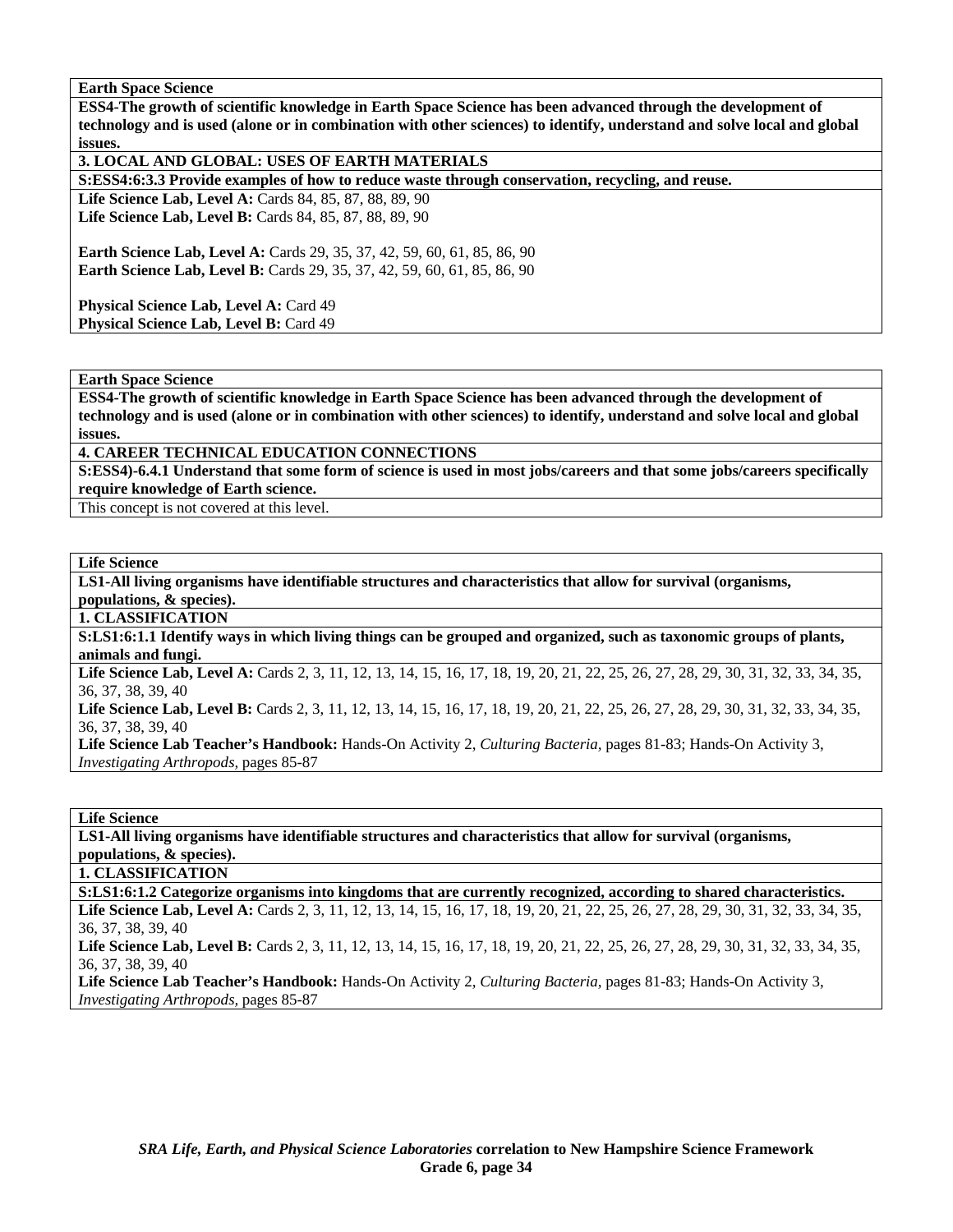**Life Science** 

**LS1-All living organisms have identifiable structures and characteristics that allow for survival (organisms, populations, & species).** 

**2. LIVING THINGS AND ORGANIZATION** 

**S:LS1:6:2.1 Recognize that all living things are composed of cells, and explain that while many organisms are single celled, such as yeast, others, including humans, are multicellular.** 

**Life Science Lab, Level A:** Cards 1, 5, 6, 7, 8, 9, 10

**Life Science Lab, Level B:** Cards 1, 5, 6, 7, 8, 9, 10

**Life Science Lab Teacher's Handbook:** Hands-On Activity 1, *Examining Cells,* pages 77-79

**Life Science** 

**LS1-All living organisms have identifiable structures and characteristics that allow for survival (organisms, populations, & species).** 

**2. LIVING THINGS AND ORGANIZATION** 

**S:LS1:6:2.2 Explain that the way in which cells function is similar in all organisms.** 

Life Science Lab, Level A: Cards 8, 9, 10

Life Science Lab, Level B: Cards 8, 9, 10

**Life Science** 

**LS1-All living organisms have identifiable structures and characteristics that allow for survival (organisms, populations, & species).** 

**2. LIVING THINGS AND ORGANIZATION** 

**S:LS1:6:2.3 Recognize that cells use energy obtained from food, to conduct the functions necessary to sustain life, such as cell growth.** 

**Life Science Lab, Level A: Cards 5, 6, 7, 8, 9, 10** 

**Life Science Lab, Level B:** Cards 5, 6, 7, 8, 9, 10

**Life Science Lab Teacher's Handbook:** Hands-On Activity 1, *Examining Cells,* pages 77-79

**Life Science** 

**LS1-All living organisms have identifiable structures and characteristics that allow for survival (organisms, populations, & species).** 

**2. LIVING THINGS AND ORGANIZATION** 

**S:LS1:6:2.4 Recognize and describe the hierarchical organization of living systems, including cells, tissues, organs, organ systems, whole organisms, and ecosystems.** 

Life Science Lab, Level A: Cards 5, 6, 7, 8, 9, 10, 11, 12, 13, 14, 15, 16, 17, 18, 19, 20, 21, 22, 27, 28, 29, 30, 31, 32, 33, 34, 35, 36, 37, 38, 39, 40, 44, 71

Life Science Lab, Level B: Cards 5, 6, 7, 8, 9, 10, 11, 12, 13, 14, 15, 16, 17, 18, 19, 20, 21, 22, 27, 28, 29, 30, 31, 32, 33, 34, 35, 36, 37, 38, 39, 40, 44, 71

**Life Science Lab Teacher's Handbook:** Hands-On Activity 1, *Examining Cells,* pages 77-79; Hands-On Activity 2, *Culturing Bacteria,* pages 81-83; Hands-On Activity 3, *Investigating Arthropods,* pages 85-87; Hands-On Activity 4, *Your Cardiovascular System,* pages 89-91

**Life Science** 

**LS1-All living organisms have identifiable structures and characteristics that allow for survival (organisms, populations, & species).** 

**2. LIVING THINGS AND ORGANIZATION** 

**S:LS1:6:2.5 Explain that multicellular organisms have specialized cells, tissues, organs, and organ systems that perform certain necessary functions, including digestion, respiration, reproduction, circulation, excretion, movement, control and coordination and protection from disease.** 

Life Science Lab, Level A: Cards 44, 45, 46, 47, 48, 49, 50, 51, 52, 53, 54, 55, 56, 57, 58 Life Science Lab, Level B: Cards 44, 45, 46, 47, 48, 49, 50, 51, 52, 53, 54, 55, 56, 57, 58 **Life Science Lab Teacher's Handbook:** Hands-On Activity 4, *Your Cardiovascular System,* pages 89-91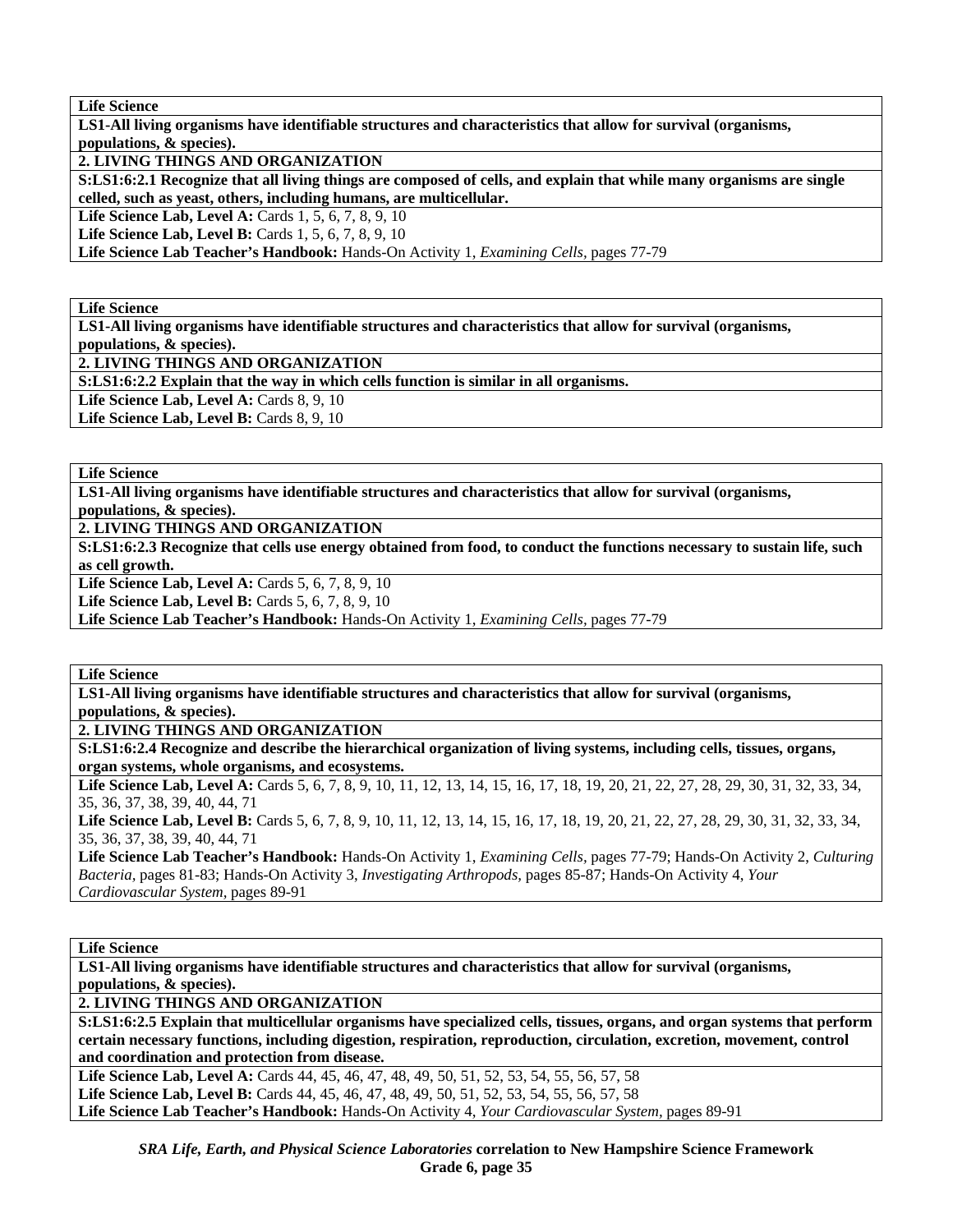**Life Science** 

**LS1-All living organisms have identifiable structures and characteristics that allow for survival (organisms, populations, & species).** 

**2. LIVING THINGS AND ORGANIZATION** 

**S:LS1:6:2.6 Recognize that the human cells found in tissues and organs are similar to those of other animals, but somewhat different from cells found in plants.** 

Life Science Lab, Level A: Cards 6, 7, 44

Life Science Lab, Level B: Cards 6, 7, 44

**Life Science Lab Teacher's Handbook:** Hands-On Activity 1, *Examining Cells,* pages 77-79

#### **Life Science**

**LS1-All living organisms have identifiable structures and characteristics that allow for survival (organisms, populations, & species).** 

**3. REPRODUCTION** 

**S:LS1:6:3.1 Explain that cells repeatedly divide to make more cells for growth and repair.** 

Life Science Lab, Level A: Cards 10, 60

Life Science Lab, Level B: Cards 10, 60

**Life Science** 

**LS1-All living organisms have identifiable structures and characteristics that allow for survival (organisms, populations, & species).** 

**3. REPRODUCTION** 

**S:LS1:6:3.2 Explain that the same genetic information is copied in each cell of a new organism.** 

Life Science Lab, Level A: Cards 10, 60, 61

Life Science Lab, Level B: Cards 10, 60, 61

**Life Science** 

**LS1-All living organisms have identifiable structures and characteristics that allow for survival (organisms, populations, & species).** 

**3. REPRODUCTION** 

**S:LS1:6:3.3 Explain that all living things reproduce in order to continue their species.** 

Life Science Lab, Level A: Cards 1, 60, 61 **Life Science Lab, Level B: Cards 1, 60, 61** 

**Life Science** 

**LS2-Energy flows and mater recycles through an ecosystem.** 

**1. ENVIRONEMNT** 

**S:LS2:6:1.1 Identify and describe the factors that influence the number and kinds of organisms an ecosystem can support, including the resources that are available, the differences in temperature, the composition of the soil, any disease, the threat of predators, and competition from other organisms.** 

**Life Science Lab, Level A:** Cards 70, 71, 72, 73, 74, 75, 76 **Life Science Lab, Level B:** Cards 70, 71, 72, 73, 74, 75, 76

**Life Science** 

**LS2-Energy flows and mater recycles through an ecosystem.** 

**1. ENVIRONEMNT** 

**S:LS2:6:1.2 Explain that most microorganisms do not cause disease and that many are beneficial to the environment.**  Life Science Lab, Level A: Cards 12, 13, 14, 15

**Life Science Lab, Level B:** Cards 12, 13, 14, 15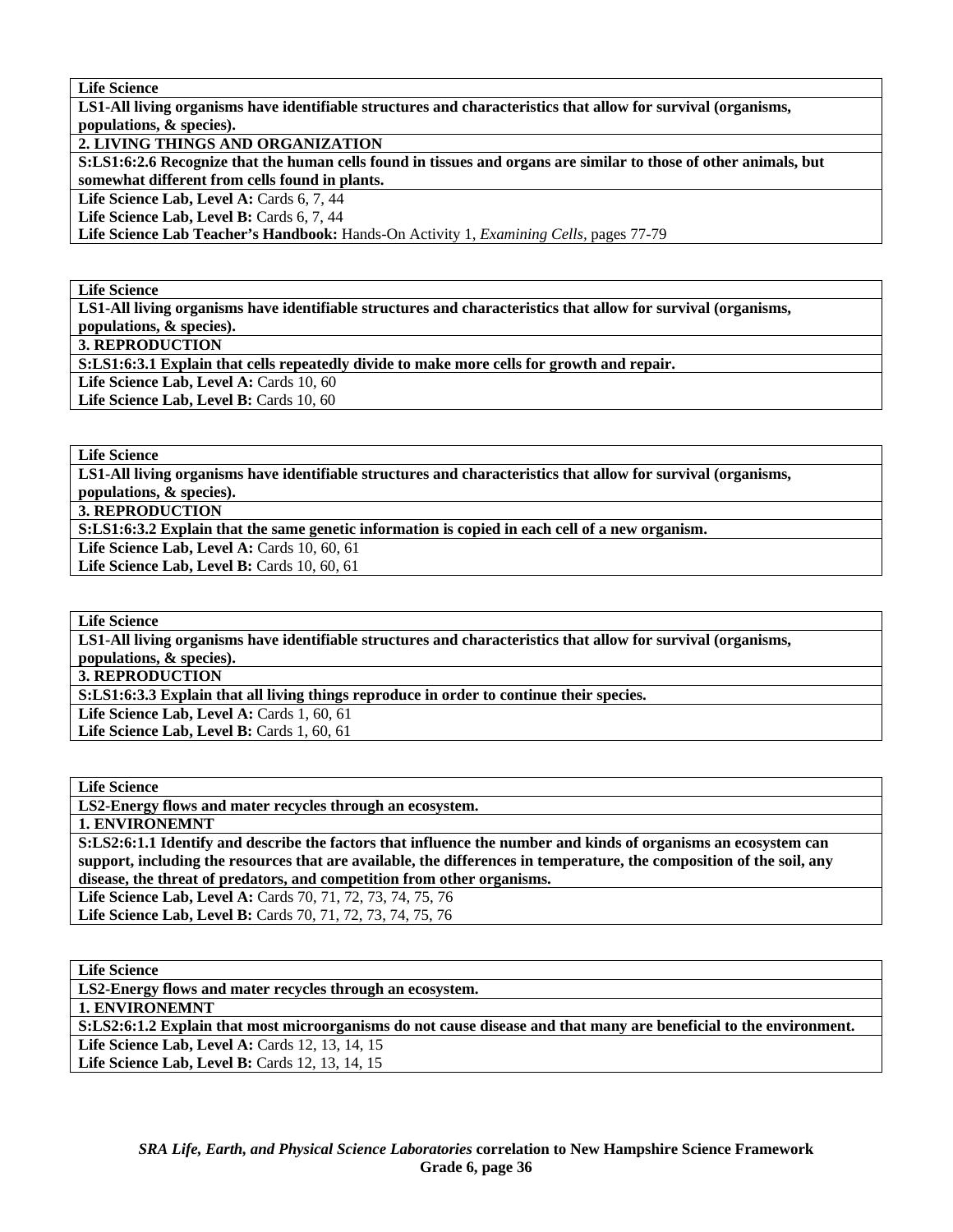**LS2-Energy flows and mater recycles through an ecosystem.** 

**2. FLOW OF ENERGY** 

**S:LS2:6:2.1 Describe how energy is transferred in an ecosystem through food webs; and explain the roles and relationships between producers, consumers, and decomposers.** 

**Life Science Lab, Level A: Cards 13, 76, 77** 

Life Science Lab, Level B: Cards 13, 76, 77

**Life Science** 

**LS2-Energy flows and mater recycles through an ecosystem.** 

**2. FLOW OF ENERGY** 

**S:LS2:6:2.2 Recognize that one of the most general distinctions among organisms is between plants, which use sunlight to make their own food, and animals, which consume energy-rich foods.** 

Life Science Lab, Level A: Cards 6, 7, 16, 17, 76, 77

**Life Science Lab, Level B:** Cards 6, 7, 16, 17, 76, 77

**Life Science Lab Teacher's Handbook:** Hands-On Activity 1, *Examining Cells,* pages 77-79

**Life Science** 

**LS2-Energy flows and mater recycles through an ecosystem.** 

**2. FLOW OF ENERGY** 

**S:LS2:6:2.3 Describe the process of photosynthesis and explain that plants can use the food they make immediately or store it for later use.** 

Life Science Lab, Level A: Cards 16, 17, 76, 77 Life Science Lab, Level B: Cards 16, 17, 76, 77

**Life Science** 

**LS2-Energy flows and mater recycles through an ecosystem.** 

**2. FLOW OF ENERGY** 

**S:LS2:6:2.4 Recognize that energy, in the form of heat, is usually a byproduct when one form of energy is converted to another, such as when living organisms transform stored energy to motion.** 

**Life Science Lab, Level A: Cards 1, 16, 17, 76, 77 Life Science Lab, Level B: Cards 1, 16, 17, 76, 77** 

**Life Science** 

**LS2-Energy flows and mater recycles through an ecosystem.** 

**3. RECYCLING OF MATERIALS** 

**S:LS2:6:3.1 Define a population as all individuals of a species that exist together at a given place and time; and explain that all populations living together in a community, along with the physical factors with which they interact, compose an ecosystem.** 

**Life Science Lab, Level A: Cards 70, 71, 72 Life Science Lab, Level B: Cards 70, 71, 72** 

**Life Science** 

**LS2-Energy flows and mater recycles through an ecosystem.** 

**3. RECYCLING OF MATERIALS** 

**S:LS2:6:3.2 Using food webs, identify and describe the ways in which organisms interact and depend on one another in an ecosystem, using food webs.** 

Life Science Lab, Level A: Cards 73, 74, 75, 76

**Life Science Lab, Level B:** Cards 73, 74, 75, 76

**Life Science Lab Teacher's Handbook:** Hands-On Activity 6, *How Much Does Energy Cost?,* pages 97-99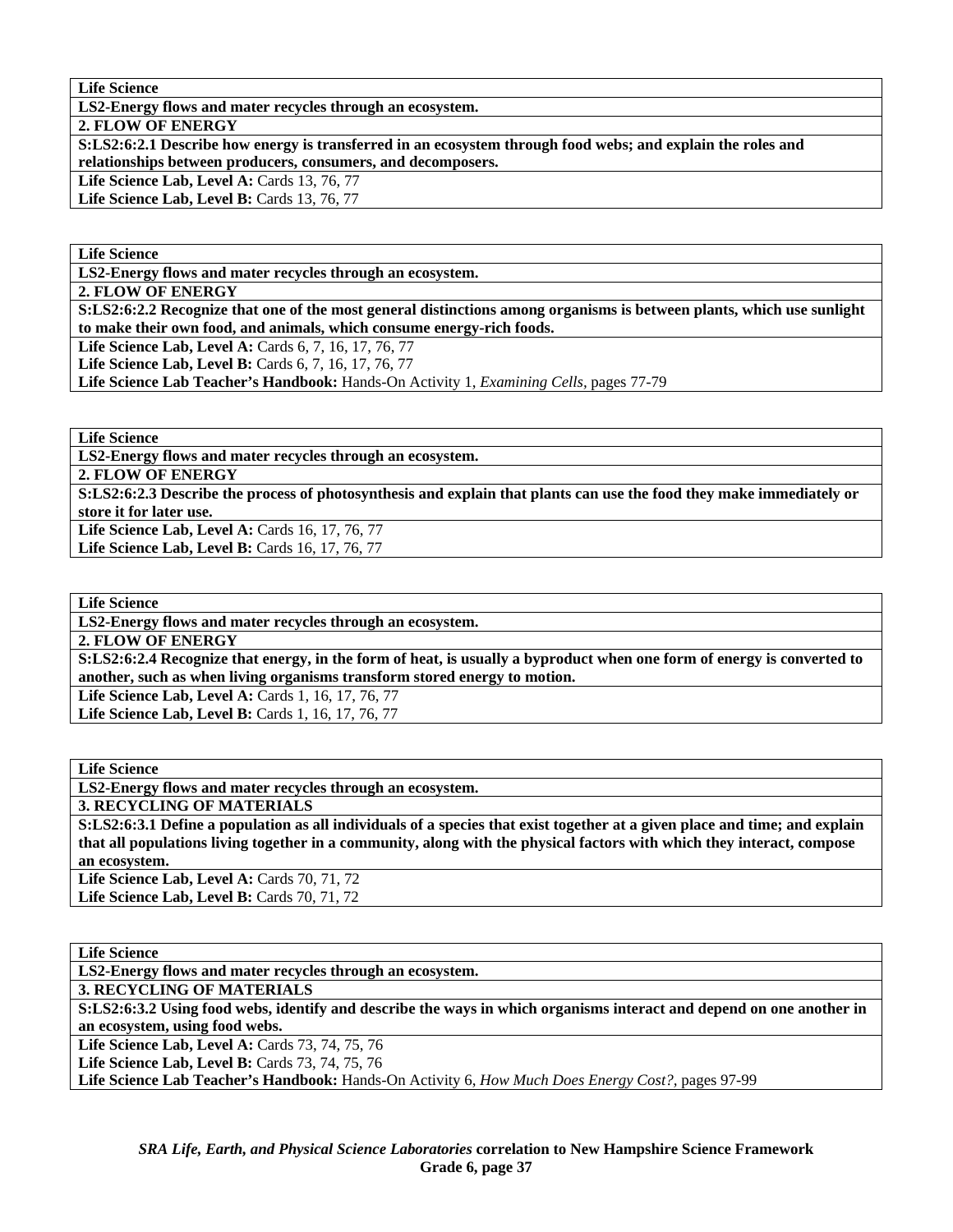**LS2-Energy flows and mater recycles through an ecosystem.** 

**3. RECYCLING OF MATERIALS** 

**S:LS2:6:3.3 Explain how insects and various other organisms depend on dead plant and animal matter for food; and describe how this process contributes to the system.** 

**Life Science Lab, Level A: Cards 12, 13, 29, 32, 76** 

Life Science Lab, Level B: Cards 12, 113, 29, 32, 76

**Life Science** 

**LS3-Groups of organisms show evidence of change over time (e.g., evolution, natural selection, structures, behaviors, and biochemistry).** 

**1. CHANGE** 

**S:LS3:6:1.1 Provide examples of how all organisms, including humans, impact their environment; and explain how some changes can be detrimental to other organisms.** 

Life Science Lab, Level A: Cards 13, 17, 22, 84, 86, 87, 88, 89, 90 **Life Science Lab, Level B:** Cards 13, 17, 22, 84, 86, 87, 88, 89, 90 **Life Science Lab Teacher's Handbook:** Hands-On Activity 7, *The Effects of Acid Rain,* pages 101-103 **Earth Science Lab, Level A: Cards 37, 42, 59, 60, 61, 86** 

**Earth Science Lab, Level B:** Cards 37, 42, 59, 60, 61, 86 **Earth Science Lab Teacher's Handbook:** Hands-On Activity 5, *What is in the Air?,* pages 89-91

**Life Science** 

**LS3-Groups of organisms show evidence of change over time (e.g., evolution, natural selection, structures, behaviors, and biochemistry).** 

**1. CHANGE** 

**S:LS3:6:1.2 Explain how changes in environmental conditions can affect the survival of individual organisms and the entire species.** 

Life Science Lab, Level A: Cards 84, 86, 87, 88, 89, 90 Life Science Lab, Level B: Cards 84, 86, 87, 88, 89, 90 **Life Science Lab Teacher's Handbook:** Hands-On Activity 7, *The Effects of Acid Rain,* pages 101-103

**Earth Science Lab, Level A: Cards 37, 42, 59, 60, 61, 86 Earth Science Lab, Level B:** Cards 37, 42, 59, 60, 61, 86 **Earth Science Lab Teacher's Handbook:** Hands-On Activity 5, *What is in the Air?,* pages 89-91

**Life Science** 

**LS3-Groups of organisms show evidence of change over time (e.g., evolution, natural selection, structures, behaviors, and biochemistry).** 

**2. EVIDENCE OF EVOLUTION** 

**S:LS3:6:2.1 Describe the fundamental concepts related to biological evolution, such as biological adaptations and the diversity of species.** 

Life Science Lab, Level A: Cards 23, 41, 65, 66, 67 **Life Science Lab, Level B:** Cards 23, 41, 65, 66, 67

**Life Science** 

**LS3-Groups of organisms show evidence of change over time (e.g., evolution, natural selection, structures, behaviors, and biochemistry).** 

**3. NATURAL SELECTION** 

**S:LS3:6:3.1 Recognize that there are genetic variations among individuals in groups of organisms and provide examples of how these variations affect the survival of an organism.** 

Life Science Lab, Level A: Cards 64, 65, 66, 67

Life Science Lab, Level B: Cards 64, 65, 66, 67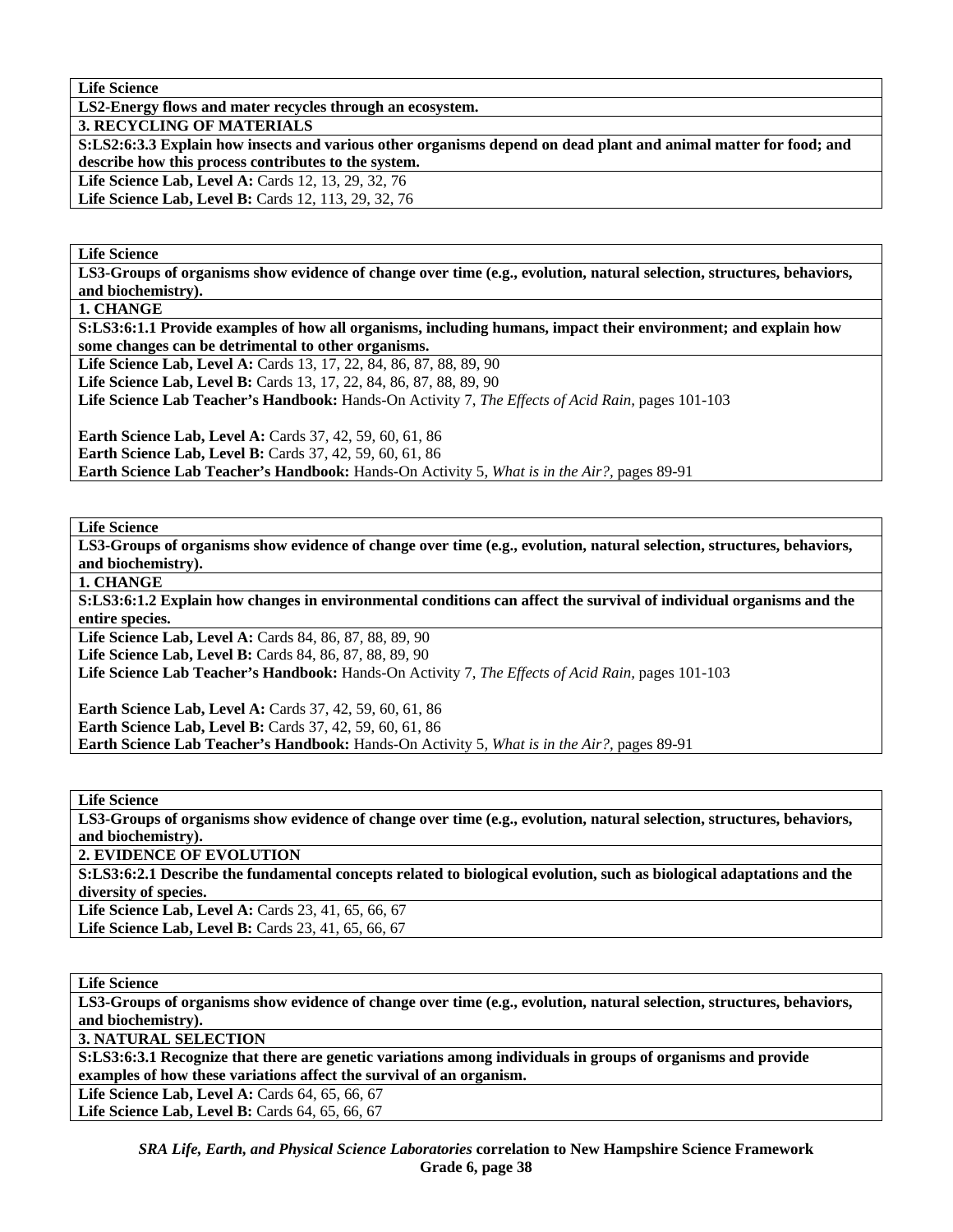**LS3-Groups of organisms show evidence of change over time (e.g., evolution, natural selection, structures, behaviors, and biochemistry).** 

**3. NATURAL SELECTION** 

**S:LS3:6:3.2 Recognize that only organisms that are able to reproduce can pass on their genetic information to the next generation.** 

Life Science Lab, Level A: Cards 58, 60, 61, 62, 63, 64 Life Science Lab, Level B: Cards 58, 60, 61, 62, 63, 64

**Life Science** 

**LS4-Humans are similar to other species in many ways, and yet are unique among Earth's life forms.** 

**1. BEHAVIOR** 

**S:LS4:6:1.1 Recognizes that learning requires more than just storage and retrieval of information and that prior knowledge needs to be tapped in order to make sense out of new experiences or information.** 

**S:LS4:6:1.2 Explain that people can learn about others from direct experience, from the media, and from listening to others talk about their life and work.** 

**S:LS4:6:1.3 Provide examples of how humans make judgments about new situations based on memories of past experiences.** 

These concepts are not covered at this level.

**Life Science** 

**LS4-Humans are similar to other species in many ways, and yet are unique among Earth's life forms.** 

**2. DISEASE** 

**S:LS4:6:2.1 Explain that the human body has ways to defend itself against disease causing organisms and describe how defenders, including tears, saliva, the skin, some blood cells, and stomach secretions support the defense process.**  Life Science Lab, Level A: Cards 45, 48, 49, 50, 56, 57

**Life Science Lab, Level B:** Cards 45, 48, 49, 50, 56, 57

**Life Science** 

**LS4-Humans are similar to other species in many ways, and yet are unique among Earth's life forms.** 

**2. DISEASE** 

**S:LS4:6:2.2 Recognize that there are some diseases that human beings can only get once; and explain how many diseases can be prevented by vaccination.** 

Life Science Lab, Level A: Cards 45, 49

Life Science Lab, Level B: Cards 45, 49

**Life Science LS4-Humans are similar to other species in many ways, and yet are unique among Earth's life forms. 2. DISEASE S:LS4:6:2.3 Explain how vaccines induce the body to build immunity to a disease without actually causing the disease itself.**  Life Science Lab, Level A: Card 49 Life Science Lab, Level B: Card 49

**Life Science LS4-Humans are similar to other species in many ways, and yet are unique among Earth's life forms. 2. DISEASE S:LS4:6:2.4 Recognize a healthy body cannot fight all germs that invade it; and explain how some germs interfere with the body's defenses. Life Science Lab, Level A:** Cards 45, 47, 49, 51, 53, 55, 57 **Life Science Lab, Level B:** Cards 45, 47, 49, 51, 53, 55, 57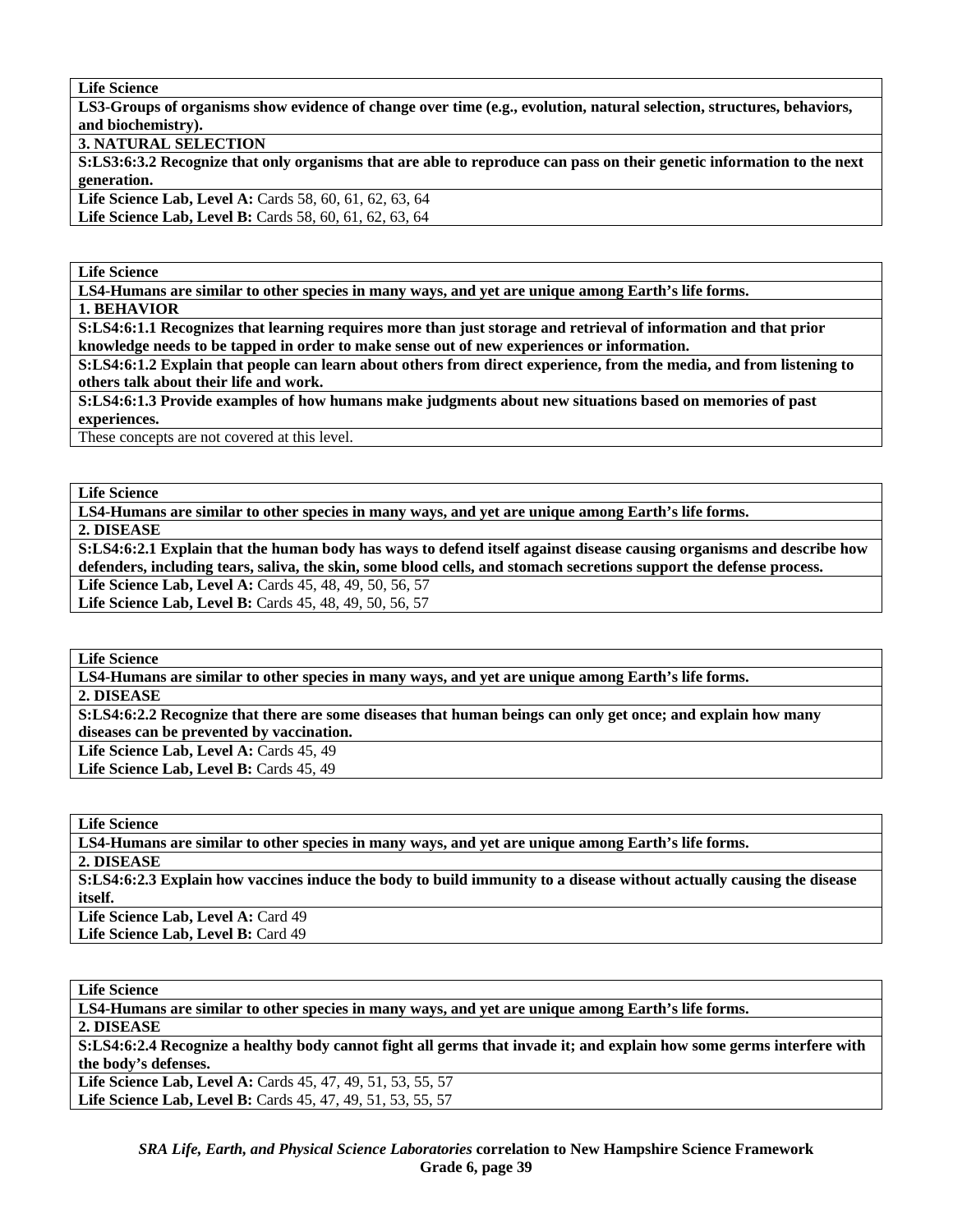**LS4-Humans are similar to other species in many ways, and yet are unique among Earth's life forms.** 

**3. HUMAN IDENTITY** 

**S:LS4:6:3.1 Recognize that the length and quality of human life are influenced by many factors, including sanitation, diet, medical care, gender, genes, environmental conditions, and personal health behaviors.** 

**Life Science Lab, Level A:** Cards 45, 46, 47, 49, 51, 57 **Life Science Lab, Level B:** Cards 45, 46, 47, 49, 51, 57

**Life Science** 

**LS5-The growth of scientific knowledge in Life Science has been advanced through the development of technology and is used (alone or in combination with other sciences) to identify, understand and solve local and global issues.** 

**1. DESIGN TECHNOLOGY** 

**S:LS5:6:1.1 Recognize that an agricultural system is designed to maximize the use of all the elements in the system, including using plants for food, oxygen, for the filtration of air and water, and for making compost.**  This concept is not covered at this level.

#### **Life Science**

**LS5-The growth of scientific knowledge in Life Science has been advanced through the development of technology and is used (alone or in combination with other sciences) to identify, understand and solve local and global issues. 2. TOOLS** 

**S:LS5:6:2.1 Demonstrate the appropriate use of tools, such as thermometers, probes, microscopes and computers to gather, analyze, and interpret data in the life sciences.** 

Life Science Lab, Level A: Cards 5, 59, 64, 69

Life Science Lab, Level B: Cards 5, 59, 64, 69

#### **Life Science**

**LS5-The growth of scientific knowledge in Life Science has been advanced through the development of technology and is used (alone or in combination with other sciences) to identify, understand and solve local and global issues. 3. SOCIAL ISSUES (LOCAL AND GLOBAL) : MEDICAL TECHNOLOGY and BIOTECHNOLOGY** 

**S:LS5:6:3.1 Provide examples of early health care technology that helped to extend the life expectancy of humans, such as the discovery of penicillin and sterilization of surgical instruments.** 

**Life Science Lab, Level A: Cards 45, 46, 49** 

**Life Science Lab, Level B:** Cards 45, 46, 49

**Life Science** 

**LS5-The growth of scientific knowledge in Life Science has been advanced through the development of technology and is used (alone or in combination with other sciences) to identify, understand and solve local and global issues. 3. SOCIAL ISSUES (LOCAL AND GLOBAL) : MEDICAL TECHNOLOGY and BIOTECHNOLOGY** 

**S:LS5:6:3.2 Differentiate between vaccines, which help prevent diseases from developing and spreading, and medicines, which relieve symptoms or cure diseases.** 

Life Science Lab, Level A: Card 49

Life Science Lab, Level B: Card 49

#### **Life Science**

**LS5-The growth of scientific knowledge in Life Science has been advanced through the development of technology and is used (alone or in combination with other sciences) to identify, understand and solve local and global issues. 3. SOCIAL ISSUES (LOCAL AND GLOBAL) : MEDICAL TECHNOLOGY and BIOTECHNOLOGY** 

**S:LS5:6:3.3 Recognize that the quality of personal health can be influenced by society and technology.** 

**Life Science Lab, Level A: Cards 45, 46, 49** 

Life Science Lab, Level B: Cards 45, 46, 49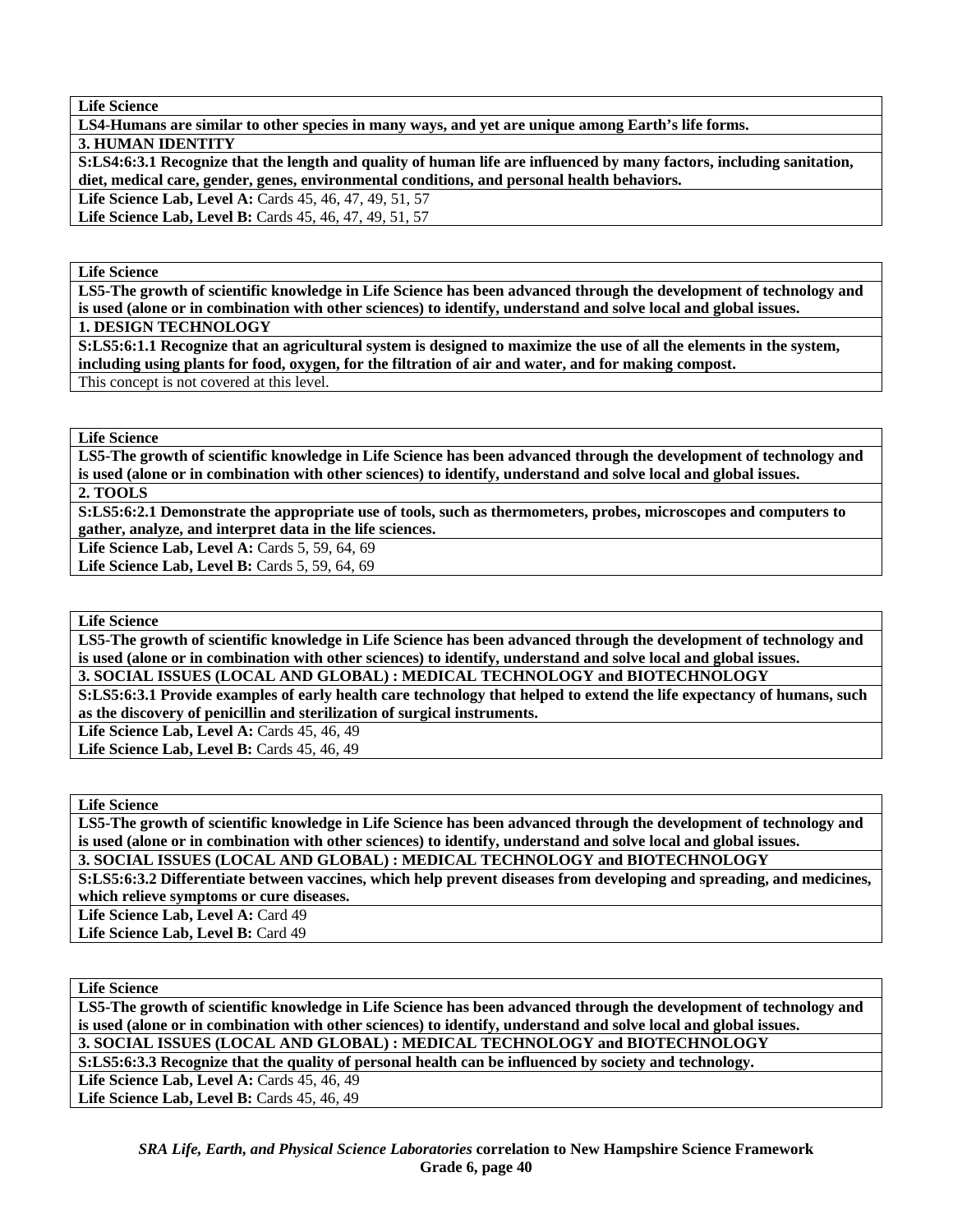**LS5-The growth of scientific knowledge in Life Science has been advanced through the development of technology and is used (alone or in combination with other sciences) to identify, understand and solve local and global issues. 3. SOCIAL ISSUES (LOCAL AND GLOBAL) : MEDICAL TECHNOLOGY and BIOTECHNOLOGY** 

**S:LS5:6:3.4 Identify and describe some of the processes and systems used to grow food in New Hampshire, including irrigation, pest control and harvesting.** 

This concept is not covered at this level.

**Life Science** 

**LS5-The growth of scientific knowledge in Life Science has been advanced through the development of technology and is used (alone or in combination with other sciences) to identify, understand and solve local and global issues.** 

**CAREER TECHNICAL EDUCATION CONNECTIONS** 

**S:LS5:6:4.1 Understand that some form of science is used in most jobs/careers specifically require knowledge of life science.** 

This concept is not covered at this level.

**Physical Science** 

**PS1-All living and nonliving things are composed of matter having characteristic properties that distinguish one substance from another (independent of size/amount of substance).** 

**1. COMPOSITION** 

**S:PS1:6:1.1 Recognize that all matter is composed of minute particles called atoms; and explain that all substances are composed of atoms, each arranged into different groupings.** 

**Physical Science Lab, Level A: Cards 3, 4, 5, 10, 11** 

**Physical Science Lab, Level B: Cards 3, 4, 5, 10, 11** 

**Physical Science** 

**PS1-All living and nonliving things are composed of matter having characteristic properties that distinguish one substance from another (independent of size/amount of substance).** 

**1. COMPOSITION** 

**S:PS1:6:1.2 Identify elements as substances that contain only one kind of atom; and explain that elements do not break down by normal laboratory reactions, such as heating, exposure to electric current, and reaction to acid. Physical Science Lab, Level A: Cards 10, 17, 18, 19, 20** 

**Physical Science Lab, Level B: Cards 10, 17, 18, 19, 20** 

**Physical Science** 

**PS1-All living and nonliving things are composed of matter having characteristic properties that distinguish one substance from another (independent of size/amount of substance).** 

**1. COMPOSITION** 

**S:PS1:6:1.3 Recognize that over one hundred elements exist, and identify the periodic table as a tool for organizing the information about them.** 

**Physical Science Lab, Level A: Cards 17, 18, 19, 20 Physical Science Lab, Level B: Cards 17, 18, 19, 20** 

**Physical Science** 

**PS1-All living and nonliving things are composed of matter having characteristic properties that distinguish one substance from another (independent of size/amount of substance).** 

**2. PROPERTIES** 

**S:PS1:6:2.1 Identify elements according to their common properties, such as highly reactive metals, less reactive metals, highly reactive non-metals and almost non-reactive gases.** 

**Physical Science Lab, Level A: Cards 17, 18, 19, 20 Physical Science Lab, Level B: Cards 17, 18, 19, 20**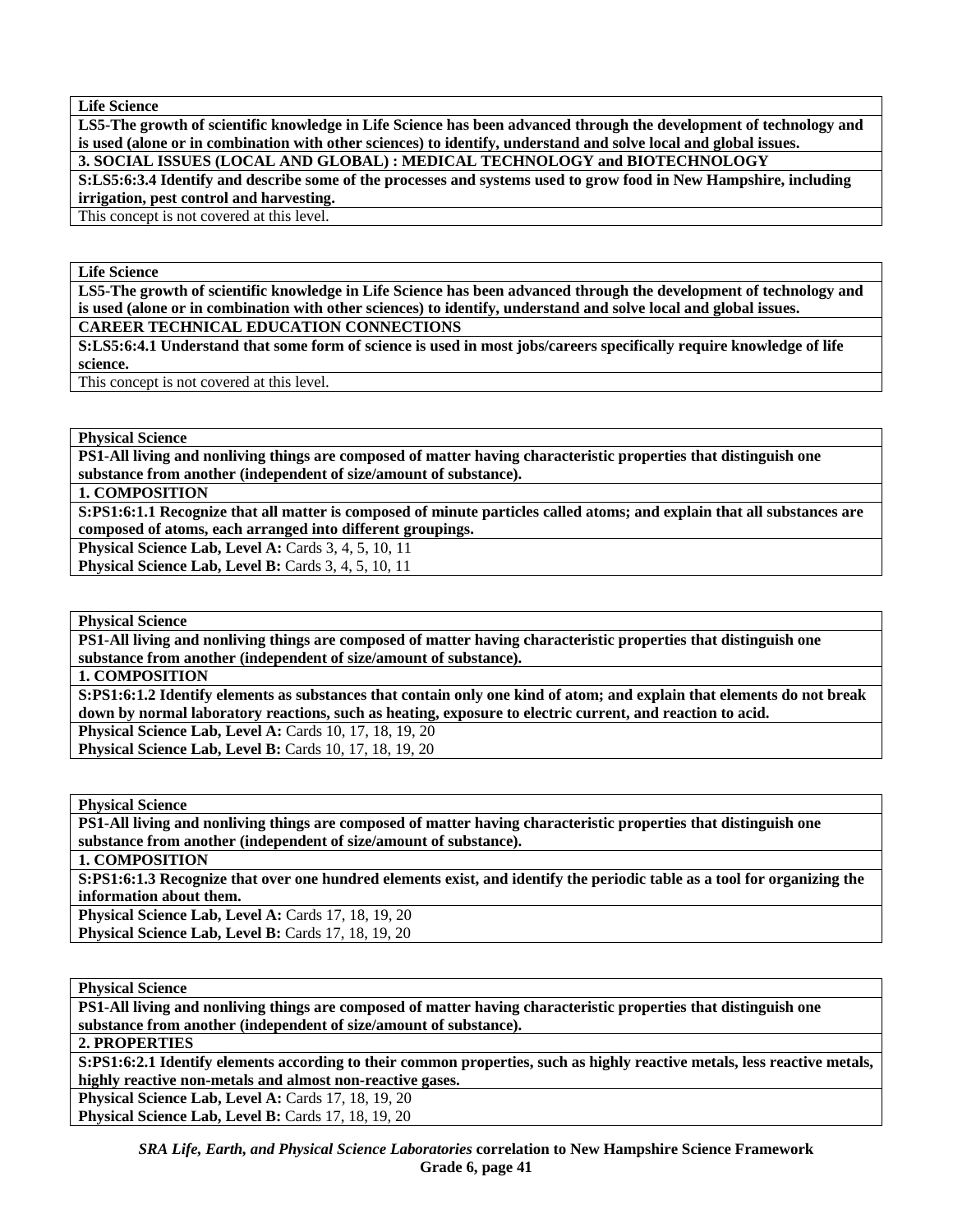**PS1-All living and nonliving things are composed of matter having characteristic properties that distinguish one substance from another (independent of size/amount of substance).** 

**2. PROPERTIES** 

**S:PS1:6:2.2 Identify substances by their physical and chemical properties, such as magnetism, conductivity, density, solubility, boiling and melting points.** 

**Physical Science Lab, Level A: Cards 1, 2, 5, 68, 74** 

**Physical Science Lab, Level B:** Cards 1, 2, 5, 68, 74

**Physical Science** 

**PS1-All living and nonliving things are composed of matter having characteristic properties that distinguish one substance from another (independent of size/amount of substance).** 

**2. PROPERTIES** 

**S:PS1:6:2.3 Differentiate between weight and mass.** 

Physical Science Lab, Level A: Cards 2, 57

Physical Science Lab, Level B: Cards 2, 57

**Physical Science** 

**PS1-All living and nonliving things are composed of matter having characteristic properties that distinguish one substance from another (independent of size/amount of substance).** 

**2. PROPERTIES** 

**S:PS1:6:2.4 Identify energy as a property of many substances.** 

Physical Science Lab, Level A: Cards 34, 36, 37, 38, 39, 40, 41, 42, 45, 46, 47, 48, 49, 66, 67, 74, 77, 78, 79, 80, 82, 83 **Physical Science Lab, Level B:** Cards 34, 36, 37, 38, 39, 40, 41, 42, 45, 46, 47, 48, 49, 66, 67, 74, 77, 78, 79, 80, 82, 83

**Physical Science** 

**PS2-Energy is necessary for change to occur in matter. Energy can be stored, transferred and transformed, but cannot be destroyed.** 

**1. CHANGE** 

**S:PS2:6:1.1 Differentiate between a physical change, such as melting, and a chemical change, such as rusting. Physical Science Lab, Level A: Cards 8, 9, 27, 28, 29, 30 Physical Science Lab, Level B:** Cards 8, 9, 27, 28, 29, 30

**Physical Science** 

**PS2-Energy is necessary for change to occur in matter. Energy can be stored, transferred and transformed, but cannot be destroyed.** 

**2. CONSERVATION** 

**S:PS2:6:2.1 Describe how mass remains constant in a closed system and provide examples relating to both physical and chemical change.** 

**Physical Science Lab, Level A: Cards 9, 27, 28, 29, 30** 

**Physical Science Lab, Level B: Cards 9, 27, 28, 29, 30** 

**Physical Science Lab Teacher's Handbook:** Hands-On Activity 2, *Chemical Reaction Rates,* pages 81-83

**Physical Science** 

**PS2-Energy is necessary for change to occur in matter. Energy can be stored, transferred and transformed, but cannot be destroyed.** 

**3. ENERGY** 

**S:PS2:6:3.1 Explain that the pitch of a sound is dependent on the frequency of the vibration producing it.** 

**Physical Science Lab, Level A: Card 80** 

**Physical Science Lab, Level B: Card 80**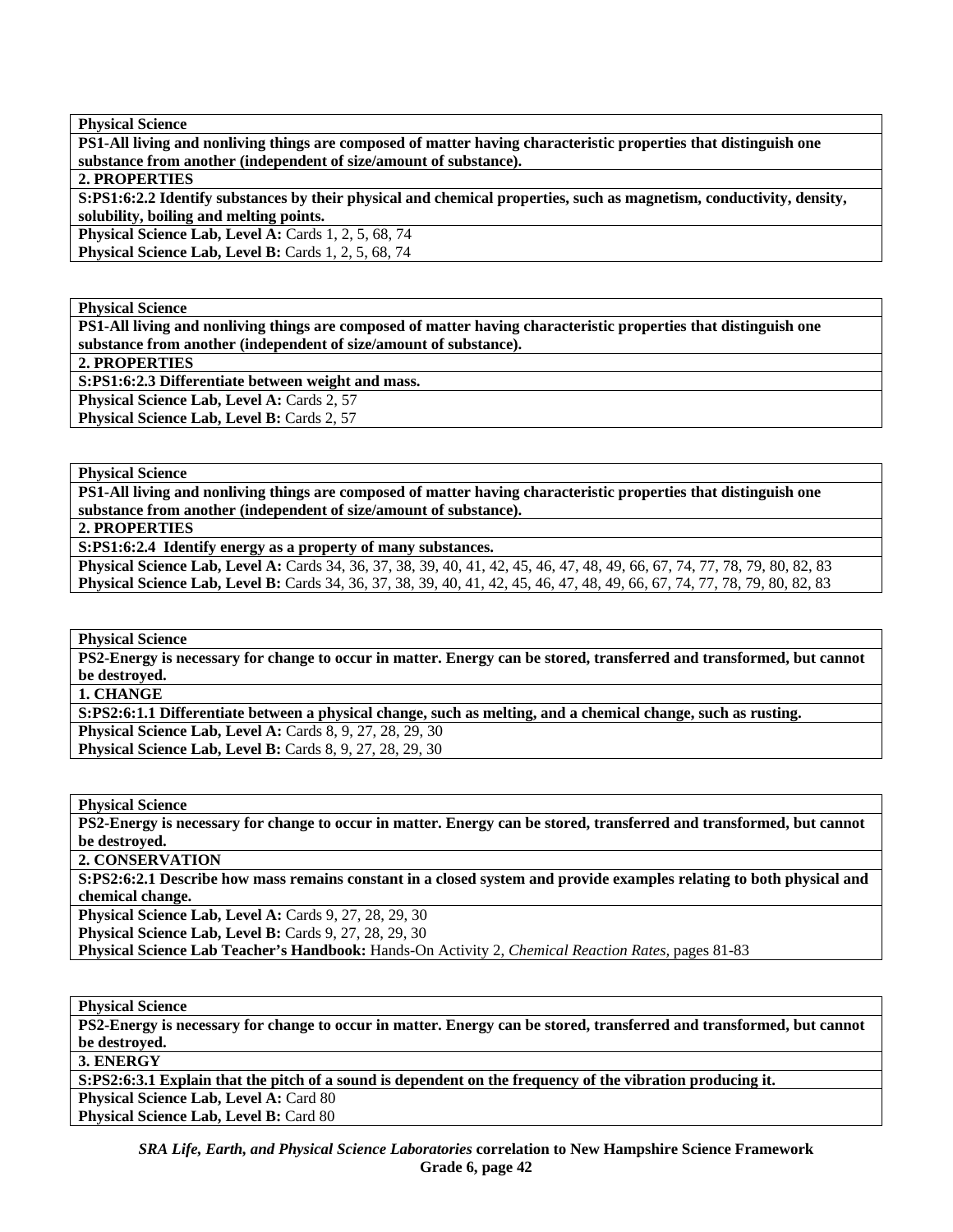**PS2-Energy is necessary for change to occur in matter. Energy can be stored, transferred and transformed, but cannot be destroyed.** 

**3. ENERGY** 

**S:PS2:6:3.2 Explain that sound vibrations move at different speeds, have different wavelengths; and establish wave-like disturbances that emanate from the source.** 

**Physical Science Lab, Level A: Cards 77, 78, 79, 80, 81** 

**Physical Science Lab, Level B:** Cards 77, 78, 79, 80, 81

**Physical Science Lab Teacher's Handbook:** Hands-On Activity 6, *Making Sound,* pages 97-99

**Physical Science** 

**PS2-Energy is necessary for change to occur in matter. Energy can be stored, transferred and transformed, but cannot be destroyed.** 

**3. ENERGY** 

**S:PS2:6:3.3 Recognize that energy, in the form of heat, is usually a by-product when one form of energy is changed to another, such as when machines convert storied energy to motion.** 

**Physical Science Lab, Level A:** Cards 28, 34, 38, 42, 45, 46, 66, 67, 71, 85 **Physical Science Lab, Level B:** Cards 28, 34, 38, 42, 45, 46, 66, 67, 71, 85

**Physical Science** 

**PS2-Energy is necessary for change to occur in matter. Energy can be stored, transferred and transformed, but cannot be destroyed.** 

**3. ENERGY** 

**S:PS2:6:3.4 Explain that heat energy moves from warmer materials or regions to cooler ones through conduction, convection, and radiation.** 

Physical Science Lab, Level A: Cards 42, 43, 44

**Physical Science Lab, Level B: Cards 42, 43, 44** 

**Physical Science** 

**PS2-Energy is necessary for change to occur in matter. Energy can be stored, transferred and transformed, but cannot be destroyed.** 

**3. ENERGY** 

**S:PS2:6:3.5 Explain how electrical circuits can be used to transfer energy in order to produce heat, light, sound, and chemical changes.** 

**Physical Science Lab, Level A:** Cards 68, 69, 70, 71, 72, 73 **Physical Science Lab, Level B:** Cards 68, 69, 70, 71, 72, 73

**Physical Science Lab Teacher's Handbook:** Hands-On Activity 5, *Making a Potato Battery,* pages 93-95

**Physical Science PS3-The motion of an object is affected by force. 1. FORCES S:PS3:6:1.1 Recognize that just as electric currents can produce magnetic forces, magnets can cause electric currents.**  Physical Science Lab, Level A: Cards 74, 75, 76 **Physical Science Lab, Level B: Cards 74, 75, 76**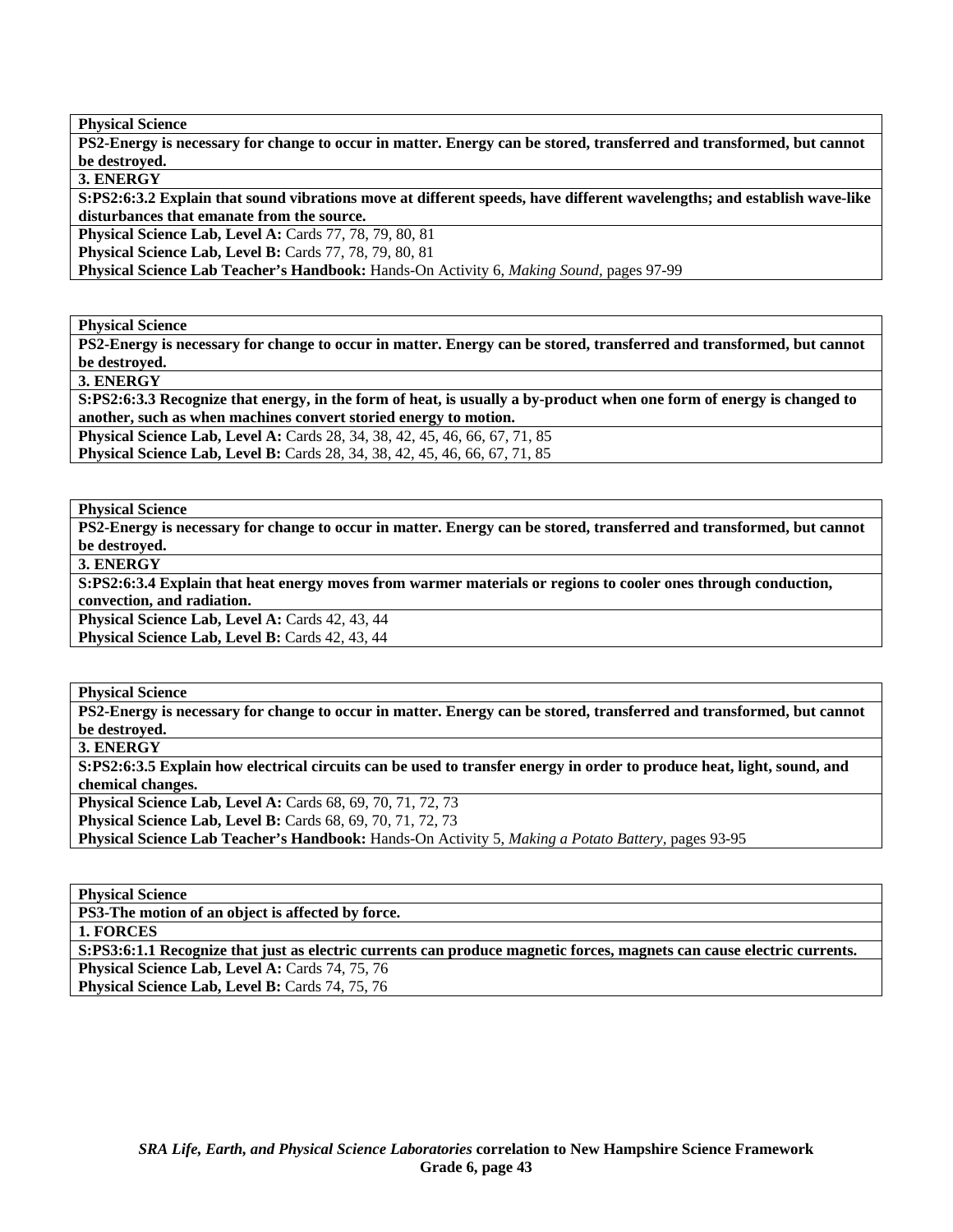**PS3-The motion of an object is affected by force.** 

**1. FORCES** 

**S:PS3:6:1.2 Explain that when a force is applied to an object, it reacts in one of three ways: the object either speeds up, slows down, or goes in a different direction.** 

**Physical Science Lab, Level A:** Cards 54, 55, 56, 58

**Physical Science Lab, Level B: Cards 54, 55, 56, 58** 

**Physical Science Lab Teacher's Handbook:** Hands-On Activity 4, *Reducing Friction,* pages 89-91

**Physical Science** 

**PS3-The motion of an object is affected by force.** 

**1. FORCES** 

**S:PS3:6:1.3 Describe the relationship between the strength of a force on an object and the resulting effect, such as the greater the force, the greater the change in motion.** 

**Physical Science Lab, Level A: Cards 54, 55, 56** Physical Science Lab, Level B: Cards 54, 55, 56

**Physical Science** 

**PS3-The motion of an object is affected by force. 2. MOTION** 

**S:PS3:6:2.1 Explain how balanced and unbalanced forces are related to an object's motion.** 

**Physical Science Lab, Level A: Cards 54, 55, 56, 58, 59 Physical Science Lab, Level B:** Cards 54, 55, 56, 58, 59

**Physical Science** 

**PS3-The motion of an object is affected by force.** 

**2. MOTION** 

**S:PS3:6:2.2 Explain that an object's motion can be tracked and measured over time and that the data can be used to describe its position.** 

Physical Science Lab, Level A: Cards 50, 51, 52 **Physical Science Lab, Level B: Cards 50, 51, 52** 

**Physical Science** 

**PS4-The growth of scientific knowledge in Physical Science has been advanced through the development of technology and is used (alone or in combination with other sciences) to identify, understand and solve local and global issues. 1. DESIGN TECHNOLOGY** 

**S:PS4:6:1.1 Understand that scientific principles are used in the design of technology.**  This concept is not covered at this level.

**Physical Science** 

**PS4-The growth of scientific knowledge in Physical Science has been advanced through the development of technology and is used (alone or in combination with other sciences) to identify, understand and solve local and global issues. 2. TOOLS** 

**S:PS4:6:2.1 Recognize that manufacturing processes use a variety of tools and machines to separate, form, combine, and condition natural and synthetic materials.** 

This concept is not covered at this level.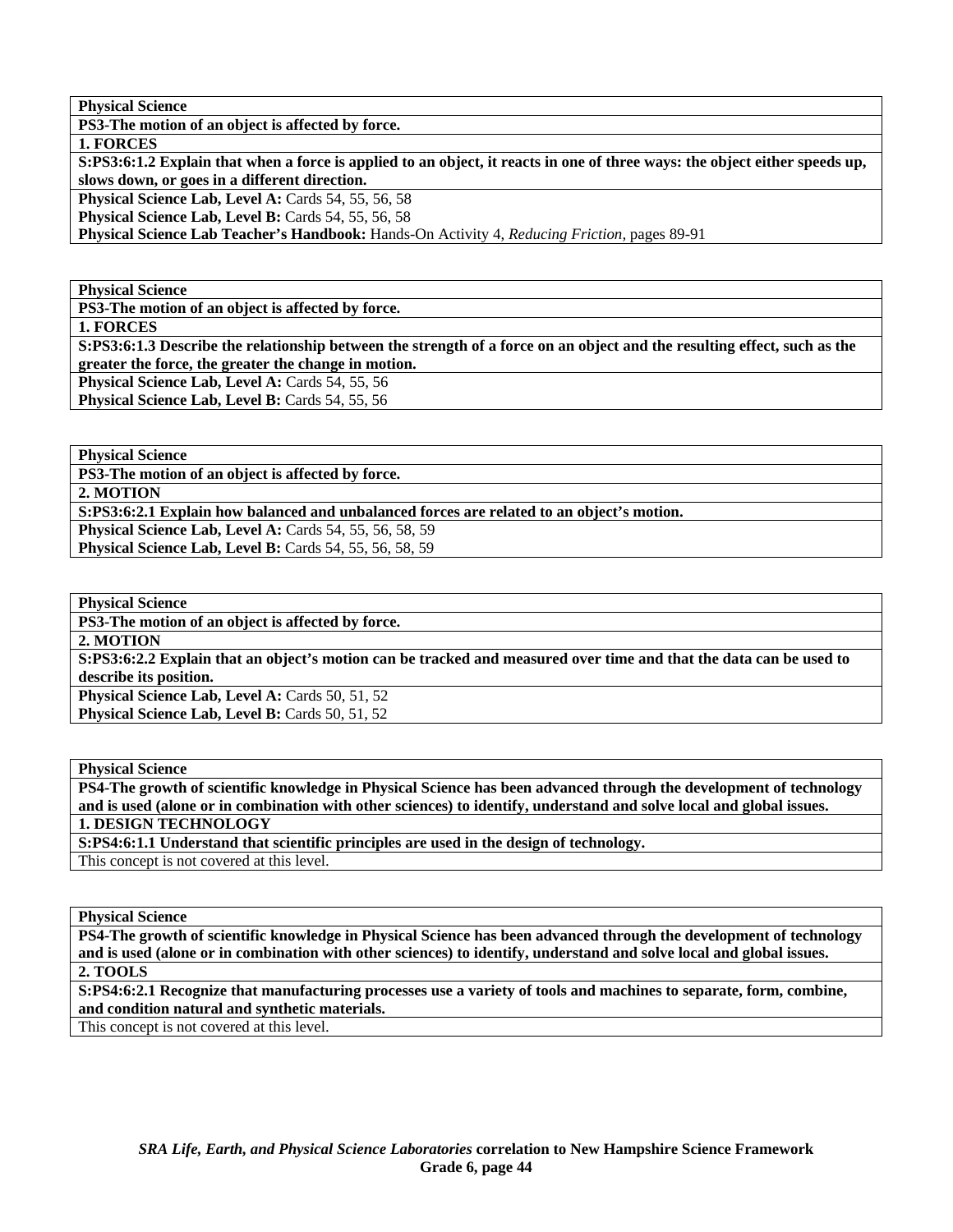**PS4-The growth of scientific knowledge in Physical Science has been advanced through the development of technology and is used (alone or in combination with other sciences) to identify, understand and solve local and global issues. 3. SOCIAL ISSUES (LOCAL AND GLOBAL): ENERY, POWER, AND TRANSPORTATION** 

**S:PS4:6:3.1 Explain how a battery changes chemical energy into electrical energy.** 

**Physical Science Lab, Level A: Card 70** 

**Physical Science Lab, Level B: Card 70** 

**Physical Science Lab Teacher's Handbook:** Hands-On Activity 5, *Making a Potato Battery,* pages 93-95

**Physical Science** 

**PS4-The growth of scientific knowledge in Physical Science has been advanced through the development of technology and is used (alone or in combination with other sciences) to identify, understand and solve local and global issues. 3. SOCIAL ISSUES (LOCAL AND GLOBAL): ENERY, POWER, AND TRANSPORTATION** 

**S:PS4:6:3.2 Demonstrate how to produce a magnetic force with an electric current, such as an electromagnet, and how to produce an electric current with a magnet, such as a generator.** 

Physical Science Lab, Level A: Card 76

Physical Science Lab, Level B: Card 76

**Physical Science** 

**PS4-The growth of scientific knowledge in Physical Science has been advanced through the development of technology and is used (alone or in combination with other sciences) to identify, understand and solve local and global issues. 3. SOCIAL ISSUES (LOCAL AND GLOBAL): ENERY, POWER, AND TRANSPORTATION** 

**S:PS4:6:3.3 Provide an example to show that manufacturing processes involve changing natural materials into finished products through a series of processes that involve physical and/or chemical changes.** 

Physical Science Lab, Level A: Card 35

Physical Science Lab, Level B: Card 35

**Physical Science** 

**PS4-The growth of scientific knowledge in Physical Science has been advanced through the development of technology and is used (alone or in combination with other sciences) to identify, understand and solve local and global issues. 4. CAREER TECHNICAL EDUCATION CONNECTIONS** 

**S:PS4:6:4.1 Understand that some form of science is used in most jobs/careers and that some jobs/careers specifically require knowledge of physical science.** 

This concept is not covered at this level.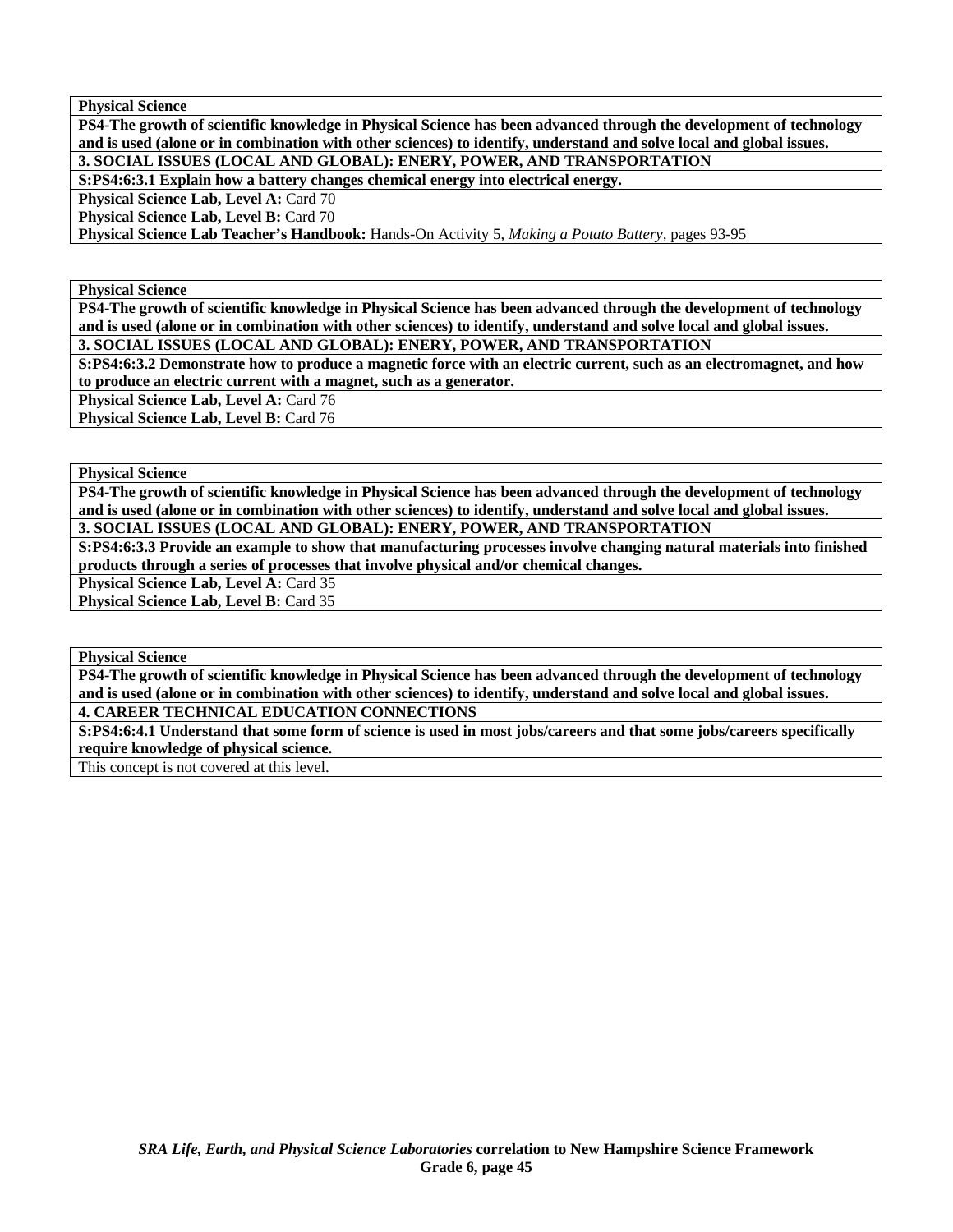# *SRA Life, Earth, and Physical Science Laboratories*  **correlation to New Hampshire Science Framework Grades 7-8**

*SRA Life, Earth, and Physical Science Laboratories* provide core science content in an alternate reading format. Each *SRA Science Lab* contains 180 Science Cards covering key science concepts and vocabulary. Each lab covers 90 different science topics presented at two different reading levels to meet varied student abilities. The *Teacher's Handbook* includes hands-on inquiry activities as well as vocabulary building exercises. The *Classroom Resource CD-ROM* includes Writing Strategies in Science along with tests and vocabulary games.

**Science Process Skills: All students can explore the world by developing skills in…** 

**SPS1: Scientific Inquiry and Critical Thinking Skills (INQ)** 

**1. MAKING OBSERVATIONS AND ASKING QUESTIONS** 

**S:SPS1:8:1.1 Use appropriate tools to accurately collect and record both qualitative and quantitative data gathered through observations (e.g., temperature probes, electronic balances, spring scales, microscopes, stop watches). Life Science Lab Teacher's Handbook:** Hands-On Activity 1, *Examining Cells,* pages 77-79; Hands-On Activity 2, *Culturing Bacteria,* pages 81-83; Hands-On Activity 3, *Investigating Arthropods,* pages 85-87; Hands-On Activity 4, *Your Cardiovascular System,* pages 89-91; Hands-On Activity 5, *Making Fossils,* pages 93-95; Hands-On Activity 6, *How Much* 

*Does Energy Cost?,* pages 97-99; Hands-On Activity 7, *The Effects of Acid Rain,* pages 101-103

**Earth Science Lab Teacher's Handbook:** Hands-On Activity 1, *Identifying Minerals with the Mohs Scale,* pages 73-75; Hands-On Activity 2, *Plate Boundaries in Action,* pages 77-79; Hands-On Activity 3, *Interpreting a Topographic Map,* pages 81-83; Hands-On Activity 4, *Using Sound Waves,* pages 85-87; Hands-On Activity 5, *What is in the Air?,* pages 89-91; Hands-On Activity 6, *Modeling a Tornado,* pages 93-95; Hands-On Activity 7, *Sizes in the Solar System,* pages 97-99; Hands-On Activity 8, *Temperature, Salinity, and Water Density,* pages 101-103

**Physical Science Lab Teacher's Handbook:** Hands-On Activity 1, *Measuring pH of Acids and Bases,* pages 77-79; Hands-On Activity 2, *Chemical Reaction Rates,* pages 81-83; Hands-On Activity 3, *Energy Conversion,* pages 85-87; Hands-On Activity 4, *Reducing Friction,* pages 89-91; Hands-On Activity 5, *Making a Potato Battery,* pages 93-95; Hands-On Activity 6, *Making Sound,* pages 97-99

**Science Process Skills: All students can explore the world by developing skills in… SPS1: Scientific Inquiry and Critical Thinking Skills (INQ) 1. MAKING OBSERVATIONS AND ASKING QUESTIONS** 

**S:SPS1:8:1.2 Determine the degree of accuracy that can be obtained using a given instrument.** 

**Life Science Lab Teacher's Handbook:** Hands-On Activity 4, *Your Cardiovascular System,* pages 89-91; Hands-On Activity 7, *The Effects of Acid Rain,* pages 101-103

**Earth Science Lab Teacher's Handbook:** Hands-On Activity 1, *Identifying Minerals with the Mohs Scale,* pages 73-75; Hands-On Activity 3, *Interpreting a Topographic Map,* pages 81-83; Hands-On Activity 7, *Sizes in the Solar System,* pages 97- 99; Hands-On Activity 8, *Temperature, Salinity, and Water Density,* pages 101-103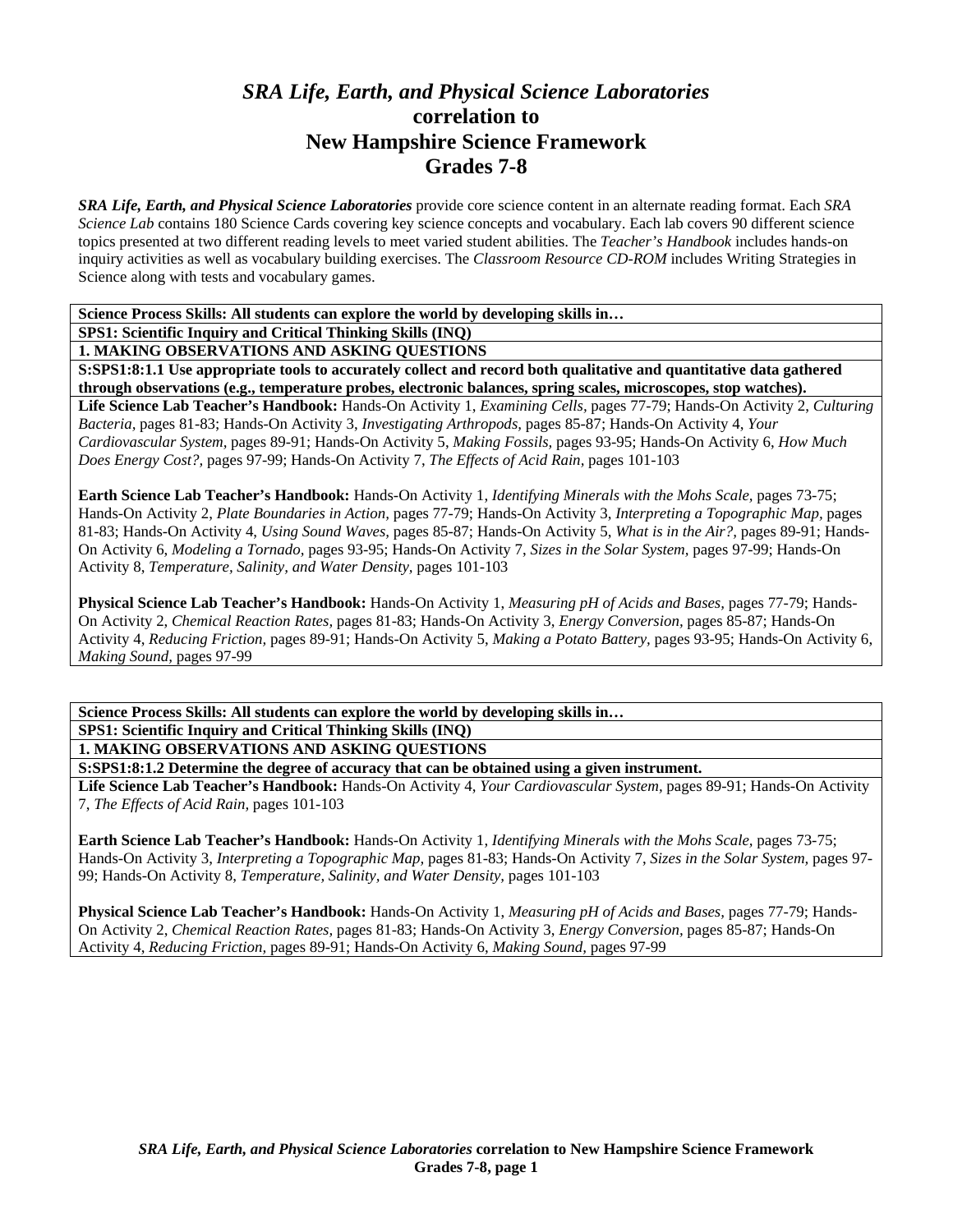### **SPS1: Scientific Inquiry and Critical Thinking Skills (INQ)**

**1. MAKING OBSERVATIONS AND ASKING QUESTIONS** 

**S:SPS1:8:1.3 Investigate similarities and differences noted when making observations.** 

**Life Science Lab Teacher's Handbook:** Hands-On Activity 1, *Examining Cells,* pages 77-79; Hands-On Activity 2, *Culturing Bacteria,* pages 81-83; Hands-On Activity 3, *Investigating Arthropods,* pages 85-87; Hands-On Activity 4, *Your Cardiovascular System,* pages 89-91; Hands-On Activity 5, *Making Fossils,* pages 93-95; Hands-On Activity 6, *How Much Does Energy Cost?,* pages 97-99; Hands-On Activity 7, *The Effects of Acid Rain,* pages 101-103

**Earth Science Lab Teacher's Handbook:** Hands-On Activity 1, *Identifying Minerals with the Mohs Scale,* pages 73-75; Hands-On Activity 2, *Plate Boundaries in Action,* pages 77-79; Hands-On Activity 3, *Interpreting a Topographic Map,* pages 81-83; Hands-On Activity 4, *Using Sound Waves,* pages 85-87; Hands-On Activity 5, *What is in the Air?,* pages 89-91; Hands-On Activity 6, *Modeling a Tornado,* pages 93-95; Hands-On Activity 7, *Sizes in the Solar System,* pages 97-99; Hands-On Activity 8, *Temperature, Salinity, and Water Density,* pages 101-103

**Physical Science Lab Teacher's Handbook:** Hands-On Activity 1, *Measuring pH of Acids and Bases,* pages 77-79; Hands-On Activity 2, *Chemical Reaction Rates,* pages 81-83; Hands-On Activity 3, *Energy Conversion,* pages 85-87; Hands-On Activity 4, *Reducing Friction,* pages 89-91; Hands-On Activity 5, *Making a Potato Battery,* pages 93-95; Hands-On Activity 6, *Making Sound,* pages 97-99

**Science Process Skills: All students can explore the world by developing skills in… SPS1: Scientific Inquiry and Critical Thinking Skills (INQ)** 

**1. MAKING OBSERVATIONS AND ASKING QUESTIONS** 

**S:SPS1:8:1.4 Construct and use a dichotomous key to classify a given set of objects or organisms.** 

Life Science Lab, Level A: Cards 2, 3, 6, 7, 11, 12, 13, 14, 15, 16, 17, 18, 19, 20, 21, 22, 27, 28, 29, 30, 31, 32, 33, 34, 35, 36, 37, 38, 39, 40

Life Science Lab, Level B: Cards 2, 3, 6, 7, 11, 12, 13, 14, 15, 16, 17, 18, 19, 20, 21, 22, 27, 28, 29, 30, 31, 32, 33, 34, 35, 36, 37, 38, 39, 40

**Life Science Lab Teacher's Handbook:** Hands-On Activity 1, *Examining Cells,* pages 77-79

**Earth Science Lab, Level A: Cards 4, 6, 7, 8, 75 Earth Science Lab, Level B:** Cards 4, 6, 7, 8, 75

**Earth Science Lab Teacher's Handbook:** Hands-On Activity 1, *Identifying Minerals with the Mohs Scale,* pages 73-75

**Physical Science Lab, Level A: Cards 14, 15, 17, 18, 19, 20 Physical Science Lab, Level B: Cards 14, 15, 17, 18, 19, 20 Physical Science Lab Teacher's Handbook:** Hands-On Activity 1, *Measuring pH of Acids and Bases,* pages 77-79

**Science Process Skills: All students can explore the world by developing skills in… SPS1: Scientific Inquiry and Critical Thinking Skills (INQ) 1. MAKING OBSERVATIONS AND ASKING QUESTIONS** 

**S:SPS1:8:1.5 Evaluate methods of classification for a specific purpose.** 

Life Science Lab, Level A: Cards 2, 3, 6, 7, 11, 12, 13, 14, 15, 16, 17, 18, 19, 20, 21, 22, 27, 28, 29, 30, 31, 32, 33, 34, 35, 36, 37, 38, 39, 40

Life Science Lab, Level B: Cards 2, 3, 6, 7, 11, 12, 13, 14, 15, 16, 17, 18, 19, 20, 21, 22, 27, 28, 29, 30, 31, 32, 33, 34, 35, 36, 37, 38, 39, 40

**Life Science Lab Teacher's Handbook:** Hands-On Activity 1, *Examining Cells,* pages 77-79

**Earth Science Lab, Level A: Cards 4, 6, 7, 8, 75** 

**Earth Science Lab, Level B:** Cards 4, 6, 7, 8, 75

**Earth Science Lab Teacher's Handbook:** Hands-On Activity 1, *Identifying Minerals with the Mohs Scale,* pages 73-75

**Physical Science Lab, Level A: Cards 14, 15, 17, 18, 19, 20 Physical Science Lab, Level B: Cards 14, 15, 17, 18, 19, 20 Physical Science Lab Teacher's Handbook:** Hands-On Activity 1, *Measuring pH of Acids and Bases,* pages 77-79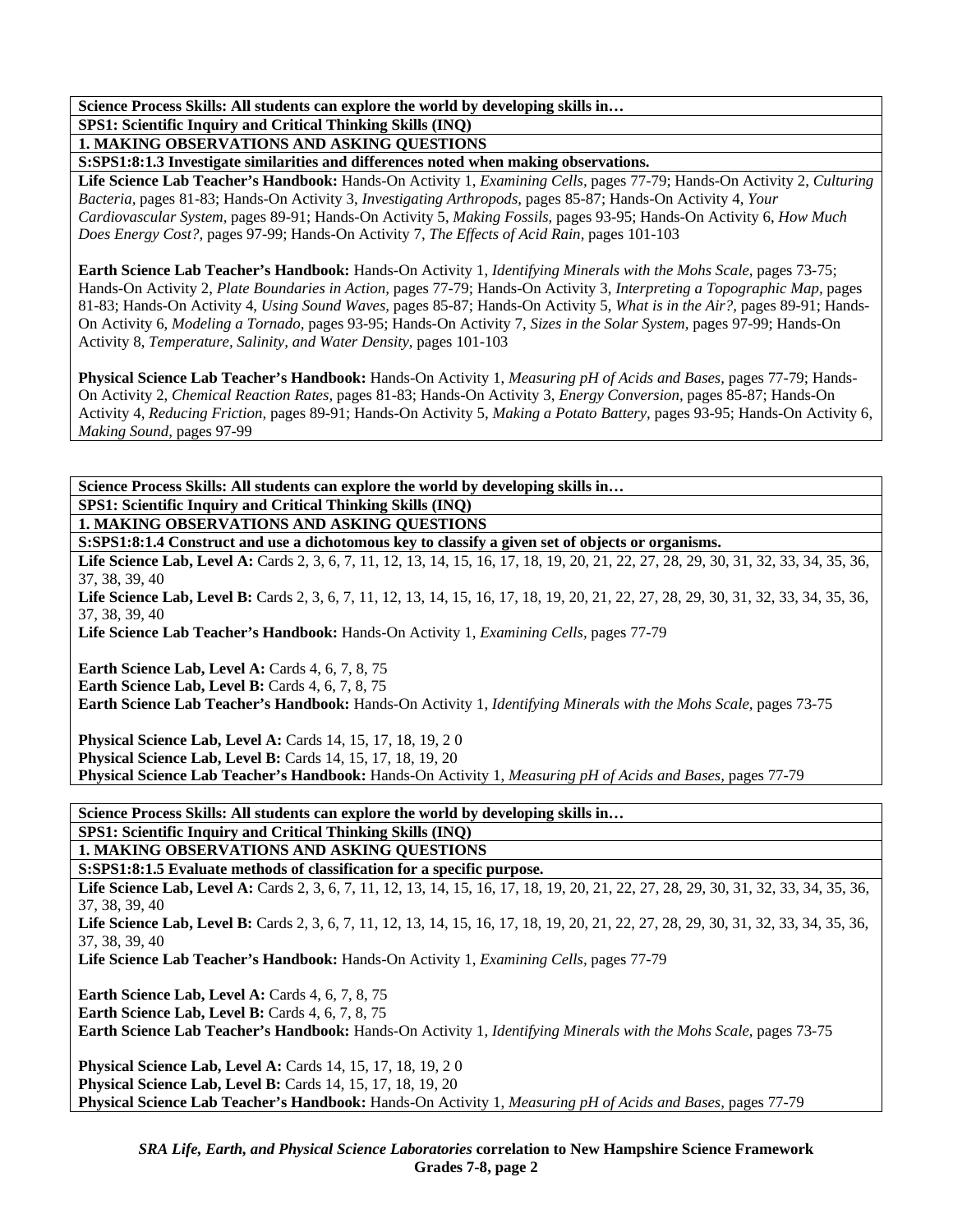**SPS1: Scientific Inquiry and Critical Thinking Skills (INQ)** 

**1. MAKING OBSERVATIONS AND ASKING QUESTIONS S:SPS1:8:1.6 Rephrase questions so that they can be tested or investigated using scientific methodologies.** 

**Life Science Lab Teacher's Handbook:** Hands-On Activity 1, *Examining Cells,* pages 77-79; Hands-On Activity 2, *Culturing Bacteria,* pages 81-83; Hands-On Activity 3, *Investigating Arthropods,* pages 85-87; Hands-On Activity 4, *Your Cardiovascular System,* pages 89-91; Hands-On Activity 5, *Making Fossils,* pages 93-95; Hands-On Activity 6, *How Much Does Energy Cost?,* pages 97-99; Hands-On Activity 7, *The Effects of Acid Rain,* pages 101-103

**Earth Science Lab Teacher's Handbook:** Hands-On Activity 1, *Identifying Minerals with the Mohs Scale,* pages 73-75; Hands-On Activity 2, *Plate Boundaries in Action,* pages 77-79; Hands-On Activity 3, *Interpreting a Topographic Map,* pages 81-83; Hands-On Activity 4, *Using Sound Waves,* pages 85-87; Hands-On Activity 5, *What is in the Air?,* pages 89-91; Hands-On Activity 6, *Modeling a Tornado,* pages 93-95; Hands-On Activity 7, *Sizes in the Solar System,* pages 97-99; Hands-On Activity 8, *Temperature, Salinity, and Water Density,* pages 101-103

**Physical Science Lab Teacher's Handbook:** Hands-On Activity 1, *Measuring pH of Acids and Bases,* pages 77-79; Hands-On Activity 2, *Chemical Reaction Rates,* pages 81-83; Hands-On Activity 3, *Energy Conversion,* pages 85-87; Hands-On Activity 4, *Reducing Friction,* pages 89-91; Hands-On Activity 5, *Making a Potato Battery,* pages 93-95; Hands-On Activity 6, *Making Sound,* pages 97-99

**Classroom Resource CD-ROM:** Writing Strategy 8, 15

**Science Process Skills: All students can explore the world by developing skills in… SPS1: Scientific Inquiry and Critical Thinking Skills (INQ) 1. MAKING OBSERVATIONS AND ASKING QUESTIONS** 

**S:SPS1:8:1.7 Ask questions about relationships between and among observable variables.** 

**Life Science Lab Teacher's Handbook:** Hands-On Activity 7, *The Effects of Acid Rain,* pages 101-103

**Earth Science Lab Teacher's Handbook:** Hands-On Activity 8, *Temperature, Salinity, and Water Density,* pages 101-103

**Physical Science Lab Teacher's Handbook:** Hands-On Activity 2, *Chemical Reaction Rates,* pages 81-83

**Classroom Resource CD-ROM:** Writing Strategy 15, 23

**Science Process Skills: All students can explore the world by developing skills in… SPS1: Scientific Inquiry and Critical Thinking Skills (INQ) 2. DESIGNING SCIENTIFIC INVESTIGATIONS** 

**S:SPS1:8:2.1 Identify the manipulated, responding and controlled variables in an experiment.** 

**Life Science Lab Teacher's Handbook:** Hands-On Activity 7, *The Effects of Acid Rain,* pages 101-103

**Earth Science Lab Teacher's Handbook:** Hands-On Activity 8, *Temperature, Salinity, and Water Density,* pages 101-103

**Physical Science Lab Teacher's Handbook:** Hands-On Activity 2, *Chemical Reaction Rates,* pages 81-83

**Classroom Resource CD-ROM:** Writing Strategy 15, 23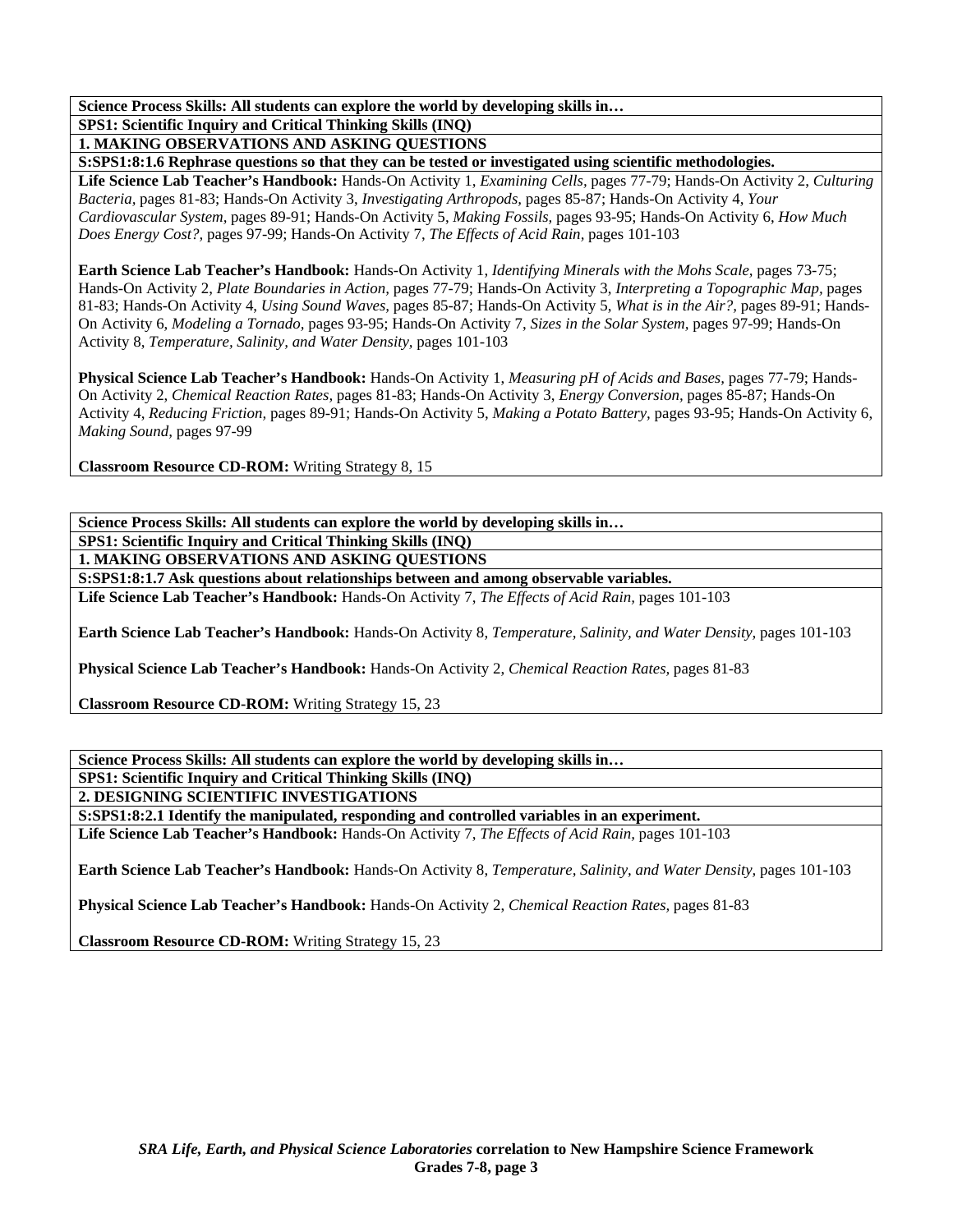**SPS1: Scientific Inquiry and Critical Thinking Skills (INQ)** 

**2. DESIGNING SCIENTIFIC INVESTIGATIONS** 

**S:SPS1:8:2.2 Design a controlled experiment, identifying and controlling the major variables.** 

**Life Science Lab Teacher's Handbook:** Hands-On Activity 7, *The Effects of Acid Rain,* pages 101-103

**Earth Science Lab Teacher's Handbook:** Hands-On Activity 8, *Temperature, Salinity, and Water Density,* pages 101-103

**Physical Science Lab Teacher's Handbook:** Hands-On Activity 2, *Chemical Reaction Rates,* pages 81-83

**Classroom Resource CD-ROM:** Writing Strategy 15, 23

### **Science Process Skills: All students can explore the world by developing skills in…**

**SPS1: Scientific Inquiry and Critical Thinking Skills (INQ)** 

**2. DESIGNING SCIENTIFIC INVESTIGATIONS** 

**S:SPS1:8:2.3 Identify flaws or omissions in the design of simple experiments.** 

**Life Science Lab Teacher's Handbook:** Hands-On Activity 1, *Examining Cells,* pages 77-79; Hands-On Activity 2, *Culturing Bacteria,* pages 81-83; Hands-On Activity 3, *Investigating Arthropods,* pages 85-87; Hands-On Activity 4, *Your Cardiovascular System,* pages 89-91; Hands-On Activity 5, *Making Fossils,* pages 93-95; Hands-On Activity 6, *How Much Does Energy Cost?,* pages 97-99; Hands-On Activity 7, *The Effects of Acid Rain,* pages 101-103

**Earth Science Lab Teacher's Handbook:** Hands-On Activity 1, *Identifying Minerals with the Mohs Scale,* pages 73-75; Hands-On Activity 2, *Plate Boundaries in Action,* pages 77-79; Hands-On Activity 3, *Interpreting a Topographic Map,* pages 81-83; Hands-On Activity 4, *Using Sound Waves,* pages 85-87; Hands-On Activity 5, *What is in the Air?,* pages 89-91; Hands-On Activity 6, *Modeling a Tornado,* pages 93-95; Hands-On Activity 7, *Sizes in the Solar System,* pages 97-99; Hands-On Activity 8, *Temperature, Salinity, and Water Density,* pages 101-103

**Physical Science Lab Teacher's Handbook:** Hands-On Activity 1, *Measuring pH of Acids and Bases,* pages 77-79; Hands-On Activity 2, *Chemical Reaction Rates,* pages 81-83; Hands-On Activity 3, *Energy Conversion,* pages 85-87; Hands-On Activity 4, *Reducing Friction,* pages 89-91; Hands-On Activity 5, *Making a Potato Battery,* pages 93-95; Hands-On Activity 6, *Making Sound,* pages 97-99

**Science Process Skills: All students can explore the world by developing skills in… SPS1: Scientific Inquiry and Critical Thinking Skills (INQ)** 

**3. CONDUCTING SCIENTIFIC INVESTIGATIONS** 

**S:SPS1:8:3.1 Use appropriate laboratory techniques to carry out student- or teacher-developed procedures or experiments.** 

**Life Science Lab Teacher's Handbook:** Hands-On Activity 1, *Examining Cells,* pages 77-79; Hands-On Activity 2, *Culturing Bacteria,* pages 81-83; Hands-On Activity 3, *Investigating Arthropods,* pages 85-87; Hands-On Activity 4, *Your Cardiovascular System,* pages 89-91; Hands-On Activity 5, *Making Fossils,* pages 93-95; Hands-On Activity 6, *How Much Does Energy Cost?,* pages 97-99; Hands-On Activity 7, *The Effects of Acid Rain,* pages 101-103

**Earth Science Lab Teacher's Handbook:** Hands-On Activity 1, *Identifying Minerals with the Mohs Scale,* pages 73-75; Hands-On Activity 2, *Plate Boundaries in Action,* pages 77-79; Hands-On Activity 3, *Interpreting a Topographic Map,* pages 81-83; Hands-On Activity 4, *Using Sound Waves,* pages 85-87; Hands-On Activity 5, *What is in the Air?,* pages 89-91; Hands-On Activity 6, *Modeling a Tornado,* pages 93-95; Hands-On Activity 7, *Sizes in the Solar System,* pages 97-99; Hands-On Activity 8, *Temperature, Salinity, and Water Density,* pages 101-103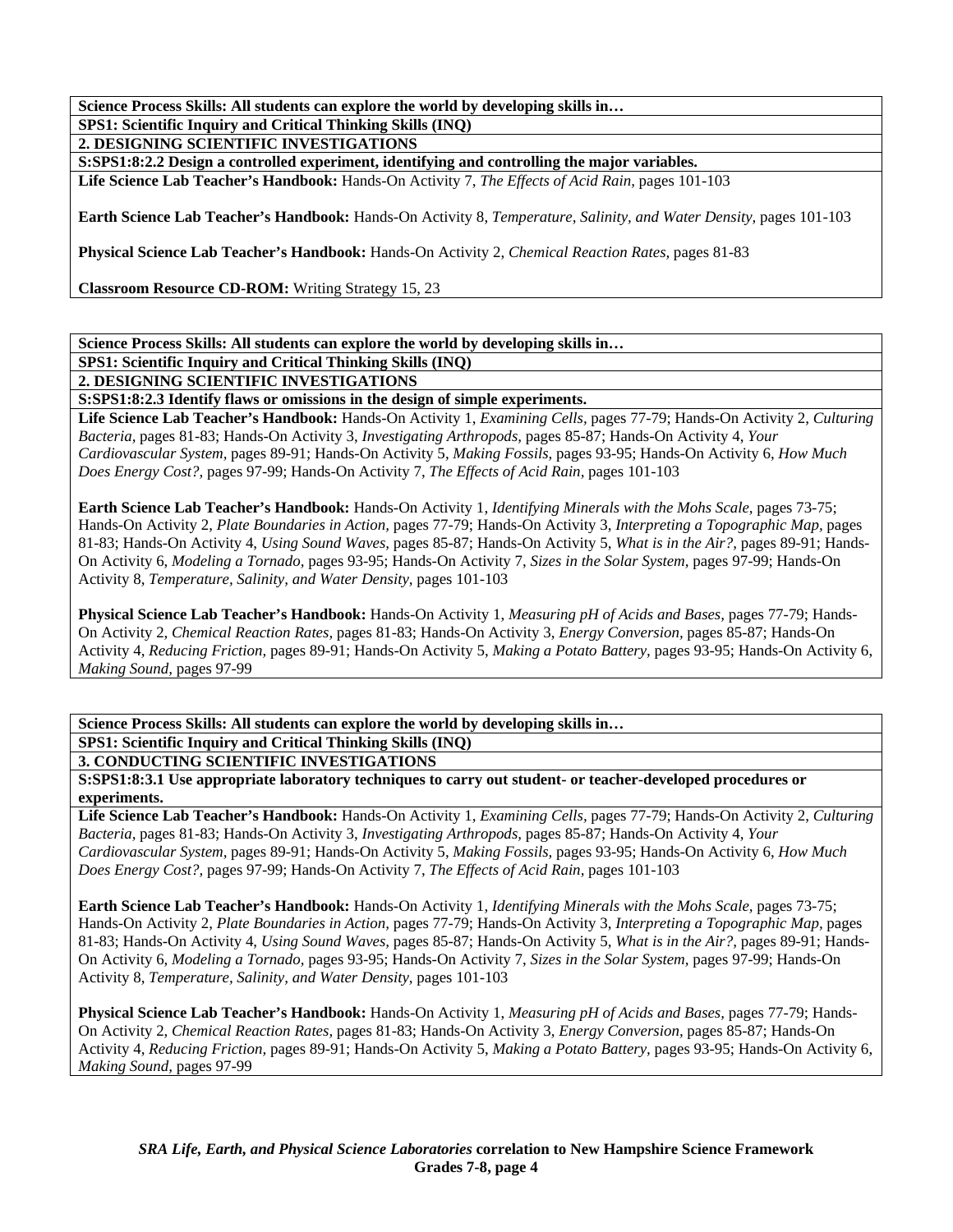**SPS1: Scientific Inquiry and Critical Thinking Skills (INQ)** 

**3. CONDUCTING SCIENTIFIC INVESTIGATIONS** 

**S:SPS1:8:3.2 Use appropriate tools to gather data as part of an investigation (e.g., ruler, meter stick, thermometer, spring scale, graduated cylinder, calipers, balance, probes, microscopes).** 

**Life Science Lab Teacher's Handbook:** Hands-On Activity 1, *Examining Cells,* pages 77-79; Hands-On Activity 2, *Culturing Bacteria,* pages 81-83; Hands-On Activity 3, *Investigating Arthropods,* pages 85-87; Hands-On Activity 4, *Your Cardiovascular System,* pages 89-91; Hands-On Activity 5, *Making Fossils,* pages 93-95; Hands-On Activity 6, *How Much Does Energy Cost?,* pages 97-99; Hands-On Activity 7, *The Effects of Acid Rain,* pages 101-103

**Earth Science Lab Teacher's Handbook:** Hands-On Activity 1, *Identifying Minerals with the Mohs Scale,* pages 73-75; Hands-On Activity 2, *Plate Boundaries in Action,* pages 77-79; Hands-On Activity 3, *Interpreting a Topographic Map,* pages 81-83; Hands-On Activity 4, *Using Sound Waves,* pages 85-87; Hands-On Activity 5, *What is in the Air?,* pages 89-91; Hands-On Activity 6, *Modeling a Tornado,* pages 93-95; Hands-On Activity 7, *Sizes in the Solar System,* pages 97-99; Hands-On Activity 8, *Temperature, Salinity, and Water Density,* pages 101-103

**Physical Science Lab Teacher's Handbook:** Hands-On Activity 1, *Measuring pH of Acids and Bases,* pages 77-79; Hands-On Activity 2, *Chemical Reaction Rates,* pages 81-83; Hands-On Activity 3, *Energy Conversion,* pages 85-87; Hands-On Activity 4, *Reducing Friction,* pages 89-91; Hands-On Activity 5, *Making a Potato Battery,* pages 93-95; Hands-On Activity 6, *Making Sound,* pages 97-99

**Science Process Skills: All students can explore the world by developing skills in… SPS1: Scientific Inquiry and Critical Thinking Skills (INQ)** 

**3. CONDUCTING SCIENTIFIC INVESTIGATIONS** 

**S:SPS1:8:3.3 Follow the teacher's instructions in performing experiments, following all appropriate safety rules and procedures.** 

**Life Science Lab Teacher's Handbook:** Hands-On Activity 1, *Examining Cells,* pages 77-79; Hands-On Activity 2, *Culturing Bacteria,* pages 81-83; Hands-On Activity 3, *Investigating Arthropods,* pages 85-87; Hands-On Activity 4, *Your Cardiovascular System,* pages 89-91; Hands-On Activity 5, *Making Fossils,* pages 93-95; Hands-On Activity 6, *How Much Does Energy Cost?,* pages 97-99; Hands-On Activity 7, *The Effects of Acid Rain,* pages 101-103

**Earth Science Lab Teacher's Handbook:** Hands-On Activity 1, *Identifying Minerals with the Mohs Scale,* pages 73-75; Hands-On Activity 2, *Plate Boundaries in Action,* pages 77-79; Hands-On Activity 3, *Interpreting a Topographic Map,* pages 81-83; Hands-On Activity 4, *Using Sound Waves,* pages 85-87; Hands-On Activity 5, *What is in the Air?,* pages 89-91; Hands-On Activity 6, *Modeling a Tornado,* pages 93-95; Hands-On Activity 7, *Sizes in the Solar System,* pages 97-99; Hands-On Activity 8, *Temperature, Salinity, and Water Density,* pages 101-103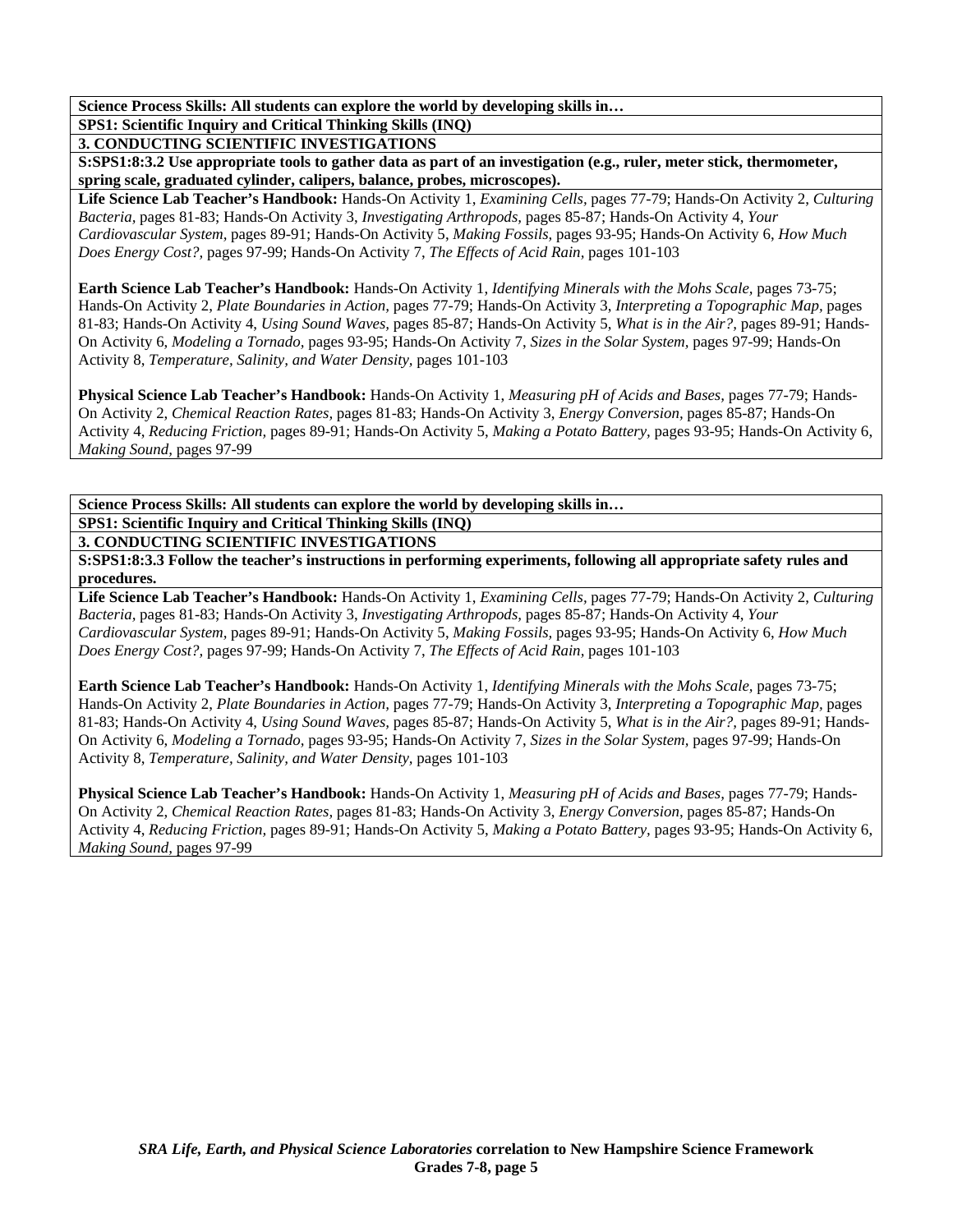**Science Process Skills: All students can explore the world by developing skills in… SPS1: Scientific Inquiry and Critical Thinking Skills (INQ)** 

**4. REPRESENTING AND UNDERSTANDING RESULTS OF INVESTIGATIONS** 

**S:SPS1:8:4.1 Use appropriate tools (including computer hardware and software) to collect, organize, represent, analyze and explain data.** 

**Life Science Lab Teacher's Handbook:** Hands-On Activity 1, *Examining Cells,* pages 77-79; Hands-On Activity 2, *Culturing Bacteria,* pages 81-83; Hands-On Activity 3, *Investigating Arthropods,* pages 85-87; Hands-On Activity 4, *Your Cardiovascular System,* pages 89-91; Hands-On Activity 5, *Making Fossils,* pages 93-95; Hands-On Activity 6, *How Much Does Energy Cost?,* pages 97-99; Hands-On Activity 7, *The Effects of Acid Rain,* pages 101-103

**Earth Science Lab Teacher's Handbook:** Hands-On Activity 1, *Identifying Minerals with the Mohs Scale,* pages 73-75; Hands-On Activity 2, *Plate Boundaries in Action,* pages 77-79; Hands-On Activity 3, *Interpreting a Topographic Map,* pages 81-83; Hands-On Activity 4, *Using Sound Waves,* pages 85-87; Hands-On Activity 5, *What is in the Air?,* pages 89-91; Hands-On Activity 6, *Modeling a Tornado,* pages 93-95; Hands-On Activity 7, *Sizes in the Solar System,* pages 97-99; Hands-On Activity 8, *Temperature, Salinity, and Water Density,* pages 101-103

**Physical Science Lab Teacher's Handbook:** Hands-On Activity 1, *Measuring pH of Acids and Bases,* pages 77-79; Hands-On Activity 2, *Chemical Reaction Rates,* pages 81-83; Hands-On Activity 3, *Energy Conversion,* pages 85-87; Hands-On Activity 4, *Reducing Friction,* pages 89-91; Hands-On Activity 5, *Making a Potato Battery,* pages 93-95; Hands-On Activity 6, *Making Sound,* pages 97-99

**Science Process Skills: All students can explore the world by developing skills in… SPS1: Scientific Inquiry and Critical Thinking Skills (INQ) 4. REPRESENTING AND UNDERSTANDING RESULTS OF INVESTIGATIONS S:SPS1:8:4.2 Identify sources of error in experiments.** 

**Life Science Lab Teacher's Handbook:** Hands-On Activity 1, *Examining Cells,* pages 77-79; Hands-On Activity 2, *Culturing Bacteria,* pages 81-83; Hands-On Activity 3, *Investigating Arthropods,* pages 85-87; Hands-On Activity 4, *Your Cardiovascular System,* pages 89-91; Hands-On Activity 5, *Making Fossils,* pages 93-95; Hands-On Activity 6, *How Much Does Energy Cost?,* pages 97-99; Hands-On Activity 7, *The Effects of Acid Rain,* pages 101-103

**Earth Science Lab Teacher's Handbook:** Hands-On Activity 1, *Identifying Minerals with the Mohs Scale,* pages 73-75; Hands-On Activity 2, *Plate Boundaries in Action,* pages 77-79; Hands-On Activity 3, *Interpreting a Topographic Map,* pages 81-83; Hands-On Activity 4, *Using Sound Waves,* pages 85-87; Hands-On Activity 5, *What is in the Air?,* pages 89-91; Hands-On Activity 6, *Modeling a Tornado,* pages 93-95; Hands-On Activity 7, *Sizes in the Solar System,* pages 97-99; Hands-On Activity 8, *Temperature, Salinity, and Water Density,* pages 101-103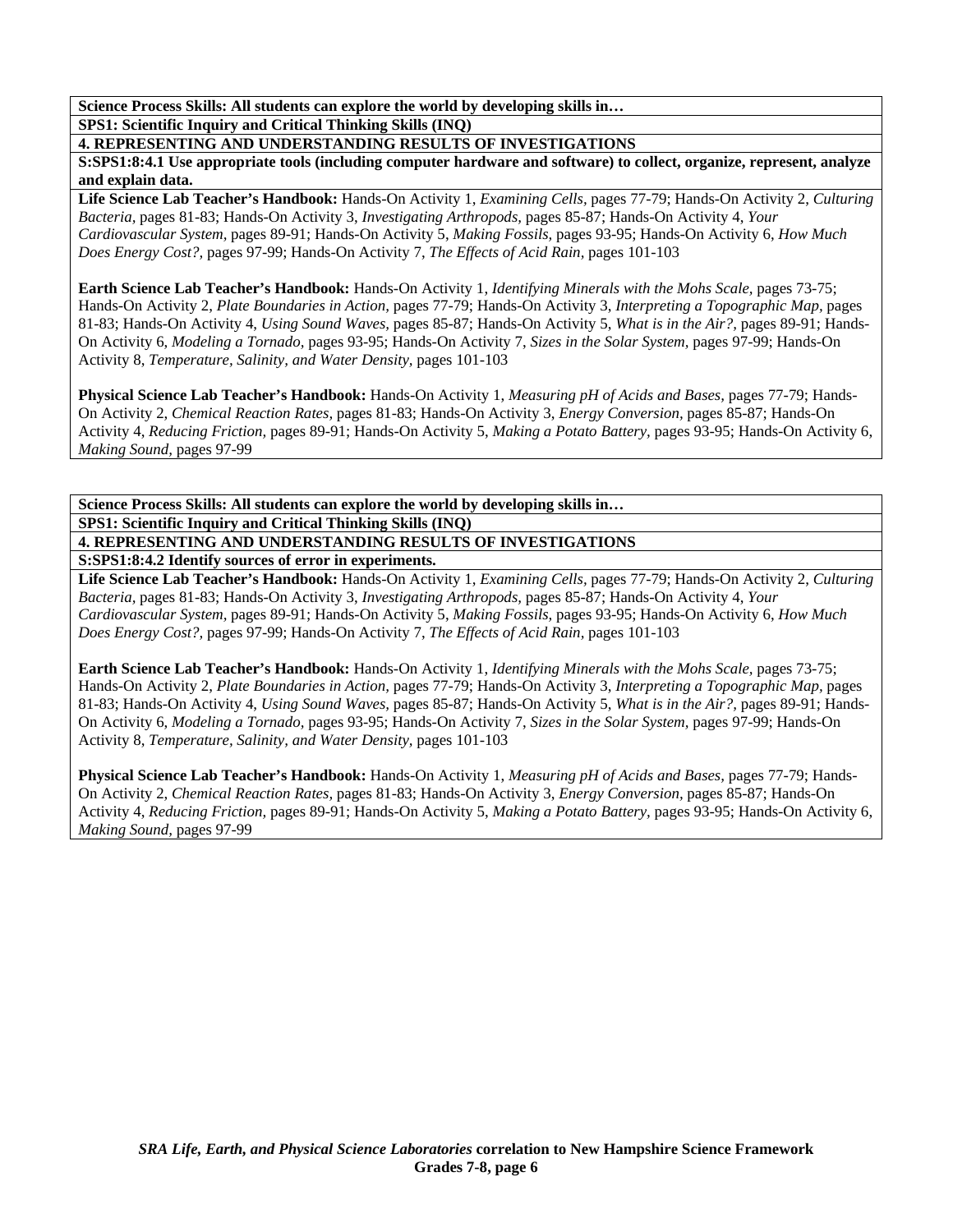**Science Process Skills: All students can explore the world by developing skills in… SPS1: Scientific Inquiry and Critical Thinking Skills (INQ)** 

**4. REPRESENTING AND UNDERSTANDING RESULTS OF INVESTIGATIONS** 

**S:SPS1:8:4.3 Draw appropriate conclusions regarding the scientific question under investigation, based on the data collected.** 

**Life Science Lab Teacher's Handbook:** Hands-On Activity 1, *Examining Cells,* pages 77-79; Hands-On Activity 2, *Culturing Bacteria,* pages 81-83; Hands-On Activity 3, *Investigating Arthropods,* pages 85-87; Hands-On Activity 4, *Your Cardiovascular System,* pages 89-91; Hands-On Activity 5, *Making Fossils,* pages 93-95; Hands-On Activity 6, *How Much Does Energy Cost?,* pages 97-99; Hands-On Activity 7, *The Effects of Acid Rain,* pages 101-103

**Earth Science Lab Teacher's Handbook:** Hands-On Activity 1, *Identifying Minerals with the Mohs Scale,* pages 73-75; Hands-On Activity 2, *Plate Boundaries in Action,* pages 77-79; Hands-On Activity 3, *Interpreting a Topographic Map,* pages 81-83; Hands-On Activity 4, *Using Sound Waves,* pages 85-87; Hands-On Activity 5, *What is in the Air?,* pages 89-91; Hands-On Activity 6, *Modeling a Tornado,* pages 93-95; Hands-On Activity 7, *Sizes in the Solar System,* pages 97-99; Hands-On Activity 8, *Temperature, Salinity, and Water Density,* pages 101-103

**Physical Science Lab Teacher's Handbook:** Hands-On Activity 1, *Measuring pH of Acids and Bases,* pages 77-79; Hands-On Activity 2, *Chemical Reaction Rates,* pages 81-83; Hands-On Activity 3, *Energy Conversion,* pages 85-87; Hands-On Activity 4, *Reducing Friction,* pages 89-91; Hands-On Activity 5, *Making a Potato Battery,* pages 93-95; Hands-On Activity 6, *Making Sound,* pages 97-99

**Science Process Skills: All students can explore the world by developing skills in… SPS1: Scientific Inquiry and Critical Thinking Skills (INQ) 5. EVALUATING SCIENTIFIC EXPLANATIONS** 

**S:SPS1:8:5.1 Determine if the results of an experiment support or refute the scientific idea tested.** 

**Life Science Lab Teacher's Handbook:** Hands-On Activity 1, *Examining Cells,* pages 77-79; Hands-On Activity 2, *Culturing Bacteria,* pages 81-83; Hands-On Activity 3, *Investigating Arthropods,* pages 85-87; Hands-On Activity 4, *Your Cardiovascular System,* pages 89-91; Hands-On Activity 5, *Making Fossils,* pages 93-95; Hands-On Activity 6, *How Much Does Energy Cost?,* pages 97-99; Hands-On Activity 7, *The Effects of Acid Rain,* pages 101-103

**Earth Science Lab Teacher's Handbook:** Hands-On Activity 1, *Identifying Minerals with the Mohs Scale,* pages 73-75; Hands-On Activity 2, *Plate Boundaries in Action,* pages 77-79; Hands-On Activity 3, *Interpreting a Topographic Map,* pages 81-83; Hands-On Activity 4, *Using Sound Waves,* pages 85-87; Hands-On Activity 5, *What is in the Air?,* pages 89-91; Hands-On Activity 6, *Modeling a Tornado,* pages 93-95; Hands-On Activity 7, *Sizes in the Solar System,* pages 97-99; Hands-On Activity 8, *Temperature, Salinity, and Water Density,* pages 101-103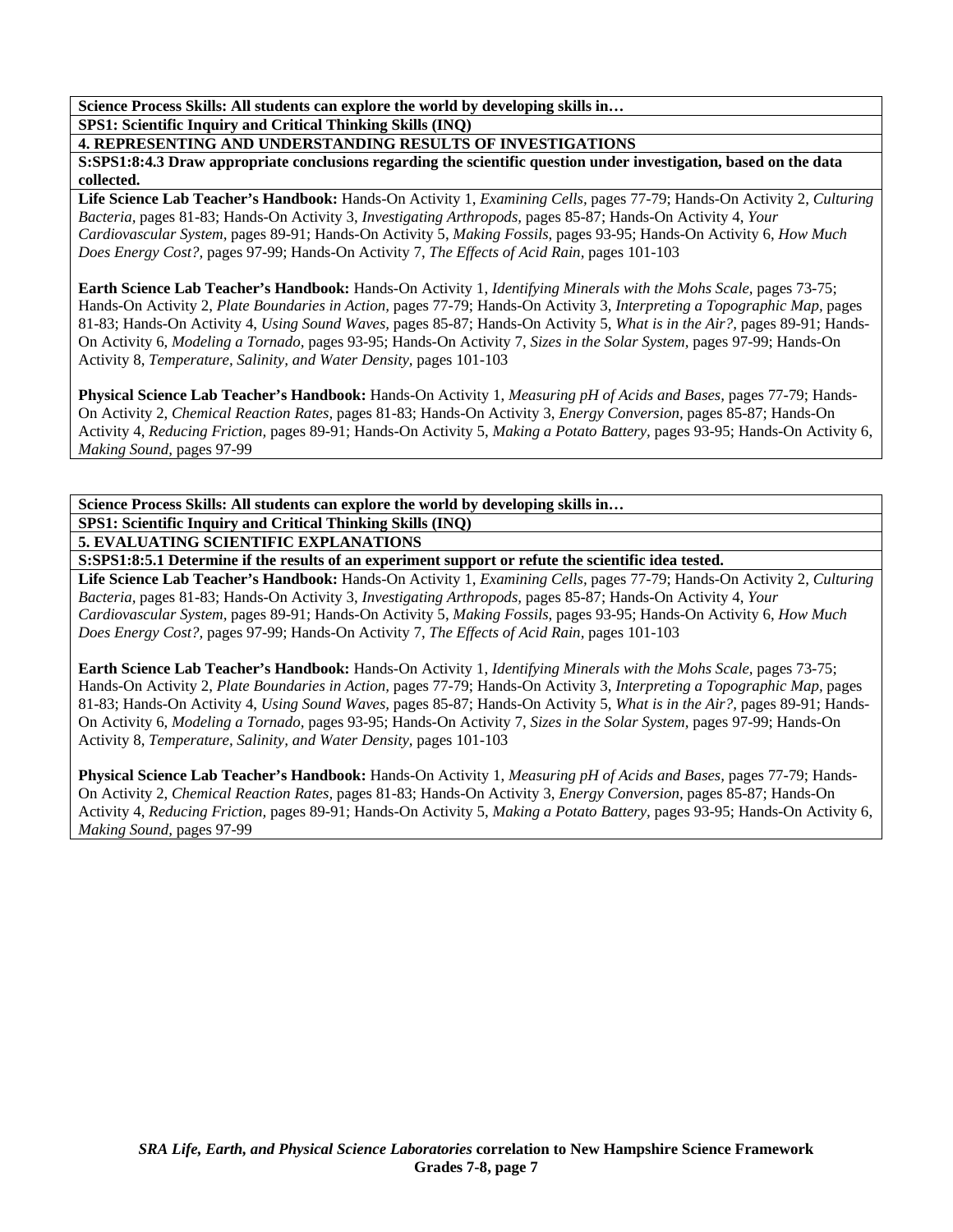**SPS1: Scientific Inquiry and Critical Thinking Skills (INQ)** 

**5. EVALUATING SCIENTIFIC EXPLANATIONS** 

**S:SPS1:8:5.2 Evaluate whether the information and data collected allows an evaluation of the scientific idea under investigation.** 

**Life Science Lab Teacher's Handbook:** Hands-On Activity 1, *Examining Cells,* pages 77-79; Hands-On Activity 2, *Culturing Bacteria,* pages 81-83; Hands-On Activity 3, *Investigating Arthropods,* pages 85-87; Hands-On Activity 4, *Your Cardiovascular System,* pages 89-91; Hands-On Activity 5, *Making Fossils,* pages 93-95; Hands-On Activity 6, *How Much Does Energy Cost?,* pages 97-99; Hands-On Activity 7, *The Effects of Acid Rain,* pages 101-103

**Earth Science Lab Teacher's Handbook:** Hands-On Activity 1, *Identifying Minerals with the Mohs Scale,* pages 73-75; Hands-On Activity 2, *Plate Boundaries in Action,* pages 77-79; Hands-On Activity 3, *Interpreting a Topographic Map,* pages 81-83; Hands-On Activity 4, *Using Sound Waves,* pages 85-87; Hands-On Activity 5, *What is in the Air?,* pages 89-91; Hands-On Activity 6, *Modeling a Tornado,* pages 93-95; Hands-On Activity 7, *Sizes in the Solar System,* pages 97-99; Hands-On Activity 8, *Temperature, Salinity, and Water Density,* pages 101-103

**Physical Science Lab Teacher's Handbook:** Hands-On Activity 1, *Measuring pH of Acids and Bases,* pages 77-79; Hands-On Activity 2, *Chemical Reaction Rates,* pages 81-83; Hands-On Activity 3, *Energy Conversion,* pages 85-87; Hands-On Activity 4, *Reducing Friction,* pages 89-91; Hands-On Activity 5, *Making a Potato Battery,* pages 93-95; Hands-On Activity 6, *Making Sound,* pages 97-99

**Science Process Skills: All students can explore the world by developing skills in… SPS1: Scientific Inquiry and Critical Thinking Skills (INQ) 5. EVALUATING SCIENTIFIC EXPLANATIONS** 

**S:SPS1:8:5.3 Determine what additional information would be helpful in answering the scientific question.** 

**Life Science Lab Teacher's Handbook:** Hands-On Activity 1, *Examining Cells,* pages 77-79; Hands-On Activity 2, *Culturing Bacteria,* pages 81-83; Hands-On Activity 3, *Investigating Arthropods,* pages 85-87; Hands-On Activity 4, *Your Cardiovascular System,* pages 89-91; Hands-On Activity 5, *Making Fossils,* pages 93-95; Hands-On Activity 6, *How Much Does Energy Cost?,* pages 97-99; Hands-On Activity 7, *The Effects of Acid Rain,* pages 101-103

**Earth Science Lab Teacher's Handbook:** Hands-On Activity 1, *Identifying Minerals with the Mohs Scale,* pages 73-75; Hands-On Activity 2, *Plate Boundaries in Action,* pages 77-79; Hands-On Activity 3, *Interpreting a Topographic Map,* pages 81-83; Hands-On Activity 4, *Using Sound Waves,* pages 85-87; Hands-On Activity 5, *What is in the Air?,* pages 89-91; Hands-On Activity 6, *Modeling a Tornado,* pages 93-95; Hands-On Activity 7, *Sizes in the Solar System,* pages 97-99; Hands-On Activity 8, *Temperature, Salinity, and Water Density,* pages 101-103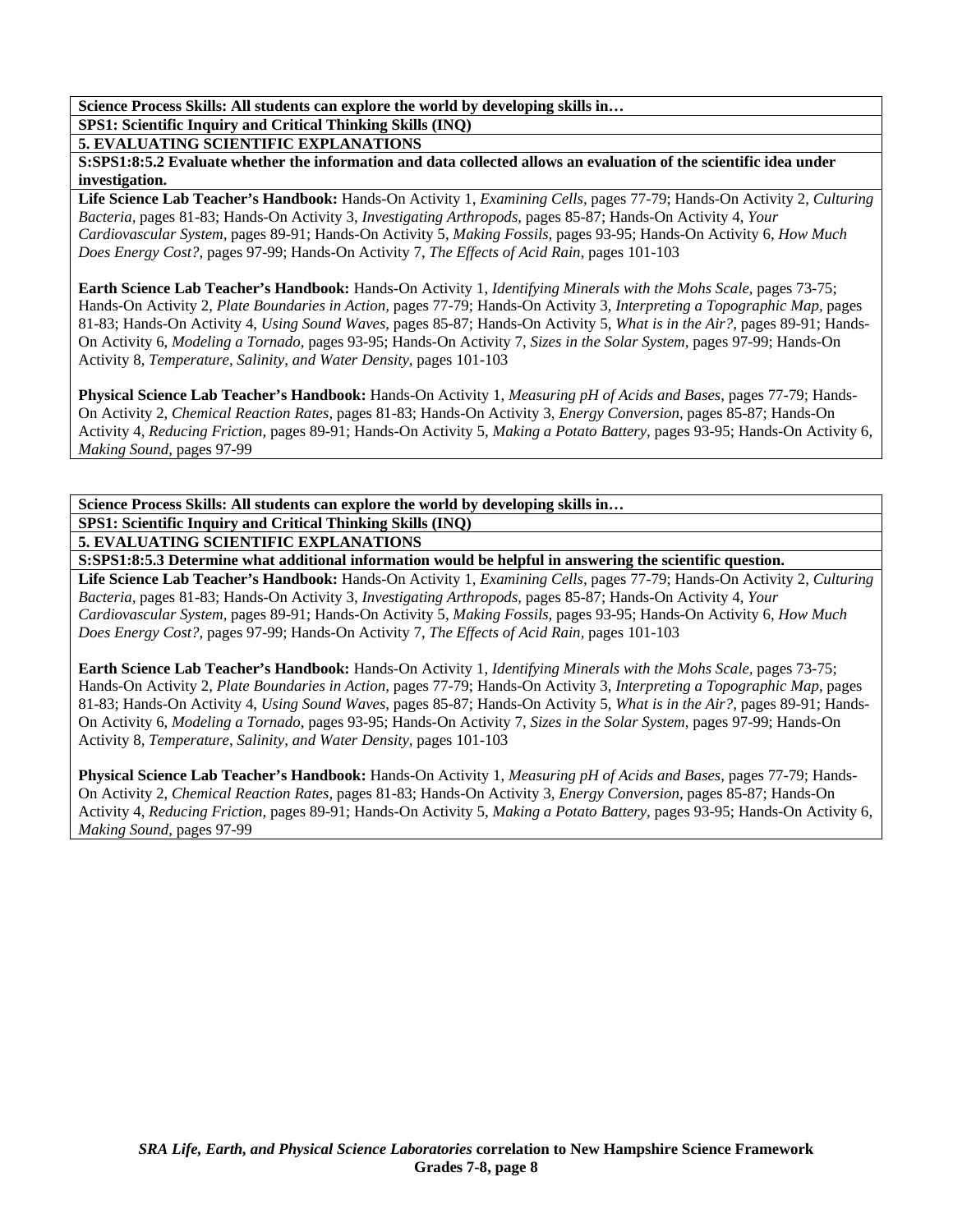**SPS2: Unifying Concepts of Science** 

**1. NATURE OF SCIENCE (NOS)** 

**S:SPS2:8:1.1 Describe how scientific investigations usually involve the collection of relevant evidence, the use of logical reasoning, and the application of imagination in devising hypotheses and explanations to make sense of the collected evidence.** 

**Life Science Lab Teacher's Handbook:** Hands-On Activity 1, *Examining Cells,* pages 77-79; Hands-On Activity 2, *Culturing Bacteria,* pages 81-83; Hands-On Activity 3, *Investigating Arthropods,* pages 85-87; Hands-On Activity 4, *Your Cardiovascular System,* pages 89-91; Hands-On Activity 5, *Making Fossils,* pages 93-95; Hands-On Activity 6, *How Much Does Energy Cost?,* pages 97-99; Hands-On Activity 7, *The Effects of Acid Rain,* pages 101-103

**Earth Science Lab Teacher's Handbook:** Hands-On Activity 1, *Identifying Minerals with the Mohs Scale,* pages 73-75; Hands-On Activity 2, *Plate Boundaries in Action,* pages 77-79; Hands-On Activity 3, *Interpreting a Topographic Map,* pages 81-83; Hands-On Activity 4, *Using Sound Waves,* pages 85-87; Hands-On Activity 5, *What is in the Air?,* pages 89-91; Hands-On Activity 6, *Modeling a Tornado,* pages 93-95; Hands-On Activity 7, *Sizes in the Solar System,* pages 97-99; Hands-On Activity 8, *Temperature, Salinity, and Water Density,* pages 101-103

**Physical Science Lab Teacher's Handbook:** Hands-On Activity 1, *Measuring pH of Acids and Bases,* pages 77-79; Hands-On Activity 2, *Chemical Reaction Rates,* pages 81-83; Hands-On Activity 3, *Energy Conversion,* pages 85-87; Hands-On Activity 4, *Reducing Friction,* pages 89-91; Hands-On Activity 5, *Making a Potato Battery,* pages 93-95; Hands-On Activity 6, *Making Sound,* pages 97-99

**Science Process Skills: All students can explore the world by developing skills in…** 

**SPS2: Unifying Concepts of Science** 

**1. NATURE OF SCIENCE (NOS)** 

**S:SPS2:8:1.2 Realize that when similar investigations give different results, the scientific challenge is to judge whether the differences are trivial or significant, and this often requires more investigations.** 

**Life Science Lab Teacher's Handbook:** Hands-On Activity 1, *Examining Cells,* pages 77-79; Hands-On Activity 2, *Culturing Bacteria,* pages 81-83; Hands-On Activity 3, *Investigating Arthropods,* pages 85-87; Hands-On Activity 4, *Your Cardiovascular System,* pages 89-91; Hands-On Activity 5, *Making Fossils,* pages 93-95; Hands-On Activity 6, *How Much Does Energy Cost?,* pages 97-99; Hands-On Activity 7, *The Effects of Acid Rain,* pages 101-103

**Earth Science Lab Teacher's Handbook:** Hands-On Activity 1, *Identifying Minerals with the Mohs Scale,* pages 73-75; Hands-On Activity 2, *Plate Boundaries in Action,* pages 77-79; Hands-On Activity 3, *Interpreting a Topographic Map,* pages 81-83; Hands-On Activity 4, *Using Sound Waves,* pages 85-87; Hands-On Activity 5, *What is in the Air?,* pages 89-91; Hands-On Activity 6, *Modeling a Tornado,* pages 93-95; Hands-On Activity 7, *Sizes in the Solar System,* pages 97-99; Hands-On Activity 8, *Temperature, Salinity, and Water Density,* pages 101-103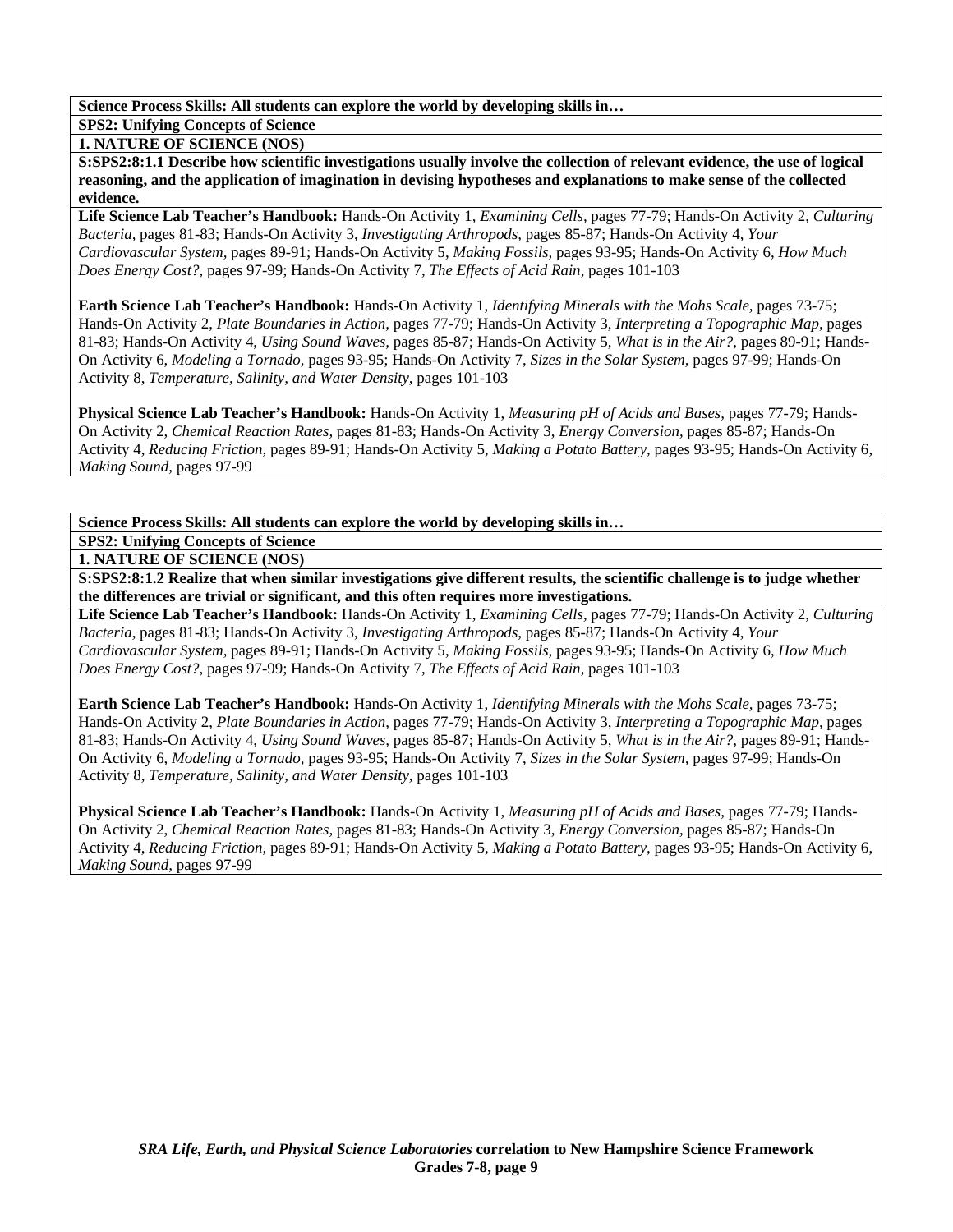| Science Process Skills: All students can explore the world by developing skills in                                                                     |
|--------------------------------------------------------------------------------------------------------------------------------------------------------|
| <b>SPS2: Unifying Concepts of Science</b>                                                                                                              |
| <b>1. NATURE OF SCIENCE (NOS)</b>                                                                                                                      |
| S:SPS2:8:1.3 Realize that knowledge, based on science, is subject to modification as new information challenges                                        |
| prevailing theories and as a new theory leads to looking at old observations in a new way.                                                             |
| <b>Life Science Lab, Level A:</b> Cards 2, 5, 49, 59, 64, 69, 83                                                                                       |
| <b>Life Science Lab, Level B:</b> Cards 2, 5, 49, 59, 64, 69, 83                                                                                       |
| <b>Earth Science Lab, Level A:</b> Cards 10, 16, 20, 30, 31, 54, 68, 72, 78, 79, 80, 81, 88                                                            |
| <b>Earth Science Lab, Level B:</b> Cards 10, 16, 20, 30, 31, 54, 68, 72, 78, 79, 80, 81, 88                                                            |
| <b>Physical Science Lab, Level A:</b> Cards 3, 17, 33, 35, 73, 81, 84, 90<br><b>Physical Science Lab, Level B:</b> Cards 3, 17, 33, 35, 73, 81, 84, 90 |

**Science Process Skills: All students can explore the world by developing skills in… SPS2: Unifying Concepts of Science 1. NATURE OF SCIENCE (NOS) S:SPS2:8:1.4 Provide examples that show how some scientific knowledge is very old and yet is till applicable today.**  Life Science Lab, Level A: Cards 2, 5, 59

Life Science Lab, Level B: Cards 2, 5, 59

**Earth Science Lab, Level A: Cards 30, 68, 69** Earth Science Lab, Level B: Cards 30, 68, 69

Physical Science Lab, Level A: Cards 3, 55 **Physical Science Lab, Level B: Cards 3, 55** 

**Science Process Skills: All students can explore the world by developing skills in…** 

**SPS2: Unifying Concepts of Science** 

**1. NATURE OF SCIENCE (NOS)** 

**S:SPS2:8:1.5 Recognize that some matters cannot be examined usefully in a scientific way, such as those matters that by their nature cannot be tested objectively and those that are essentially matters of morality.** 

**S:SPS2:8:1.6 Give examples of how science can sometimes be used to inform ethical decisions by identifying the likely consequences of particular actions but cannot be used to establish that some action is either moral or immoral.**  These concepts are not covered at this level.

*SRA Life, Earth, and Physical Science Laboratories* **correlation to New Hampshire Science Framework Grades 7-8, page 10**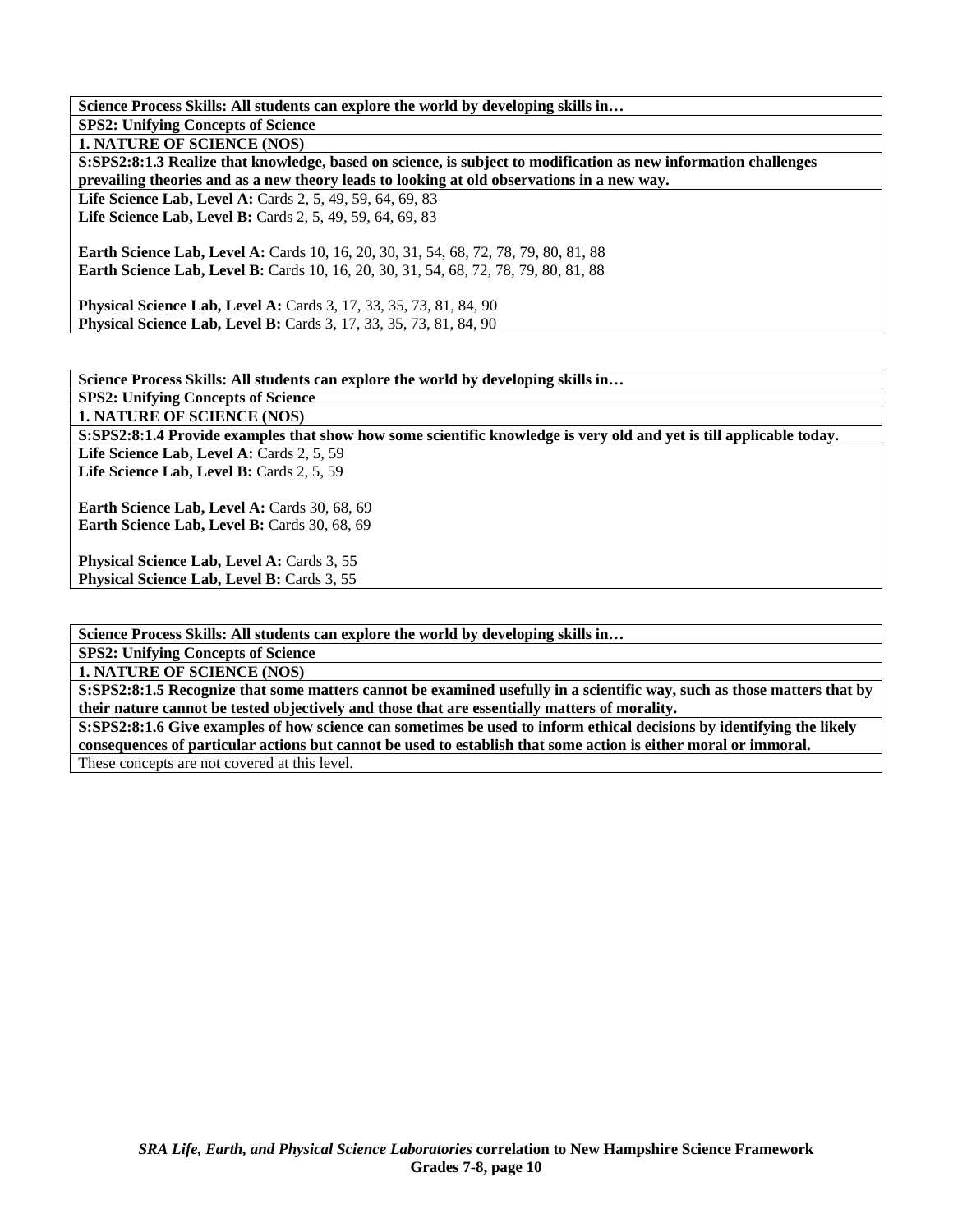## **SPS2: Unifying Concepts of Science**

**2. SYSTEMS AND ENERGY (SAE)** 

**S:SPS2:8:2.1 Understand that any system is usually connected to other systems, both internally and externally, thus a system may be thought of as containing subsystems and as being a subsystem of a larger system.** 

Life Science Lab, Level A: Cards 1, 2, 3, 4, 6, 7, 8, 9, 10, 11, 12, 13, 14, 15, 16, 17, 18, 19, 20, 21, 22, 23, 24, 25, 27, 28, 29, 30, 31, 32, 33, 34, 35, 36, 37, 38, 39, 40, 41, 42, 43, 44, 45, 46, 47, 48, 49, 50, 51, 52, 53, 54, 55, 56, 57, 58, 60, 61, 62, 63, 64, 65, 66, 67, 68, 69, 70, 71, 72, 73, 74, 75, 76, 77, 78, 79, 80, 81, 82, 83, 84, 85, 86, 87, 88, 89, 90

Life Science Lab, Level B: Cards 1, 2, 3, 4, 6, 7, 8, 9, 10, 11, 12, 13, 14, 15, 16, 17, 18, 19, 20, 21, 22, 23, 24, 25, 27, 28, 29, 30, 31, 32, 33, 34, 35, 36, 37, 38, 39, 40, 41, 42, 43, 44, 45, 46, 47, 48, 49, 50, 51, 52, 53, 54, 55, 56, 57, 58, 60, 61, 62, 63, 64, 65, 66, 67, 68, 69, 70, 71, 72, 73, 74, 75, 76, 77, 78, 79, 80, 81, 82, 83, 84, 85, 86, 87, 88, 89, 90

**Life Science Lab Teacher's Handbook:** Hands-On Activity 1, *Examining Cells,* pages 77-79; Hands-On Activity 4, *Your Cardiovascular System,* pages 89-91; Hands-On Activity 6, *How Much Does Energy Cost?,* pages 97-99; Hands-On Activity 7, *The Effects of Acid Rain,* pages 101-103

**Earth Science Lab, Level A:** Cards 1, 2, 3, 4, 5, 6, 7, 8, 9, 10, 11, 12, 13, 14, 15, 16, 17, 21, 22, 23, 24, 25, 26, 27, 28, 29, 30, 31, 33, 34, 35, 36, 37, 38, 39, 40, 41, 42, 43, 44, 45, 46, 47, 48, 49, 50, 51, 52, 53, 54, 55, 56, 57, 58, 59, 60, 61, 62, 63, 64, 65, 66, 67, 68, 69, 70, 71, 72, 73, 75, 76, 77, 78, 79, 80, 81, 82, 83, 84, 85, 86, 87, 88, 89, 90

**Earth Science Lab, Level B:** Cards 1, 2, 3, 4, 5, 6, 7, 8, 9, 10, 11, 12, 13, 14, 15, 16, 17, 21, 22, 23, 24, 25, 26, 27, 28, 29, 30, 31, 33, 34, 35, 36, 37, 38, 39, 40, 41, 42, 43, 44, 45, 46, 47, 48, 49, 50, 51, 52, 53, 54, 55, 56, 57, 58, 59, 60, 61, 62, 63, 64, 65, 66, 67, 68, 69, 70, 71, 72, 73, 75, 76, 77, 78, 79, 80, 81, 82, 83, 84, 85, 86, 87, 88, 89, 90

**Earth Science Lab Teacher's Handbook:** Hands-On Activity 1, *Identifying Minerals with the Mohs Scale,* pages 73-75; Hands-On Activity 2, *Plate Boundaries in Action,* pages 77-79; Hands-On Activity 4, *Using Sound Waves,* pages 85-87; Hands-On Activity 6, *Modeling a Tornado,* pages 93-95; Hands-On Activity 8, *Temperature, Salinity, and Water Density,* pages 101-103

**Physical Science Lab, Level A:** Cards 1, 2, 3, 4, 5, 6, 7, 8, 9, 10, 11, 12, 13, 14, 15, 16, 18, 19, 20, 21, 22, 23, 24, 25, 26, 27, 28, 29, 30, 31, 32, 33, 34, 36, 37, 38, 39, 40, 41, 42, 43, 44, 45, 46, 47, 48, 49, 50, 51, 52, 53, 54, 55, 56, 57, 58, 59, 60, 61, 62, 63, 64, 65, 66, 67, 68, 69, 70, 71, 72, 73, 74, 75, 76, 77, 78, 79, 80, 81, 82, 83, 84, 85, 86, 87, 88, 89, 90 **Physical Science Lab, Level B:** Cards 1, 2, 3, 4, 5, 6, 7, 8, 9, 10, 11, 12, 13, 14, 15, 16, 18, 19, 20, 21, 22, 23, 24, 25, 26, 27, 28, 29, 30, 31, 32, 33, 34, 36, 37, 38, 39, 40, 41, 42, 43, 44, 45, 46, 47, 48, 49, 50, 51, 52, 53, 54, 55, 56, 57, 58, 59, 60, 61, 62, 63, 64, 65, 66, 67, 68, 69, 70, 71, 72, 73, 74, 75, 76, 77, 78, 79, 80, 81, 82, 83, 84, 85, 86, 87, 88, 89, 90 **Physical Science Lab Teacher's Handbook:** Hands-On Activity 1, *Measuring pH of Acids and Bases,* pages 77-79; Hands-On Activity 2, *Chemical Reaction Rates,* pages 81-83; Hands-On Activity 3, *Energy Conversion,* pages 85-87; Hands-On Activity 4, *Reducing Friction,* pages 89-91; Hands-On Activity 5, *Making a Potato Battery,* pages 93-95; Hands-On Activity 6,

*Making Sound,* pages 97-99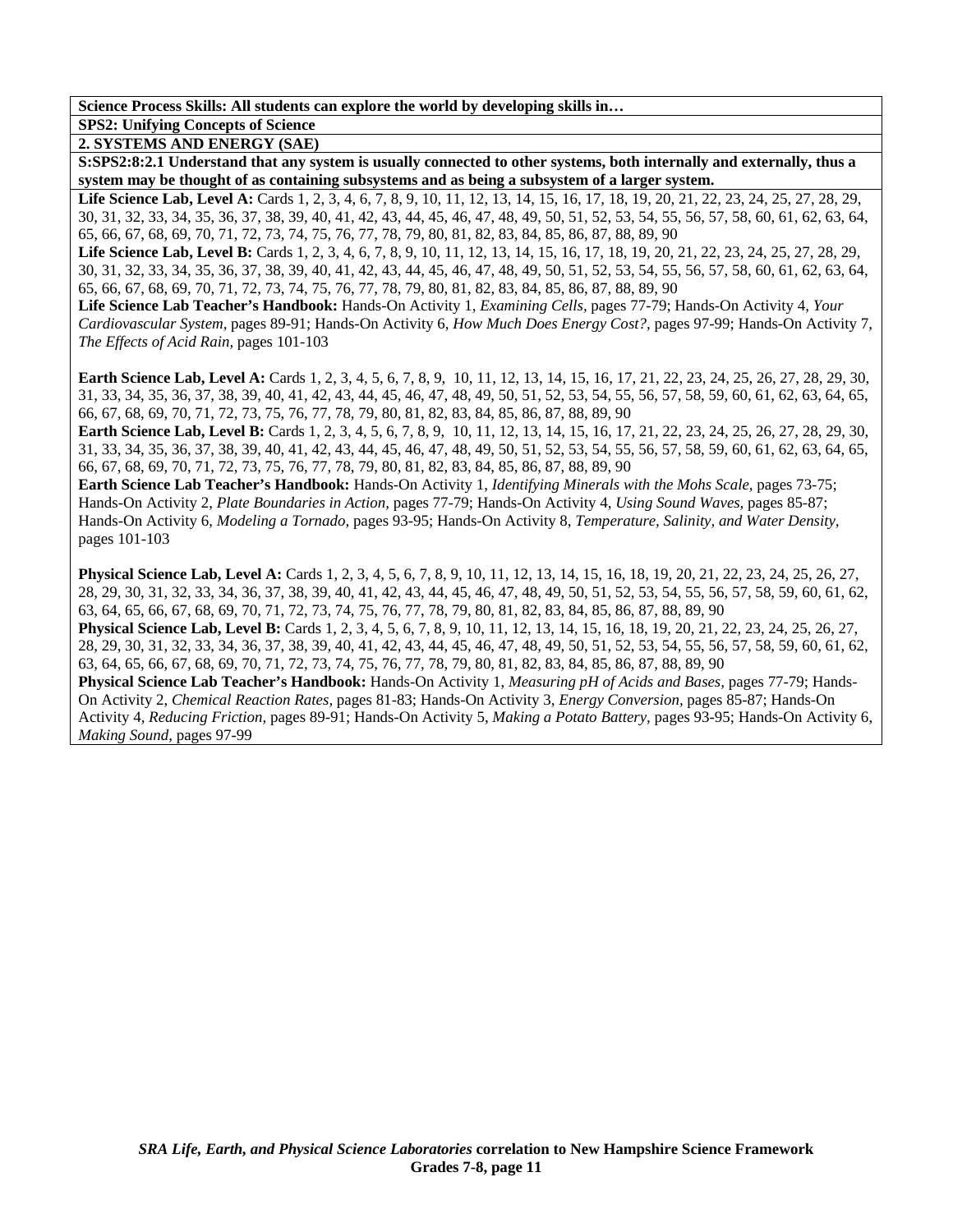# **SPS2: Unifying Concepts of Science**

**2. SYSTEMS AND ENERGY (SAE)** 

**S:SPS2:8:2.2 Analyze how the output of one part of a system, which can include materials, energy or information, can become the input into other parts.** 

Life Science Lab, Level A: Cards 1, 2, 3, 4, 6, 7, 8, 9, 10, 11, 12, 13, 14, 15, 16, 17, 18, 19, 20, 21, 22, 23, 24, 25, 27, 28, 29, 30, 31, 32, 33, 34, 35, 36, 37, 38, 39, 40, 41, 42, 43, 44, 45, 46, 47, 48, 49, 50, 51, 52, 53, 54, 55, 56, 57, 58, 60, 61, 62, 63, 64, 65, 66, 67, 68, 69, 70, 71, 72, 73, 74, 75, 76, 77, 78, 79, 80, 81, 82, 83, 84, 85, 86, 87, 88, 89, 90

Life Science Lab, Level B: Cards 1, 2, 3, 4, 6, 7, 8, 9, 10, 11, 12, 13, 14, 15, 16, 17, 18, 19, 20, 21, 22, 23, 24, 25, 27, 28, 29, 30, 31, 32, 33, 34, 35, 36, 37, 38, 39, 40, 41, 42, 43, 44, 45, 46, 47, 48, 49, 50, 51, 52, 53, 54, 55, 56, 57, 58, 60, 61, 62, 63, 64, 65, 66, 67, 68, 69, 70, 71, 72, 73, 74, 75, 76, 77, 78, 79, 80, 81, 82, 83, 84, 85, 86, 87, 88, 89, 90

**Life Science Lab Teacher's Handbook:** Hands-On Activity 1, *Examining Cells,* pages 77-79; Hands-On Activity 4, *Your Cardiovascular System,* pages 89-91; Hands-On Activity 6, *How Much Does Energy Cost?,* pages 97-99; Hands-On Activity 7, *The Effects of Acid Rain,* pages 101-103

**Earth Science Lab, Level A:** Cards 1, 2, 3, 4, 5, 6, 7, 8, 9, 10, 11, 12, 13, 14, 15, 16, 17, 21, 22, 23, 24, 25, 26, 27, 28, 29, 30, 31, 33, 34, 35, 36, 37, 38, 39, 40, 41, 42, 43, 44, 45, 46, 47, 48, 49, 50, 51, 52, 53, 54, 55, 56, 57, 58, 59, 60, 61, 62, 63, 64, 65, 66, 67, 68, 69, 70, 71, 72, 73, 75, 76, 77, 78, 79, 80, 81, 82, 83, 84, 85, 86, 87, 88, 89, 90

**Earth Science Lab, Level B:** Cards 1, 2, 3, 4, 5, 6, 7, 8, 9, 10, 11, 12, 13, 14, 15, 16, 17, 21, 22, 23, 24, 25, 26, 27, 28, 29, 30, 31, 33, 34, 35, 36, 37, 38, 39, 40, 41, 42, 43, 44, 45, 46, 47, 48, 49, 50, 51, 52, 53, 54, 55, 56, 57, 58, 59, 60, 61, 62, 63, 64, 65, 66, 67, 68, 69, 70, 71, 72, 73, 75, 76, 77, 78, 79, 80, 81, 82, 83, 84, 85, 86, 87, 88, 89, 90

**Earth Science Lab Teacher's Handbook:** Hands-On Activity 1, *Identifying Minerals with the Mohs Scale,* pages 73-75; Hands-On Activity 2, *Plate Boundaries in Action,* pages 77-79; Hands-On Activity 4, *Using Sound Waves,* pages 85-87; Hands-On Activity 6, *Modeling a Tornado,* pages 93-95; Hands-On Activity 8, *Temperature, Salinity, and Water Density,* pages 101-103

**Physical Science Lab, Level A:** Cards 1, 2, 3, 4, 5, 6, 7, 8, 9, 10, 11, 12, 13, 14, 15, 16, 18, 19, 20, 21, 22, 23, 24, 25, 26, 27, 28, 29, 30, 31, 32, 33, 34, 36, 37, 38, 39, 40, 41, 42, 43, 44, 45, 46, 47, 48, 49, 50, 51, 52, 53, 54, 55, 56, 57, 58, 59, 60, 61, 62, 63, 64, 65, 66, 67, 68, 69, 70, 71, 72, 73, 74, 75, 76, 77, 78, 79, 80, 81, 82, 83, 84, 85, 86, 87, 88, 89, 90 **Physical Science Lab, Level B:** Cards 1, 2, 3, 4, 5, 6, 7, 8, 9, 10, 11, 12, 13, 14, 15, 16, 18, 19, 20, 21, 22, 23, 24, 25, 26, 27, 28, 29, 30, 31, 32, 33, 34, 36, 37, 38, 39, 40, 41, 42, 43, 44, 45, 46, 47, 48, 49, 50, 51, 52, 53, 54, 55, 56, 57, 58, 59, 60, 61, 62, 63, 64, 65, 66, 67, 68, 69, 70, 71, 72, 73, 74, 75, 76, 77, 78, 79, 80, 81, 82, 83, 84, 85, 86, 87, 88, 89, 90 **Physical Science Lab Teacher's Handbook:** Hands-On Activity 1, *Measuring pH of Acids and Bases,* pages 77-79; Hands-On Activity 2, *Chemical Reaction Rates,* pages 81-83; Hands-On Activity 3, *Energy Conversion,* pages 85-87; Hands-On Activity 4, *Reducing Friction,* pages 89-91; Hands-On Activity 5, *Making a Potato Battery,* pages 93-95; Hands-On Activity 6,

*Making Sound,* pages 97-99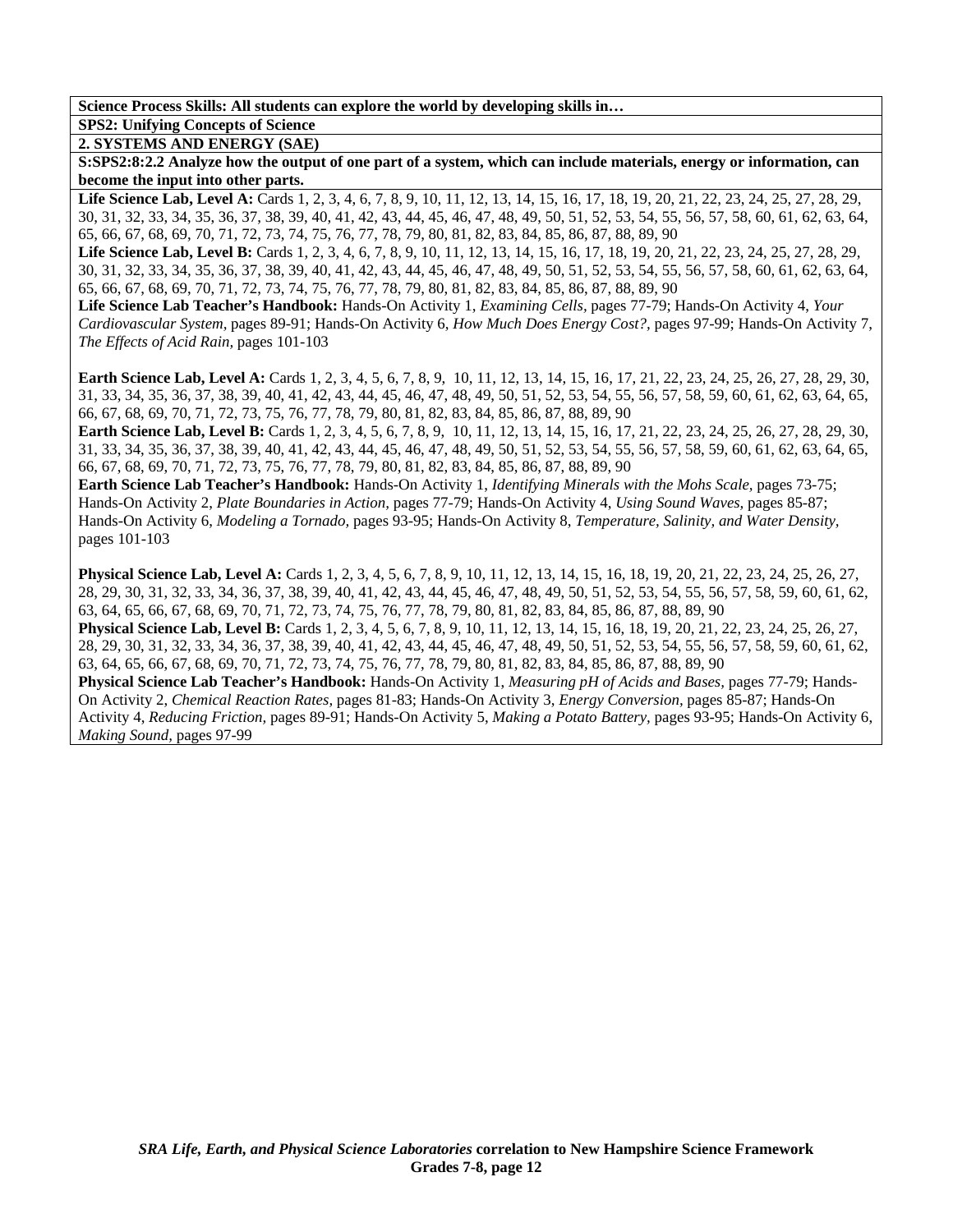**SPS2: Unifying Concepts of Science** 

**2. SYSTEMS AND ENERGY (SAE)** 

**S:SPS2:8:2.3 Realize that as the complexity of any system increases, gaining an understanding of it depends on increasingly on summaries (such as averages and ranges) and on descriptions of typical examples of that system.**  Life Science Lab, Level A: Cards 1, 2, 3, 4, 6, 7, 8, 9, 10, 11, 12, 13, 14, 15, 16, 17, 18, 19, 20, 21, 22, 23, 24, 25, 27, 28, 29,

30, 31, 32, 33, 34, 35, 36, 37, 38, 39, 40, 41, 42, 43, 44, 45, 46, 47, 48, 49, 50, 51, 52, 53, 54, 55, 56, 57, 58, 60, 61, 62, 63, 64, 65, 66, 67, 68, 69, 70, 71, 72, 73, 74, 75, 76, 77, 78, 79, 80, 81, 82, 83, 84, 85, 86, 87, 88, 89, 90

Life Science Lab, Level B: Cards 1, 2, 3, 4, 6, 7, 8, 9, 10, 11, 12, 13, 14, 15, 16, 17, 18, 19, 20, 21, 22, 23, 24, 25, 27, 28, 29, 30, 31, 32, 33, 34, 35, 36, 37, 38, 39, 40, 41, 42, 43, 44, 45, 46, 47, 48, 49, 50, 51, 52, 53, 54, 55, 56, 57, 58, 60, 61, 62, 63, 64, 65, 66, 67, 68, 69, 70, 71, 72, 73, 74, 75, 76, 77, 78, 79, 80, 81, 82, 83, 84, 85, 86, 87, 88, 89, 90

**Life Science Lab Teacher's Handbook:** Hands-On Activity 1, *Examining Cells,* pages 77-79; Hands-On Activity 4, *Your Cardiovascular System,* pages 89-91; Hands-On Activity 6, *How Much Does Energy Cost?,* pages 97-99; Hands-On Activity 7, *The Effects of Acid Rain,* pages 101-103

**Earth Science Lab, Level A:** Cards 1, 2, 3, 4, 5, 6, 7, 8, 9, 10, 11, 12, 13, 14, 15, 16, 17, 21, 22, 23, 24, 25, 26, 27, 28, 29, 30, 31, 33, 34, 35, 36, 37, 38, 39, 40, 41, 42, 43, 44, 45, 46, 47, 48, 49, 50, 51, 52, 53, 54, 55, 56, 57, 58, 59, 60, 61, 62, 63, 64, 65, 66, 67, 68, 69, 70, 71, 72, 73, 75, 76, 77, 78, 79, 80, 81, 82, 83, 84, 85, 86, 87, 88, 89, 90

**Earth Science Lab, Level B:** Cards 1, 2, 3, 4, 5, 6, 7, 8, 9, 10, 11, 12, 13, 14, 15, 16, 17, 21, 22, 23, 24, 25, 26, 27, 28, 29, 30, 31, 33, 34, 35, 36, 37, 38, 39, 40, 41, 42, 43, 44, 45, 46, 47, 48, 49, 50, 51, 52, 53, 54, 55, 56, 57, 58, 59, 60, 61, 62, 63, 64, 65, 66, 67, 68, 69, 70, 71, 72, 73, 75, 76, 77, 78, 79, 80, 81, 82, 83, 84, 85, 86, 87, 88, 89, 90

**Earth Science Lab Teacher's Handbook:** Hands-On Activity 1, *Identifying Minerals with the Mohs Scale,* pages 73-75; Hands-On Activity 2, *Plate Boundaries in Action,* pages 77-79; Hands-On Activity 4, *Using Sound Waves,* pages 85-87; Hands-On Activity 6, *Modeling a Tornado,* pages 93-95; Hands-On Activity 8, *Temperature, Salinity, and Water Density,* pages 101-103

**Physical Science Lab, Level A:** Cards 1, 2, 3, 4, 5, 6, 7, 8, 9, 10, 11, 12, 13, 14, 15, 16, 18, 19, 20, 21, 22, 23, 24, 25, 26, 27, 28, 29, 30, 31, 32, 33, 34, 36, 37, 38, 39, 40, 41, 42, 43, 44, 45, 46, 47, 48, 49, 50, 51, 52, 53, 54, 55, 56, 57, 58, 59, 60, 61, 62, 63, 64, 65, 66, 67, 68, 69, 70, 71, 72, 73, 74, 75, 76, 77, 78, 79, 80, 81, 82, 83, 84, 85, 86, 87, 88, 89, 90 **Physical Science Lab, Level B:** Cards 1, 2, 3, 4, 5, 6, 7, 8, 9, 10, 11, 12, 13, 14, 15, 16, 18, 19, 20, 21, 22, 23, 24, 25, 26, 27, 28, 29, 30, 31, 32, 33, 34, 36, 37, 38, 39, 40, 41, 42, 43, 44, 45, 46, 47, 48, 49, 50, 51, 52, 53, 54, 55, 56, 57, 58, 59, 60, 61, 62, 63, 64, 65, 66, 67, 68, 69, 70, 71, 72, 73, 74, 75, 76, 77, 78, 79, 80, 81, 82, 83, 84, 85, 86, 87, 88, 89, 90 **Physical Science Lab Teacher's Handbook:** Hands-On Activity 1, *Measuring pH of Acids and Bases,* pages 77-79; Hands-On Activity 2, *Chemical Reaction Rates,* pages 81-83; Hands-On Activity 3, *Energy Conversion,* pages 85-87; Hands-On Activity 4, *Reducing Friction,* pages 89-91; Hands-On Activity 5, *Making a Potato Battery,* pages 93-95; Hands-On Activity 6, *Making Sound,* pages 97-99

**Science Process Skills: All students can explore the world by developing skills in…** 

**SPS2: Unifying Concepts of Science** 

**2. SYSTEMS AND ENERGY (SAE)** 

**S:SPS2:8:2.4 Explain that when energy is transformed or converted from one type to another, there is no net loss of energy.** 

**Physical Science Lab, Level A:** Cards 34, 36, 37, 39, 40, 41, 42, 45, 46, 47, 48, 49, 66, 67, 74, 77, 78, 79, 82, 83 **Physical Science Lab, Level B:** Cards 34, 36, 37, 39, 40, 41, 42, 45, 46, 47, 48, 49, 66, 67, 74, 77, 78, 79, 82, 83 **Physical Science Lab Teacher's Handbook:** Hands-On Activity 3, *Energy Conversion,* pages 85-87; Hands-On Activity 6, *Making Sound,* pages 97-99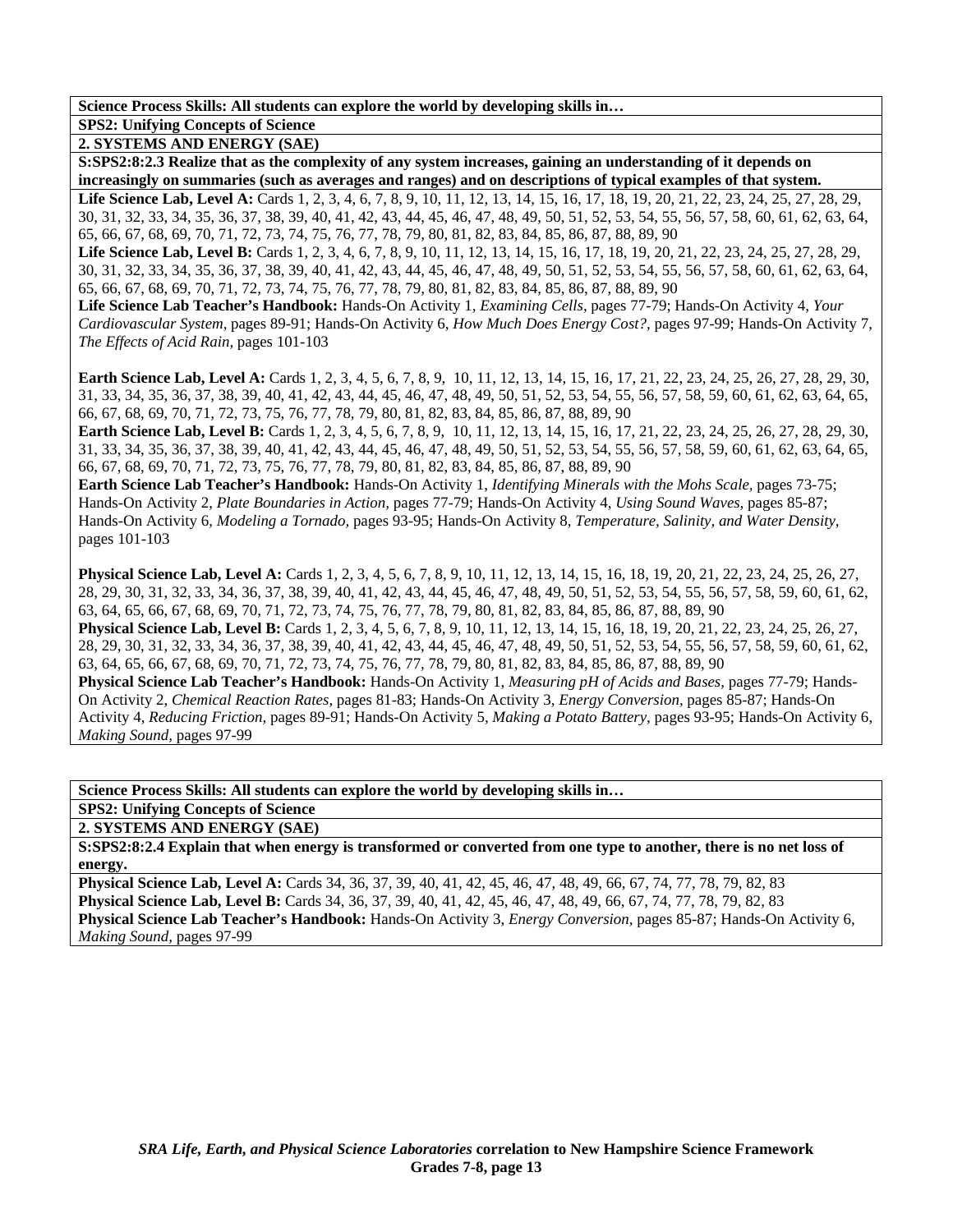**Science Process Skills: All students can explore the world by developing skills in… SPS2: Unifying Concepts of Science 2. SYSTEMS AND ENERGY (SAE) S:SPS2:8:2.5 Describe how objects and substances can store energy (e.g., a battery, food, gasoline).**  Life Science Lab, Level A: Cards 22, 46 Life Science Lab, Level B: Cards 22, 46 **Earth Science Lab, Level A: Card 35 Earth Science Lab, Level B:** Card 35 **Physical Science Lab, Level A: Cards 36, 38, 40** Physical Science Lab, Level B: Cards 36, 38, 40 **Physical Science Lab Teacher's Handbook:** Hands-On Activity 5, *Making a Potato Battery,* pages 93-95

**Science Process Skills: All students can explore the world by developing skills in…** 

**SPS2: Unifying Concepts of Science** 

**3. MODELS AND SCALE (MAS)** 

**S:SPS2:8:3.1 Demonstrate how mathematical models can be displayed on a computer and then modified to see what happens.** 

This concept is not covered at this level.

**Science Process Skills: All students can explore the world by developing skills in…** 

**SPS2: Unifying Concepts of Science** 

**3. MODELS AND SCALE (MAS)** 

**S:SPS2:8:3.2 Know that different models can be used to represent the same thing; what kind of model is used and how complex it should be depends on its purpose; and the usefulness of a model is one of the instances in which intuition and creativity come into play in science, mathematics, and engineering.** 

**Life Science Lab Teacher's Handbook:** Hands-On Activity 4, *Your Cardiovascular System,* pages 89-91; Hands-On Activity 5, *Making Fossils,* pages 93-95; Hands-On Activity 6, *How Much Does Energy Cost?,* pages 97-99

**Earth Science Lab Teacher's Handbook:** Hands-On Activity 6, *Modeling a Tornado,* pages 93-95; Hands-On Activity 7, *Sizes in the Solar System,* pages 97-99

**Physical Science Lab Teacher's Handbook:** Hands-On Activity 5, *Making a Potato Battery,* pages 93-95; Hands-On Activity 6, *Making Sound,* pages 97-99

**Classroom Resource CD-ROM:** Writing Strategy 20

**Science Process Skills: All students can explore the world by developing skills in…** 

**SPS2: Unifying Concepts of Science** 

**3. MODELS AND SCALE (MAS)** 

**S:SPS2:8:3.3 Discover how properties of systems that depend on volume, such as capacity and weight change, change out of proportion to properties that depend on area, such as strength or surface processes.** 

**Physical Science Lab, Level A: Cards 2, 60, 61** 

**Physical Science Lab, Level B: Cards 2, 60, 61** 

**Science Process Skills: All students can explore the world by developing skills in…** 

**SPS2: Unifying Concepts of Science** 

**3. MODELS AND SCALE (MAS)** 

**S:SPS2:8:3.4 Recognize that as the complexity of any system increases, gaining an understanding increasingly depends on summaries (such as averages and ranges) and on descriptions of typical examples of that system.**  This concept is not covered at this level.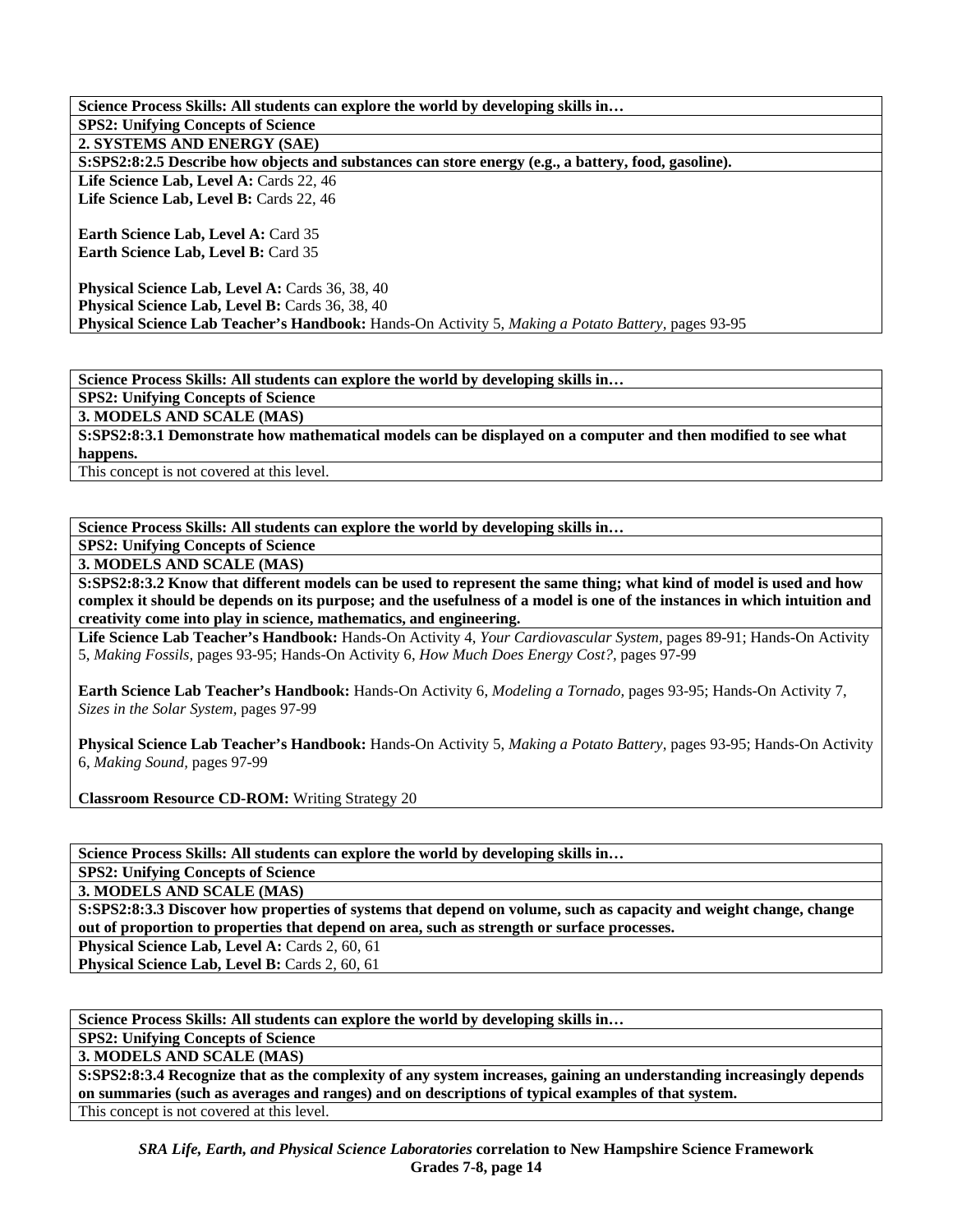**Science Process Skills: All students can explore the world by developing skills in… SPS2: Unifying Concepts of Science 4. PATTERNS OF CHANGE (POC) S:SPS2:8:4.1 Analyze how physical and biological systems tend to change until they become stable and then stay that way unless their surroundings change.**  Life Science Lab, Level A: Cards 47, 48, 51, 55, 57, 72, 80 **Life Science Lab, Level B:** Cards 47, 48, 51, 55, 57, 72, 80 **Earth Science Lab, Level A: Cards 15, 17, 38, 84 Earth Science Lab, Level B: Cards 15, 17, 38, 84 Physical Science Lab, Level A: Cards 8, 9, 13, 43, 44, 53 Physical Science Lab, Level B:** Cards 8, 9, 13, 43, 44, 53

**Science Process Skills: All students can explore the world by developing skills in…** 

**SPS2: Unifying Concepts of Science** 

**4. PATTERNS OF CHANGE (POC)** 

**S:SPS2:8.4.2 Recognize how many systems contain feedback mechanisms that serve to keep changes within specific limits.** 

Life Science Lab, Level A: Cards 47, 48, 51, 55, 57 Life Science Lab, Level B: Cards 47, 48, 51, 55, 57

**Physical Science Lab, Level A: Cards 29, 69, 71** Physical Science Lab, Level B: Cards 29, 69, 71

**Science Process Skills: All students can explore the world by developing skills in…** 

**SPS2: Unifying Concepts of Science 4. PATTERNS OF CHANGE (POC)** 

**S:SPS2:8:4.3 Realize that symbolic equations can be used to summarize how the quantity of something changes over** 

**time or in response to other changes.** 

Physical Science Lab, Level A: Cards 27, 28, 29 Physical Science Lab, Level B: Cards 27, 28, 29

**Science Process Skills: All students can explore the world by developing skills in…** 

**SPS2: Unifying Concepts of Science** 

**4. PATTERNS OF CHANGE (POC)** 

**S:SPS2:8:4.4 Explain how symmetry (or the lack of it) may determine properties of many objects, from molecules and crystals to organisms and designed structures.** 

Life Science Lab, Level A: Card 26 Life Science Lab, Level B: Card 26

**Physical Science Lab, Level A: Card 4 Physical Science Lab, Level B: Card 4**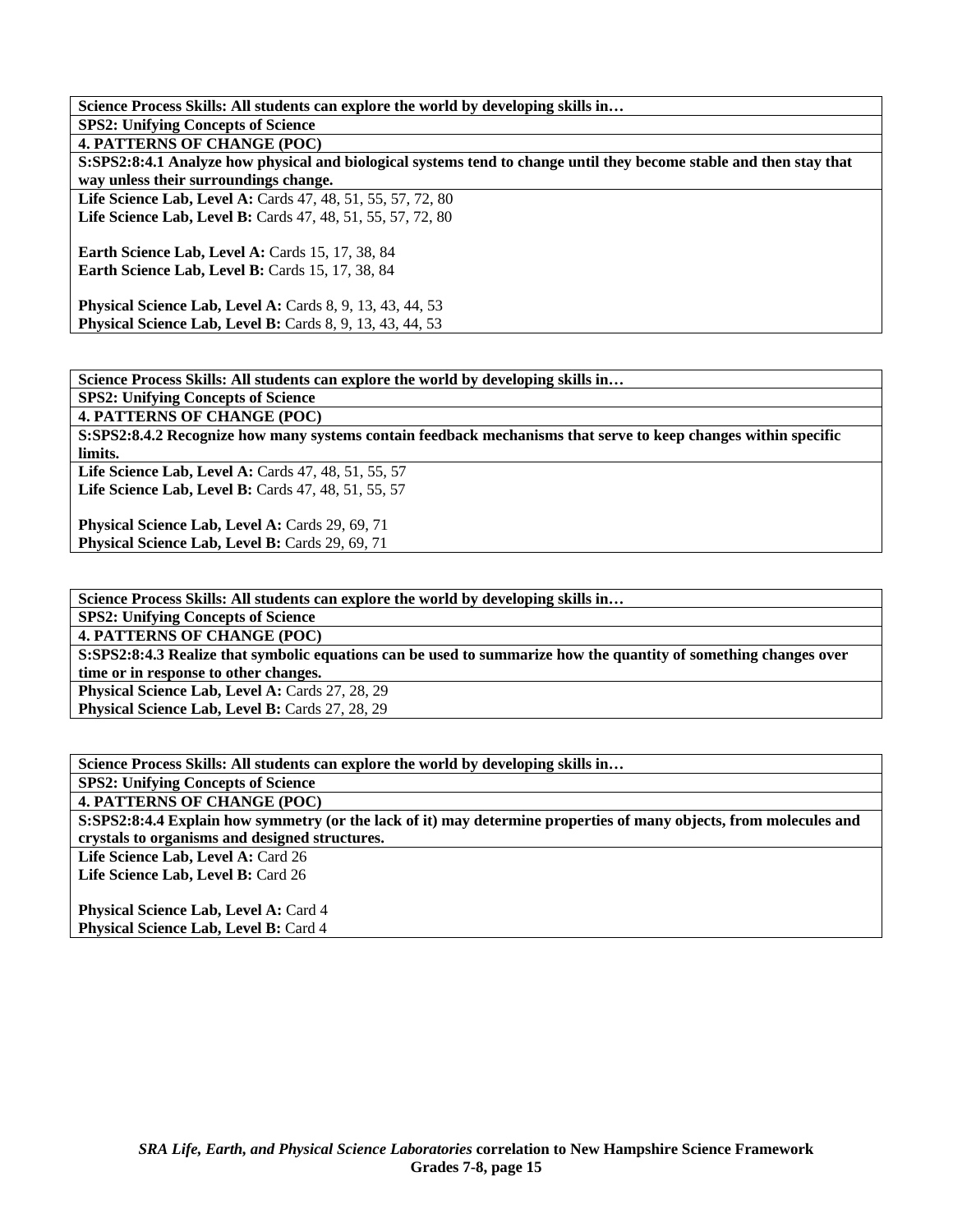**SPS2: Unifying Concepts of Science** 

**4. PATTERNS OF CHANGE (POC)** 

**S:SPS2:8:4.5 Realize that cycles, such as the seasons or body temperature, can be described by their cycle length or frequency, what their highest and lowest values are, and when those values occur; different cycles range from many thousand years down to less than a billionth of a second.** 

Life Science Lab, Level A: Card 47

Life Science Lab, Level B: Card 47

**Earth Science Lab, Level A:** Cards 31, 32, 41, 47, 62, 64, 65, 66, 76 **Earth Science Lab, Level B:** Cards 31, 32, 41, 47, 62, 64, 65, 66, 76

**Science Process Skills: All students can explore the world by developing skills in…** 

**SPS2: Unifying Concepts of Science** 

**5. FORM AND FUNCTION (FAF)** 

**S:SPS2:8:5.1 Describe the relationship between structure and function of organ systems in plants and animals.**  Life Science Lab, Level A: Cards 6, 7, 12, 14, 15, 16, 18, 20, 21, 22, 25, 27, 28, 29, 30, 31, 32, 33, 34, 35, 36, 37, 38, 39, 40 Life Science Lab, Level B: Cards 6, 7, 12, 14, 15, 16, 18, 20, 21, 22, 25, 27, 28, 29, 30, 31, 32, 33, 34, 35, 36, 37, 38, 39, 40 **Life Science Lab Teacher's Handbook:** Hands-On Activity 1, *Examining Cells,* pages 77-79; Hands-On Activity 2, *Culturing Bacteria,* pages 81-83; Hands-On Activity 3, *Investigating Arthropods,* pages 85-87

**Science Process Skills: All students can explore the world by developing skills in…** 

**SPS2: Unifying Concepts of Science** 

**5. FORM AND FUNCTION (FAF)** 

**S:SPS2:8:5.2 Describe the structure and function of various organ systems (i.e., digestion, respiration, circulatory, nervous, protection and support) and how these systems contribute to homeostasis of the organisms.** 

Life Science Lab, Level A: Cards 47, 48, 49, 50, 51, 52, 53, 54, 55, 56, 57, 58

Life Science Lab, Level B: Cards 47, 48, 49, 50, 51, 52, 53, 54, 55, 56, 57, 58

**Life Science Lab Teacher's Handbook:** Hands-On Activity 4, *Your Cardiovascular System,* pages 89-91

**Science Process Skills: All students can explore the world by developing skills in…** 

**SPS2: Unifying Concepts of Science** 

**5. FORM AND FUNCTION (FAF)** 

**S:SPS2:8:5.3 Compare the structure and function of organ systems in one organism to the structure and function in another organism.**  Life Science Lab, Level A: Card 68

Life Science Lab, Level B: Card 68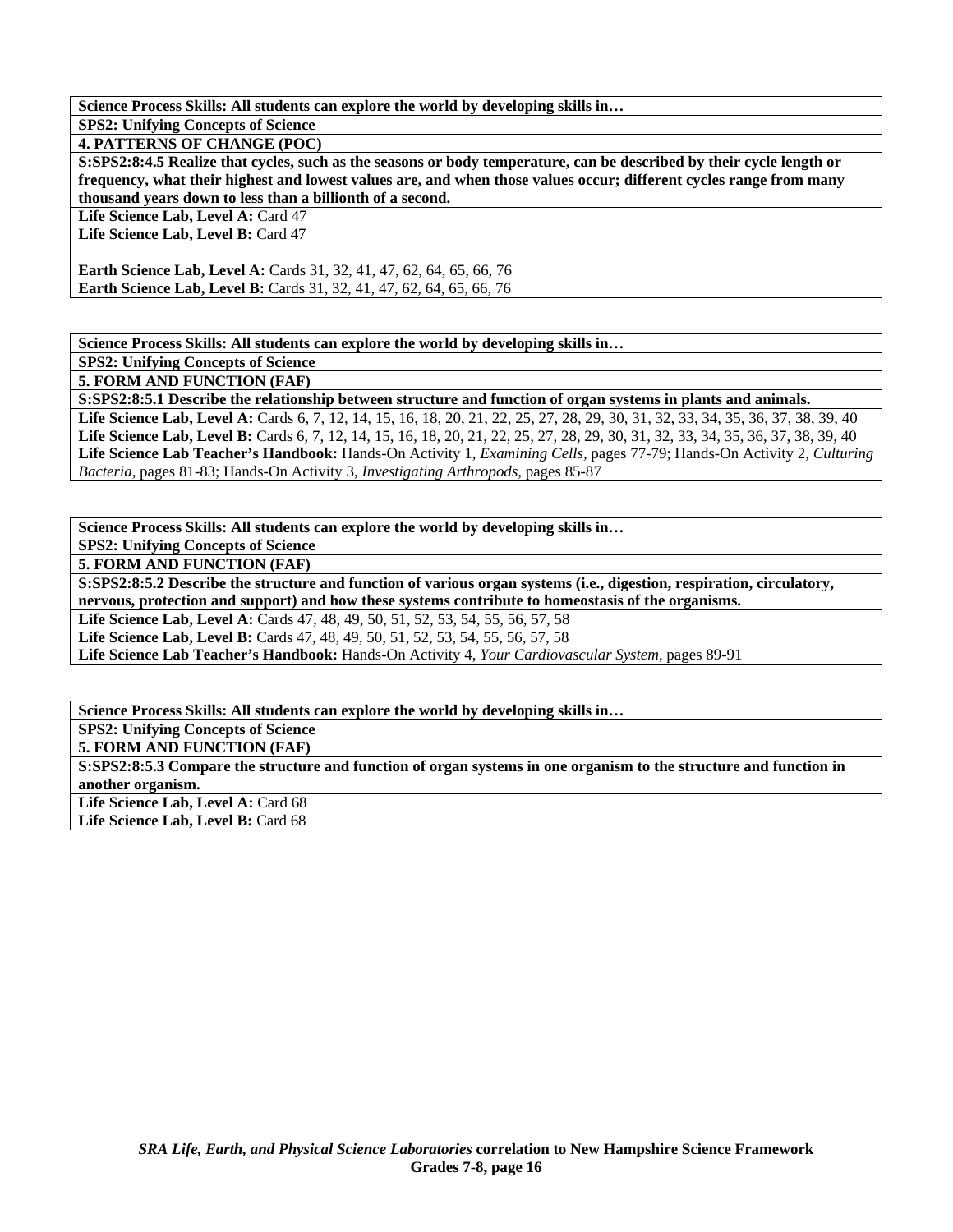**SPS3: Personal, Social, and Technological Perspectives** 

**1. COLLABORATION IN SCIENTIFIC ENDEAVORS** 

**S:SPS3:8:1.1 Work effectively within a cooperative group setting, accepting and executing assigned roles and responsibilities.** 

**Life Science Lab Teacher's Handbook:** Hands-On Activity 1, *Examining Cells,* pages 77-79; Hands-On Activity 2, *Culturing Bacteria,* pages 81-83; Hands-On Activity 3, *Investigating Arthropods,* pages 85-87; Hands-On Activity 4, *Your Cardiovascular System,* pages 89-91; Hands-On Activity 5, *Making Fossils,* pages 93-95; Hands-On Activity 6, *How Much Does Energy Cost?,* pages 97-99; Hands-On Activity 7, *The Effects of Acid Rain,* pages 101-103

**Earth Science Lab Teacher's Handbook:** Hands-On Activity 1, *Identifying Minerals with the Mohs Scale,* pages 73-75; Hands-On Activity 2, *Plate Boundaries in Action,* pages 77-79; Hands-On Activity 3, *Interpreting a Topographic Map,* pages 81-83; Hands-On Activity 4, *Using Sound Waves,* pages 85-87; Hands-On Activity 5, *What is in the Air?,* pages 89-91; Hands-On Activity 6, *Modeling a Tornado,* pages 93-95; Hands-On Activity 7, *Sizes in the Solar System,* pages 97-99; Hands-On Activity 8, *Temperature, Salinity, and Water Density,* pages 101-103

**Physical Science Lab Teacher's Handbook:** Hands-On Activity 1, *Measuring pH of Acids and Bases,* pages 77-79; Hands-On Activity 2, *Chemical Reaction Rates,* pages 81-83; Hands-On Activity 3, *Energy Conversion,* pages 85-87; Hands-On Activity 4, *Reducing Friction,* pages 89-91; Hands-On Activity 5, *Making a Potato Battery,* pages 93-95; Hands-On Activity 6, *Making Sound,* pages 97-99

**Science Process Skills: All students can explore the world by developing skills in… SPS3: Personal, Social, and Technological Perspectives 1. COLLABORATION IN SCIENTIFIC ENDEAVORS** 

**S:SPS3:8:1.2 Work collectively within a group toward a common goal.** 

**Life Science Lab Teacher's Handbook:** Hands-On Activity 1, *Examining Cells,* pages 77-79; Hands-On Activity 2, *Culturing Bacteria,* pages 81-83; Hands-On Activity 3, *Investigating Arthropods,* pages 85-87; Hands-On Activity 4, *Your Cardiovascular System,* pages 89-91; Hands-On Activity 5, *Making Fossils,* pages 93-95; Hands-On Activity 6, *How Much Does Energy Cost?,* pages 97-99; Hands-On Activity 7, *The Effects of Acid Rain,* pages 101-103

**Earth Science Lab Teacher's Handbook:** Hands-On Activity 1, *Identifying Minerals with the Mohs Scale,* pages 73-75; Hands-On Activity 2, *Plate Boundaries in Action,* pages 77-79; Hands-On Activity 3, *Interpreting a Topographic Map,* pages 81-83; Hands-On Activity 4, *Using Sound Waves,* pages 85-87; Hands-On Activity 5, *What is in the Air?,* pages 89-91; Hands-On Activity 6, *Modeling a Tornado,* pages 93-95; Hands-On Activity 7, *Sizes in the Solar System,* pages 97-99; Hands-On Activity 8, *Temperature, Salinity, and Water Density,* pages 101-103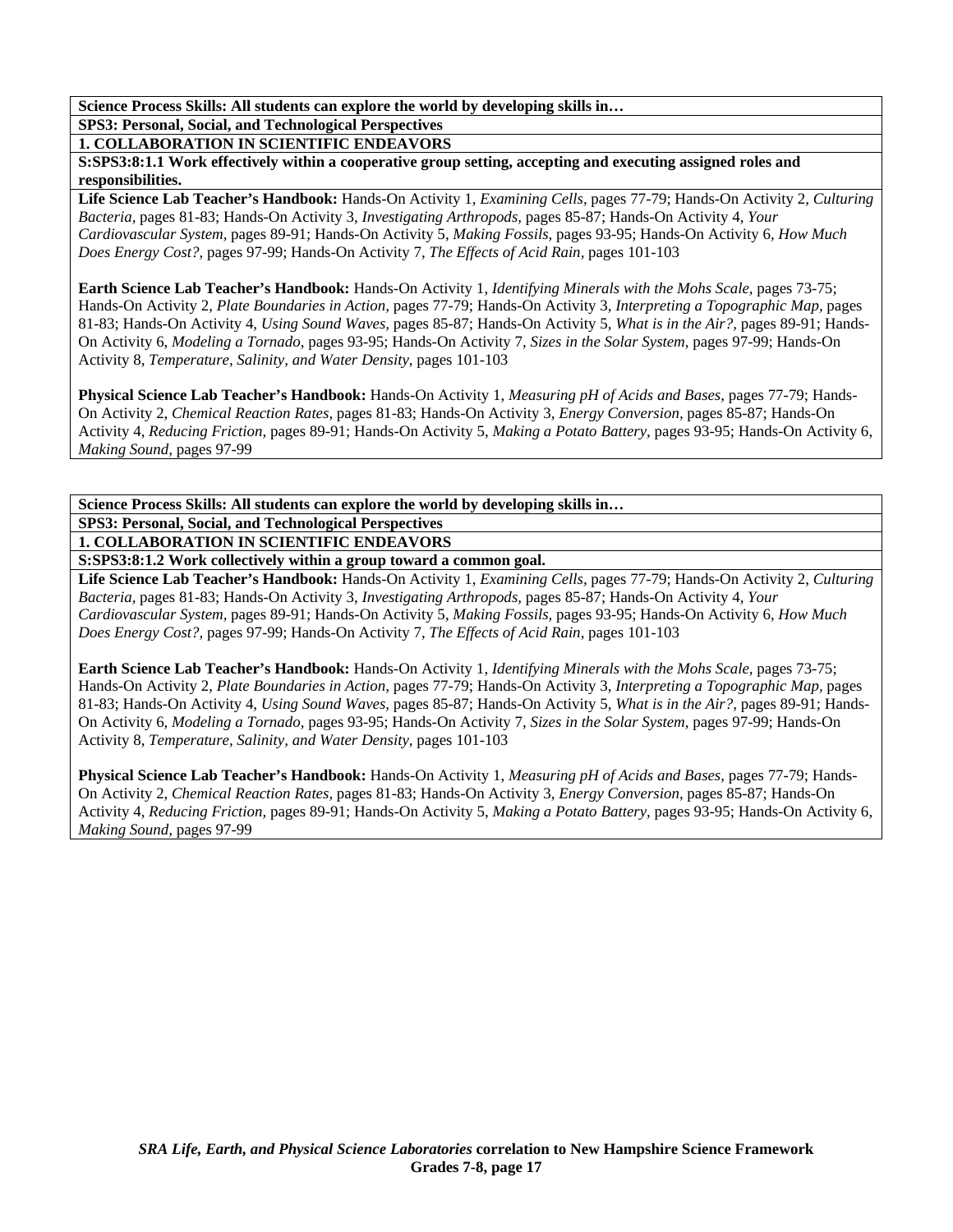**SPS3: Personal, Social, and Technological Perspectives** 

**1. COLLABORATION IN SCIENTIFIC ENDEAVORS** 

**S:SPS3:8:1.3 Demonstrate respect of one another's abilities and contributions to the group.** 

**Life Science Lab Teacher's Handbook:** Hands-On Activity 1, *Examining Cells,* pages 77-79; Hands-On Activity 2, *Culturing Bacteria,* pages 81-83; Hands-On Activity 3, *Investigating Arthropods,* pages 85-87; Hands-On Activity 4, *Your Cardiovascular System,* pages 89-91; Hands-On Activity 5, *Making Fossils,* pages 93-95; Hands-On Activity 6, *How Much Does Energy Cost?,* pages 97-99; Hands-On Activity 7, *The Effects of Acid Rain,* pages 101-103

**Earth Science Lab Teacher's Handbook:** Hands-On Activity 1, *Identifying Minerals with the Mohs Scale,* pages 73-75; Hands-On Activity 2, *Plate Boundaries in Action,* pages 77-79; Hands-On Activity 3, *Interpreting a Topographic Map,* pages 81-83; Hands-On Activity 4, *Using Sound Waves,* pages 85-87; Hands-On Activity 5, *What is in the Air?,* pages 89-91; Hands-On Activity 6, *Modeling a Tornado,* pages 93-95; Hands-On Activity 7, *Sizes in the Solar System,* pages 97-99; Hands-On Activity 8, *Temperature, Salinity, and Water Density,* pages 101-103

**Physical Science Lab Teacher's Handbook:** Hands-On Activity 1, *Measuring pH of Acids and Bases,* pages 77-79; Hands-On Activity 2, *Chemical Reaction Rates,* pages 81-83; Hands-On Activity 3, *Energy Conversion,* pages 85-87; Hands-On Activity 4, *Reducing Friction,* pages 89-91; Hands-On Activity 5, *Making a Potato Battery,* pages 93-95; Hands-On Activity 6, *Making Sound,* pages 97-99

**Science Process Skills: All students can explore the world by developing skills in… SPS3: Personal, Social, and Technological Perspectives** 

**1. COLLABORATION IN SCIENTIFIC ENDEAVORS** 

**S:SPS3:8:1.4 Demonstrate an understanding of the ethics involved in scientific inquiry.** 

**Life Science Lab Teacher's Handbook:** Hands-On Activity 1, *Examining Cells,* pages 77-79; Hands-On Activity 2, *Culturing Bacteria,* pages 81-83; Hands-On Activity 3, *Investigating Arthropods,* pages 85-87; Hands-On Activity 4, *Your Cardiovascular System,* pages 89-91; Hands-On Activity 5, *Making Fossils,* pages 93-95; Hands-On Activity 6, *How Much Does Energy Cost?,* pages 97-99; Hands-On Activity 7, *The Effects of Acid Rain,* pages 101-103

**Earth Science Lab Teacher's Handbook:** Hands-On Activity 1, *Identifying Minerals with the Mohs Scale,* pages 73-75; Hands-On Activity 2, *Plate Boundaries in Action,* pages 77-79; Hands-On Activity 3, *Interpreting a Topographic Map,* pages 81-83; Hands-On Activity 4, *Using Sound Waves,* pages 85-87; Hands-On Activity 5, *What is in the Air?,* pages 89-91; Hands-On Activity 6, *Modeling a Tornado,* pages 93-95; Hands-On Activity 7, *Sizes in the Solar System,* pages 97-99; Hands-On Activity 8, *Temperature, Salinity, and Water Density,* pages 101-103

**Physical Science Lab Teacher's Handbook:** Hands-On Activity 1, *Measuring pH of Acids and Bases,* pages 77-79; Hands-On Activity 2, *Chemical Reaction Rates,* pages 81-83; Hands-On Activity 3, *Energy Conversion,* pages 85-87; Hands-On Activity 4, *Reducing Friction,* pages 89-91; Hands-On Activity 5, *Making a Potato Battery,* pages 93-95; Hands-On Activity 6, *Making Sound,* pages 97-99

**Science Process Skills: All students can explore the world by developing skills in… SPS3: Personal, Social, and Technological Perspectives** 

**2. COMMON ENVIRONMENTAL ISSUES, NATURAL RESOURCES MANAGEMENT AND CONSERVATION S:SPS3:8:2.1 Locate and collect reliable information about the environment and environmental topics using a variety of methods and sources.** 

**Classroom Resource CD-ROM:** Writing Strategy 9, 25

**Science Process Skills: All students can explore the world by developing skills in…** 

**SPS3: Personal, Social, and Technological Perspectives** 

**2. COMMON ENVIRONMENTAL ISSUES, NATURAL RESOURCES MANAGEMENT AND CONSERVATION** 

**S:SPS3:8:2.2 Judge the weaknesses and strengths of the information they are using.** 

**Classroom Resource CD-ROM:** Writing Strategy 9, 25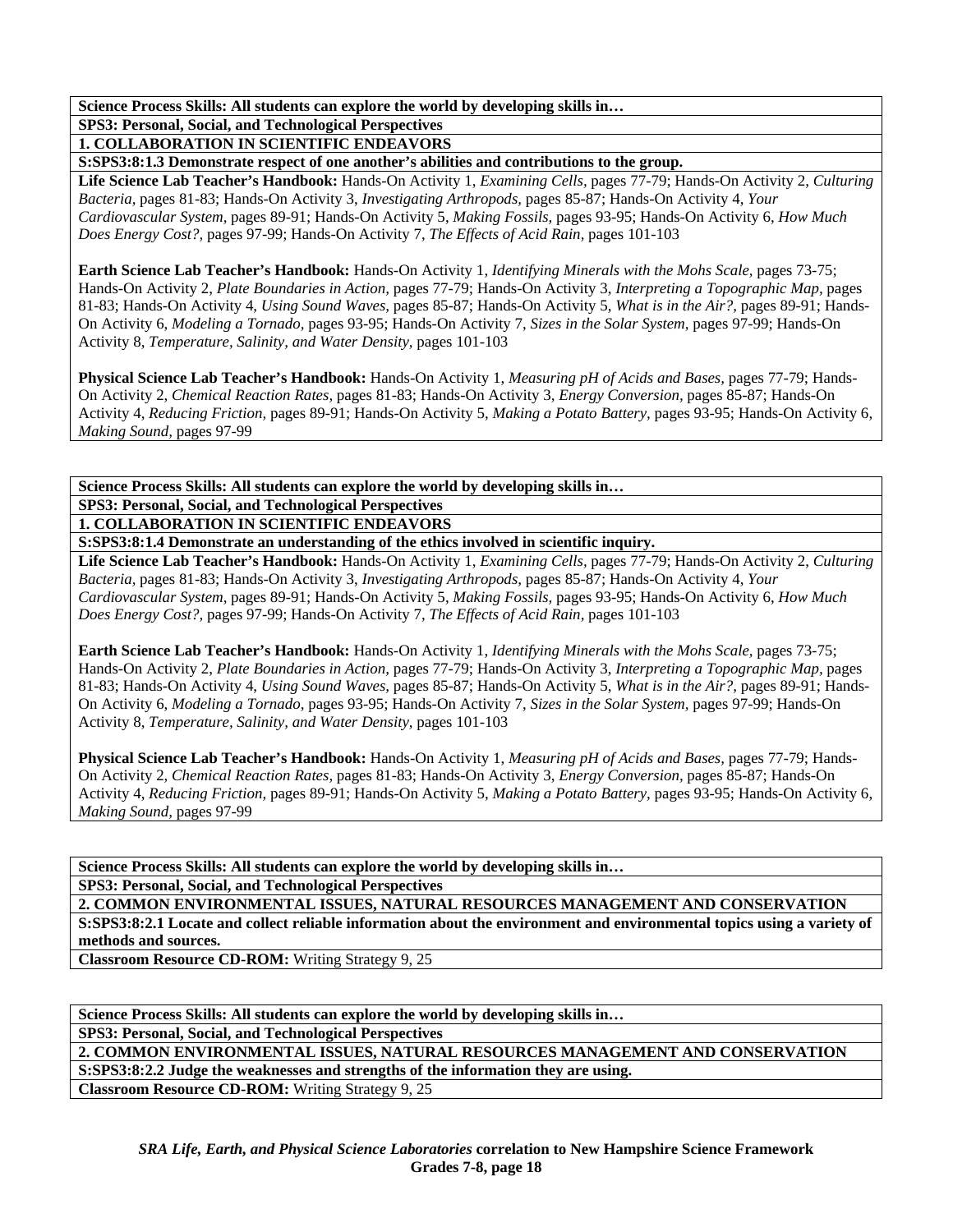**SPS3: Personal, Social, and Technological Perspectives** 

**2. COMMON ENVIRONMENTAL ISSUES, NATURAL RESOURCES MANAGEMENT AND CONSERVATION S:SPS3:8:2.3 Explore the uses and limitation of models.** 

**Life Science Lab Teacher's Handbook:** Hands-On Activity 4, *Your Cardiovascular System,* pages 89-91; Hands-On Activity 5, *Making Fossils,* pages 93-95; Hands-On Activity 6, *How Much Does Energy Cost?,* pages 97-99

**Earth Science Lab Teacher's Handbook:** Hands-On Activity 6, *Modeling a Tornado,* pages 93-95; Hands-On Activity 7, *Sizes in the Solar System,* pages 97-99

**Physical Science Lab Teacher's Handbook:** Hands-On Activity 5, *Making a Potato Battery,* pages 93-95; Hands-On Activity 6, *Making Sound,* pages 97-99

**Classroom Resource CD-ROM:** Writing Strategy 20

**Science Process Skills: All students can explore the world by developing skills in…** 

**SPS3: Personal, Social, and Technological Perspectives** 

**2. COMMON ENVIRONMENTAL ISSUES, NATURAL RESOURCES MANAGEMENT AND CONSERVATION S:SPS3:8:2.4 Synthesize observations and findings into coherent explanations about natural resources and the environment.** 

**Life Science Lab Teacher's Handbook:** Hands-On Activity 1, *Examining Cells,* pages 77-79; Hands-On Activity 2, *Culturing Bacteria,* pages 81-83; Hands-On Activity 3, *Investigating Arthropods,* pages 85-87; Hands-On Activity 4, *Your Cardiovascular System,* pages 89-91; Hands-On Activity 5, *Making Fossils,* pages 93-95; Hands-On Activity 6, *How Much Does Energy Cost?,* pages 97-99; Hands-On Activity 7, *The Effects of Acid Rain,* pages 101-103

**Earth Science Lab Teacher's Handbook:** Hands-On Activity 1, *Identifying Minerals with the Mohs Scale,* pages 73-75; Hands-On Activity 2, *Plate Boundaries in Action,* pages 77-79; Hands-On Activity 3, *Interpreting a Topographic Map,* pages 81-83; Hands-On Activity 4, *Using Sound Waves,* pages 85-87; Hands-On Activity 5, *What is in the Air?,* pages 89-91; Hands-On Activity 6, *Modeling a Tornado,* pages 93-95; Hands-On Activity 7, *Sizes in the Solar System,* pages 97-99; Hands-On Activity 8, *Temperature, Salinity, and Water Density,* pages 101-103

**Physical Science Lab Teacher's Handbook:** Hands-On Activity 1, *Measuring pH of Acids and Bases,* pages 77-79; Hands-On Activity 2, *Chemical Reaction Rates,* pages 81-83; Hands-On Activity 3, *Energy Conversion,* pages 85-87; Hands-On Activity 4, *Reducing Friction,* pages 89-91; Hands-On Activity 5, *Making a Potato Battery,* pages 93-95; Hands-On Activity 6, *Making Sound,* pages 97-99

**Science Process Skills: All students can explore the world by developing skills in…** 

**SPS3: Personal, Social, and Technological Perspectives** 

**3. SCIENCE AND TECHNOLOGY; TECHNOLOGICAL DESIGN AND APPL:ICATION** 

**S:SPS3:8:3.1 Design a product or solution to a problem.** 

**S:SPS3:8:3.2 Build a product that has been designed in class.** 

**S:SPS3:8:3.3 Evaluate student-developed products according to established criteria and recommend improvements or modifications.** 

These concepts are not covered at this level.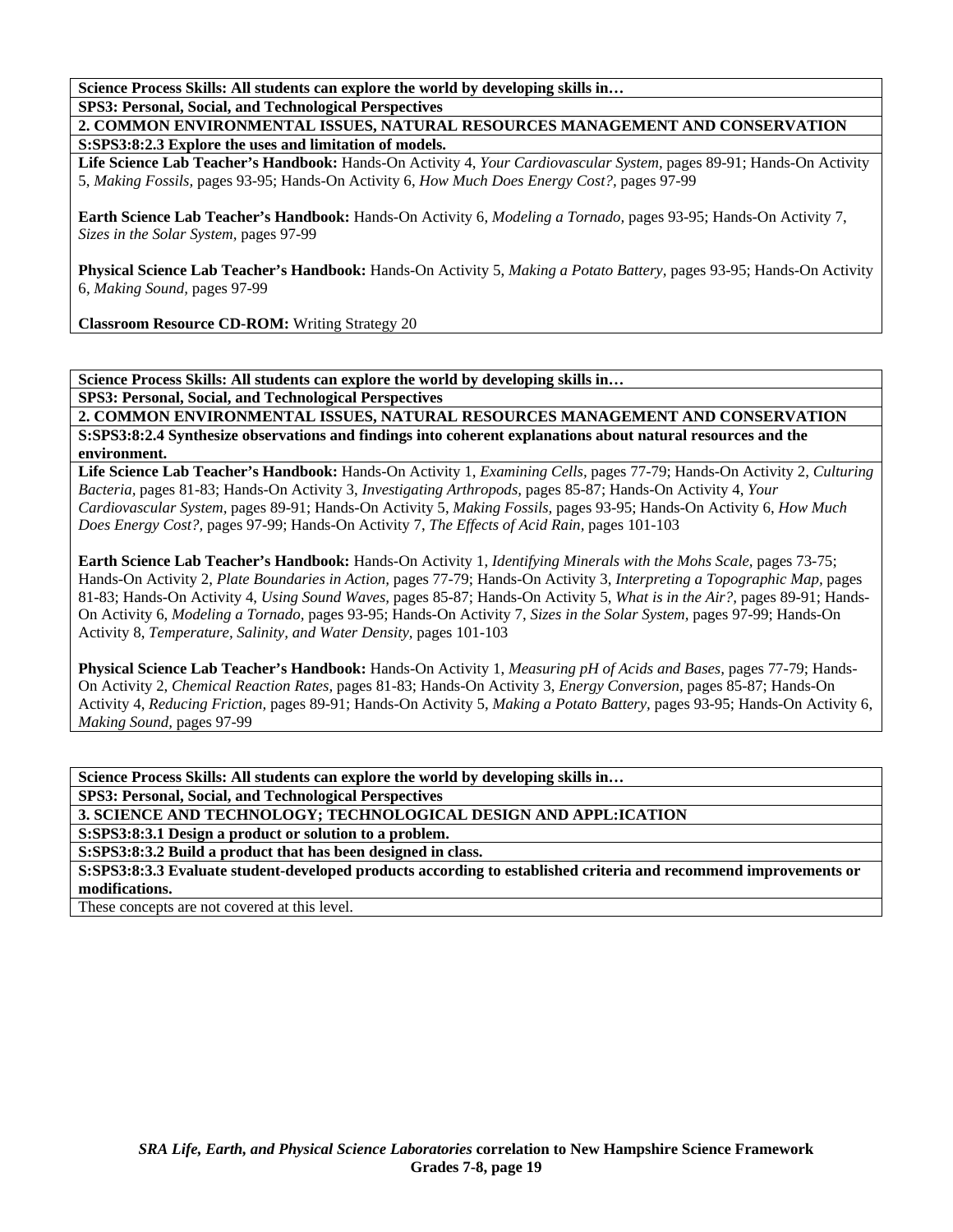**SPS4 Science Skills for Information, Communication and Media Literary** 

**1. INFORMATION AND MEDIA LITERARY** 

**S:SPS4:8:1.1 Use a variety of information access tools to locate, gather, and organize potential sources of scientific information to answer questions.** 

**Life Science Lab Teacher's Handbook:** Hands-On Activity 2, *Culturing Bacteria,* pages 81-83

**Classroom Resource CD-ROM:** Writing Strategy 9, 25

**Science Process Skills: All students can explore the world by developing skills in…** 

**SPS4 Science Skills for Information, Communication and Media Literary** 

**1. INFORMATION AND MEDIA LITERARY** 

**S:SPS4:8:1.2 Collect real-time observations and data, synthesizing and building upon existing information (e.g., online databases, NOAA, EPA, USGS) to solve problems.** 

**Life Science Lab Teacher's Handbook:** Hands-On Activity 1, *Examining Cells,* pages 77-79; Hands-On Activity 2, *Culturing Bacteria,* pages 81-83; Hands-On Activity 3, *Investigating Arthropods,* pages 85-87; Hands-On Activity 4, *Your Cardiovascular System,* pages 89-91; Hands-On Activity 5, *Making Fossils,* pages 93-95; Hands-On Activity 6, *How Much Does Energy Cost?,* pages 97-99; Hands-On Activity 7, *The Effects of Acid Rain,* pages 101-103

**Earth Science Lab Teacher's Handbook:** Hands-On Activity 1, *Identifying Minerals with the Mohs Scale,* pages 73-75; Hands-On Activity 2, *Plate Boundaries in Action,* pages 77-79; Hands-On Activity 3, *Interpreting a Topographic Map,* pages 81-83; Hands-On Activity 4, *Using Sound Waves,* pages 85-87; Hands-On Activity 5, *What is in the Air?,* pages 89-91; Hands-On Activity 6, *Modeling a Tornado,* pages 93-95; Hands-On Activity 7, *Sizes in the Solar System,* pages 97-99; Hands-On Activity 8, *Temperature, Salinity, and Water Density,* pages 101-103

**Physical Science Lab Teacher's Handbook:** Hands-On Activity 1, *Measuring pH of Acids and Bases,* pages 77-79; Hands-On Activity 2, *Chemical Reaction Rates,* pages 81-83; Hands-On Activity 3, *Energy Conversion,* pages 85-87; Hands-On Activity 4, *Reducing Friction,* pages 89-91; Hands-On Activity 5, *Making a Potato Battery,* pages 93-95; Hands-On Activity 6, *Making Sound,* pages 97-99

**Science Process Skills: All students can explore the world by developing skills in… SPS4 Science Skills for Information, Communication and Media Literary** 

**1. INFORMATION AND MEDIA LITERARY S:SPS4:8:1.3 Use appropriate tools to analyze and synthesize information (e.g., diagrams, flow charts, frequency tables, bar graphs, line graphs, stem-and-leaf plots) to draw conclusions and implications based on investigations of an issue or** 

**question.** 

**Life Science Lab Teacher's Handbook:** Hands-On Activity 1, *Examining Cells,* pages 77-79; Hands-On Activity 2, *Culturing Bacteria,* pages 81-83; Hands-On Activity 3, *Investigating Arthropods,* pages 85-87; Hands-On Activity 4, *Your Cardiovascular System,* pages 89-91; Hands-On Activity 5, *Making Fossils,* pages 93-95; Hands-On Activity 6, *How Much Does Energy Cost?,* pages 97-99; Hands-On Activity 7, *The Effects of Acid Rain,* pages 101-103

**Earth Science Lab Teacher's Handbook:** Hands-On Activity 1, *Identifying Minerals with the Mohs Scale,* pages 73-75; Hands-On Activity 2, *Plate Boundaries in Action,* pages 77-79; Hands-On Activity 3, *Interpreting a Topographic Map,* pages 81-83; Hands-On Activity 4, *Using Sound Waves,* pages 85-87; Hands-On Activity 5, *What is in the Air?,* pages 89-91; Hands-On Activity 6, *Modeling a Tornado,* pages 93-95; Hands-On Activity 7, *Sizes in the Solar System,* pages 97-99; Hands-On Activity 8, *Temperature, Salinity, and Water Density,* pages 101-103

**Physical Science Lab Teacher's Handbook:** Hands-On Activity 1, *Measuring pH of Acids and Bases,* pages 77-79; Hands-On Activity 2, *Chemical Reaction Rates,* pages 81-83; Hands-On Activity 3, *Energy Conversion,* pages 85-87; Hands-On Activity 4, *Reducing Friction,* pages 89-91; Hands-On Activity 5, *Making a Potato Battery,* pages 93-95; Hands-On Activity 6, *Making Sound,* pages 97-99

**Classroom Resource CD-ROM:** Writing Strategy 16, 21, 26, 27, 29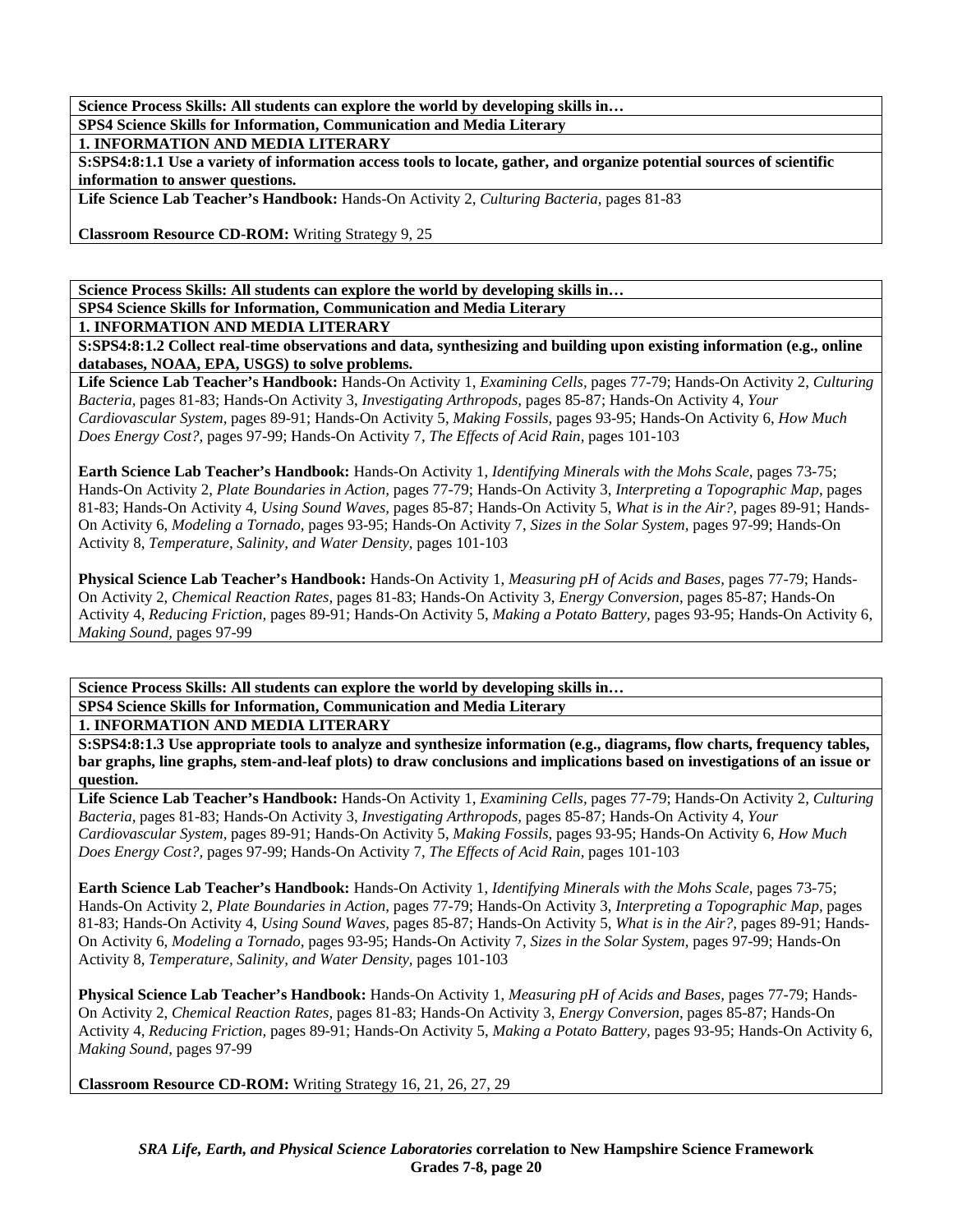**SPS4 Science Skills for Information, Communication and Media Literary** 

### **2. COMMUNICATION SKILLS**

**S:SPS4:8:2.1 Use a wide range of tools and a variety of oral, written, and graphic formats to share information and results from observations and investigations.** 

**Life Science Lab Teacher's Handbook:** Hands-On Activity 1, *Examining Cells,* pages 77-79; Hands-On Activity 2, *Culturing Bacteria,* pages 81-83; Hands-On Activity 3, *Investigating Arthropods,* pages 85-87; Hands-On Activity 4, *Your Cardiovascular System,* pages 89-91; Hands-On Activity 5, *Making Fossils,* pages 93-95; Hands-On Activity 6, *How Much Does Energy Cost?,* pages 97-99; Hands-On Activity 7, *The Effects of Acid Rain,* pages 101-103

**Earth Science Lab Teacher's Handbook:** Hands-On Activity 1, *Identifying Minerals with the Mohs Scale,* pages 73-75; Hands-On Activity 2, *Plate Boundaries in Action,* pages 77-79; Hands-On Activity 3, *Interpreting a Topographic Map,* pages 81-83; Hands-On Activity 4, *Using Sound Waves,* pages 85-87; Hands-On Activity 5, *What is in the Air?,* pages 89-91; Hands-On Activity 6, *Modeling a Tornado,* pages 93-95; Hands-On Activity 7, *Sizes in the Solar System,* pages 97-99; Hands-On Activity 8, *Temperature, Salinity, and Water Density,* pages 101-103

**Physical Science Lab Teacher's Handbook:** Hands-On Activity 1, *Measuring pH of Acids and Bases,* pages 77-79; Hands-On Activity 2, *Chemical Reaction Rates,* pages 81-83; Hands-On Activity 3, *Energy Conversion,* pages 85-87; Hands-On Activity 4, *Reducing Friction,* pages 89-91; Hands-On Activity 5, *Making a Potato Battery,* pages 93-95; Hands-On Activity 6, *Making Sound,* pages 97-99

**Science Process Skills: All students can explore the world by developing skills in… SPS4 Science Skills for Information, Communication and Media Literary 3. CRITICAL THINKING AND SYSTEMS THINKING** 

**S:SPS4:8:3.1 Execute steps in scientific inquiry to engage in the problem-solving and decision making processes.** 

**Life Science Lab Teacher's Handbook:** Hands-On Activity 1, *Examining Cells,* pages 77-79; Hands-On Activity 2, *Culturing Bacteria,* pages 81-83; Hands-On Activity 3, *Investigating Arthropods,* pages 85-87; Hands-On Activity 4, *Your Cardiovascular System,* pages 89-91; Hands-On Activity 5, *Making Fossils,* pages 93-95; Hands-On Activity 6, *How Much Does Energy Cost?,* pages 97-99; Hands-On Activity 7, *The Effects of Acid Rain,* pages 101-103

**Earth Science Lab Teacher's Handbook:** Hands-On Activity 1, *Identifying Minerals with the Mohs Scale,* pages 73-75; Hands-On Activity 2, *Plate Boundaries in Action,* pages 77-79; Hands-On Activity 3, *Interpreting a Topographic Map,* pages 81-83; Hands-On Activity 4, *Using Sound Waves,* pages 85-87; Hands-On Activity 5, *What is in the Air?,* pages 89-91; Hands-On Activity 6, *Modeling a Tornado,* pages 93-95; Hands-On Activity 7, *Sizes in the Solar System,* pages 97-99; Hands-On Activity 8, *Temperature, Salinity, and Water Density,* pages 101-103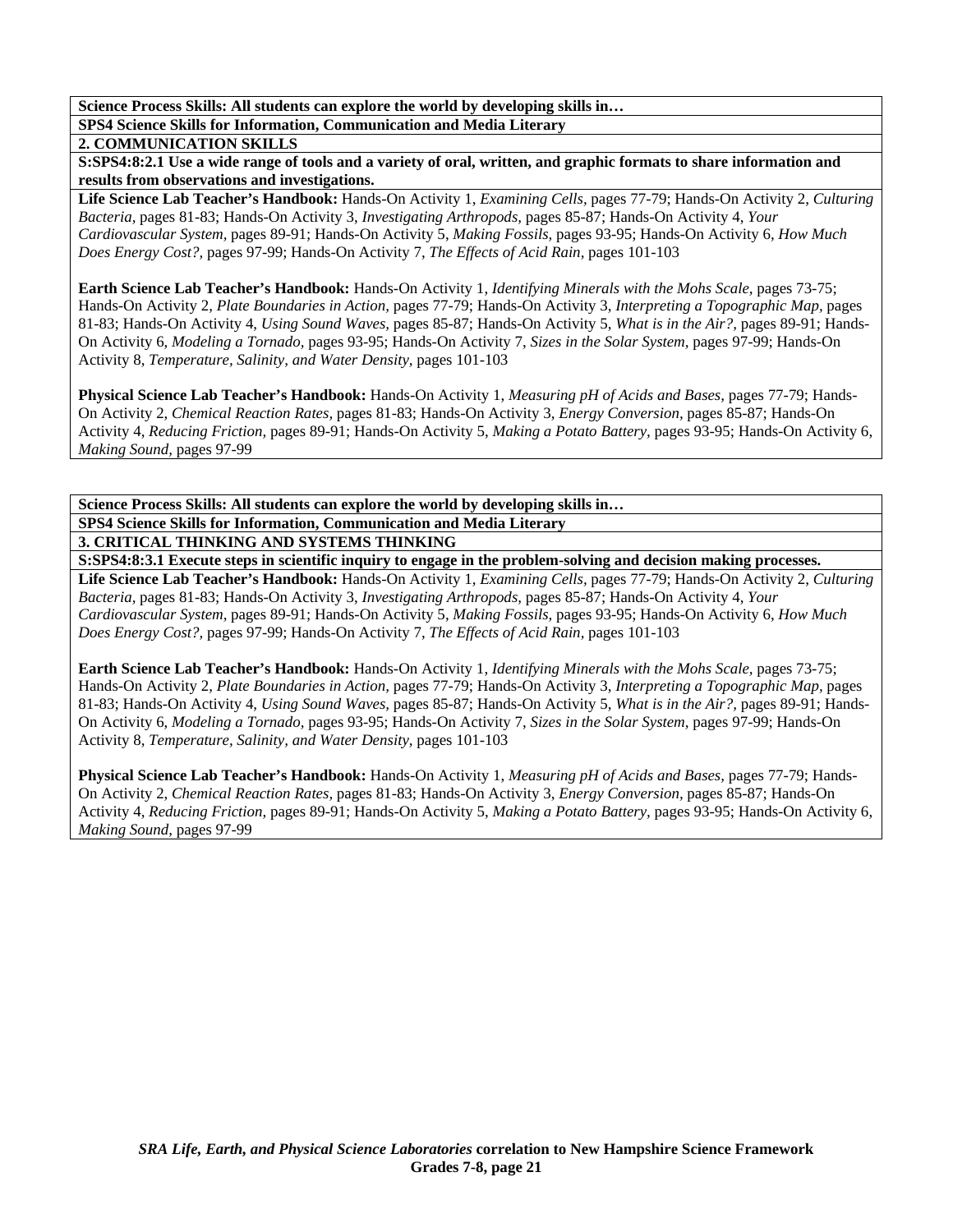**SPS4 Science Skills for Information, Communication and Media Literary** 

**3. CRITICAL THINKING AND SYSTEMS THINKING** 

**S:SPS4:8:3.2 Apply new and unusual applications of existing knowledge to new and different situations.** 

**Life Science Lab Teacher's Handbook:** Hands-On Activity 1, *Examining Cells,* pages 77-79; Hands-On Activity 2, *Culturing Bacteria,* pages 81-83; Hands-On Activity 3, *Investigating Arthropods,* pages 85-87; Hands-On Activity 4, *Your Cardiovascular System,* pages 89-91; Hands-On Activity 5, *Making Fossils,* pages 93-95; Hands-On Activity 6, *How Much Does Energy Cost?,* pages 97-99; Hands-On Activity 7, *The Effects of Acid Rain,* pages 101-103

**Earth Science Lab Teacher's Handbook:** Hands-On Activity 1, *Identifying Minerals with the Mohs Scale,* pages 73-75; Hands-On Activity 2, *Plate Boundaries in Action,* pages 77-79; Hands-On Activity 3, *Interpreting a Topographic Map,* pages 81-83; Hands-On Activity 4, *Using Sound Waves,* pages 85-87; Hands-On Activity 5, *What is in the Air?,* pages 89-91; Hands-On Activity 6, *Modeling a Tornado,* pages 93-95; Hands-On Activity 7, *Sizes in the Solar System,* pages 97-99; Hands-On Activity 8, *Temperature, Salinity, and Water Density,* pages 101-103

**Physical Science Lab Teacher's Handbook:** Hands-On Activity 1, *Measuring pH of Acids and Bases,* pages 77-79; Hands-On Activity 2, *Chemical Reaction Rates,* pages 81-83; Hands-On Activity 3, *Energy Conversion,* pages 85-87; Hands-On Activity 4, *Reducing Friction,* pages 89-91; Hands-On Activity 5, *Making a Potato Battery,* pages 93-95; Hands-On Activity 6, *Making Sound,* pages 97-99

**Science Process Skills: All students can explore the world by developing skills in… SPS4 Science Skills for Information, Communication and Media Literary 3. CRITICAL THINKING AND SYSTEMS THINKING** 

**S:SPS4:8:3.3 Make sketches, graphs, and diagrams to explain ideas and to demonstrate the interconnections between systems. Life Science Lab Teacher's Handbook:** Hands-On Activity 1, *Examining Cells,* pages 77-79; Hands-On Activity 5, *Making Fossils,* pages 93-95

**Earth Science Lab Teacher's Handbook:** Hands-On Activity 2, *Plate Boundaries in Action,* pages 77-79; Hands-On Activity 3, *Interpreting a Topographic Map,* pages 81-83; Hands-On Activity 4, *Using Sound Waves,* pages 85-87; Hands-On Activity 6, *Modeling a Tornado,* pages 93-95; Hands-On Activity 7, *Sizes in the Solar System,* pages 97-99

**Physical Science Lab Teacher's Handbook:** Hands-On Activity 5, *Making a Potato Battery,* pages 93-95; Hands-On Activity 6, *Making Sound,* pages 97-99

**Classroom Resource CD-ROM:** Writing Strategy 27

**Science Process Skills: All students can explore the world by developing skills in…** 

**SPS4 Science Skills for Information, Communication and Media Literary** 

**4. PROBLEM IDENTIFICATION, FORMULATION, AND SOLUTION** 

**S:SPS4:8:4.1 Formulate a scientific question about phenomena, a problem, or an issue and using a broad range of tools and techniques: plan and conduct an inquiry to address the question.** 

**Life Science Lab Teacher's Handbook:** Hands-On Activity 1, *Examining Cells,* pages 77-79; Hands-On Activity 2, *Culturing Bacteria,* pages 81-83; Hands-On Activity 3, *Investigating Arthropods,* pages 85-87; Hands-On Activity 4, *Your Cardiovascular System,* pages 89-91; Hands-On Activity 5, *Making Fossils,* pages 93-95; Hands-On Activity 6, *How Much Does Energy Cost?,* pages 97-99; Hands-On Activity 7, *The Effects of Acid Rain,* pages 101-103

**Earth Science Lab Teacher's Handbook:** Hands-On Activity 1, *Identifying Minerals with the Mohs Scale,* pages 73-75; Hands-On Activity 2, *Plate Boundaries in Action,* pages 77-79; Hands-On Activity 3, *Interpreting a Topographic Map,* pages 81-83; Hands-On Activity 4, *Using Sound Waves,* pages 85-87; Hands-On Activity 5, *What is in the Air?,* pages 89-91; Hands-On Activity 6, *Modeling a Tornado,* pages 93-95; Hands-On Activity 7, *Sizes in the Solar System,* pages 97-99; Hands-On Activity 8, *Temperature, Salinity, and Water Density,* pages 101-103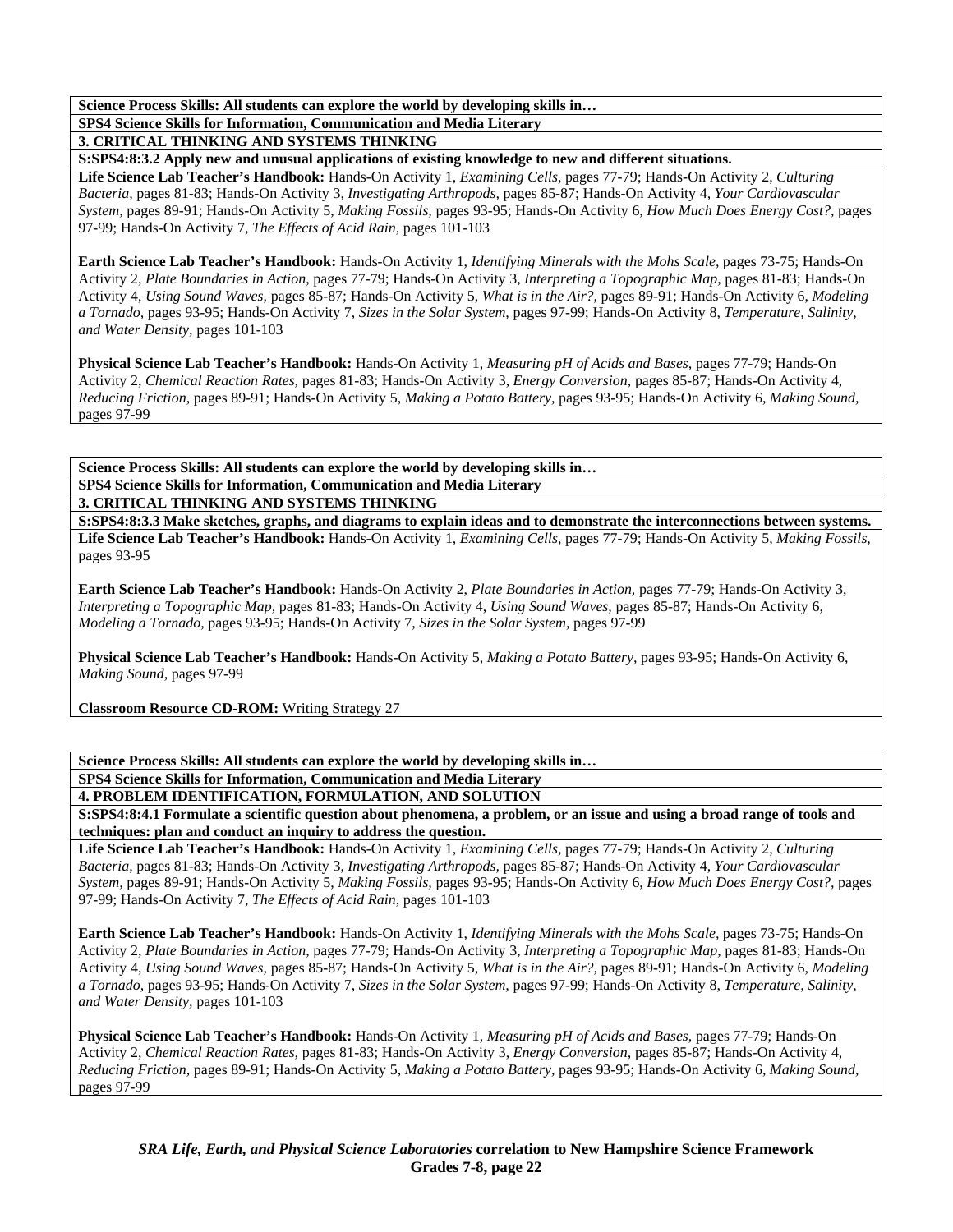**Science Process Skills: All students can explore the world by developing skills in… SPS4 Science Skills for Information, Communication and Media Literary** 

**4. PROBLEM IDENTIFICATION, FORMULATION, AND SOLUTION** 

**S:SPS4:8:4.2 Use evidence collected from observations or other sources and use them to create models and explanations.** 

**Life Science Lab Teacher's Handbook:** Hands-On Activity 1, *Examining Cells,* pages 77-79; Hands-On Activity 2, *Culturing Bacteria,* pages 81-83; Hands-On Activity 3, *Investigating Arthropods,* pages 85-87; Hands-On Activity 4, *Your Cardiovascular System,* pages 89-91; Hands-On Activity 5, *Making Fossils,* pages 93-95; Hands-On Activity 6, *How Much Does Energy Cost?,* pages 97-99; Hands-On Activity 7, *The Effects of Acid Rain,* pages 101-103

**Earth Science Lab Teacher's Handbook:** Hands-On Activity 1, *Identifying Minerals with the Mohs Scale,* pages 73-75; Hands-On Activity 2, *Plate Boundaries in Action,* pages 77-79; Hands-On Activity 3, *Interpreting a Topographic Map,* pages 81-83; Hands-On Activity 4, *Using Sound Waves,* pages 85-87; Hands-On Activity 5, *What is in the Air?,* pages 89-91; Hands-On Activity 6, *Modeling a Tornado,* pages 93-95; Hands-On Activity 7, *Sizes in the Solar System,* pages 97-99; Hands-On Activity 8, *Temperature, Salinity, and Water Density,* pages 101-103

**Physical Science Lab Teacher's Handbook:** Hands-On Activity 1, *Measuring pH of Acids and Bases,* pages 77-79; Hands-On Activity 2, *Chemical Reaction Rates,* pages 81-83; Hands-On Activity 3, *Energy Conversion,* pages 85-87; Hands-On Activity 4, *Reducing Friction,* pages 89-91; Hands-On Activity 5, *Making a Potato Battery,* pages 93-95; Hands-On Activity 6, *Making Sound,* pages 97-99

**Science Process Skills: All students can explore the world by developing skills in… SPS4 Science Skills for Information, Communication and Media Literary** 

**5. CREATIVITY AND INTELLECTUAL CURIOSITY** 

**S:SPS4:8:5.1 Use a variety of media tools to make oral and written presentations, which include written notes and descriptions, drawings, photos, and charts to communicate the procedures and results of an investigation.** 

**Life Science Lab Teacher's Handbook:** Hands-On Activity 1, *Examining Cells,* pages 77-79; Hands-On Activity 2, *Culturing Bacteria,* pages 81-83; Hands-On Activity 3, *Investigating Arthropods,* pages 85-87; Hands-On Activity 4, *Your Cardiovascular System,* pages 89-91; Hands-On Activity 5, *Making Fossils,* pages 93-95; Hands-On Activity 6, *How Much Does Energy Cost?,* pages 97-99; Hands-On Activity 7, *The Effects of Acid Rain,* pages 101-103

**Earth Science Lab Teacher's Handbook:** Hands-On Activity 1, *Identifying Minerals with the Mohs Scale,* pages 73-75; Hands-On Activity 2, *Plate Boundaries in Action,* pages 77-79; Hands-On Activity 3, *Interpreting a Topographic Map,* pages 81-83; Hands-On Activity 4, *Using Sound Waves,* pages 85-87; Hands-On Activity 5, *What is in the Air?,* pages 89-91; Hands-On Activity 6, *Modeling a Tornado,* pages 93-95; Hands-On Activity 7, *Sizes in the Solar System,* pages 97-99; Hands-On Activity 8, *Temperature, Salinity, and Water Density,* pages 101-103

**Physical Science Lab Teacher's Handbook:** Hands-On Activity 1, *Measuring pH of Acids and Bases,* pages 77-79; Hands-On Activity 2, *Chemical Reaction Rates,* pages 81-83; Hands-On Activity 3, *Energy Conversion,* pages 85-87; Hands-On Activity 4, *Reducing Friction,* pages 89-91; Hands-On Activity 5, *Making a Potato Battery,* pages 93-95; Hands-On Activity 6, *Making Sound,* pages 97-99

**Classroom Resource CD-ROM:** Writing Strategy 1-30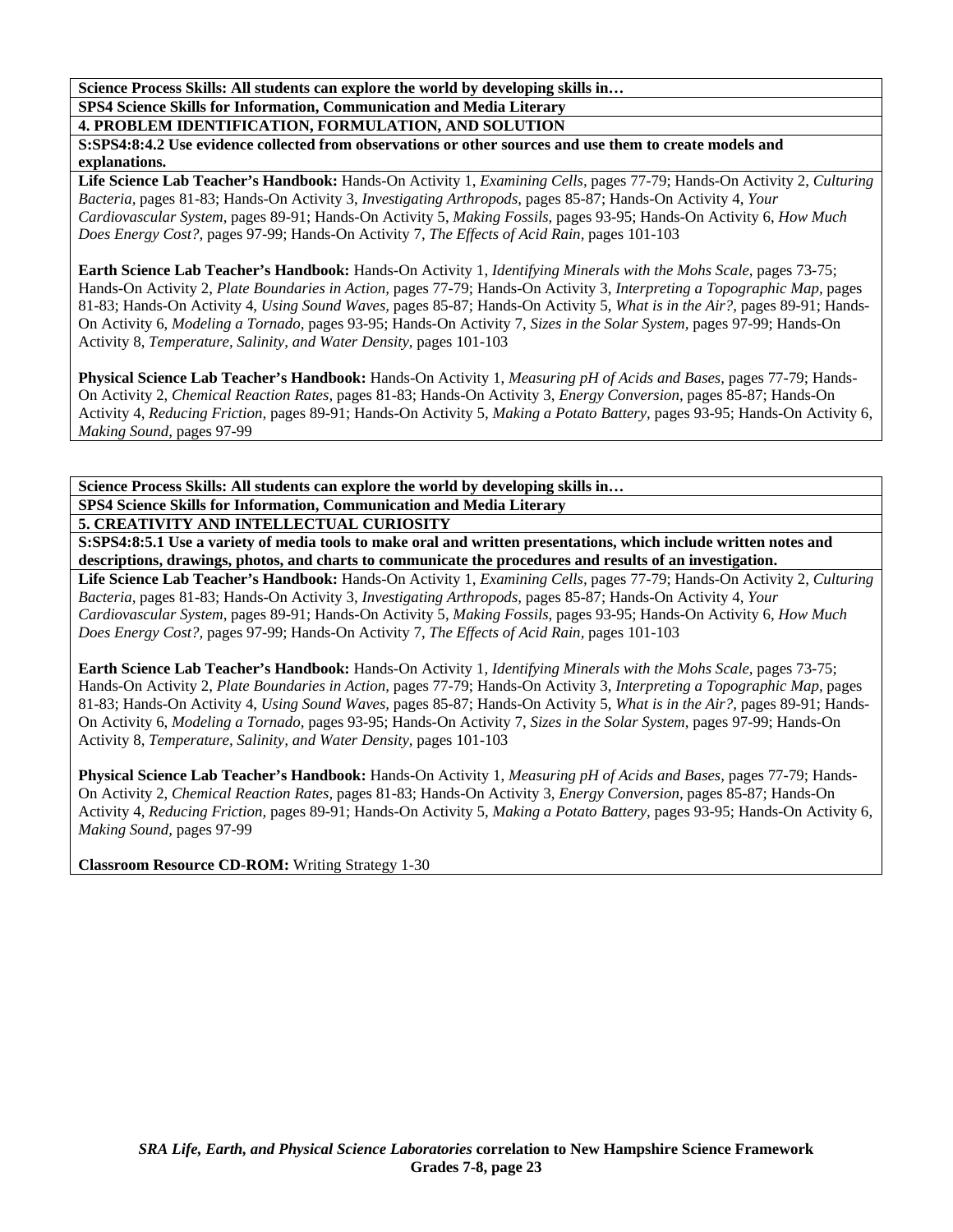**SPS4 Science Skills for Information, Communication and Media Literary** 

**6. INTERPERSONAL AND COLLABORATIVE SKILLS** 

**S:SPS4:8:6.1 Work in diverse pair/teams to answer questions, solve problems and make decisions.** 

**Life Science Lab Teacher's Handbook:** Hands-On Activity 1, *Examining Cells,* pages 77-79; Hands-On Activity 2, *Culturing Bacteria,* pages 81-83; Hands-On Activity 3, *Investigating Arthropods,* pages 85-87; Hands-On Activity 4, *Your Cardiovascular System,* pages 89-91; Hands-On Activity 5, *Making Fossils,* pages 93-95; Hands-On Activity 6, *How Much Does Energy Cost?,* pages 97-99; Hands-On Activity 7, *The Effects of Acid Rain,* pages 101-103

**Earth Science Lab Teacher's Handbook:** Hands-On Activity 1, *Identifying Minerals with the Mohs Scale,* pages 73-75; Hands-On Activity 2, *Plate Boundaries in Action,* pages 77-79; Hands-On Activity 3, *Interpreting a Topographic Map,* pages 81-83; Hands-On Activity 4, *Using Sound Waves,* pages 85-87; Hands-On Activity 5, *What is in the Air?,* pages 89-91; Hands-On Activity 6, *Modeling a Tornado,* pages 93-95; Hands-On Activity 7, *Sizes in the Solar System,* pages 97-99; Hands-On Activity 8, *Temperature, Salinity, and Water Density,* pages 101-103

**Physical Science Lab Teacher's Handbook:** Hands-On Activity 1, *Measuring pH of Acids and Bases,* pages 77-79; Hands-On Activity 2, *Chemical Reaction Rates,* pages 81-83; Hands-On Activity 3, *Energy Conversion,* pages 85-87; Hands-On Activity 4, *Reducing Friction,* pages 89-91; Hands-On Activity 5, *Making a Potato Battery,* pages 93-95; Hands-On Activity 6, *Making Sound,* pages 97-99

**Science Process Skills: All students can explore the world by developing skills in… SPS4 Science Skills for Information, Communication and Media Literary 6. INTERPERSONAL AND COLLABORATIVE SKILLS** 

**S:SPS4:8:6.2 Plan and develop team science projects.** 

**Life Science Lab Teacher's Handbook:** Hands-On Activity 1, *Examining Cells,* pages 77-79; Hands-On Activity 2, *Culturing Bacteria,* pages 81-83; Hands-On Activity 3, *Investigating Arthropods,* pages 85-87; Hands-On Activity 4, *Your Cardiovascular System,* pages 89-91; Hands-On Activity 5, *Making Fossils,* pages 93-95; Hands-On Activity 6, *How Much Does Energy Cost?,* pages 97-99; Hands-On Activity 7, *The Effects of Acid Rain,* pages 101-103

**Earth Science Lab Teacher's Handbook:** Hands-On Activity 1, *Identifying Minerals with the Mohs Scale,* pages 73-75; Hands-On Activity 2, *Plate Boundaries in Action,* pages 77-79; Hands-On Activity 3, *Interpreting a Topographic Map,* pages 81-83; Hands-On Activity 4, *Using Sound Waves,* pages 85-87; Hands-On Activity 5, *What is in the Air?,* pages 89-91; Hands-On Activity 6, *Modeling a Tornado,* pages 93-95; Hands-On Activity 7, *Sizes in the Solar System,* pages 97-99; Hands-On Activity 8, *Temperature, Salinity, and Water Density,* pages 101-103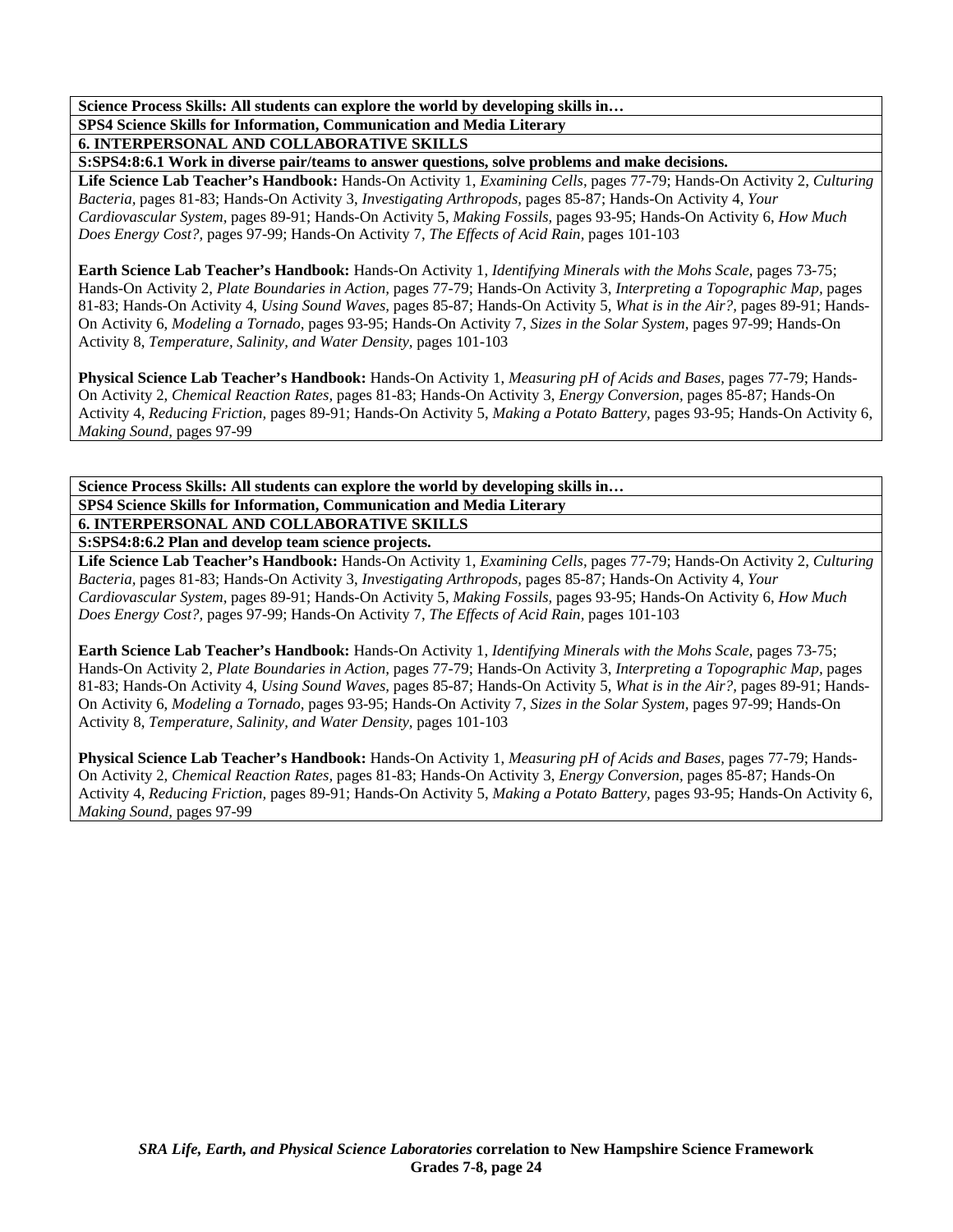**SPS4 Science Skills for Information, Communication and Media Literary** 

**6. INTERPERSONAL AND COLLABORATIVE SKILLS** 

**S:SPS4:8:6.3 Articulate understanding of content through personal interaction and sharing with peers.** 

**Life Science Lab Teacher's Handbook:** Hands-On Activity 1, *Examining Cells,* pages 77-79; Hands-On Activity 2, *Culturing Bacteria,* pages 81-83; Hands-On Activity 3, *Investigating Arthropods,* pages 85-87; Hands-On Activity 4, *Your Cardiovascular System,* pages 89-91; Hands-On Activity 5, *Making Fossils,* pages 93-95; Hands-On Activity 6, *How Much Does Energy Cost?,* pages 97-99; Hands-On Activity 7, *The Effects of Acid Rain,* pages 101-103

**Earth Science Lab Teacher's Handbook:** Hands-On Activity 1, *Identifying Minerals with the Mohs Scale,* pages 73-75; Hands-On Activity 2, *Plate Boundaries in Action,* pages 77-79; Hands-On Activity 3, *Interpreting a Topographic Map,* pages 81-83; Hands-On Activity 4, *Using Sound Waves,* pages 85-87; Hands-On Activity 5, *What is in the Air?,* pages 89-91; Hands-On Activity 6, *Modeling a Tornado,* pages 93-95; Hands-On Activity 7, *Sizes in the Solar System,* pages 97-99; Hands-On Activity 8, *Temperature, Salinity, and Water Density,* pages 101-103

**Physical Science Lab Teacher's Handbook:** Hands-On Activity 1, *Measuring pH of Acids and Bases,* pages 77-79; Hands-On Activity 2, *Chemical Reaction Rates,* pages 81-83; Hands-On Activity 3, *Energy Conversion,* pages 85-87; Hands-On Activity 4, *Reducing Friction,* pages 89-91; Hands-On Activity 5, *Making a Potato Battery,* pages 93-95; Hands-On Activity 6, *Making Sound,* pages 97-99

**Science Process Skills: All students can explore the world by developing skills in… SPS4 Science Skills for Information, Communication and Media Literary** 

**7. SELF DIRECTION** 

**S:SPS4:8:7.1 Keep a journal of observations and investigations, and periodically evaluate entries to assess progress toward achieving the understanding of key ideas.** 

**Life Science Lab Teacher's Handbook:** Hands-On Activity 1, *Examining Cells,* pages 77-79; Hands-On Activity 2, *Culturing Bacteria,* pages 81-83; Hands-On Activity 3, *Investigating Arthropods,* pages 85-87; Hands-On Activity 4, *Your Cardiovascular System,* pages 89-91; Hands-On Activity 5, *Making Fossils,* pages 93-95; Hands-On Activity 6, *How Much Does Energy Cost?,* pages 97-99; Hands-On Activity 7, *The Effects of Acid Rain,* pages 101-103

**Earth Science Lab Teacher's Handbook:** Hands-On Activity 1, *Identifying Minerals with the Mohs Scale,* pages 73-75; Hands-On Activity 2, *Plate Boundaries in Action,* pages 77-79; Hands-On Activity 3, *Interpreting a Topographic Map,* pages 81-83; Hands-On Activity 4, *Using Sound Waves,* pages 85-87; Hands-On Activity 5, *What is in the Air?,* pages 89-91; Hands-On Activity 6, *Modeling a Tornado,* pages 93-95; Hands-On Activity 7, *Sizes in the Solar System,* pages 97-99; Hands-On Activity 8, *Temperature, Salinity, and Water Density,* pages 101-103

**Physical Science Lab Teacher's Handbook:** Hands-On Activity 1, *Measuring pH of Acids and Bases,* pages 77-79; Hands-On Activity 2, *Chemical Reaction Rates,* pages 81-83; Hands-On Activity 3, *Energy Conversion,* pages 85-87; Hands-On Activity 4, *Reducing Friction,* pages 89-91; Hands-On Activity 5, *Making a Potato Battery,* pages 93-95; Hands-On Activity 6, *Making Sound,* pages 97-99

**Classroom Resource CD-ROM:** Writing Strategy 5, 11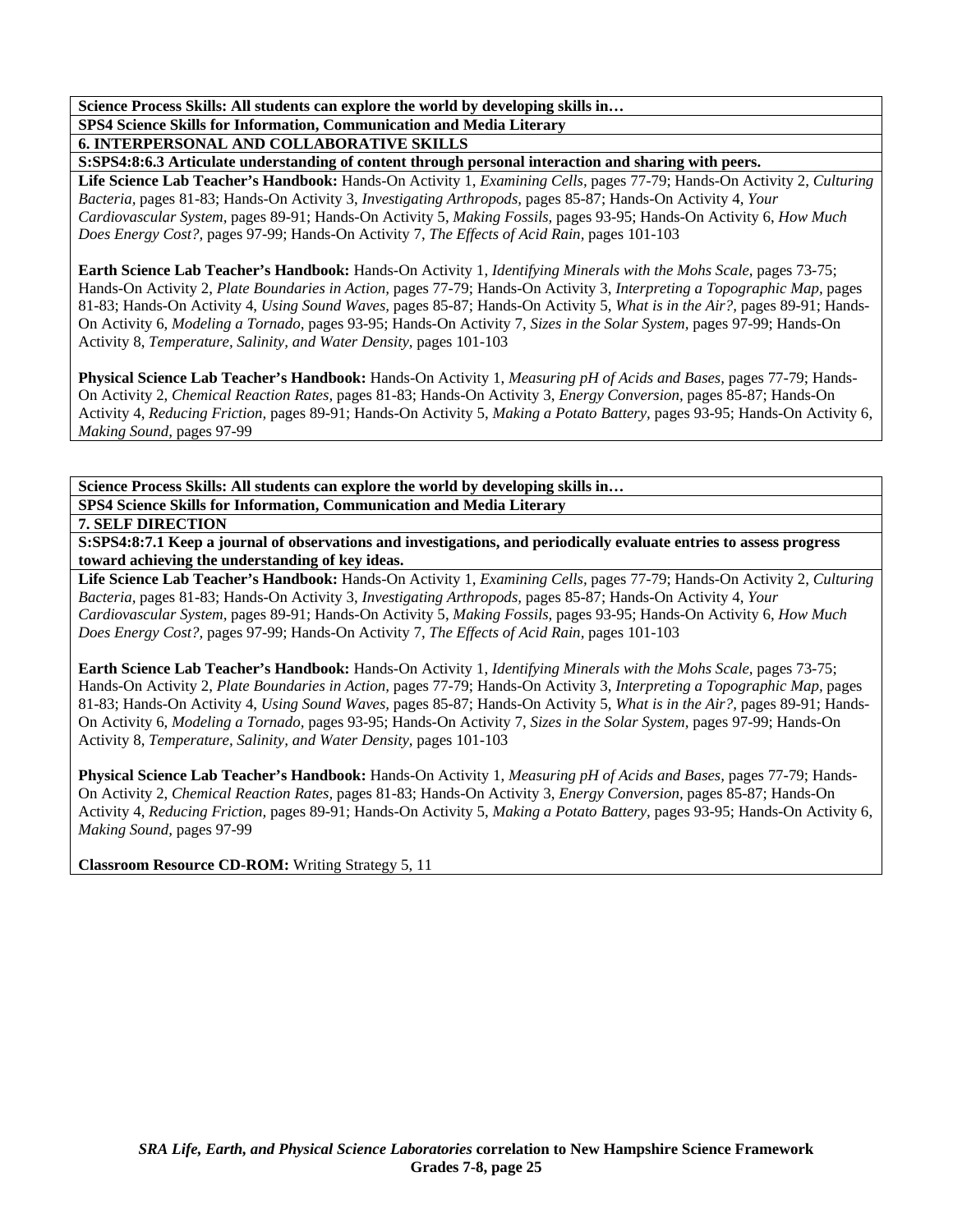**SPS4 Science Skills for Information, Communication and Media Literary** 

**8. ACCOUNTABILITY AND ADAPTABILITY** 

**S:SPS4:8:8.1 Develop and execute a plan to collect and record accurate and complete data from various sources to solve a problem or answer a question; and gather and critically analyze data from a variety of sources.** 

**Life Science Lab Teacher's Handbook:** Hands-On Activity 1, *Examining Cells,* pages 77-79; Hands-On Activity 2, *Culturing Bacteria,* pages 81-83; Hands-On Activity 3, *Investigating Arthropods,* pages 85-87; Hands-On Activity 4, *Your Cardiovascular System,* pages 89-91; Hands-On Activity 5, *Making Fossils,* pages 93-95; Hands-On Activity 6, *How Much Does Energy Cost?,* pages 97-99; Hands-On Activity 7, *The Effects of Acid Rain,* pages 101-103

**Earth Science Lab Teacher's Handbook:** Hands-On Activity 1, *Identifying Minerals with the Mohs Scale,* pages 73-75; Hands-On Activity 2, *Plate Boundaries in Action,* pages 77-79; Hands-On Activity 3, *Interpreting a Topographic Map,* pages 81-83; Hands-On Activity 4, *Using Sound Waves,* pages 85-87; Hands-On Activity 5, *What is in the Air?,* pages 89-91; Hands-On Activity 6, *Modeling a Tornado,* pages 93-95; Hands-On Activity 7, *Sizes in the Solar System,* pages 97-99; Hands-On Activity 8, *Temperature, Salinity, and Water Density,* pages 101-103

**Physical Science Lab Teacher's Handbook:** Hands-On Activity 1, *Measuring pH of Acids and Bases,* pages 77-79; Hands-On Activity 2, *Chemical Reaction Rates,* pages 81-83; Hands-On Activity 3, *Energy Conversion,* pages 85-87; Hands-On Activity 4, *Reducing Friction,* pages 89-91; Hands-On Activity 5, *Making a Potato Battery,* pages 93-95; Hands-On Activity 6, *Making Sound,* pages 97-99

**Science Process Skills: All students can explore the world by developing skills in… SPS4 Science Skills for Information, Communication and Media Literary** 

**8. ACCOUNTABILITY AND ADAPTABILITY** 

**S:SPS4:8:8.2 Participate in science competitions, where students are responsible for creating a product or participating in an event.** 

This concept is not covered at this level.

**Science Process Skills: All students can explore the world by developing skills in…** 

**SPS4 Science Skills for Information, Communication and Media Literary** 

**9. SOCIAL RESPONSIBILITY** 

**S:SPS4:8:9.1 Collaborate with a network of learners by phone, video, virtual classroom platform.** 

**S:SPS4:8:9.2 Participate in simulation or role-playing activities in which students grapple with the ethics of complex issues.** 

These concepts are not covered at this level.

**Earth Space Science** 

**ESS1-The Earth and Earth materials, as we know them today, have developed over long periods of time, through constant change processes.** 

**1. ATMOSPHERE, CLIMATE, & WEATHER** 

**S:ESS1:8:1.1 Identify and describe the processes of the water cycle and explain their effects on climatic patterns.** 

**Earth Science Lab, Level A:** Cards 47, 48, 49, 54, 55, 56, 57, 58

**Earth Science Lab, Level B:** Cards 47, 48, 49, 54, 55, 56, 57, 58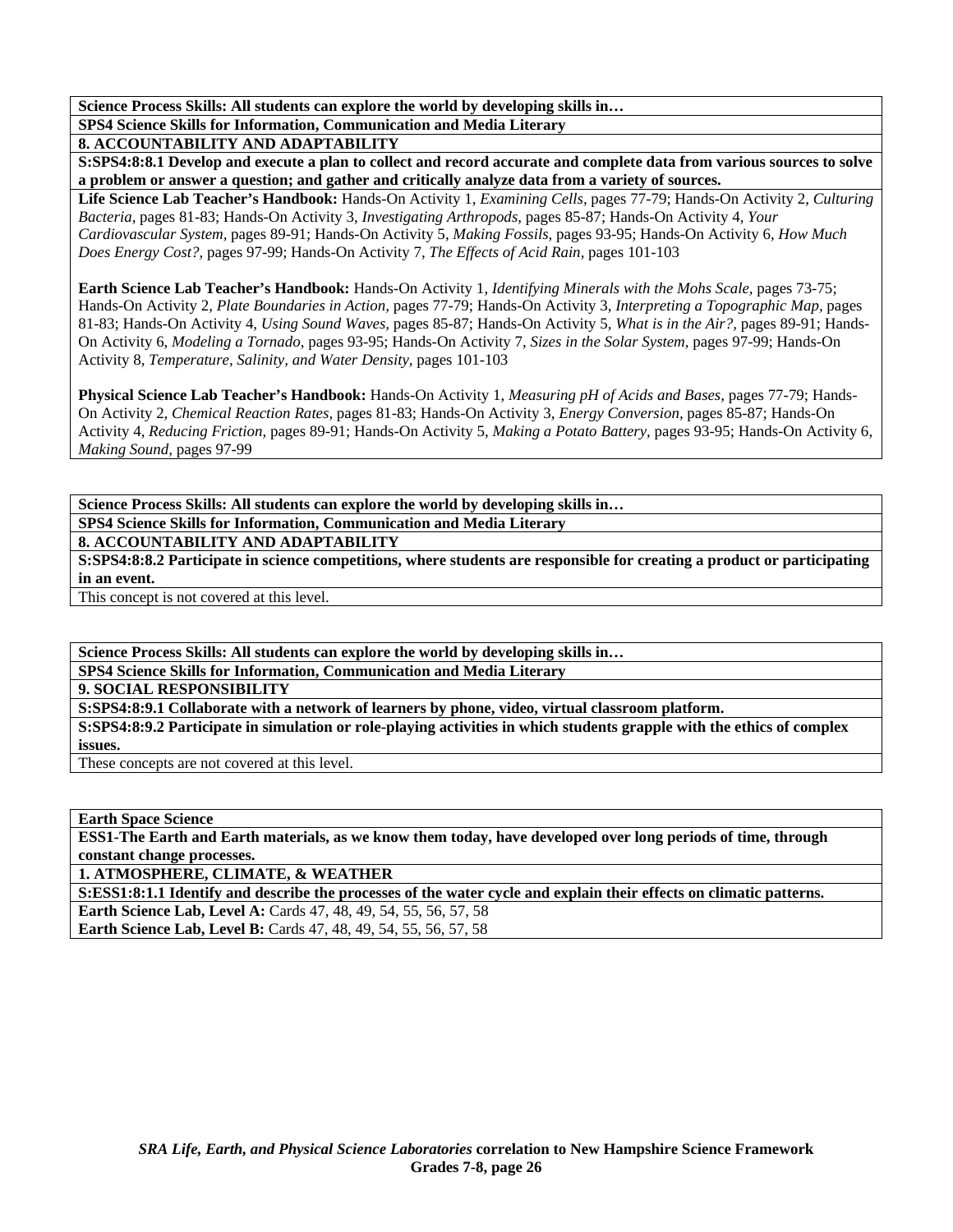**Earth Space Science** 

**ESS1-The Earth and Earth materials, as we know them today, have developed over long periods of time, through constant change processes.** 

**1. ATMOSPHERE, CLIMATE, & WEATHER** 

**S:ESS1:8:1.2 Identify and describe the impact certain factors have on the Earth's climate, including changes in the oceans' temperature, changes in the composition of the atmosphere, and geological shifts due to events such as volcanic eruptions and glacial movements.** 

**Earth Science Lab, Level A: Cards 17, 40, 41, 55, 56, 57, 58, 59, 60, 61 Earth Science Lab, Level B:** Cards 17, 40, 41, 55, 56, 57, 58, 59, 50, 61

**Earth Space Science** 

**ESS1-The Earth and Earth materials, as we know them today, have developed over long periods of time, through constant change processes.** 

**2. COMPOSITION & FEATURES** 

**S:ESS1:8:2.1 Describe the layers of the Earth, including the core, mantle, lithosphere, hydrosphere, and atmosphere. Earth Science Lab, Level A:** Cards 1, 2, 36, 37, 82, 83, 84 **Earth Science Lab, Level B:** Cards 1, 2, 36, 37, 82, 83, 84

**Earth Space Science** 

**ESS1-The Earth and Earth materials, as we know them today, have developed over long periods of time, through constant change processes.** 

**2. COMPOSITION & FEATURES** 

**S:ESS1:8:2.2 Use geological evidence provided to support the idea that Earth's crust/lithosphere is composed of plates that move.** 

**Earth Science Lab, Level A: Cards 2, 10, 11, 12, 13, 14, 88** 

**Earth Science Lab, Level B:** Cards 2, 10, 11, 12, 13, 14, 88

**Earth Science Lab Teacher's Handbook:** Hands-On Activity 2, *Plate Boundaries in Action,* pages 77-79

**Earth Space Science** 

**ESS1-The Earth and Earth materials, as we know them today, have developed over long periods of time, through constant change processes.** 

**3. FOSSILS** 

**S:ESS1:8:3.1 Explain how fossils found in sedimentary rock can be used to support the theories of Earth's evolution over geologic time; and describe how the folding, breaking, and uplifting of the layers affects the evidence.** 

Life Science Lab, Level A: Card 67

Life Science Lab, Level B: Card 67

Earth Science Lab, Level A: Cards 30, 33, 34 Earth Science Lab, Level B: Cards 30, 33, 34

**Earth Space Science** 

**ESS1-The Earth and Earth materials, as we know them today, have developed over long periods of time, through constant change processes.** 

**4. OBSERVATION OF THE EARTH FROM SPACE** 

**S:ESS1:8:4.1 Describe how catastrophic changes that have taken place on the Earth's surface can be revealed by satellite images.** 

**Earth Science Lab, Level A: Cards 20, 51, 54, 80 Earth Science Lab, Level B:** Cards 20, 51, 54, 80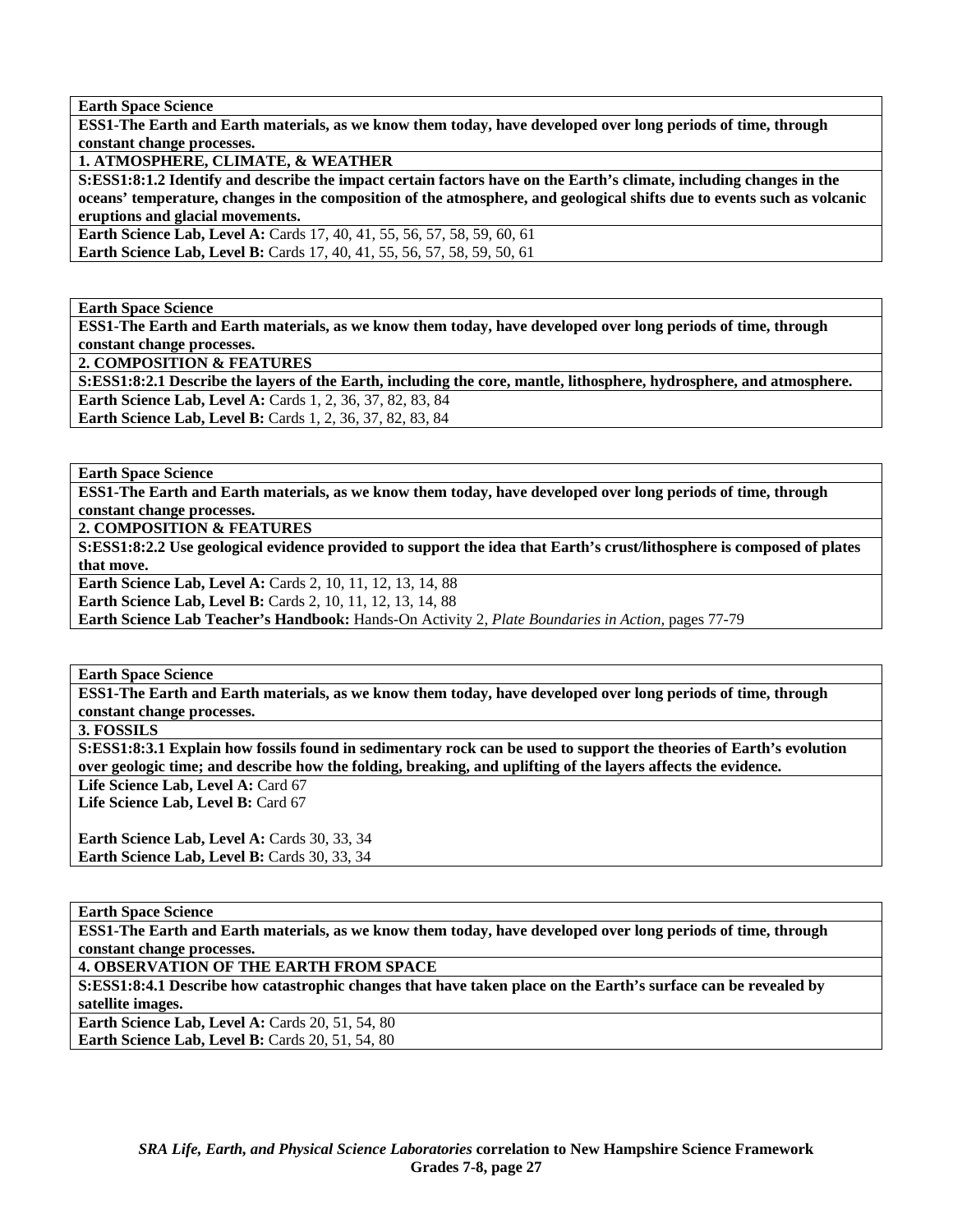**ESS1-The Earth and Earth materials, as we know them today, have developed over long periods of time, through constant change processes.** 

**5. PROCESSES & RATES OF CHANGE** 

**S:ESS1:8:5.1 Explain that the Earth's crust is divided into plates which move at extremely slow rates in response to movements in the mantle.** 

**Earth Science Lab, Level A: Cards 10, 11, 12, 13, 14** 

**Earth Science Lab, Level B: Cards 10, 11, 12, 13, 14** 

**Earth Science Lab Teacher's Handbook:** Hands-On Activity 2, *Plate Boundaries in Action,* pages 77-79

**Earth Space Science** 

**ESS1-The Earth and Earth materials, as we know them today, have developed over long periods of time, through constant change processes.** 

**5. PROCESSES & RATES OF CHANGE** 

**S:ESS1:8:5.2 Explain how Earth events, abruptly and over time, can bring about changes on Earth's surface (e.g., landforms, ocean floor, rock features, climate).** 

**Earth Science Lab, Level A:** Cards 10, 11, 12, 13, 14, 15, 17, 22, 24, 25, 26, 27, 28, 52, 53, 54, 60, 61

**Earth Science Lab, Level B:** Cards 10, 11, 12, 13, 14, 15, 17, 22, 24, 25, 26, 27, 28, 52, 53, 54, 60, 61

**Earth Science Lab Teacher's Handbook:** Hands-On Activity 2, *Plate Boundaries in Action,* pages 77-79; Hands-On Activity 6, *Modeling a Tornado,* pages 93-95

**Earth Space Science** 

**ESS1-The Earth and Earth materials, as we know them today, have developed over long periods of time, through constant change processes.** 

**5. PROCESSES & RATES OF CHANGE** 

**S:ESS1:8:5.3 Explain the role of different heating or convection in ocean currents, winds, weather, and weather patterns, atmosphere, or climate.** 

**Earth Science Lab, Level A: Cards 38, 40, 41, 46, 52, 53, 54, 57, 58, 87 Earth Science Lab, Level B:** Cards 38, 40, 41, 46, 52, 53, 54, 57, 58, 87

**Earth Space Science** 

**ESS1-The Earth and Earth materials, as we know them today, have developed over long periods of time, through constant change processes.** 

**6. ROCK CYCLE** 

**S:ESS1:8:6.1 Describe the processes of the rock cycle.** 

Earth Science Lab, Level A: Cards 6, 7, 8, 9

**Earth Science Lab, Level B:** Cards 6, 7, 8, 9

**Earth Space Science ESS1-The Earth and Earth materials, as we know them today, have developed over long periods of time, through constant change processes. 6. ROCK CYCLE S:ESS1:8:6.2 Explain that sedimentary, igneous, and metamorphic rocks contain evidence of the minerals, temperatures, and forces that created them. Earth Science Lab, Level A: Cards 3, 4, 5, 6, 7, 8, 9** 

**Earth Science Lab, Level B:** Cards 3, 4, 5, 6, 7, 8, 9

**Earth Science Lab Teacher's Handbook:** Hands-On Activity 1, *Identifying Minerals with the Mohs Scale,* pages 73-75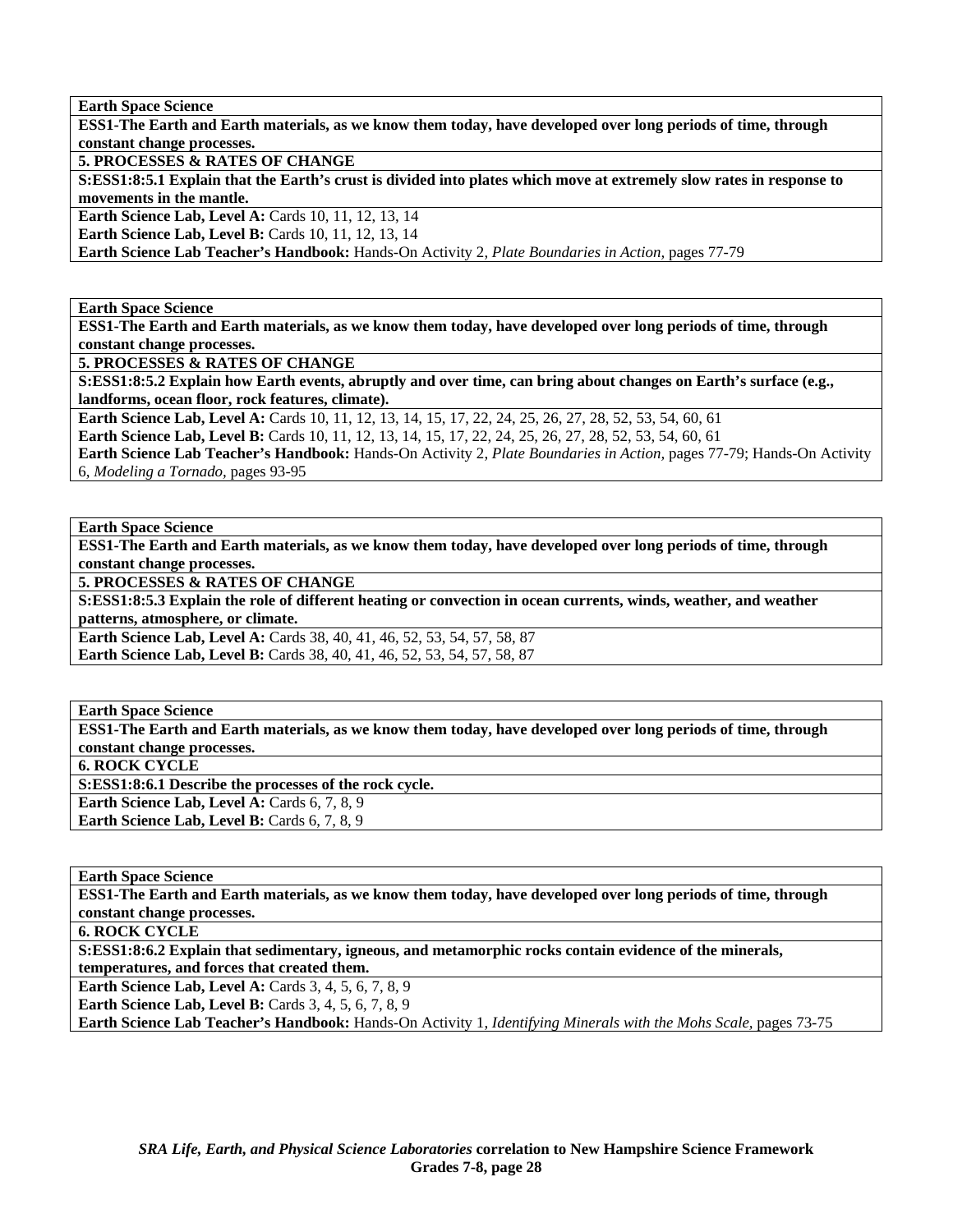**ESS1-The Earth and Earth materials, as we know them today, have developed over long periods of time, through constant change processes.** 

**6. ROCK CYCLE** 

**S:ESS1:8:6.3 Explain how sediments of sand and small particles, which may contain the remains of organisms, are gradually buried and cemented together by dissolved minerals to form solid rock.** 

Life Science Lab, Level A: Card 67

Life Science Lab, Level B: Card 67

**Life Science Lab Teacher's Handbook:** Hands-On Activity 5, *Making Fossils,* pages 93-95

Earth Science Lab, Level A: Cards 33, 34 Earth Science Lab, Level B: Cards 33, 34

**Earth Space Science** 

**ESS1-The Earth and Earth materials, as we know them today, have developed over long periods of time, through constant change processes.** 

**7. WATER** 

**S:ESS1:8:7.1 Describe how water flows into and through a watershed, falling over the land, collecting in rivers and lakes, soil, and porous layers of rock, until much of it flows back into the ocean.** 

**Earth Science Lab, Level A: Cards 25, 47, 82, 83, 84** 

**Earth Science Lab, Level B: Cards 25, 47, 82, 83, 84** 

**Earth Space Science** 

**ESS1-The Earth and Earth materials, as we know them today, have developed over long periods of time, through constant change processes.** 

**7. WATER** 

**S:ESS1:8:7.2 Identify the physical and chemical properties that make water an essential component of the Earth's system.** 

**Earth Science Lab, Level A: Cards 47, 82** 

**Earth Science Lab, Level B: Cards 47, 82** 

**Earth Space Science ESS1-The Earth and Earth materials, as we know them today, have developed over long periods of time, through constant change processes. 7. WATER S:ESS1:8:7.3 Explain the processes that cause cycling of water into and out of the atmosphere and their connections to our planet's weather patterns. Earth Science Lab, Level A:** Cards 43, 47, 48, 49, 52, 53, 54, 56

**Earth Science Lab, Level B:** Cards 43, 47, 48, 49, 52, 53, 54, 56

**Earth Space Science** 

**ESS2-The Earth is part of a solar system, made up of distinct parts, which have temporal and spatial interrelationships. 1. EARTH, SUN AND MOON** 

**S:ESS2:8:1.1 Identify the characteristics of the Sun and its position in the universe.** 

**Earth Science Lab, Level A: Cards 67, 68** 

**Earth Science Lab, Level B: Cards 67, 68**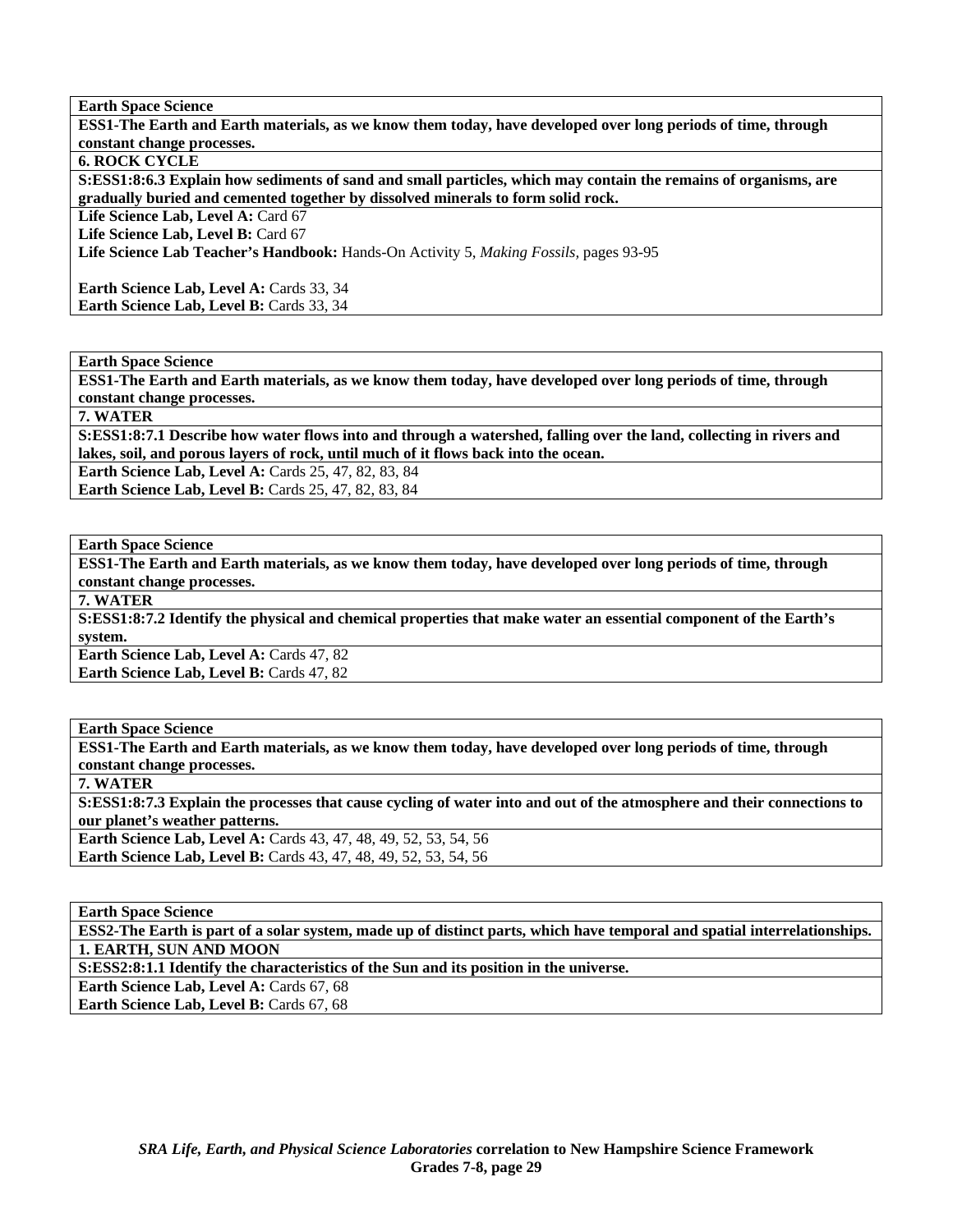**ESS2-The Earth is part of a solar system, made up of distinct parts, which have temporal and spatial interrelationships. 1. EARTH, SUN AND MOON** 

**S:ESS2:8:1.2 Recognize and describe how the regular and predictable motions of the Earth and Moon account for phenomena, such as the phases of the Moon and eclipses.** 

**Earth Science Lab, Level A: Cards 64, 65, 66** 

**Earth Science Lab, Level B: Cards 64, 65, 66** 

**Earth Space Science** 

**ESS2-The Earth is part of a solar system, made up of distinct parts, which have temporal and spatial interrelationships. 1. EARTH, SUN AND MOON** 

**S:ESS2:8:1.3 Recognize the relationships between the tides and the phases of the moon; and use tide charts and NOAA information to describe them.** 

Earth Science Lab, Level A: Cards 64, 66, 90 Earth Science Lab, Level B: Cards 64, 66, 90

**Physical Science Lab, Level A: Card 48 Physical Science Lab, Level B: Card 48** 

**Earth Space Science** 

**ESS2-The Earth is part of a solar system, made up of distinct parts, which have temporal and spatial interrelationships. 1. EARTH, SUN AND MOON** 

**S:ESS2:8:1.4 Explain the temporal or positional relationships between or among the Earth, Sun, and Moon (e.g.,** 

**night/day, seasons, year, tide).** 

**Earth Science Lab, Level A: Cards 62, 64, 65, 66** 

**Earth Science Lab, Level B: Cards 62, 64, 65, 66** 

**Earth Space Science** 

**ESS2-The Earth is part of a solar system, made up of distinct parts, which have temporal and spatial interrelationships. 2. ENERGY** 

**S:ESS2:8:2.1 Describe the Sun as the principle energy source for phenomena on the Earth's surface. Earth Science Lab, Level A:** Cards 25, 26, 27, 28, 38, 39, 40, 41, 43, 44, 45, 46, 47, 48, 49, 52, 53, 54, 55, 57, 58, 60, 61, 62, 67, 87

**Earth Science Lab, Level B:** Cards 25, 26, 27, 28, 38, 39, 40, 41, 43, 44, 45, 46, 47, 48, 49, 52, 53, 54, 55, 57, 58, 60, 61, 62, 67, 87

**Earth Science Lab Teacher's Handbook:** Hands-On Activity 6, *Modeling a Tornado,* pages 93-95

**Earth Space Science** 

**ESS2-The Earth is part of a solar system, made up of distinct parts, which have temporal and spatial relationships. 3. SOLAR SYSTEM** 

**S:ESS2:8.3.1 Identify the characteristics and movement patterns of the planets in our Solar System and differentiate between them.** 

**Earth Science Lab, Level A: Cards 68, 69, 70, 71, 72, 73 Earth Science Lab, Level B:** Cards 68, 69, 70, 71, 72, 73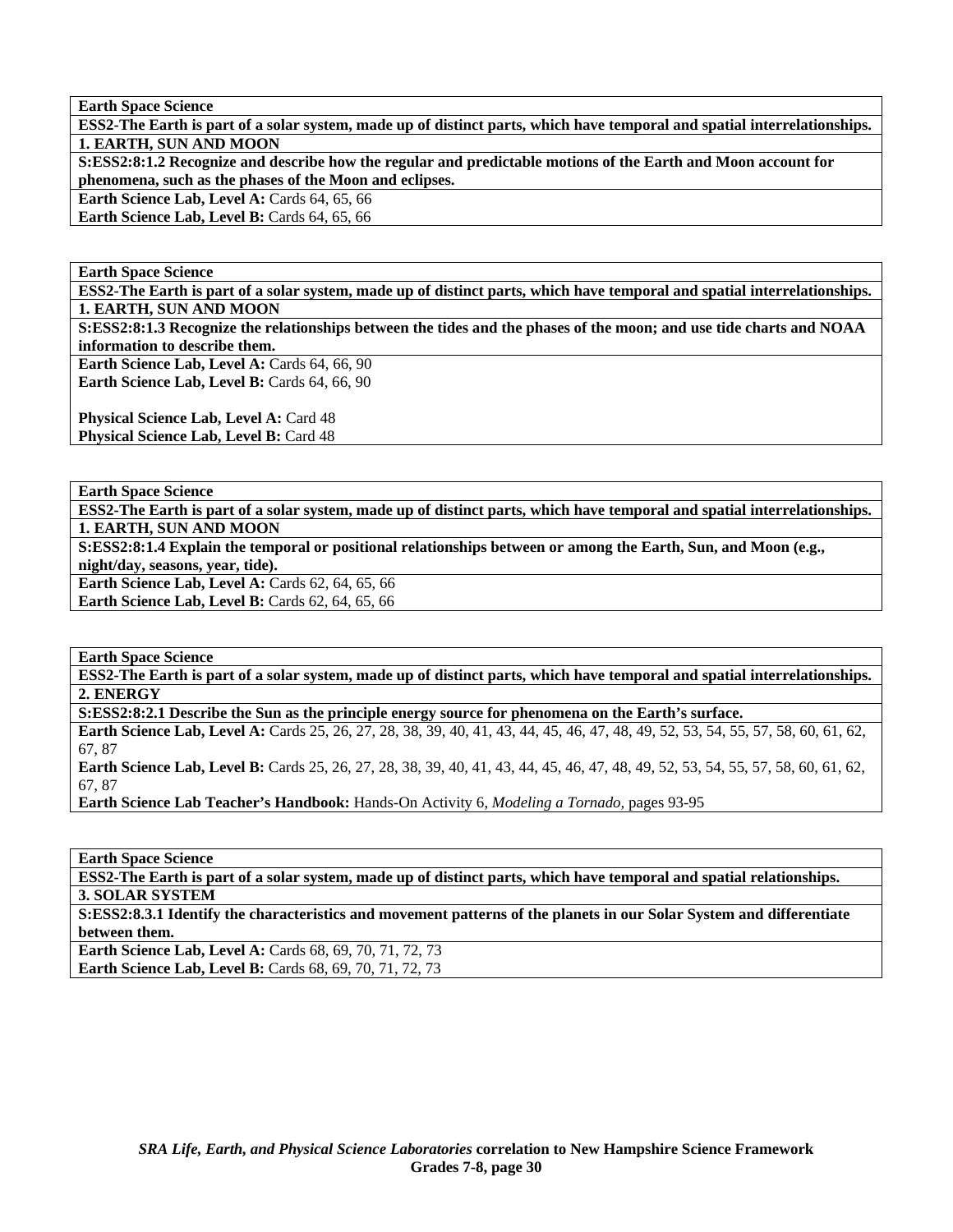| <b>Earth Space Science</b>                                                                                          |
|---------------------------------------------------------------------------------------------------------------------|
| ESS2-The Earth is part of a solar system, made up of distinct parts, which have temporal and spatial relationships. |
| <b>3. SOLAR SYSTEM</b>                                                                                              |
| S:ESS2:8.3.1 Explain the effects of gravitational force on the planets and their moons.                             |
| <b>Earth Science Lab, Level A: Card 68</b>                                                                          |
| <b>Earth Science Lab, Level B: Card 68</b>                                                                          |
|                                                                                                                     |
| <b>Physical Science Lab, Level A: Card 59</b>                                                                       |
| Physical Science Lab, Level B: Card 59                                                                              |
|                                                                                                                     |

**ESS2-The Earth is part of a solar system, made up of distinct parts, which have temporal and spatial relationships. 3. SOLAR SYSTEM** 

**S:ESS2:8.3.1 Explain why Earth and out Solar System appear to be somewhat unique, while acknowledging recent evidence that suggests similar systems exist in the universe. Earth Science Lab, Level A: Cards 68, 69, 77, 79, 81** 

**Earth Science Lab, Level B: Cards 68, 69, 77, 79, 81** 

**Earth Space Science** 

**ESS2-The Earth is part of a solar system, made up of distinct parts, which have temporal and spatial relationships. 3. SOLAR SYSTEM** 

**S:ESS2:8.3.1 Compare and contrast planets based on data provided about size, composition, location, orbital movement, atmosphere, or surface features (includes moons).** 

**Earth Science Lab, Level A: Cards 69, 70, 71, 72 Earth Science Lab, Level B: Cards 69, 70, 71, 72** 

**Earth Space Science** 

**ESS2-The Earth is part of a solar system, made up of distinct parts, which have temporal and spatial relationships. 3. SOLAR SYSTEM** 

**S:ESS2:8.3.1 Explain how gravitational force affects objects in the Solar System (e.g., moons, tides, orbits, satellites). Earth Science Lab, Level A: Cards 66, 68, 90** 

**Earth Science Lab, Level B:** Cards 66, 68, 90

Physical Science Lab, Level A: Cards 48, 59 Physical Science Lab, Level B: Cards 48, 59

**Earth Space Science** 

**ESS2-The Earth is part of a solar system, made up of distinct parts, which have temporal and spatial interrelationships. 4. VIEW FROM EARTH** 

**S:ESS2:8:4.1 Explain how technological advances have allowed scientists to re-evaluate or extend existing ideas about the Solar System.** 

**Earth Science Lab, Level A:** Cards 70, 79, 80, 81 **Earth Science Lab, Level B: Cards 70, 79, 80, 81**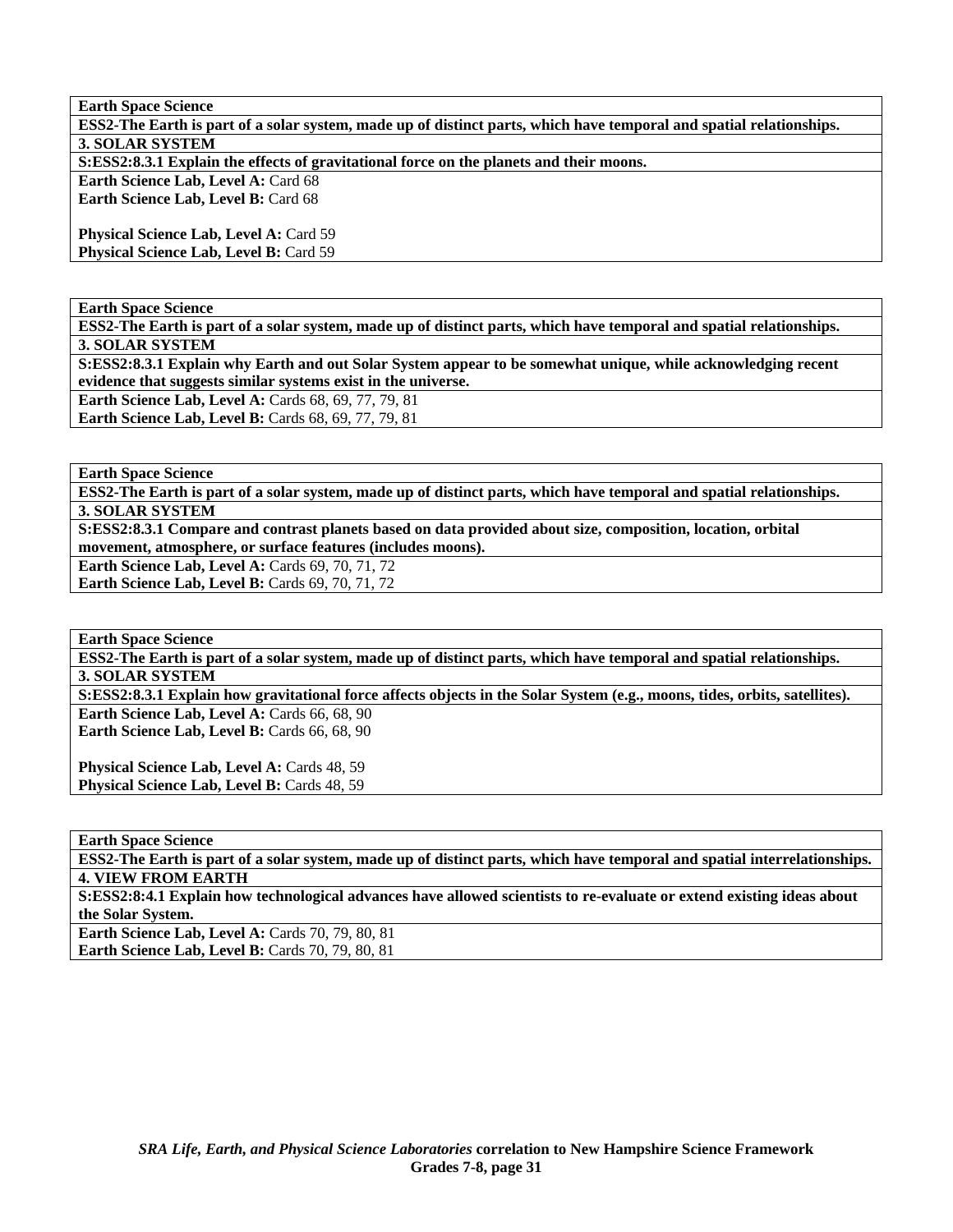**ESS3-The origin and evolution of galaxies and the universe demonstrate fundamental principles of physical science across vast distances and time.** 

**1. SIZE AND SCALE** 

**S:ESS3:8:1.1 Define an astronomical unit as the distance from the Earth to the Sun.** 

**Earth Science Lab, Level A:** Card 74 **Earth Science Lab, Level B:** Card 74

**Earth Space Science** 

**ESS3-The origin and evolution of galaxies and the universe demonstrate fundamental principles of physical science across vast distances and time.** 

**1. SIZE AND SCALE** 

**S:ESS3:8:1.2 Explain that special units of measure, such as light years and astronomical units, are used to calculate distances in space. Earth Science Lab, Level A: Card 74** 

**Earth Science Lab, Level B: Card 74** 

**Earth Space Science** 

**ESS3-The origin and evolution of galaxies and the universe demonstrate fundamental principles of physical science across vast distances and time.** 

**2. STARS AND GALAXIES** 

**S:ESS3:8:2.1 Describe objects such as asteroids, comets, and meteors in terms of their characteristics and movement patterns.** 

**Earth Science Lab, Level A: Card 73 Earth Science Lab, Level B: Card 73** 

**Earth Space Science** 

**ESS3-The origin and evolution of galaxies and the universe demonstrate fundamental principles of physical science across vast distances and time.** 

**3. UNIVERSE** 

**S:ESS3:8:3.1 Describe the universe as being comprised of billions of galaxies, each containing many billions of stars; and explain that there are vast distances separating these galaxies and stars from one another and from the Earth.** 

Earth Science Lab, Level A: Cards 75, 77

Earth Science Lab, Level B: Cards 75, 77

**Earth Space Science** 

**ESS4-The growth of scientific knowledge in Earth Space Science has been advanced through the development of technology and is used (alone or in combination with other sciences) to identify, understand and solve local and global issues.** 

**1. DESIGN TECHNOLOGY** 

**S:ESS4:8:1.1 Describe ways in which technology has increased our understanding of the world in which we live. Earth Science Lab, Level A: Cards 16, 20, 31, 37, 51, 54, 70, 79, 80, 81, 88 Earth Science Lab, Level B:** Cards 16, 20, 31, 37, 51, 54, 70, 79, 80, 81, 88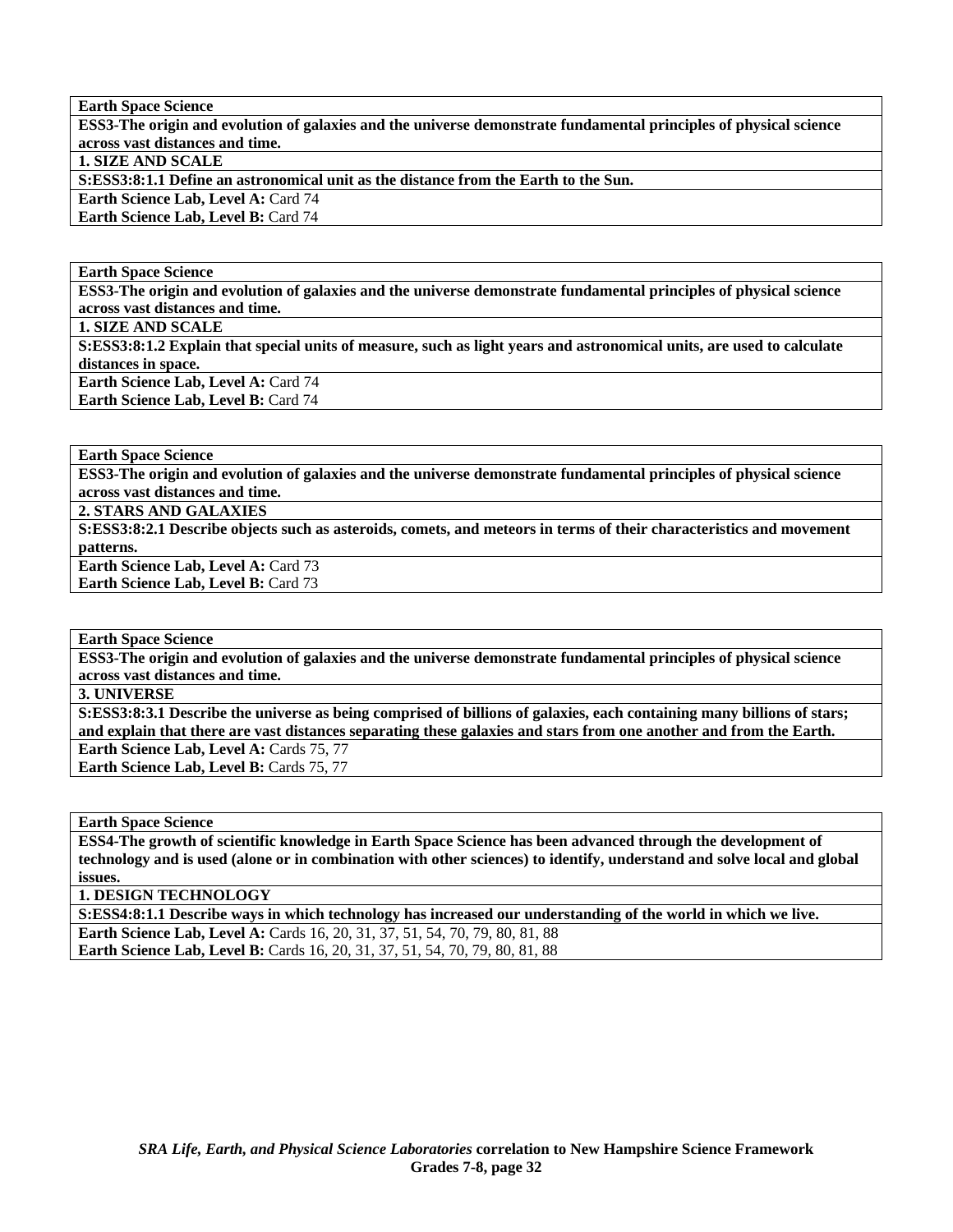**ESS4-The growth of scientific knowledge in Earth Space Science has been advanced through the development of technology and is used (alone or in combination with other sciences) to identify, understand and solve local and global issues.** 

# **1. DESIGN TECHNOLOGY**

**S:ESS4:8:1.2 Recognize the importance of technology as it relates to science, for purposes such as: access to space and other remote locations, sample collection and treatment, measurement, data collection, and storage, computation, and communication of information.** 

**Earth Science Lab, Level A:** Cards 16, 20, 31, 37, 51, 54, 70, 79, 80, 81, 88 **Earth Science Lab, Level B:** Cards 16, 20, 31, 37, 51, 54, 70, 79, 80, 81, 88

**Earth Space Science** 

**ESS4-The growth of scientific knowledge in Earth Space Science has been advanced through the development of technology and is used (alone or in combination with other sciences) to identify, understand and solve local and global issues.** 

**2. TOOLS** 

**S:ESS4:8:2.1 Calculate temperature in degrees Celsius.** 

**Earth Science Lab Teacher's Handbook:** Hands-On Activity 8, *Temperature, Salinity, and Water Density,* pages 101-103

**Earth Space Science** 

**ESS4-The growth of scientific knowledge in Earth Space Science has been advanced through the development of technology and is used (alone or in combination with other sciences) to identify, understand and solve local and global issues.** 

**2. TOOLS** 

**S:ESS4:8:2.2 Perform calculations using metric measurements.** 

**Earth Science Lab Teacher's Handbook:** Hands-On Activity 1, *Identifying Minerals with the Mohs Scale,* pages 73-75; Hands-On Activity 3, *Interpreting a Topographic Map,* pages 81-83; Hands-On Activity 7, *Sizes in the Solar System,* pages 97- 99; Hands-On Activity 8, *Temperature, Salinity, and Water Density,* pages 101-103

**Earth Space Science** 

**ESS4-The growth of scientific knowledge in Earth Space Science has been advanced through the development of technology and is used (alone or in combination with other sciences) to identify, understand and solve local and global issues.** 

**2. TOOLS** 

**S:ESS4:8:2.3 Describe how man used land-based light telescopes, radio telescopes, satellites, manned exploration, probes and robots to collect data.** 

**Earth Science Lab, Level A:** Cards 20, 51, 54, 70, 79, 80, 81 **Earth Science Lab, Level B:** Cards 20, 51, 54, 70, 79, 80, 81

**Earth Space Science** 

**ESS4-The growth of scientific knowledge in Earth Space Science has been advanced through the development of technology and is used (alone or in combination with other sciences) to identify, understand and solve local and global issues.** 

**3. LOCAL AND GLOBAL: USES OF EARTH MATERIALS** 

**S:ESS4:8:3.1 Provide examples of how creative thinking and economic need has shaped the way people use natural materials, such as the use of metal ores, petroleum, and fresh water.** 

**Life Science Lab, Level A: Cards 84, 87, 90** 

**Life Science Lab, Level B: Cards 84, 87, 90** 

**Earth Science Lab, Level A:** Cards 5, 29, 35, 37, 42, 82, 85 **Earth Science Lab, Level B:** Cards 5, 29, 35, 37, 42, 82, 85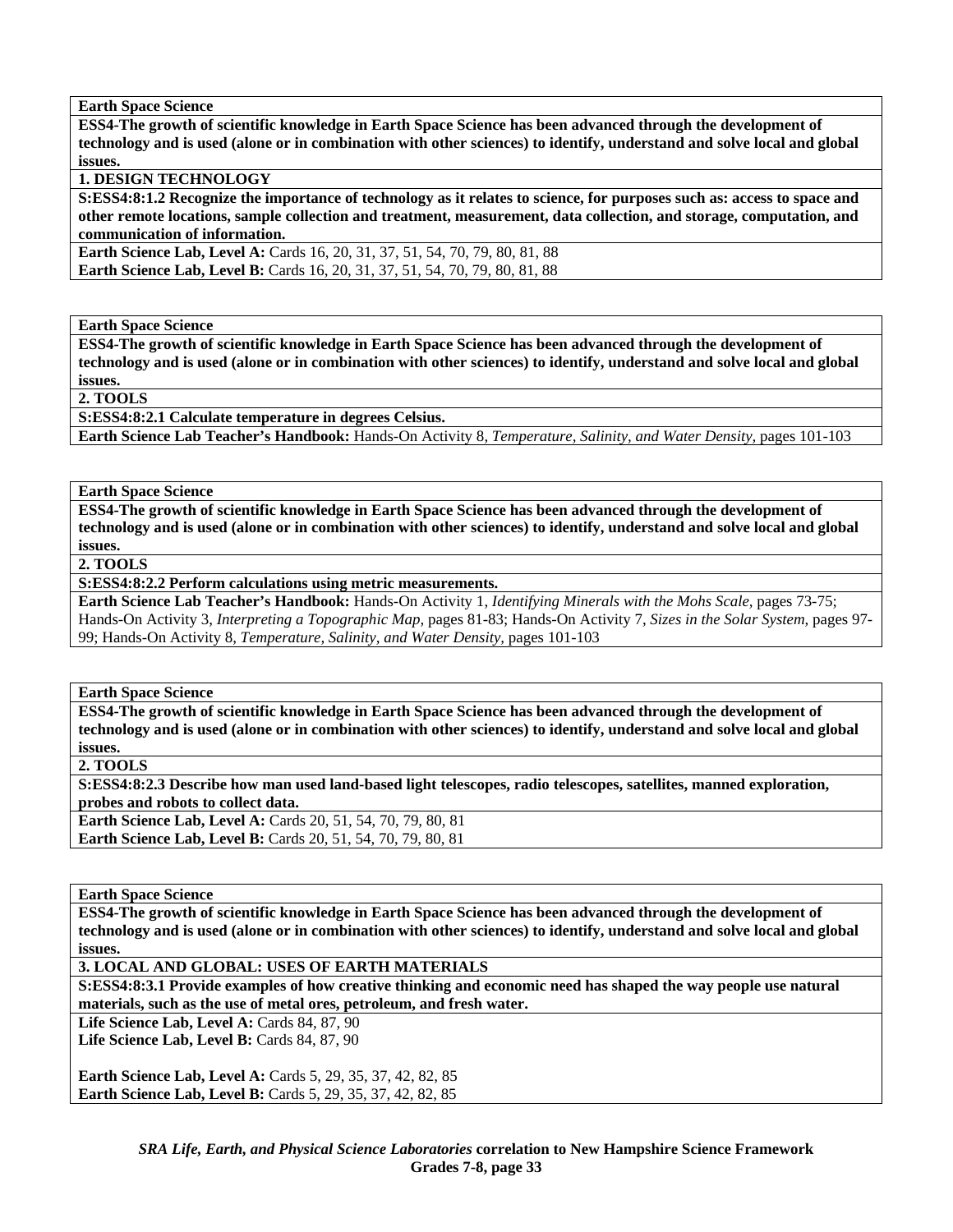**ESS4-The growth of scientific knowledge in Earth Space Science has been advanced through the development of technology and is used (alone or in combination with other sciences) to identify, understand and solve local and global issues.** 

**3. LOCAL AND GLOBAL: USES OF EARTH MATERIALS** 

**S:ESS4:8:3.2 Explain how to test natural materials to measure and compare their properties.** 

Life Science Lab, Level A: Cards 84, 87, 88, 89, 90 Life Science Lab, Level B: Cards 84, 87, 88, 89, 90

**Earth Science Lab, Level A: Cards 3, 4, 5, 29, 82, 87 Earth Science Lab, Level B:** Cards 3, 4, 5, 29, 82, 87

## **Earth Space Science**

**ESS4-The growth of scientific knowledge in Earth Space Science has been advanced through the development of technology and is used (alone or in combination with other sciences) to identify, understand and solve local and global issues.** 

# **3. LOCAL AND GLOBAL: USES OF EARTH MATERIALS**

**S:ESS4:8:3.3 Explain how technologies can reduce the environmental impact of natural disasters.** 

**Life Science Lab, Level A: Cards 87, 88, 89, 90** Life Science Lab, Level B: Cards 87, 88, 89, 90

**Earth Science Lab, Level A:** Cards 16, 37, 42, 59, 60, 61, 86 **Earth Science Lab, Level B:** Cards 16, 37, 42, 59, 60, 61, 86

**Earth Space Science** 

**ESS4-The growth of scientific knowledge in Earth Space Science has been advanced through the development of technology and is used (alone or in combination with other sciences) to identify, understand and solve local and global issues.** 

**3. LOCAL AND GLOBAL: USES OF EARTH MATERIALS** 

**S:ESS4:8:3.4 Identify the potential impact of converting forested land to uses such as farms, homes, factories, or tourist attractions.** 

**Earth Science Lab, Level A: Card 85 Earth Science Lab, Level B:** Card 85

**Earth Space Science** 

**ESS4-The growth of scientific knowledge in Earth Space Science has been advanced through the development of technology and is used (alone or in combination with other sciences) to identify, understand and solve local and global issues.** 

**4. CAREER TECHNICAL EDUCATION CONNECTIONS** 

**S:ESS4:8:4.1 Understand that some scientific jobs/careers involve the application of Earth Space science content knowledge and experience in specific ways that meet the goals of the job.** 

This concept is not covered at this level.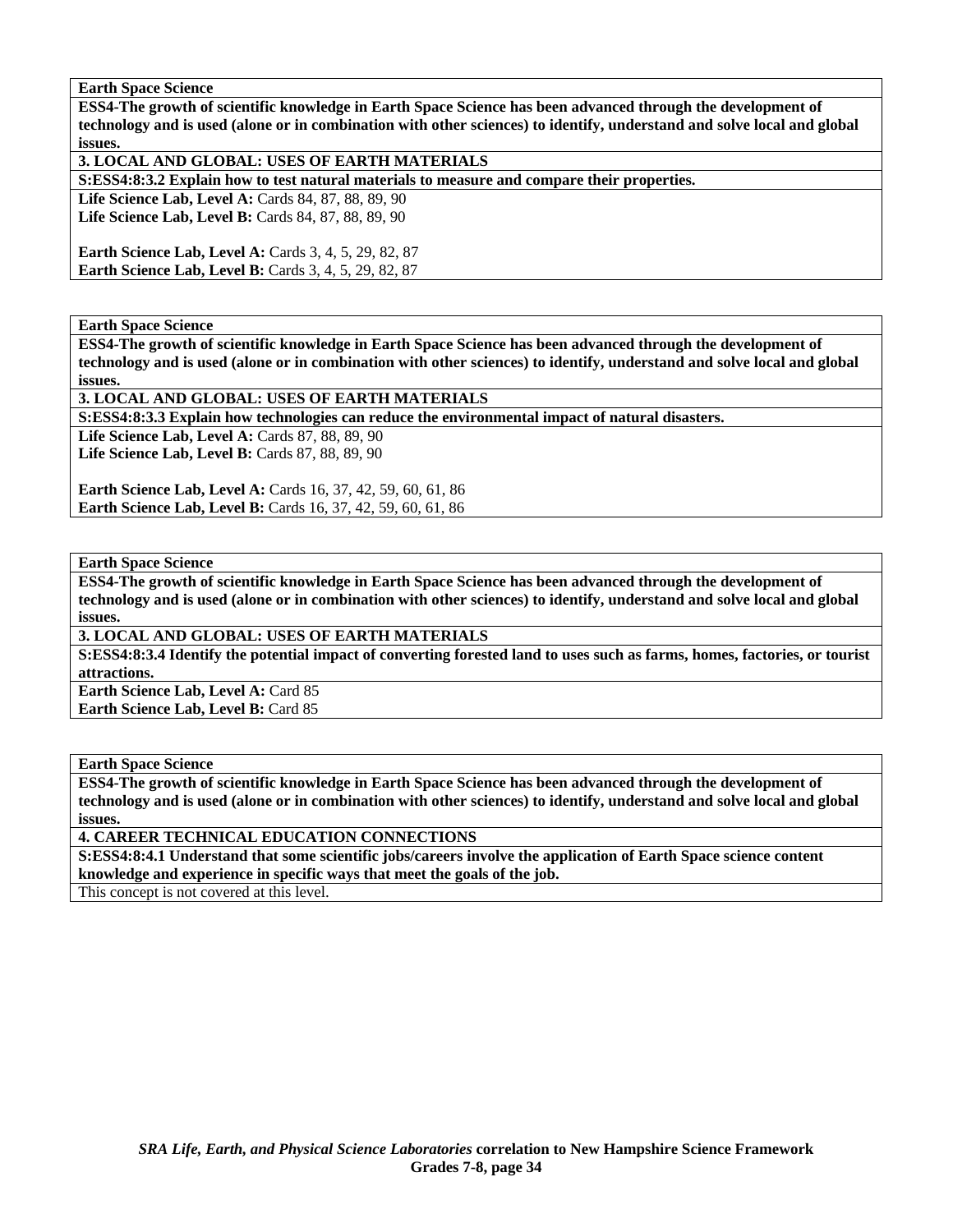**LS1-All living organisms have identifiable structures and characteristics that allow for survival (organisms, populations, & species).** 

## **1. CLASSIFICATION**

**S:LS1:8:1.1 Recognize that similarities among organisms are found in anatomical features and patterns of development; and relatedness among organisms.** 

Life Science Lab, Level A: Cards 2, 3, 11, 12, 13, 14, 15, 16, 17, 18, 19, 20, 21, 22, 25, 27, 28, 29, 20, 31, 32, 33, 34, 35, 36, 37, 38, 39, 40

Life Science Lab, Level B: Cards 2, 3, 11, 12, 13, 14, 15, 16, 17, 18, 19, 20, 21, 22, 25, 27, 28, 29, 20, 31, 32, 33, 34, 35, 36, 37, 38, 39, 40

**Life Science Lab Teacher's Handbook:** Hands-On Activity 2, *Culturing Bacteria,* pages 81-83; Hands-On Activity 3, *Investigating Arthropods,* pages 85-87

### **Life Science**

**LS1-All living organisms have identifiable structures and characteristics that allow for survival (organisms, populations, & species).** 

**1. CLASSIFICATION** 

**S:LS1:8:1.2 Describe or compare how different organisms have mechanisms that work in a coordinated way to obtain energy, grow, move, respond, provide defense, enable reproduction, or maintain internal balance (e.g., cells, tissues, organs, and systems). Categorize organisms into kingdoms that are currently recognized, according to shared characteristics.** 

Life Science Lab, Level A: Cards 2, 3, 11, 12, 13, 14, 15, 16, 17, 18, 19, 20, 21, 22, 25, 27, 28, 29, 20, 31, 32, 33, 34, 35, 36, 37, 38, 39, 40

Life Science Lab, Level B: Cards 2, 3, 11, 12, 13, 14, 15, 16, 17, 18, 19, 20, 21, 22, 25, 27, 28, 29, 20, 31, 32, 33, 34, 35, 36, 37, 38, 39, 40

**Life Science Lab Teacher's Handbook:** Hands-On Activity 2, *Culturing Bacteria,* pages 81-83; Hands-On Activity 3, *Investigating Arthropods,* pages 85-87

**Life Science** 

**LS1-All living organisms have identifiable structures and characteristics that allow for survival (organisms, populations, & species).** 

**2. LIVING THINGS AND ORGANIZATION** 

**S:LS1:8:2.1 Identify the functions of the human body's systems, including digestion, respiration, reproduction, circulation, excretion, movement, control, and coordination and protection from disease; and describe how they interact with one another.** 

**Life Science Lab, Level A:** Cards 45, 46, 47, 48, 49, 50, 51, 52, 53, 54, 55, 56, 57, 58 Life Science Lab, Level B: Cards 45, 46, 47, 48, 49, 50, 51, 52, 53, 54, 55, 56, 57, 58 **Life Science Lab Teacher's Handbook:** Hands-On Activity 4, *Your Cardiovascular System,* pages 89-91

**Life Science** 

**LS1-All living organisms have identifiable structures and characteristics that allow for survival (organisms, populations, & species).** 

**2. LIVING THINGS AND ORGANIZATION** 

**S:LS1:8:2.2 Define a population and describe the factors that can affect it.** 

**Life Science Lab, Level A:** Cards 70, 71, 72, 73, 74, 75, 76

**Life Science Lab, Level B:** Cards 70, 71, 72, 73, 74, 75, 76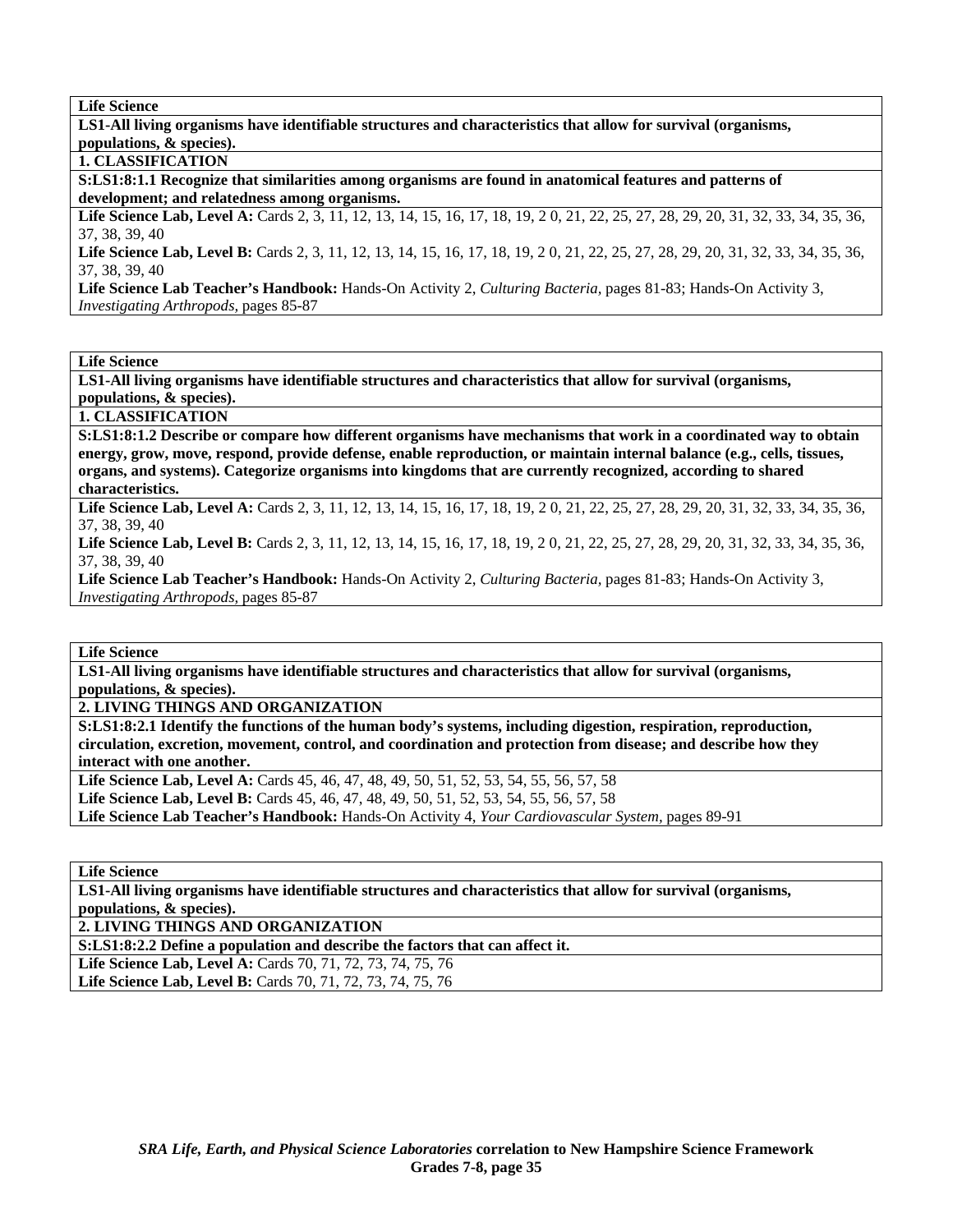**LS1-All living organisms have identifiable structures and characteristics that allow for survival (organisms, populations, & species).** 

**2. LIVING THINGS AND ORGANIZATION** 

**S:LS1:8:2.3 Explain why it is beneficial for an organisms to be able to regulate its internal environment while living in a constantly changing external environment.** 

Life Science Lab, Level A: Card 44

**Life Science Lab, Level B:** Card 44

### **Life Science**

**LS1-All living organisms have identifiable structures and characteristics that allow for survival (organisms, populations, & species).** 

**2. LIVING THINGS AND ORGANIZATION** 

**S:LS1:8:2.4 Explain relationships between or among the structure and function of the cells, tissues, organs, and organ systems in an organism.** 

Life Science Lab, Level A: Cards 6, 7, 8, 9, 10, 44, 45, 46, 47, 48, 49, 50, 51, 52, 53, 54, 55, 56, 57, 58

**Life Science Lab, Level B:** Cards 6, 7, 8, 9, 10, 44, 45, 46, 47, 48, 49, 50, 51, 52, 53, 54, 55, 56, 57, 58

**Life Science Lab Teacher's Handbook:** Hands-On Activity 1, *Examining Cells,* pages 77-79; Hands-On Activity4, *Your Cardiovascular System,* pages 89-91

### **Life Science**

**LS1-All living organisms have identifiable structures and characteristics that allow for survival (organisms, populations, & species).** 

**2. LIVING THINGS AND ORGANIZATION** 

**S:LS1:8:2.5 Using data and observations about the biodiversity of an ecosystem, make predictions or draw conclusions about how the diversity contributes to the stability of the ecosystem.** 

Life Science Lab, Level A: Cards 70, 71, 72, 73, 74, 75, 76, 81, 82 Life Science Lab, Level B: Cards 70, 71, 72, 73, 74, 75, 76, 81, 82

**Earth Science Lab, Level A: Card 89 Earth Science Lab, Level B:** Card 89

## **Life Science**

**LS1-All living organisms have identifiable structures and characteristics that allow for survival (organisms, populations, & species).** 

**3. REPRODUCTION** 

**S:LS1:8:3.1 Differentiate between asexual and sexual reproduction, and explain that in some kinds of organisms, all the genes come from one parent, while in organisms requiring two sexes to reproduce, typically half the genes come from each parent.** 

Life Science Lab, Level A: Cards 60, 61, 62, 63 Life Science Lab, Level B: Cards 60, 61, 62, 63

**Life Science LS1-All living organisms have identifiable structures and characteristics that allow for survival (organisms, populations, & species). 3. REPRODUCTION S:LS1:8:3.2 Explain that a species of sexually reproducing organisms is comprised of all the organisms that can mate to produce fertile offspring. Life Science Lab, Level A: Cards 58, 61, 71 Life Science Lab, Level B: Cards 58, 61, 71**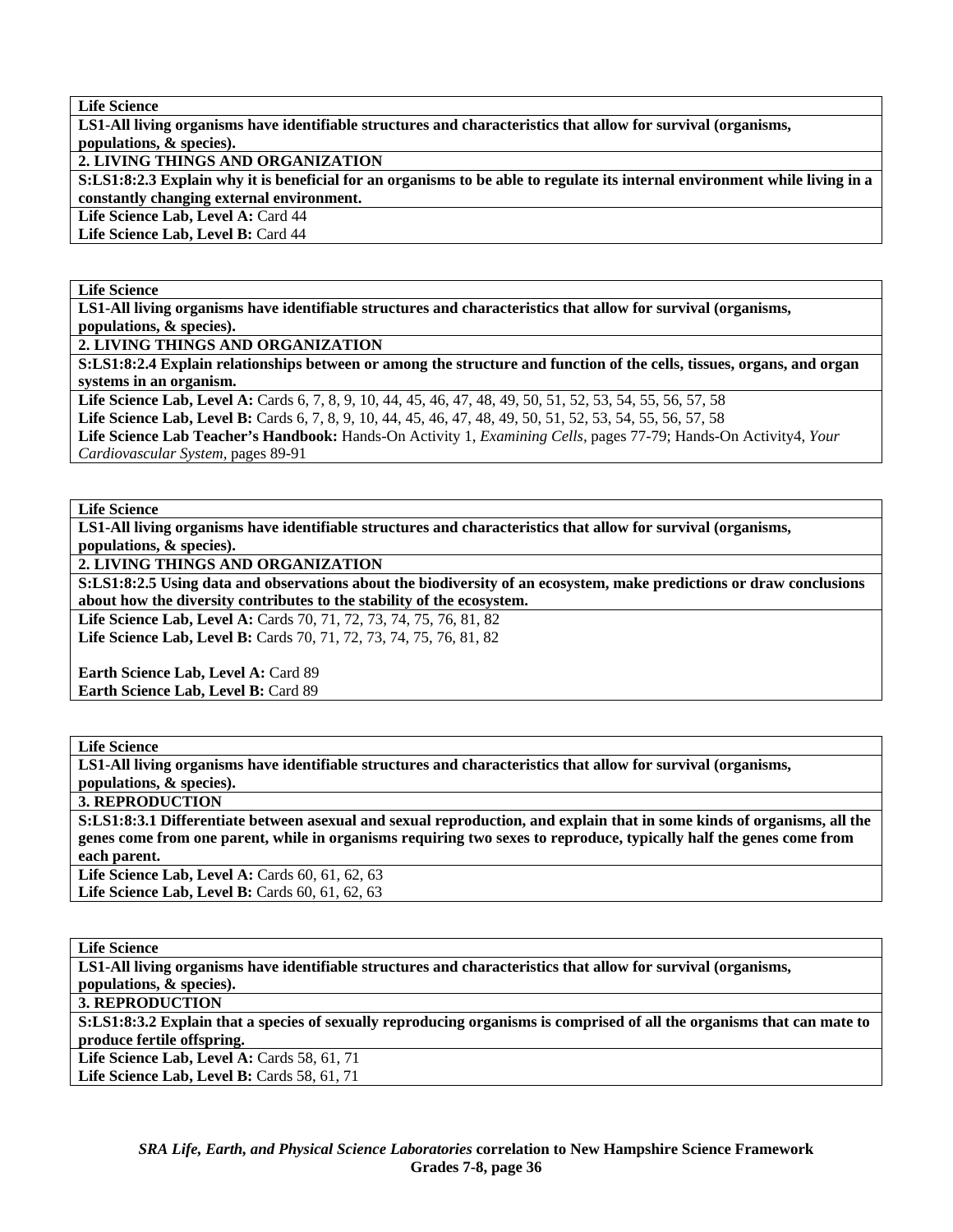**LS1-All living organisms have identifiable structures and characteristics that allow for survival (organisms, populations, & species).** 

## **3. REPRODUCTION**

**S:LS1:8:3.3 Explain that in sexual reproduction, a single specialized cell from a female merges with a specialized cell from a male in a process called fertilization.** 

Life Science Lab, Level A: Cards 58, 61 Life Science Lab, Level B: Cards 58, 61

### **Life Science**

**LS1-All living organisms have identifiable structures and characteristics that allow for survival (organisms,** 

**populations, & species).** 

**3. REPRODUCTION** 

**S:LS1:8:3.4 Explain that the fertilized egg cell, carrying genetic information from each parent, multiplies to form the complete organism.**  Life Science Lab, Level A: Cards 58, 61

Life Science Lab, Level B: Cards 58, 61

**Life Science** 

**LS1-All living organisms have identifiable structures and characteristics that allow for survival (organisms, populations, & species).** 

**3. REPRODUCTION** 

**S:LS1:8:3.5 Explain how the basic tissues of an embryo form.** 

Life Science Lab, Level A: Cards 40, 58

Life Science Lab, Level B: Cards 40, 58

#### **Life Science**

**LS1-All living organisms have identifiable structures and characteristics that allow for survival (organisms, populations, & species).** 

**3. REPRODUCTION** 

**S:LS1:8:3.6 Compare and contrast sexual reproduction with asexual reproduction.** 

Life Science Lab, Level A: Cards 60, 61

Life Science Lab, Level B: Cards 60, 61

**Life Science** 

**LS1-All living organisms have identifiable structures and characteristics that allow for survival (organisms, populations, & species).** 

**3. REPRODUCTION** 

**S:LS1:8:3.7 Using data provided, select evidence that supports the concept that genetic information is passed on from both parents to offspring.** 

Life Science Lab, Level A: Cards 58, 61, 62, 63, 64 **Life Science Lab, Level B:** Cards 58, 61, 62, 63, 64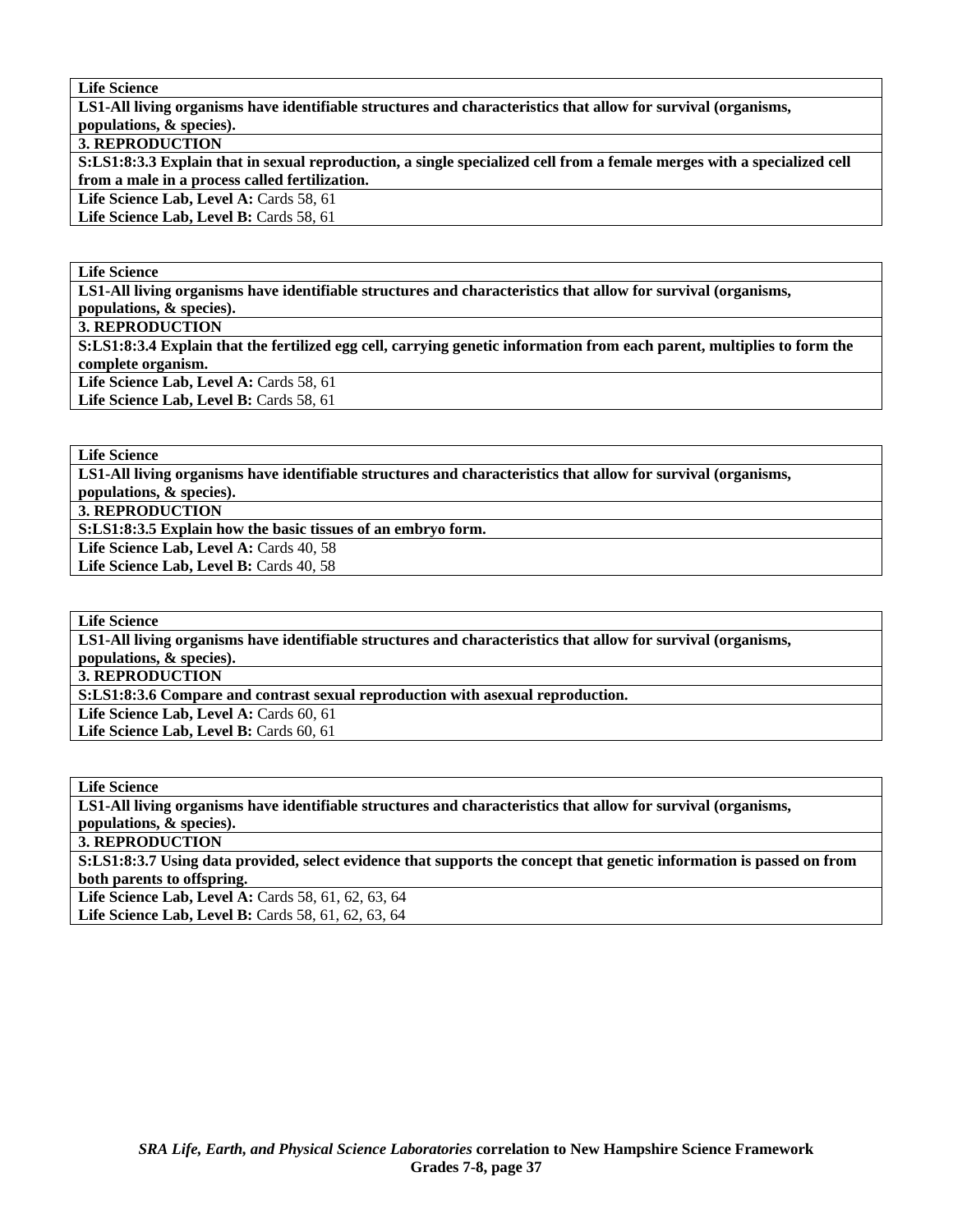**LS2-Energy flows and mater recycles through an ecosystem.** 

**1. ENVIRONEMNT** 

**S:LS2:8:1.1 Explain how changes in environmental conditions can affect the survival of individual organisms and an entire species.** 

Life Science Lab, Level A: Cards 66, 67, 72, 86, 87, 88, 89, 90

**Life Science Lab, Level B:** Cards 66, 67, 72, 86, 87, 88, 89, 90

**Life Science Lab Teacher's Handbook:** Hands-On Activity 7, *The Effects of Acid Rain,* pages 101-103

**Earth Science Lab, Level A:** Cards 15, 17, 37, 42, 59, 60, 61, 86 **Earth Science Lab, Level B:** Cards 15, 17, 37, 42, 59, 60, 61, 86 **Earth Science Lab Teacher's Handbook:** Hands-On Activity 5, *What is in the Air?,* pages 89-91

**Life Science** 

**LS2-Energy flows and mater recycles through an ecosystem.** 

**1. ENVIRONEMNT** 

**S:LS2:8:1.2 Explain that in all environments, organisms with similar needs may compete with one another for resources, including food, space, water, air, and shelter, and that in any particular environment the growth and survival of organisms depend on the physical conditions.** 

Life Science Lab, Level A: Cards 72, 73, 74, 75, 76, 86, 87, 88, 89, 90 Life Science Lab, Level B: Cards 72, 73, 74, 75, 76, 86, 87, 88, 89, 90

**Life Science** 

**LS2-Energy flows and mater recycles through an ecosystem.** 

**1. ENVIRONEMNT** 

**S:LS2:8:1.3 Using data and observations, predict outcomes when abiotic/biotic factors are changed in an ecosystem. Life Science Lab, Level A:** Cards 72, 73, 74, 75, 76, 84, 86, 87, 88, 89, 90

Life Science Lab, Level B: Cards 72, 73, 74, 75, 76, 84, 86, 87, 88, 89, 90

**Life Science Lab Teacher's Handbook:** Hands-On Activity 7, *The Effects of Acid Rain,* pages 101-103

**Earth Science Lab, Level A:** Cards 15, 17, 37, 42, 59, 60, 61, 86 **Earth Science Lab, Level B:** Cards 15, 17, 37, 42, 59, 60, 61, 86 **Earth Science Lab Teacher's Handbook:** Hands-On Activity 5, *What is in the Air?,* pages 89-91

**Life Science** 

**LS2-Energy flows and mater recycles through an ecosystem.** 

**2. FLOW OF ENERGY** 

**S:LS2:8:2.1 Explain how food provides energy and materials for growth and repair of body parts.** 

Life Science Lab, Level A: Cards 1, 9, 45, 46, 76, 77

**Life Science Lab, Level B:** Cards 1, 9, 45, 46, 76, 77

**Life Science** 

**LS2-Energy flows and mater recycles through an ecosystem.** 

**2. FLOW OF ENERGY** 

**S:LS2:8:2.2 Given a scenario, trace the flow of energy through an ecosystem, beginning with the sun, through organisms in the food web, and into the environment (includes photosynthesis and respiration).** 

**Life Science Lab, Level A: Cards 9, 16, 17, 76, 77** 

**Life Science Lab, Level B: Cards 9, 16, 17, 76, 77** 

**Life Science Lab Teacher's Handbook:** Hands-On Activity 6, *How Much Does Energy Cost?,* pages 97-99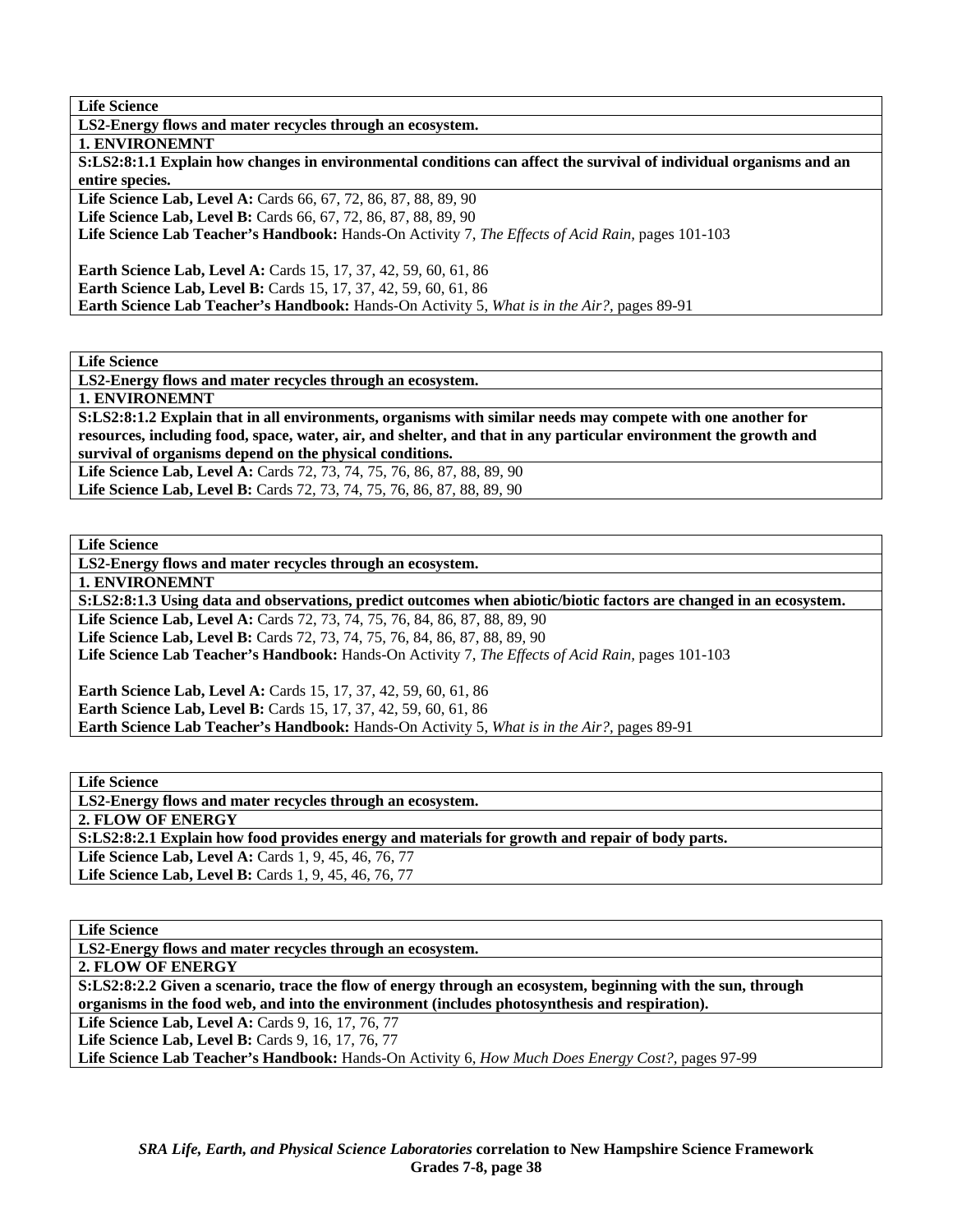**LS2-Energy flows and mater recycles through an ecosystem.** 

**3. RECYCLING OF MATERIALS** 

**S:LS2:8:3.1 Identify autotrophs as producers who may use photosynthesis, and describe this as the basis of the food web.** 

Life Science Lab, Level A: Card 14

Life Science Lab, Level B: Card 14

**Life Science** 

**LS2-Energy flows and mater recycles through an ecosystem.** 

**3. RECYCLING OF MATERIALS** 

**S:LS2:8:3.2 Explain the process of respiration and differentiate between it and photosynthesis.** 

Life Science Lab, Level A: Cards 9, 17 Life Science Lab, Level B: Cards 9, 17

**Life Science** 

**LS2-Energy flows and mater recycles through an ecosystem.** 

**3. RECYCLING OF MATERIALS** 

**S:LS2:8:3.3 Know that all organisms, including humans, are part of, and depend on, two main interconnected global food webs: one which includes microscopic ocean plants, and the other which includes land plants.** 

**Life Science Lab, Level A: Cards 76, 77, 81, 82 Life Science Lab, Level B:** Cards 76, 77, 81, 82

**Earth Science Lab, Level A:** Card 89 **Earth Science Lab, Level B:** Card 89

**Life Science** 

**LS2-Energy flows and mater recycles through an ecosystem.** 

**3. RECYCLING OF MATERIALS** 

**S:LS2:8:3.4 Describe how matter is recycled within ecosystems and explain that the total amount of matter remains the same, though its forms and location change.** 

Life Science Lab, Level A: Cards 13, 74, 75, 76, 77, 78 **Life Science Lab, Level B:** Cards 13, 74, 75, 76, 77, 78

**Life Science** 

**LS2-Energy flows and mater recycles through an ecosystem. 3. RECYCLING OF MATERIALS S:LS2:8:3.5 Identify carbon, hydrogen, oxygen, nitrogen, and phosphorus as common elements of living matter.**  Life Science Lab, Level A: Card 4 Life Science Lab, Level B: Card 4

**Life Science** 

**LS2-Energy flows and mater recycles through an ecosystem.** 

**3. RECYCLING OF MATERIALS** 

**S:LS2:8:3.6 Given an ecosystem, trace how matter cycles among and between organisms and the physical environment (includes water, oxygen, food web, decomposition and recycling, but not carbon cycle nor nitrogen cycle).** 

Life Science Lab, Level A: Cards 13, 74, 75, 76, 77 Life Science Lab, Level B: Cards 13, 74, 75, 76, 77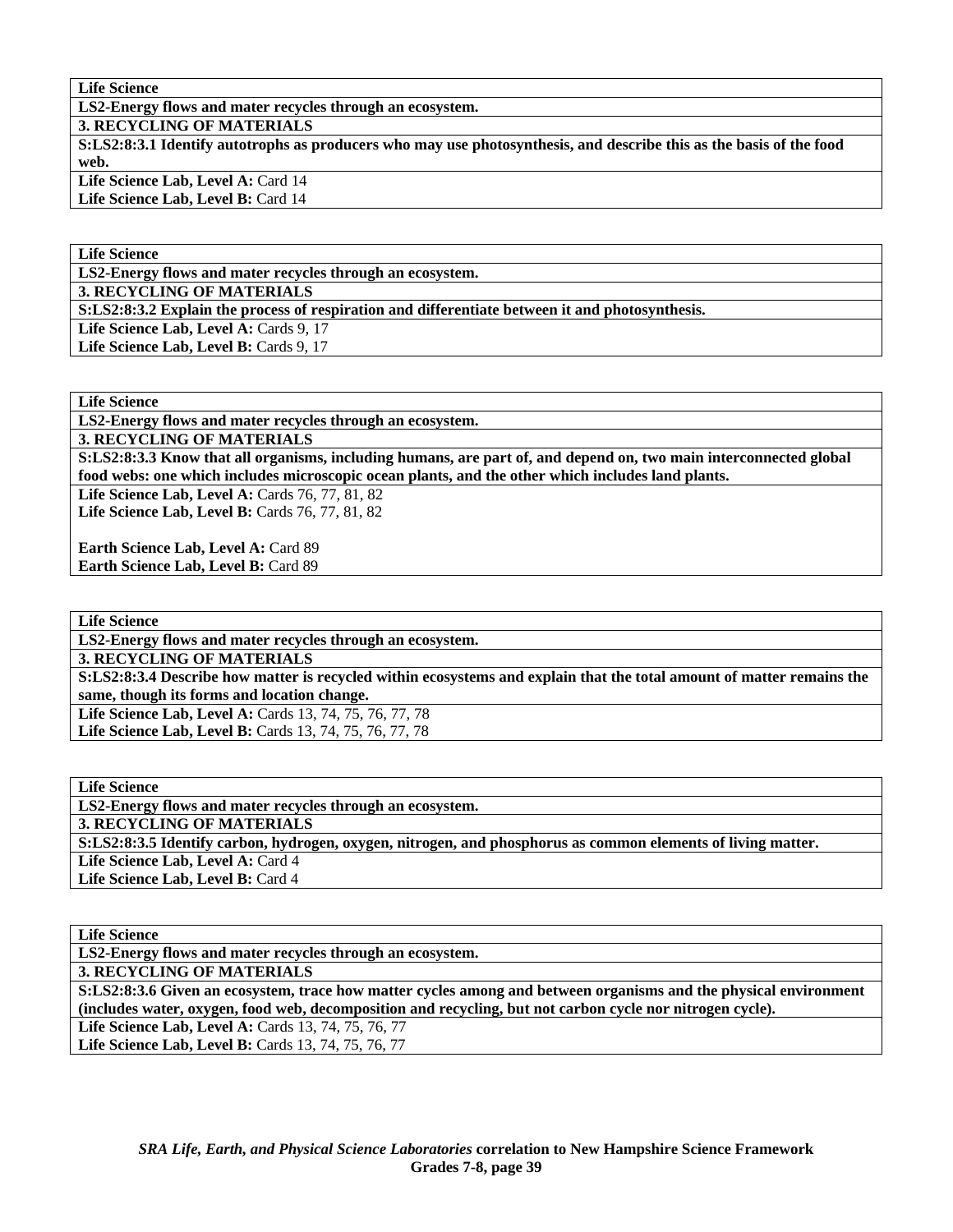**LS3-Groups of organisms show evidence of change over time (e.g., evolution, natural selection, structures, behaviors, and biochemistry).** 

**1. CHANGE** 

**S:LS3:8:1.1 Describe the type of impact certain environmental changes, including deforestation, invasive species, increased erosion, and pollution containing toxic substances, could have on local environments.** 

**Life Science Lab, Level A:** Cards 67, 84, 86, 87, 88, 89, 90

**Life Science Lab, Level B:** Cards 67, 84, 86, 87, 88, 89, 90

**Life Science Lab Teacher's Handbook:** Hands-On Activity 7, *The Effects of Acid Rain,* pages 101-103

**Earth Science Lab, Level A: Cards 37, 42, 59, 60, 61, 86** 

**Earth Science Lab, Level B:** Cards 37, 42, 59, 60, 61, 86

**Earth Science Lab Teacher's Handbook:** Hands-On Activity 5, *What is in the Air?,* pages 89-91

**Life Science** 

**LS3-Groups of organisms show evidence of change over time (e.g., evolution, natural selection, structures, behaviors, and biochemistry).** 

**2. EVIDENCE OF EVOLUTION** 

**S:LS3:8:2.1 Describe how the fossil record provides geologic evidence verifying the existence of life forms, and explains how this evidence provides documented proof of their appearance, diversification and extinction.** 

Life Science Lab, Level A: Card 67 Life Science Lab, Level B: Card 67

**Earth Science Lab, Level A: Cards 33, 34 Earth Science Lab, Level B: Cards 33, 34** 

**Life Science** 

**LS3-Groups of organisms show evidence of change over time (e.g., evolution, natural selection, structures, behaviors, and biochemistry).** 

**2. EVIDENCE OF EVOLUTION** 

**S:LS3:8:2.2 Explain the concept of extinction and describes its importance in biological evolution.** 

Life Science Lab, Level A: Cards 65, 66, 67

Life Science Lab, Level B: Cards 65, 66, 67

### **Life Science**

**LS3-Groups of organisms show evidence of change over time (e.g., evolution, natural selection, structures, behaviors, and biochemistry).** 

**2. EVIDENCE OF EVOLUTION** 

**S:LS3:8:2.3 Use a model, classification system, or dichotomous key to illustrate, compare, or interpret possible relationships among groups of organisms (e.g., internal and external structures, anatomical features).** 

Life Science Lab, Level A: Cards 2, 3, 11, 12, 13, 14, 15, 16, 17, 18, 19, 20, 21, 22, 25, 27, 28, 29, 30, 31, 32, 33, 34, 35, 36, 37, 38, 39, 40

Life Science Lab, Level B: Cards 2, 3, 11, 12, 13, 14, 15, 16, 17, 18, 19, 20, 21, 22, 25, 27, 28, 29, 30, 31, 32, 33, 34, 35, 36, 37, 38, 39, 40

**Life Science Lab Teacher's Handbook:** Hands-On Activity 2, *Culturing Bacteria,* pages 81-83; Hands-On Activity 3, *Investigating Arthropods,* pages 85-87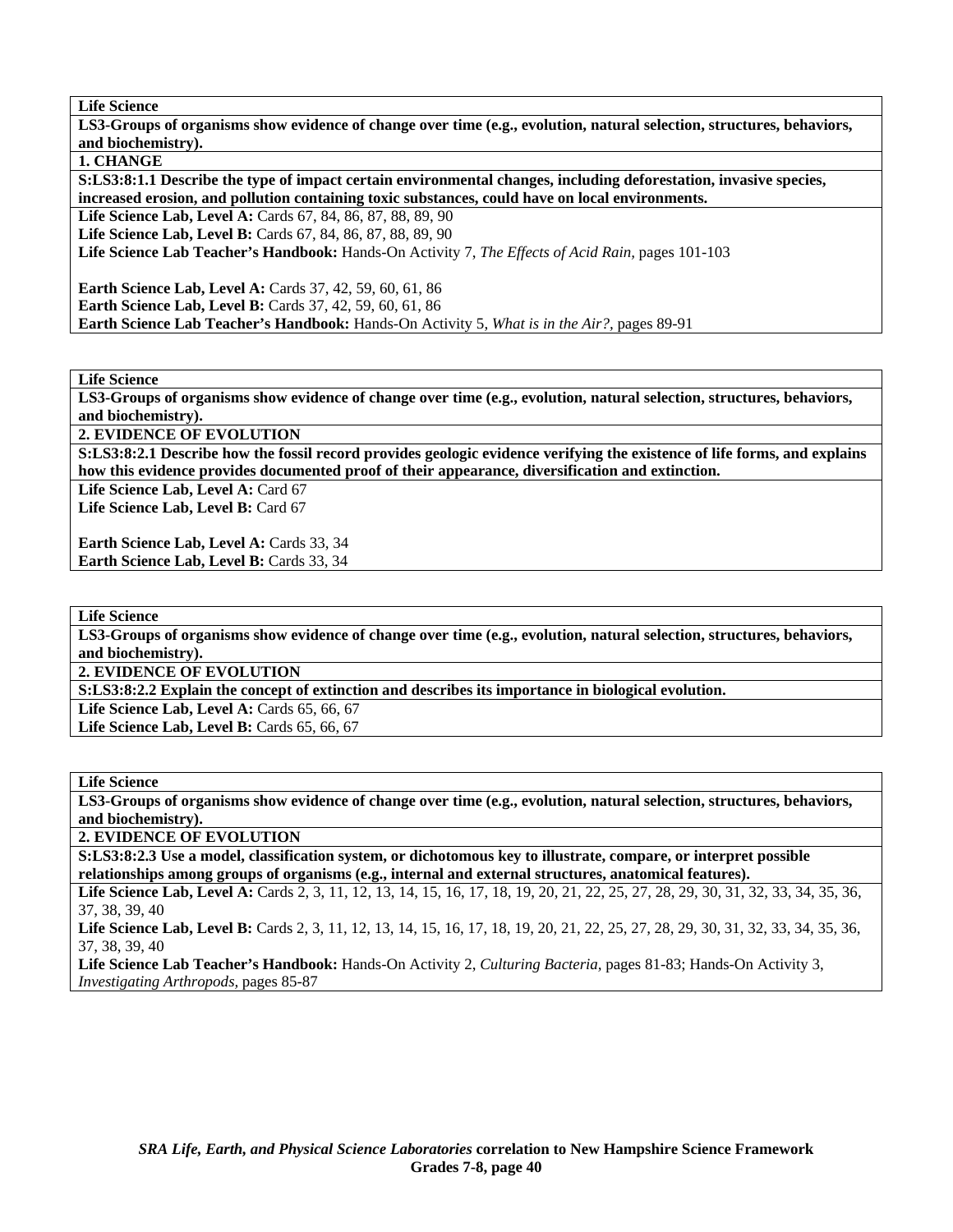**LS3-Groups of organisms show evidence of change over time (e.g., evolution, natural selection, structures, behaviors, and biochemistry).** 

**3. NATURAL SELECTION** 

**S:LS3:8:3.1 Recognize that hereditary information is contained in genes, which are located in the chromosomes of each cell; and explain that inherited traits can be determined by either one of many genes, and that a single gene can influence more than one trait, such as eye and hair color.** 

**Life Science Lab, Level A: Cards 62, 63, 64** 

**Life Science Lab, Level B:** Cards 62, 63, 64

**Life Science** 

**LS3-Groups of organisms show evidence of change over time (e.g., evolution, natural selection, structures, behaviors, and biochemistry).** 

**3. NATURAL SELECTION** 

**S:LS3:8:3.2 Recognize that in any given environment the growth and survival of organisms depend on the physical conditions that exist; and explain that in all environments, organisms with similar needs may compete with one another for resources, including food, space, water, air, and shelter.** 

**Life Science Lab, Level A:** Cards 70, 71, 72, 73, 74, 75, 76, 77, 86 Life Science Lab, Level B: Cards 70, 71, 72, 73, 74, 75, 76, 77, 86

**Life Science** 

**LS3-Groups of organisms show evidence of change over time (e.g., evolution, natural selection, structures, behaviors, and biochemistry).** 

**3. NATURAL SELECTION** 

**S:LS3:8:3.3 Explain how individual organisms with certain traits are more likely than others to survive and have offspring.** 

Life Science Lab, Level A: Cards 65, 66

Life Science Lab, Level B: Cards 65, 66

**Life Science** 

**LS3-Groups of organisms show evidence of change over time (e.g., evolution, natural selection, structures, behaviors, and biochemistry).** 

**3. NATURAL SELECTION** 

**S:LS3:8:3.4 Recognize that humans are able to control some characteristics of plants and animals through selective breeding; and explain how this results in small differences between the parents and offspring, which can accumulate in successive generations so that decisions are very different from their ancestors.** 

Life Science Lab, Level A: Cards 65, 66

Life Science Lab, Level B: Cards 65, 66

**Life Science** 

**LS3-Groups of organisms show evidence of change over time (e.g., evolution, natural selection, structures, behaviors, and biochemistry).** 

**3. NATURAL SELECTION** 

**S:LS3:8:3.5 Cite examples supporting the concept that certain traits of organisms may provide a survival advantage in a specific environment and therefore, an increased likelihood to produce offspring.** 

Life Science Lab, Level A: Cards 65, 66

Life Science Lab, Level B: Cards 65, 66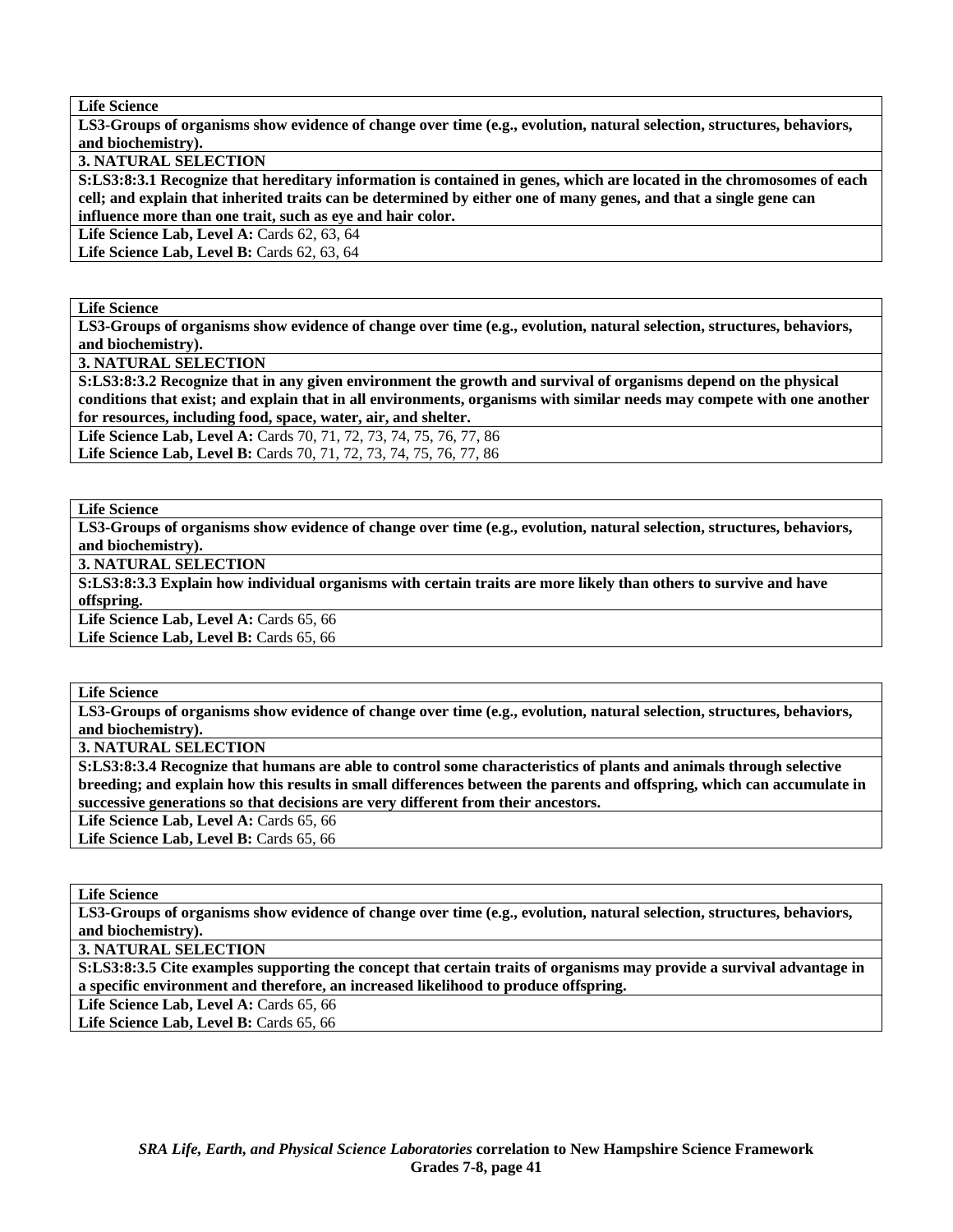**LS4-Humans are similar to other species in many ways, and yet are unique among Earth's life forms.** 

**1. BEHAVIOR** 

**S:LS4:8:1.1 Recognizes that unlike human beings, behavior in insects and many other species is determined almost entirely by biological inheritance.** 

Life Science Lab, Level A: Cards 41, 43 Life Science Lab, Level B: Cards 41, 43

## **Life Science**

**LS4-Humans are similar to other species in many ways, and yet are unique among Earth's life forms.** 

**1. BEHAVIOR** 

**S:LS4:8:1.2 Explain that organism's behavioral responses is a reaction to internal and or environmental stimuli, and that these responses may be determined by heredity or from past experience.** 

Life Science Lab, Level A: Cards 24, 36, 43, 83

**Life Science Lab, Level B: Cards 24, 36, 43, 83** 

**Life Science** 

**LS4-Humans are similar to other species in many ways, and yet are unique among Earth's life forms. 1. BEHAVIOR** 

**S:LS4:8:1.3 Explain how all behavior is affected by both inheritance and experience.** 

Life Science Lab, Level A: Cards 24, 36, 43, 83

Life Science Lab, Level B: Cards 24, 36, 43, 83

**Life Science** 

**LS4-Humans are similar to other species in many ways, and yet are unique among Earth's life forms.** 

**2. DISEASE** 

**S:LS4:8:2.1 Recognize that disease in organisms can be caused by intrinsic failures of the system or infection from other organisms.** 

**Life Science Lab, Level A:** Cards 47, 48, 49, 51, 53, 55, 57 **Life Science Lab, Level B:** Cards 47, 48, 49, 51, 53, 55, 57

**Life Science** 

**LS4-Humans are similar to other species in many ways, and yet are unique among Earth's life forms.** 

**2. DISEASE** 

**S:LS4:8:2.3 Describe the function of white blood cells and explain how they support the body's support system.** 

Life Science Lab, Level A: Card 48 Life Science Lab, Level B: Card 48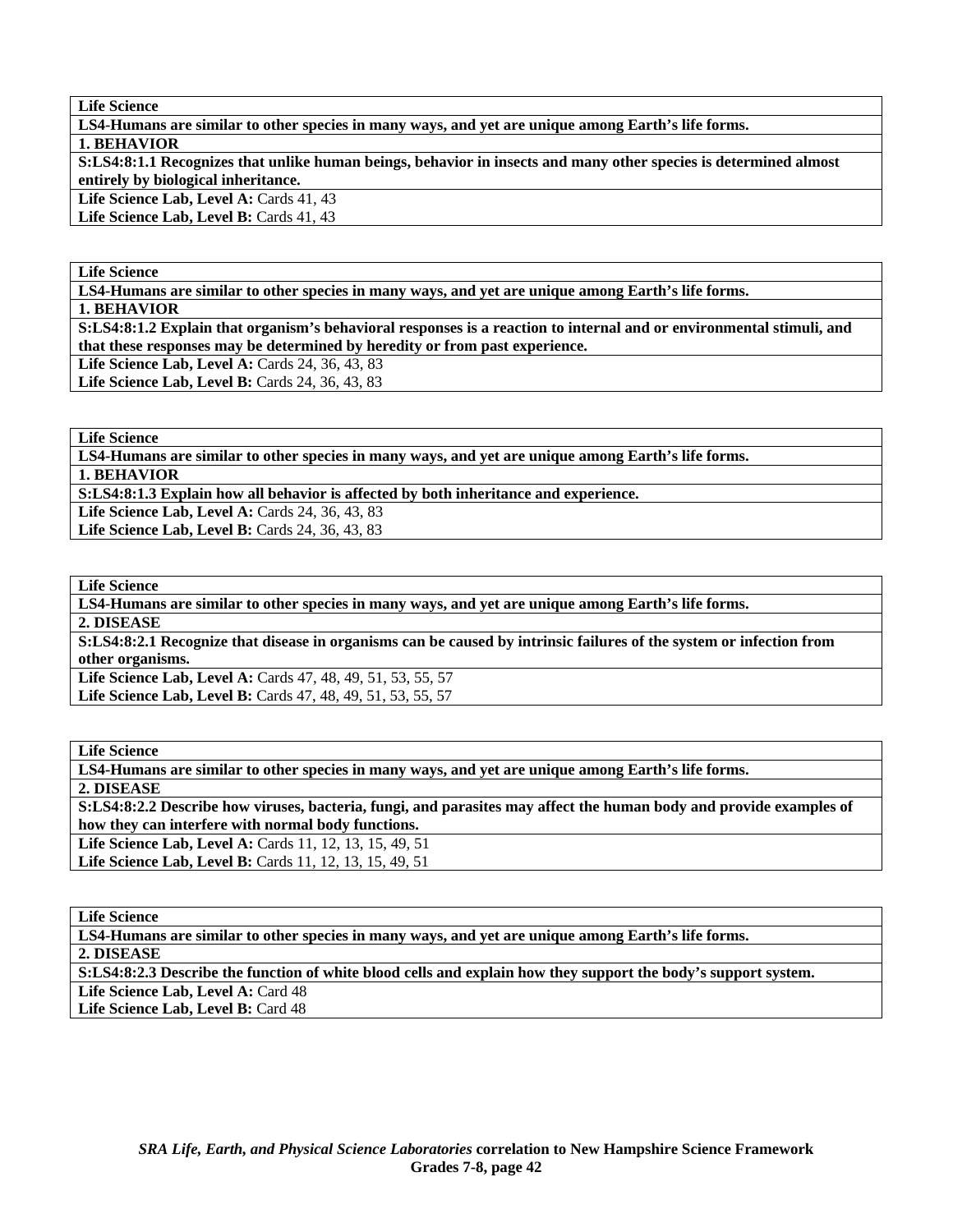**LS4-Humans are similar to other species in many ways, and yet are unique among Earth's life forms.** 

**2. DISEASE** 

**S:LS4:8:2.4 Use data and observations to support the concept that environmental or biological factors affect human body systems (biotic and abiotic).** 

Life Science Lab, Level A: Cards 45, 46, 49, 51

Life Science Lab, Level B: Cards 45, 46, 49, 51

**Life Science** 

**LS4-Humans are similar to other species in many ways, and yet are unique among Earth's life forms.** 

**3. HUMAN IDENTITY** 

**S:LS4:8:3.1 Compare patterns of human development with those of other vertebrates.** 

Life Science Lab, Level A: Card 68

Life Science Lab, Level B: Card 68

**Life Science** 

**LS4-Humans are similar to other species in many ways, and yet are unique among Earth's life forms.** 

**3. HUMAN IDENTITY** 

**S:LS4:8:3.2 Recognize that an organism can be described in terms of a combination of traits; and differentiate between inherited traits and those that result from interactions with the environment.** 

Life Science Lab, Level A: Cards 23, 24, 41, 43, 62, 63, 65

Life Science Lab, Level B: Cards 23, 24, 41, 43, 62, 63, 65

**Life Science** 

**LS4-Humans are similar to other species in many ways, and yet are unique among Earth's life forms.** 

**3. HUMAN IDENTITY** 

**S:LS4:8:3.3 Describe the major changes that occur over time in human development from a single cell through embryonic development to new born (i.e., group of cells during the first trimester, organs form during the second, organs mature during the third).** 

Life Science Lab, Level A: Card 58 Life Science Lab, Level B: Card 58

**Life Science LS4-Humans are similar to other species in many ways, and yet are unique among Earth's life forms. 3. HUMAN IDENTITY S:LS4:8:3.4 Using data provided, select evidence that supports the concept that genetic information is passed on from both parents to offspring.** 

Life Science Lab, Level A: Cards 58, 61, 62, 63, 64 **Life Science Lab, Level B:** Cards 58, 61, 62, 63, 64

**Life Science** 

**LS5-The growth of scientific knowledge in Life Science has been advanced through the development of technology and is used (alone or in combination with other sciences) to identify, understand and solve local and global issues. 1. DESIGN TECHNOLOGY** 

**S:LS5:8:1.1 Explain how technology has influenced the course of history, and provide examples such as those that relate to agriculture, sanitation and medicine.** 

Life Science Lab, Level A: Cards 5, 49, 59, 64, 69, 83, 87, 88, 89, 90 Life Science Lab, Level B: Cards 5, 49, 59, 64, 69, 83, 87, 88, 89, 90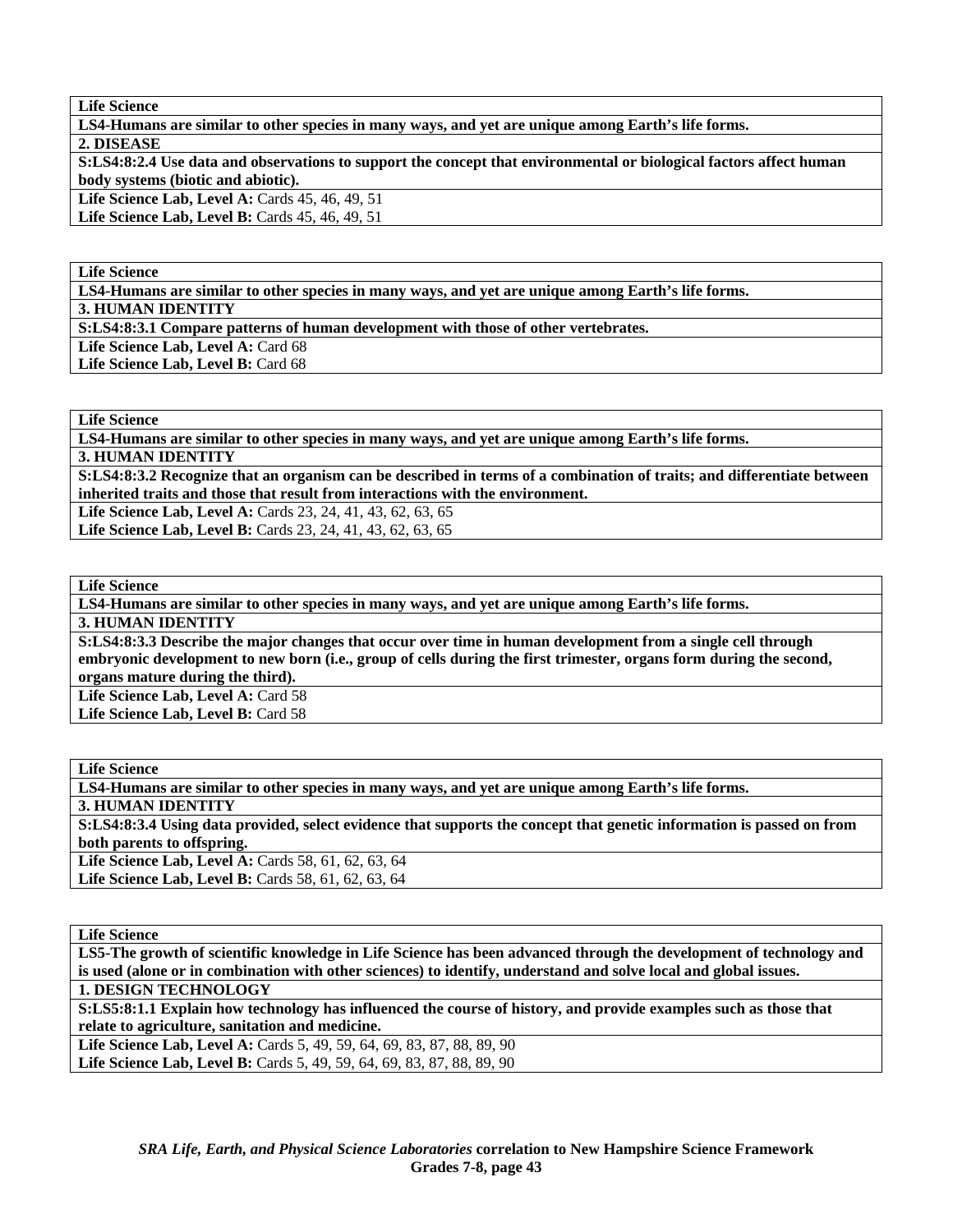**LS5-The growth of scientific knowledge in Life Science has been advanced through the development of technology and is used (alone or in combination with other sciences) to identify, understand and solve local and global issues. 1. DESIGN TECHNOLOGY** 

**S:LS5:8:1.2 Provide examples of ways technology is used to protect the environment, such as using bacteria to clean water.** 

Life Science Lab, Level A: Cards 73, 83, 87, 88, 89, 90 **Life Science Lab, Level B:** Cards 73, 83, 87, 88, 89, 90

**Earth Science Lab, Level A: Cards 35, 37, 42, 51, 54, 59, 60, 61, 85, 86 Earth Science Lab, Level B:** Cards 35, 37, 42, 51, 54, 59, 60, 61, 85, 86

**Life Science** 

**LS5-The growth of scientific knowledge in Life Science has been advanced through the development of technology and is used (alone or in combination with other sciences) to identify, understand and solve local and global issues.** 

**2. TOOLS** 

**S:LS5:8:2.1 recognize and provide examples of how technology has enhanced the study of life sciences, as in the development of advanced diagnosing equipment improving medicine.** 

This concept is not covered at this level.

**Life Science** 

**LS5-The growth of scientific knowledge in Life Science has been advanced through the development of technology and is used (alone or in combination with other sciences) to identify, understand and solve local and global issues.** 

**3. SOCIAL ISSUES (LOCAL AND GLOBAL) : MEDICAL TECHNOLOGY and BIOTECHNOLOGY S:LS5:8:3.1 Explain the necessity of and purpose for the proper disposal of medical products.** 

This concept is not covered at this level.

**Life Science** 

**LS5-The growth of scientific knowledge in Life Science has been advanced through the development of technology and is used (alone or in combination with other sciences) to identify, understand and solve local and global issues.** 

**3. SOCIAL ISSUES (LOCAL AND GLOBAL) : MEDICAL TECHNOLOGY and BIOTECHNOLOGY** 

**S:LS5:8:3.2 Give examples of how increased understanding of biology has led to improvements in biotechnology, such as scientific methods for increasing the yield or the pest-resistance of important food crops.** 

**Life Science Lab, Level A:** Cards 45, 46, 47, 49, 51, 53, 55, 57 **Life Science Lab, Level B:** Cards 45, 46, 47, 49, 51, 53, 55, 57

**Life Science** 

**LS5-The growth of scientific knowledge in Life Science has been advanced through the development of technology and is used (alone or in combination with other sciences) to identify, understand and solve local and global issues.** 

**3. SOCIAL ISSUES (LOCAL AND GLOBAL) : MEDICAL TECHNOLOGY and BIOTECHNOLOGY S:LS5:8:3.3 Describes ways biotechnology helps humans, including improved health and medicine.** 

Life Science Lab, Level A: Cards 45, 46, 47, 49, 51, 53, 55, 57, 64, 69 Life Science Lab, Level B: Cards 45, 46, 47, 49, 51, 53, 55, 57, 64, 69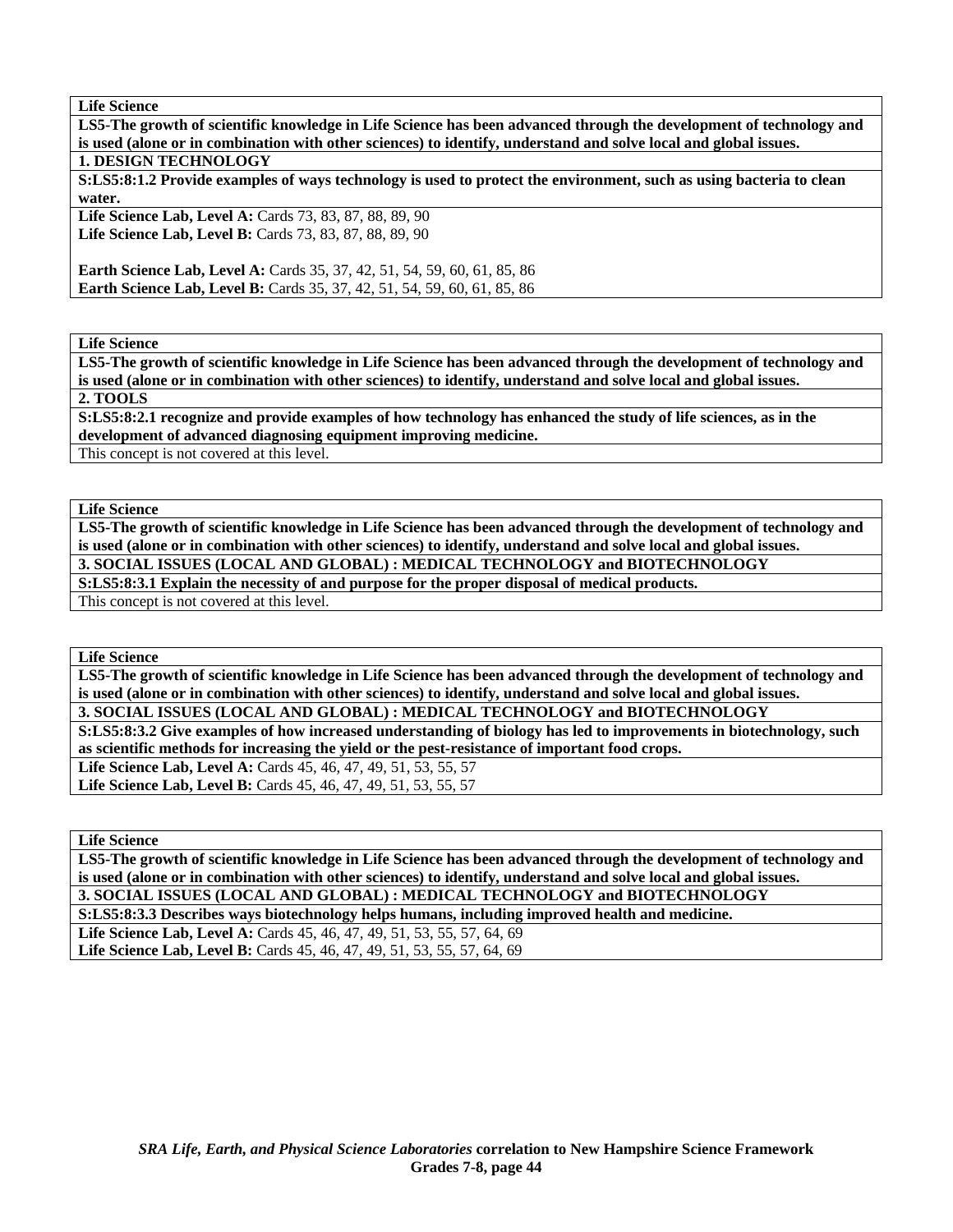**LS5-The growth of scientific knowledge in Life Science has been advanced through the development of technology and is used (alone or in combination with other sciences) to identify, understand and solve local and global issues. CAREER TECHNICAL EDUCATION CONNECTIONS** 

**S:LS5:8:4.1 Understand that some scientific jobs/careers involve the application of life science content knowledge and experience in specific ways that meet the goals of the job.** 

This concept is not covered at this level.

**Physical Science** 

**PS1-All living and nonliving things are composed of matter having characteristic properties that distinguish one substance from another (independent of size/amount of substance).** 

**1. COMPOSITION** 

**S:PS1:8:1.1Explain that atoms often combine to form a molecule or formula unit (crystal).** 

Physical Science Lab, Level A: Cards 3, 4

**Physical Science Lab, Level B: Cards 3, 4** 

**Physical Science** 

**PS1-All living and nonliving things are composed of matter having characteristic properties that distinguish one substance from another (independent of size/amount of substance).** 

**1. COMPOSITION** 

**S:PS1:8:1.2 Recognize that elements can combine in a variety of ways to form compounds.** 

**Physical Science Lab, Level A: Cards 10, 11, 31, 32 Physical Science Lab, Level B: Cards 10, 11, 31, 32** 

**Physical Science** 

**PS1-All living and nonliving things are composed of matter having characteristic properties that distinguish one substance from another (independent of size/amount of substance).** 

**1. COMPOSITION** 

**S:PS1:8:1.3 Differentiate between an atom and a molecule.** 

Physical Science Lab, Level A: Cards 3, 4

**Physical Science Lab, Level B: Cards 3, 4** 

**Physical Science PS1-All living and nonliving things are composed of matter having characteristic properties that distinguish one substance from another (independent of size/amount of substance).** 

**1. COMPOSITION** 

**S:PS1:8:1.4 Differentiate between a mixture and a pure substance.**  Physical Science Lab, Level A: Cards 10, 12, 13 **Physical Science Lab, Level B: Cards 10, 12, 13** 

**Physical Science** 

**PS1-All living and nonliving things are composed of matter having characteristic properties that distinguish one substance from another (independent of size/amount of substance). 1. COMPOSITION S:PS1:8:1.5 Identify methods used to separate mixtures, such as boiling, filtering, chromatography and screening.**  Physical Science Lab, Level A: Cards 12, 13 Physical Science Lab, Level B: Cards 12, 13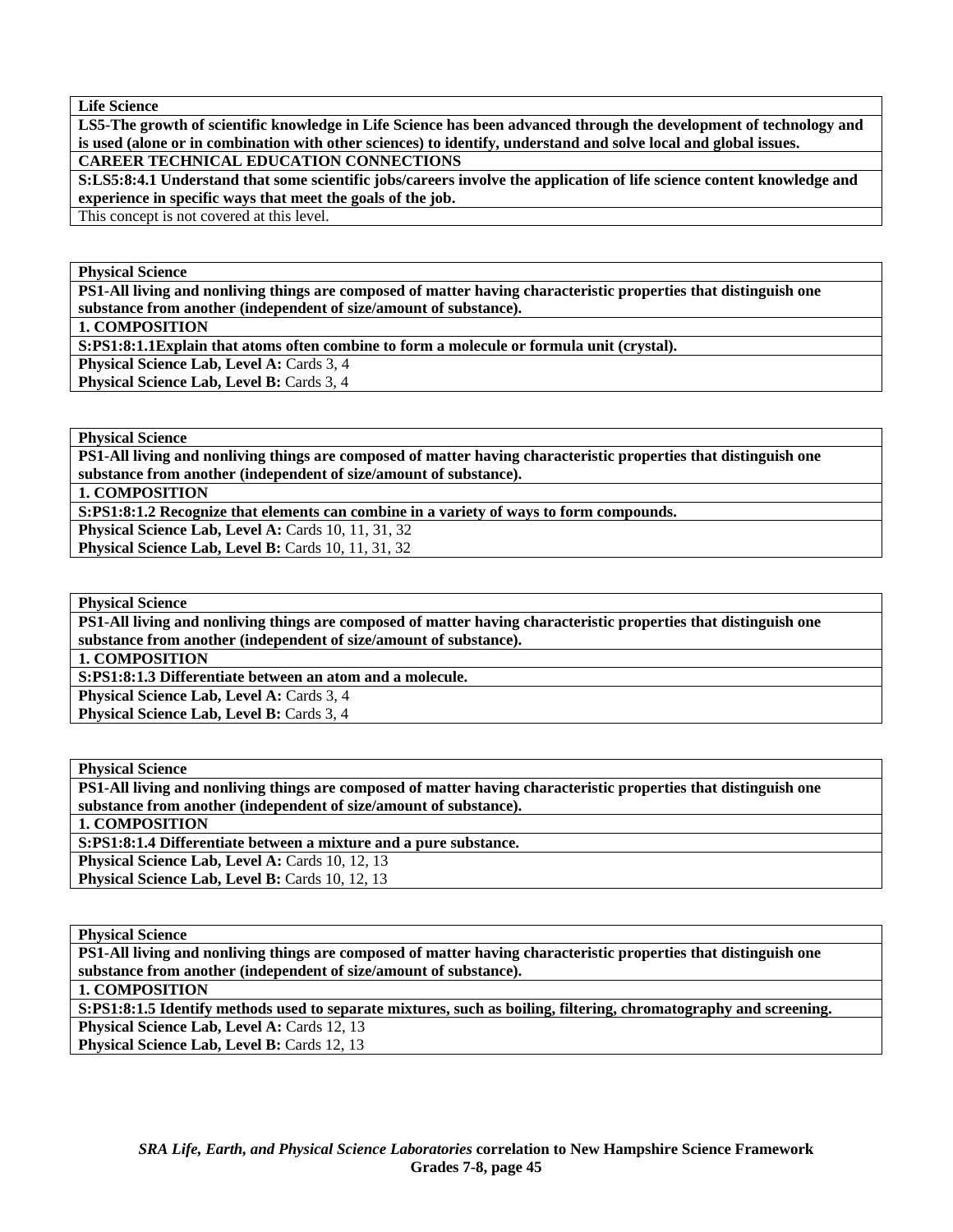**PS1-All living and nonliving things are composed of matter having characteristic properties that distinguish one substance from another (independent of size/amount of substance).** 

### **1. COMPOSITION**

**S:PS1:8:1.6 Collect data or use data provided to infer or predict that the total amount of mass in a closed system stays the same, regardless of how substances interact (conservation of matter).** 

**Physical Science Lab, Level A: Cards 9, 27, 28, 2 9, 30** 

**Physical Science Lab, Level B: Cards 9, 27, 28, 29, 30** 

**Physical Science Lab Teacher's Handbook:** Hands-On Activity 2, *Chemical Reaction Rates,* pages 81-83

**Physical Science** 

**PS1-All living and nonliving things are composed of matter having characteristic properties that distinguish one substance from another (independent of size/amount of substance).** 

**1. COMPOSITION** 

**S:PS1:8:1.7 Given graphic data or written information, classify matter as atom/molecule or element/compound (not the structure of an atom).** 

Physical Science Lab, Level A: Cards 3, 4, 10, 11

Physical Science Lab, Level B: Cards 3, 4, 10, 11

**Physical Science** 

**PS1-All living and nonliving things are composed of matter having characteristic properties that distinguish one substance from another (independent of size/amount of substance).** 

**2. PROPERTIES** 

**S:PS1:8:2.1 Differentiate between volume and mass and define density.** 

Physical Science Lab, Level A: Card 2 **Physical Science Lab, Level B: Card 2** 

**Physical Science** 

**PS1-All living and nonliving things are composed of matter having characteristic properties that distinguish one substance from another (independent of size/amount of substance).** 

**2. PROPERTIES** 

**S:PS1:8:2.2 Explain how different substances of equal volume usually have different weights.** 

Physical Science Lab, Level A: Cards 2, 57

Physical Science Lab, Level B: Cards 2, 57

**Physical Science** 

**PS1-All living and nonliving things are composed of matter having characteristic properties that distinguish one substance from another (independent of size/amount of substance).** 

**2. PROPERTIES** 

**S:PS1:8:2.3 Identify a molecule as the smallest part of a substance that retains it properties.** 

Physical Science Lab, Level A: Card 4

Physical Science Lab, Level B: Card 4

**Physical Science** 

**PS1-All living and nonliving things are composed of matter having characteristic properties that distinguish one substance from another (independent of size/amount of substance).** 

**2. PROPERTIES** 

**S:PS1:8:2.4 Investigate the relationships among mass, volume and density.** 

**Physical Science Lab, Level A: Cards 2, 57 Physical Science Lab, Level B: Cards 2, 57**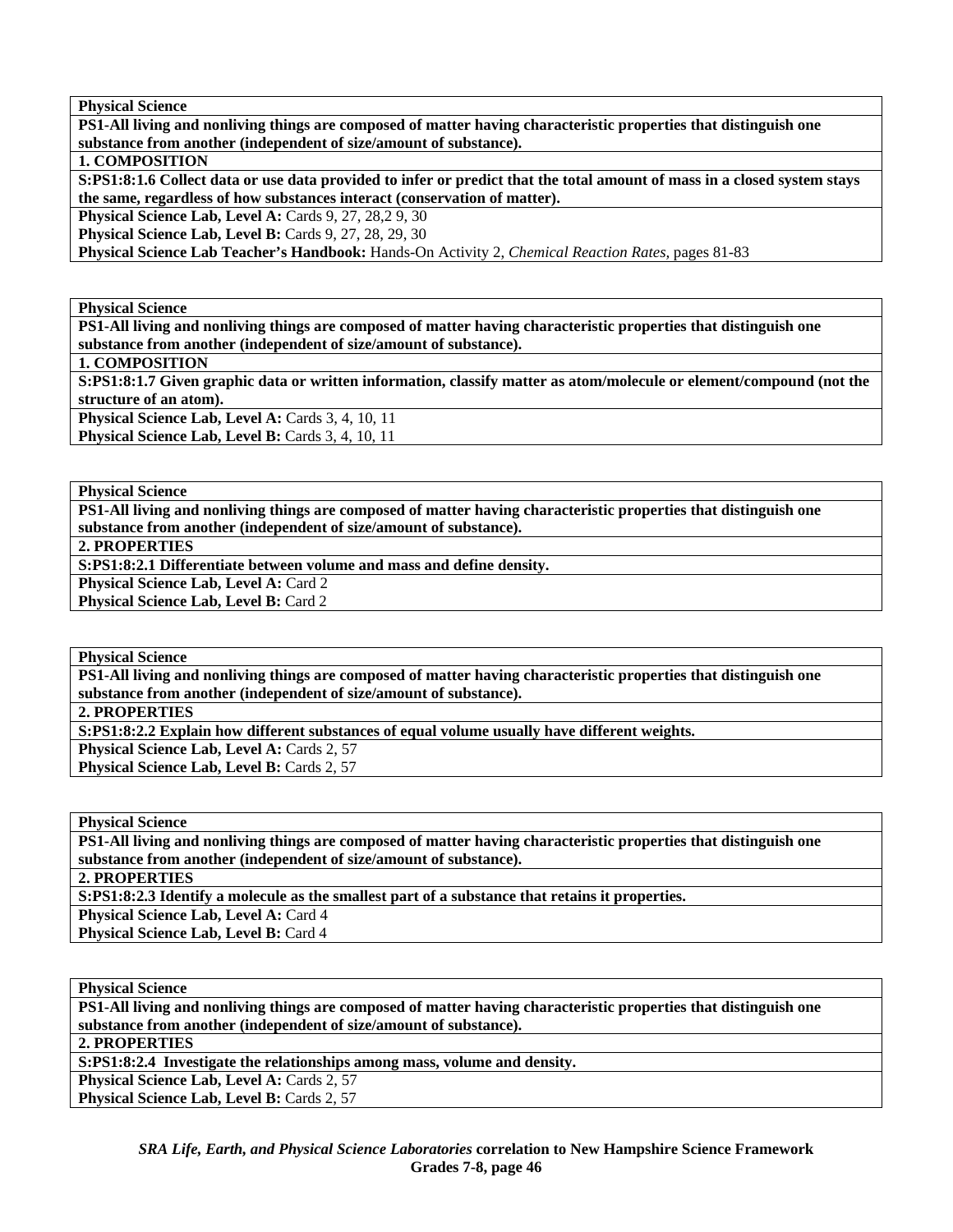**PS1-All living and nonliving things are composed of matter having characteristic properties that distinguish one substance from another (independent of size/amount of substance).** 

**2. PROPERTIES** 

**S:PS1:8:2.45 Given data about characteristic properties of matter (e.g., melting and boiling points, density, solubility) identify, compare, or classify difference substances.** 

**Physical Science Lab, Level A: Cards 1, 2, 5, 6, 7, 14, 15, 16 Physical Science Lab, Level B:** Cards 1, 2, 5, 6, 7, 14, 15, 16

**Physical Science** 

**PS1-All living and nonliving things are composed of matter having characteristic properties that distinguish one substance from another (independent of size/amount of substance).** 

**2. PROPERTIES** 

**S:PS1:8:2.4.6 Represent or explain the relationship between or among energy, molecular motion, temperature, and states of matter. Physical Science Lab, Level A: Cards 5, 6, 7, 42** 

**Physical Science Lab, Level B: Cards 5, 6, 7, 42** 

**Physical Science** 

**PS2-Energy is necessary for change to occur in matter. Energy can be stored, transferred and transformed, but cannot be destroyed.** 

**1. CHANGE** 

**S:PS2:8:1.1 Explain how substances react chemically with other substances to form new substances, known as compounds, and that in such recombinations, the properties of the new substances may be very different from those of the old.** 

**Physical Science Lab, Level A: Cards 9, 27, 28, 29, 30** 

**Physical Science Lab, Level B: Cards 9, 27, 28, 29, 30** 

**Physical Science Lab Teacher's Handbook:** Hands-On Activity 2, *Chemical Reaction Rates,* pages 81-83

**Physical Science** 

**PS2-Energy is necessary for change to occur in matter. Energy can be stored, transferred and transformed, but cannot be destroyed.** 

**1. CHANGE** 

**S:PS2:8:1.2 Identify factors that affect reaction rates, such as temperature, concentration and surface area; and explain that dissolving substances in liquids often accelerates reaction rates.** 

**Physical Science Lab, Level A: Cards 9, 27, 28, 29, 30 Physical Science Lab, Level B: Cards 9, 27, 28, 29, 30** 

**Physical Science Lab Teacher's Handbook:** Hands-On Activity 2, *Chemical Reaction Rates,* pages 81-83

**Physical Science** 

**PS2-Energy is necessary for change to occur in matter. Energy can be stored, transferred and transformed, but cannot be destroyed.** 

**1. CHANGE** 

**S:PS2:8:1.3 Explain that oxidation involves combining oxygen with another substance, as in burning or rusting.** 

Physical Science Lab, Level A: Cards 9, 30

**Physical Science Lab, Level B: Cards 9, 30**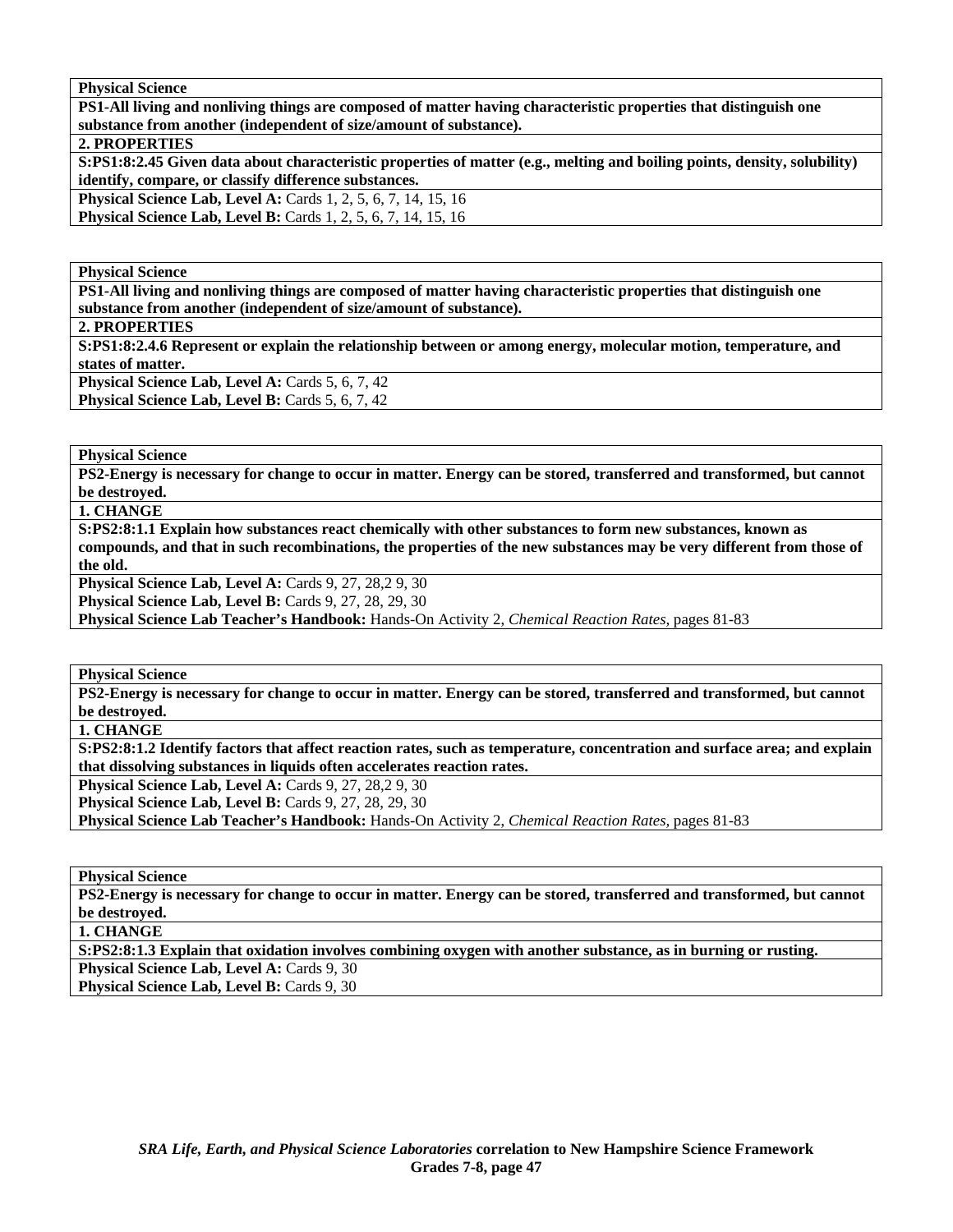**PS2-Energy is necessary for change to occur in matter. Energy can be stored, transferred and transformed, but cannot be destroyed.** 

**1. CHANGE** 

**S:PS2:8:1.4 Explain that states of matter depend on the arrangement of the molecules and their motion.** 

Physical Science Lab, Level A: Cards 5, 6, 7, 42

**Physical Science Lab, Level B:** Cards 5, 6, 7, 42

## **Physical Science**

**PS2-Energy is necessary for change to occur in matter. Energy can be stored, transferred and transformed, but cannot be destroyed.** 

**1. CHANGE** 

**S:PS2:8:1.5 Given a real-world example, show that within a system, energy transforms from one form to another (i.e., chemical, heat, electrical, gravitational, light, sound, mechanical).** 

**Physical Science Lab, Level A:** Cards 34, 36, 37, 38, 39, 40, 41, 42, 45, 46, 47, 48, 49, 66, 67, 76, 78, 79, 80, 82, 83 **Physical Science Lab, Level B:** Cards 34, 36, 37, 38, 39, 40, 41, 42, 45, 46, 47, 48, 49, 66, 67, 76, 78, 79, 80, 82, 83 **Physical Science Lab Teacher's Handbook:** Hands-On Activity 3, *Energy Conversion,* pages 85-87; Hands-On Activity 5, *Making a Potato Battery,* pages 93-95; Hands-On Activity 6, *Making Sound,* pages 97-99

**Physical Science** 

**PS2-Energy is necessary for change to occur in matter. Energy can be stored, transferred and transformed, but cannot be destroyed.** 

**2. CONSERVATION** 

**S:PS2:8:2.1 Explain the law of conservation of energy.** 

Physical Science Lab, Level A: Card 37 Physical Science Lab, Level B: Card 37

**Physical Science** 

**PS2-Energy is necessary for change to occur in matter. Energy can be stored, transferred and transformed, but cannot be destroyed.** 

**2. CONSERVATION** 

**S:PS2:8:2.2 Collect data or use data provided to infer or predict that the total amount of mass in a closed system stays the same, regardless of how substances interact (conservation of matter).** 

**Physical Science Lab, Level A: Cards 9, 27, 28, 29, 30 Physical Science Lab, Level B: Cards 9, 27, 28, 29, 30** 

**Physical Science** 

**PS2-Energy is necessary for change to occur in matter. Energy can be stored, transferred and transformed, but cannot be destroyed.** 

**3. ENERGY** 

**S:PS2:8:3.1 Differentiate between kinetic energy, which is the energy of motion and potential energy, which depends on relative position.** 

**Physical Science Lab, Level A: Cards 36, 37, 39, 40, 41, 42 Physical Science Lab, Level B:** Cards 36, 37, 39, 40, 41, 42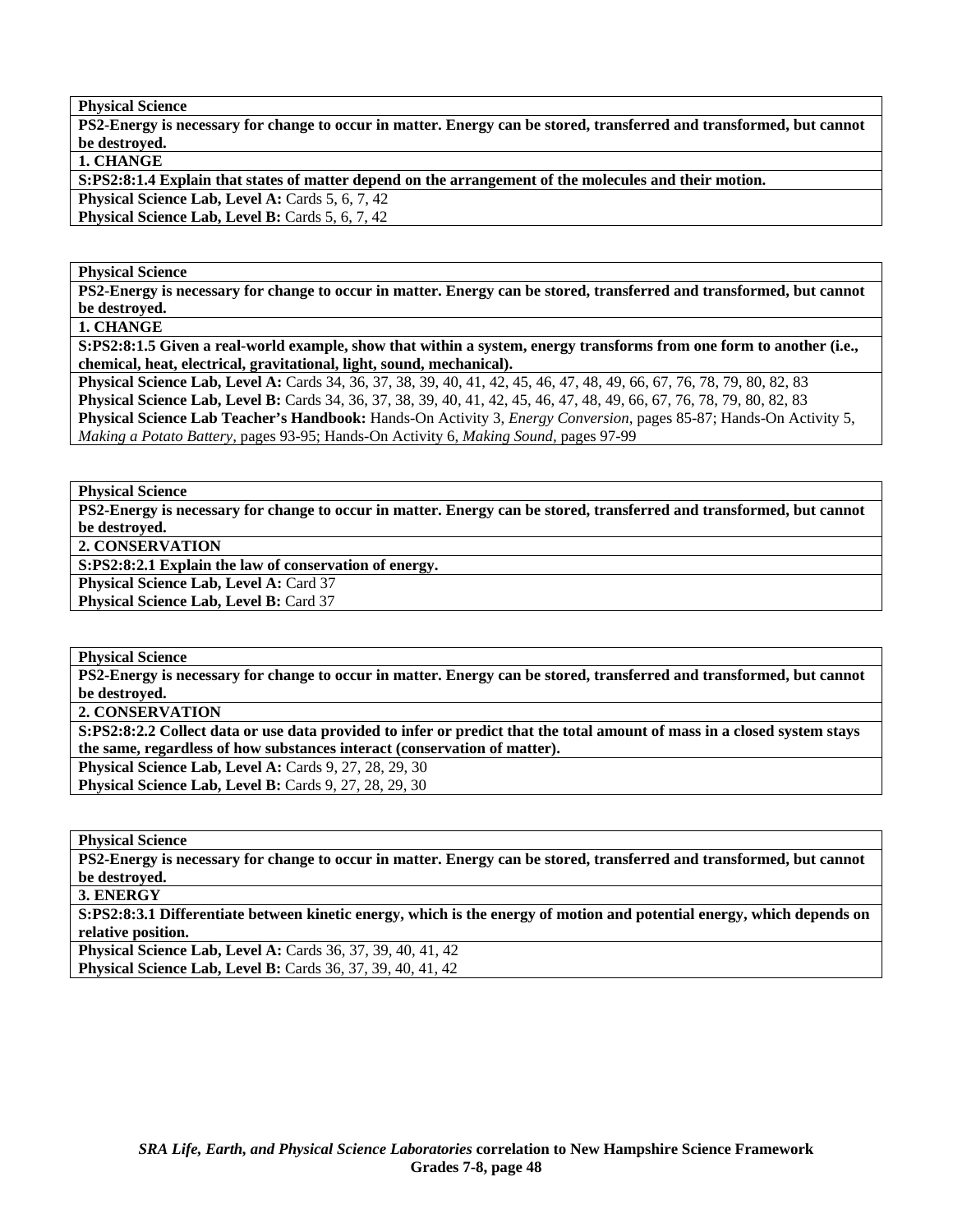**PS2-Energy is necessary for change to occur in matter. Energy can be stored, transferred and transformed, but cannot be destroyed.** 

**3. ENERGY** 

**S:PS2:8:3.2 Recognize the Sun is a major energy source for the Earth, and describes how it affects the planet's surface. Physical Science Lab, Level A:** Cards 44, 46, 47, 48, 49 **Physical Science Lab, Level B: Cards 44, 46, 47, 48, 49** 

**Physical Science** 

**PS2-Energy is necessary for change to occur in matter. Energy can be stored, transferred and transformed, but cannot be destroyed.** 

**3. ENERGY** 

**S:PS2:8:3.3 Describe ways light can interact with matter, such as transmission (which includes refraction), absorption, and scattering (which includes reflection).** 

**Physical Science Lab, Level A:** Cards 82, 83, 84, 85, 86, 87, 88 **Physical Science Lab, Level B:** Cards 82, 83, 84, 85, 86, 87, 88

**Physical Science** 

**PS2-Energy is necessary for change to occur in matter. Energy can be stored, transferred and transformed, but cannot be destroyed.** 

**3. ENERGY** 

**S:PS2:8:3.4 Explain that the human eye can only detect wavelengths of electromagnetic radiation within a narrow range; and explain that the differences of wavelengths within that range of visible light are perceived as differences in color.**  Physical Science Lab, Level A: Card 89

Physical Science Lab, Level B: Card 89

**Physical Science** 

**PS2-Energy is necessary for change to occur in matter. Energy can be stored, transferred and transformed, but cannot be destroyed.** 

**3. ENERGY** 

**S:PS2:8:3.5 Recognize that most chemical and nuclear reactions can involve the transfer of energy.** 

**Physical Science Lab, Level A:** Cards 9, 27, 28, 29, 30, 33, 34, 45

**Physical Science Lab, Level B:** Cards 9, 27, 28, 29, 30, 33, 34, 45

**Physical Science Lab Teacher's Handbook:** Hands-On Activity 2, *Chemical Reaction Rates,* pages 81-83

**Physical Science** 

**PS2-Energy is necessary for change to occur in matter. Energy can be stored, transferred and transformed, but cannot be destroyed.** 

**3. ENERGY** 

**S:PS2:8:3.6 Use data to draw conclusions about how heat can be transferred (convection, conduction, radiation).** 

Physical Science Lab, Level A: Cards 42, 43, 44 Physical Science Lab, Level B: Cards 42, 43, 44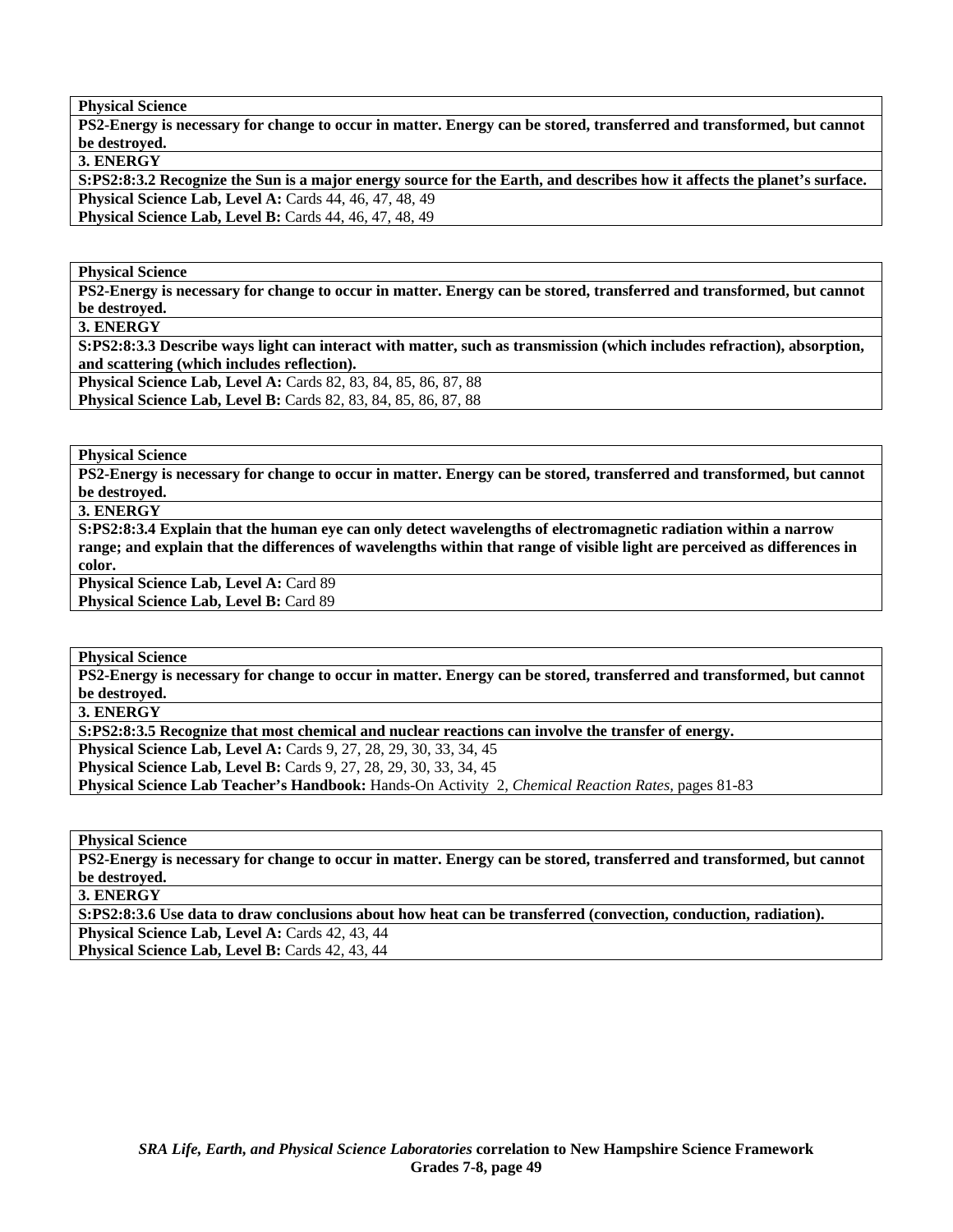**PS3-The motion of an object is affected by force.** 

**1. FORCES** 

**S:PS3:8:1.1 Explain that the force of gravity gets stronger the closer one gets to an object and decreases the further away one gets from it.** 

Physical Science Lab, Level A: Cards 57, 59 Physical Science Lab, Level B: Cards 57, 59

**Physical Science** 

**PS3-The motion of an object is affected by force.** 

**1. FORCES** 

**S:PS3:8:1.2 Recognize the general concepts related to gravitational force.** 

**Physical Science Lab, Level A: Cards 57, 59** 

**Physical Science Lab, Level B: Cards 57, 59** 

**Physical Science** 

**PS3-The motion of an object is affected by force.** 

**1. FORCES** 

**S:PS3:8:1.3 Use data to determine or predict the overall (net) effect of multiple sources (e.g., friction, gravitational, magnetic) on the position, speed, and direction of motion of objects.** 

**Physical Science Lab, Level A:** Cards 54, 55, 56, 57, 58, 59

**Physical Science Lab, Level B:** Cards 54, 55, 56, 57, 58, 59

**Physical Science Lab Teacher's Handbook:** Hands-On Activity 4, *Reducing Friction,* pages 89-91

**Physical Science** 

**PS3-The motion of an object is affected by force.** 

**2. MOTION S:PS3:8:2.1 Explain that an object in motion that is unaffected by a force will continue to move at a constant speed and in a straight line.** 

Physical Science Lab, Level A: Card 55 **Physical Science Lab, Level B: Card 55** 

**Physical Science PS3-The motion of an object is affected by force. 2. MOTION S:PS3:8:2.2 Explain how the motion of an object can be described by its position, direction of motion, and speed; and illustrate how that motion can be measured and represented graphically. Physical Science Lab, Level A: Cards 50, 51, 52, 53 Physical Science Lab, Level B: Cards 50, 51, 52, 53** 

**Physical Science** 

**PS4-The growth of scientific knowledge in Physical Science has been advanced through the development of technology and is used (alone or in combination with other sciences) to identify, understand and solve local and global issues. 1. DESIGN TECHNOLOGY** 

**S:PS4:8:1.1 Understand that design features, such as size, shape, weight, and function, must be considered when designing new technology.** 

This concept is not covered at this level.